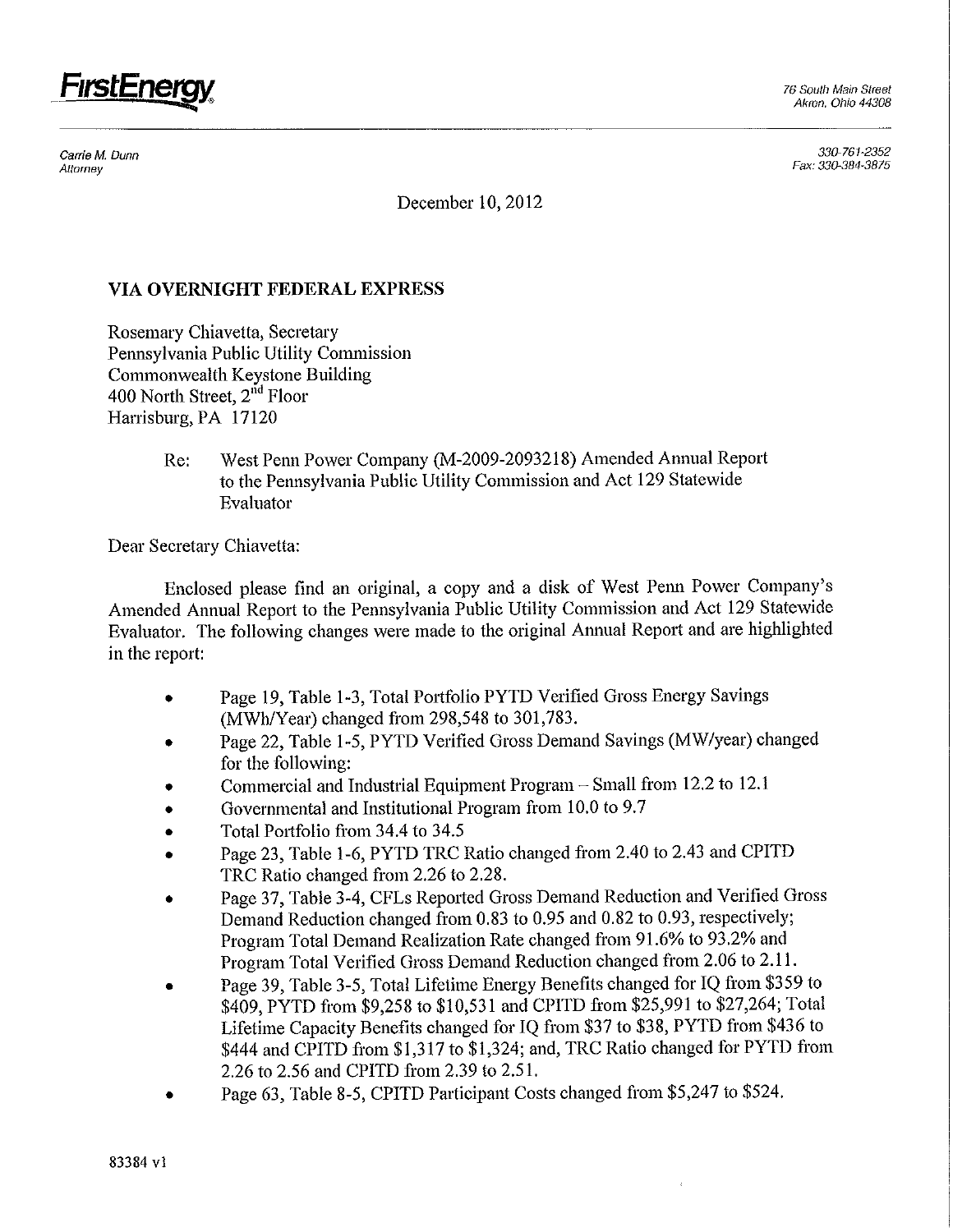• Page 81, Table 11-5, PYTD TRC Ratio changed from 2.33 to 2.31.

Please date stamp the copy of each and return to me in the enclosed, postage-prepaid envelope. Should you have any questions regarding this matter, please do not hesitate to contact me.

Sincerely,

Carpen

Carrie M. Dunn

 $\mathcal{A}$ 

Enclosures

 $\overline{\phantom{a}}$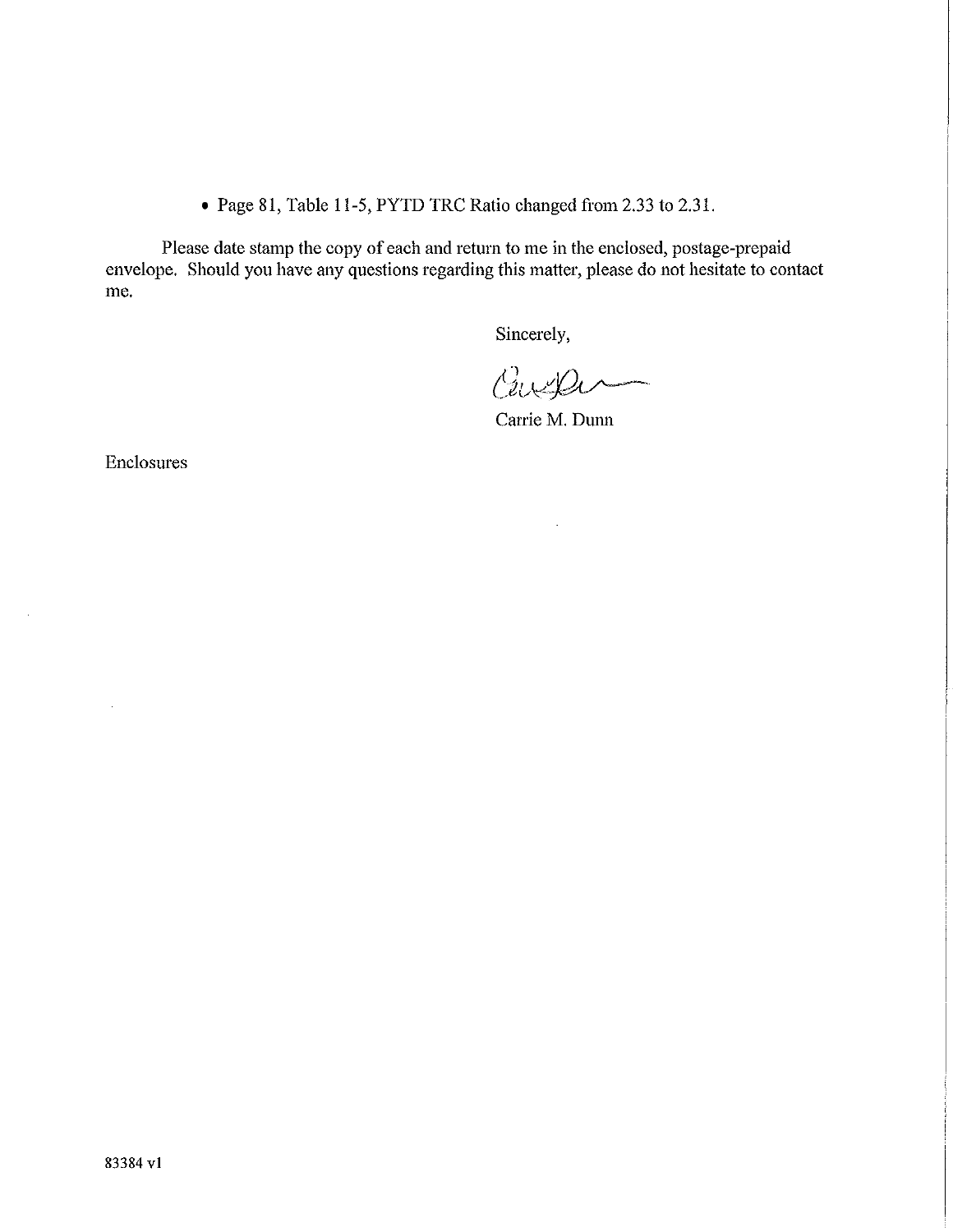# **Amended Final Annual Report to the Pennsylvania Public Utility Commission**

**For the Period June 2011 through May 2012 Program Year 3**

For Pennsylvania Act 129 of 2008 Energy Efficiency and Conservation Plan 

Prepared by ADM and Tetra Tech

For 

West Penn Power Company Docket No. M-2009-2093218

November 15, 2012 Amended on December 10, 2012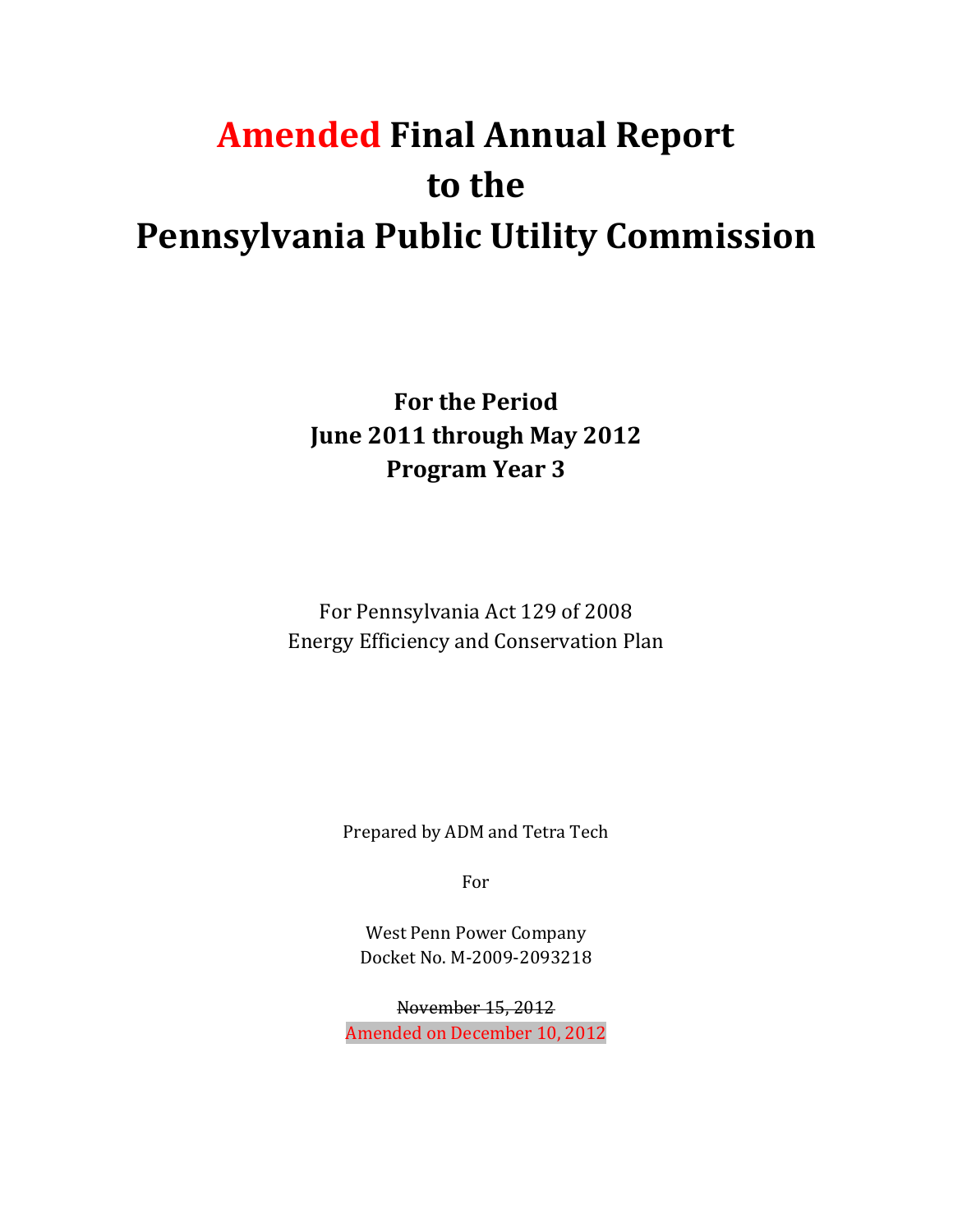*This page intentionally left blank*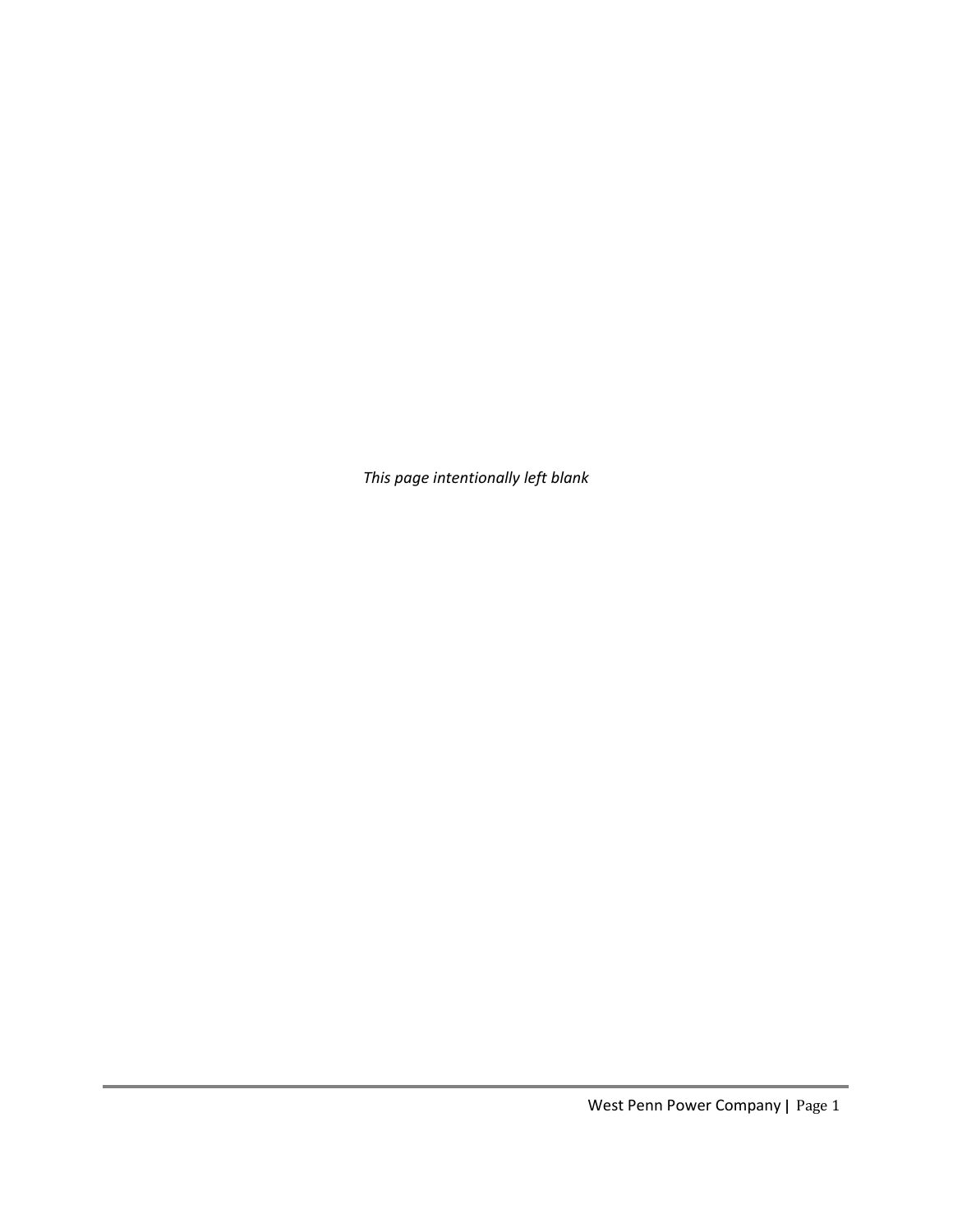# **Table of Contents**

<span id="page-4-0"></span>

| $\mathbf{1}$   |     |  |  |  |  |  |  |
|----------------|-----|--|--|--|--|--|--|
|                | 1.1 |  |  |  |  |  |  |
|                | 1.2 |  |  |  |  |  |  |
|                | 1.3 |  |  |  |  |  |  |
|                | 1.4 |  |  |  |  |  |  |
|                | 1.5 |  |  |  |  |  |  |
|                | 1.6 |  |  |  |  |  |  |
|                | 1.7 |  |  |  |  |  |  |
| $\overline{2}$ |     |  |  |  |  |  |  |
|                | 2.1 |  |  |  |  |  |  |
|                | 2.2 |  |  |  |  |  |  |
|                | 2.3 |  |  |  |  |  |  |
|                | 2.4 |  |  |  |  |  |  |
|                | 2.5 |  |  |  |  |  |  |
| 3              |     |  |  |  |  |  |  |
|                | 3.1 |  |  |  |  |  |  |
|                | 3.2 |  |  |  |  |  |  |
|                | 3.3 |  |  |  |  |  |  |
|                | 3.4 |  |  |  |  |  |  |
|                | 3.5 |  |  |  |  |  |  |
| 4              |     |  |  |  |  |  |  |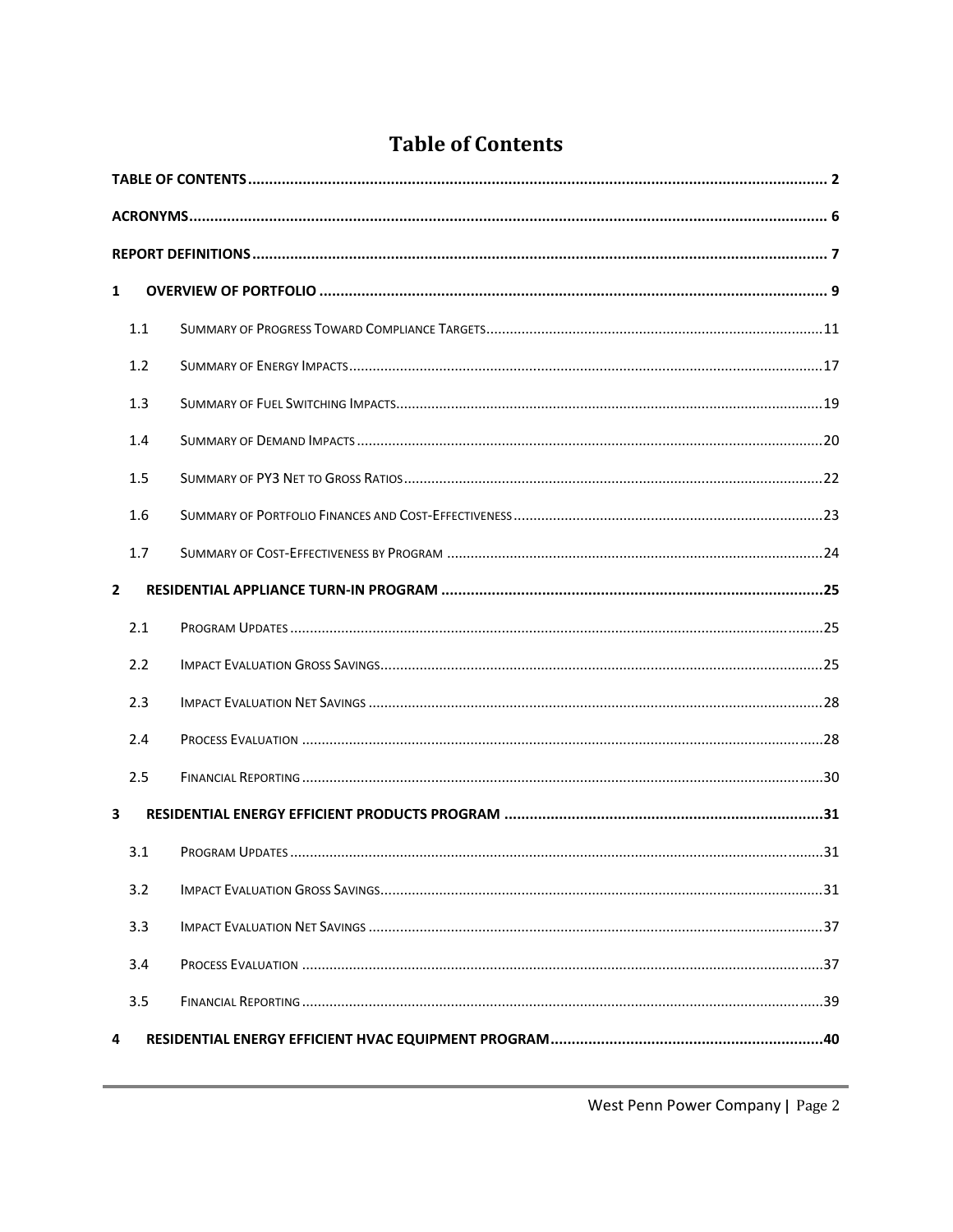|   | 4.1 |  |
|---|-----|--|
|   | 4.2 |  |
|   | 4.3 |  |
|   | 4.4 |  |
|   | 4.5 |  |
| 5 |     |  |
|   | 5.1 |  |
|   | 5.2 |  |
|   | 5.3 |  |
|   | 5.4 |  |
|   | 5.5 |  |
| 6 |     |  |
|   | 6.1 |  |
|   | 6.2 |  |
|   | 6.3 |  |
|   | 6.4 |  |
|   | 6.5 |  |
| 7 |     |  |
|   | 7.1 |  |
|   | 7.2 |  |
|   | 7.3 |  |
|   | 7.4 |  |
|   | 7.5 |  |
| 8 |     |  |
|   | 8.1 |  |
|   | 8.2 |  |

West Penn Power Company | Page 3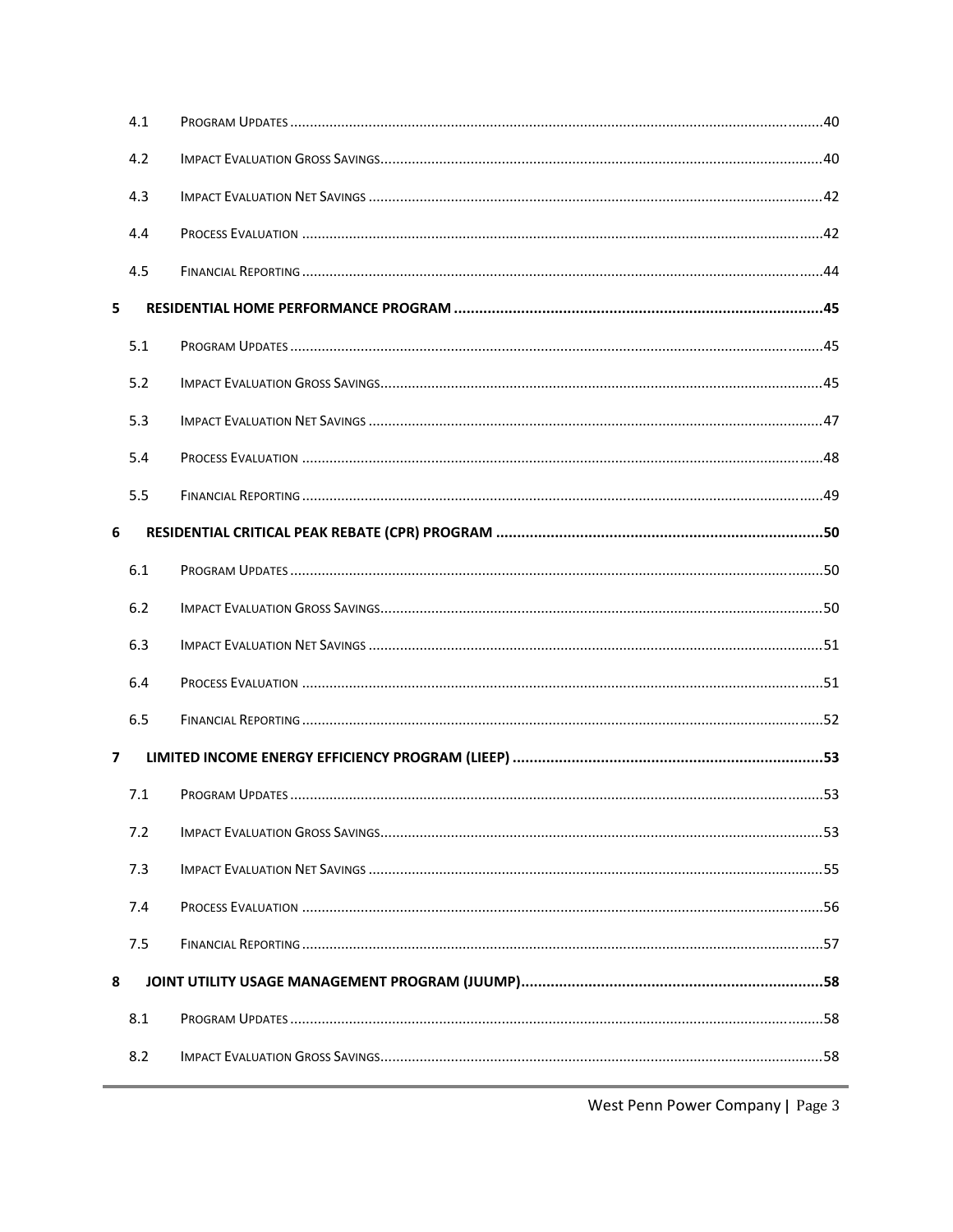| 8.3  |  |
|------|--|
| 8.4  |  |
| 8.5  |  |
| 9    |  |
| 9.1  |  |
| 9.2  |  |
| 9.3  |  |
| 9.4  |  |
| 9.5  |  |
| 10   |  |
| 10.1 |  |
| 10.2 |  |
| 10.3 |  |
| 10.4 |  |
| 10.5 |  |
| 11   |  |
| 11.1 |  |
| 11.2 |  |
| 11.3 |  |
| 11.4 |  |
| 11.5 |  |
| 12   |  |
| 12.1 |  |
| 12.2 |  |
| 12.3 |  |
| 12.4 |  |

West Penn Power Company | Page 4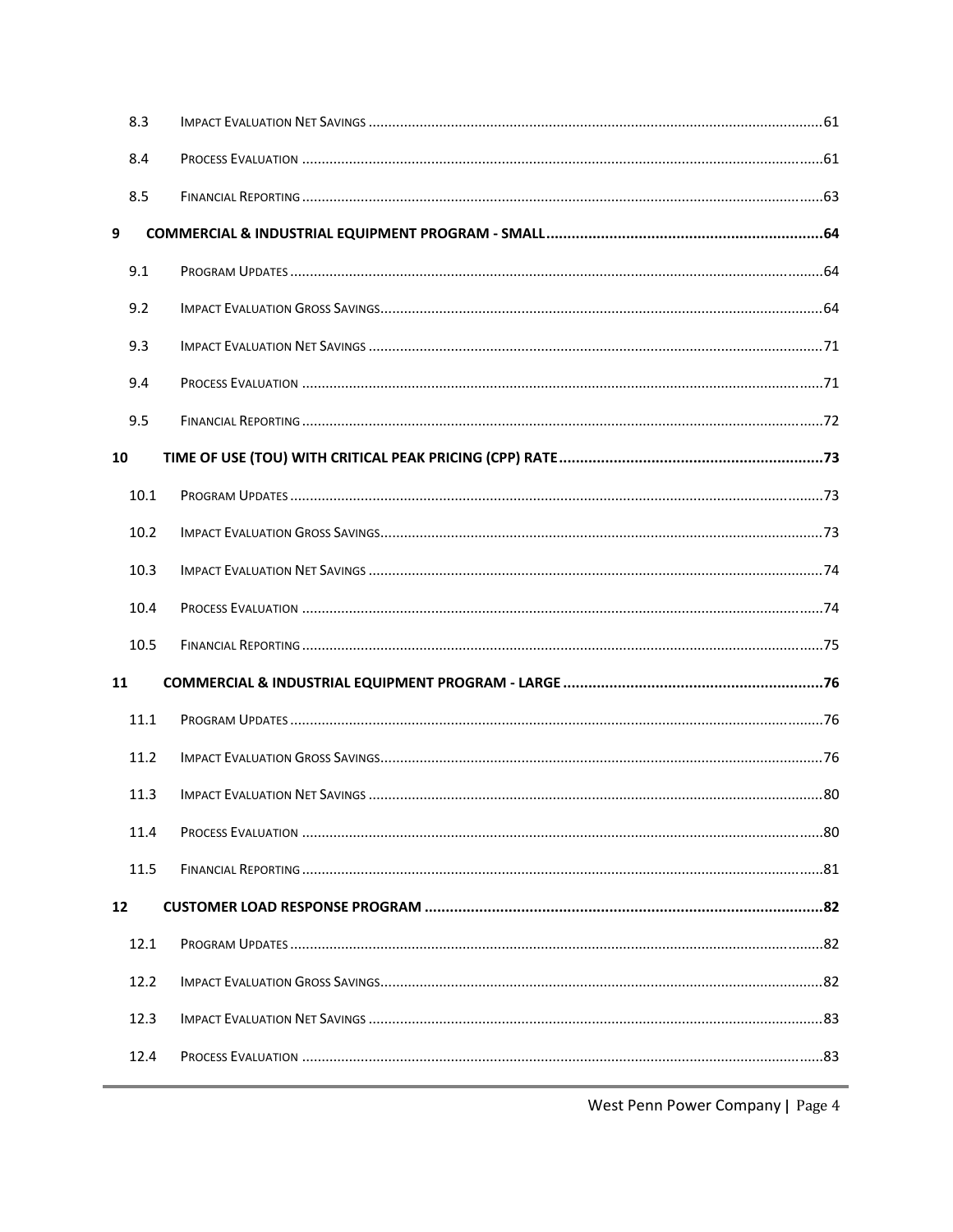| 12.5 |  |
|------|--|
| 13   |  |
| 13.1 |  |
| 13.2 |  |
| 13.3 |  |
| 13.4 |  |
| 13.5 |  |
| 14   |  |
| 14.1 |  |
| 14.2 |  |
| 14.3 |  |
| 14.4 |  |
| 14.5 |  |
|      |  |
| 15   |  |
| 15.1 |  |
| 15.2 |  |
| 15.3 |  |
| 15.4 |  |
| 15.5 |  |
| 16   |  |
| 16.1 |  |
| 16.2 |  |
| 16.3 |  |
| 16.4 |  |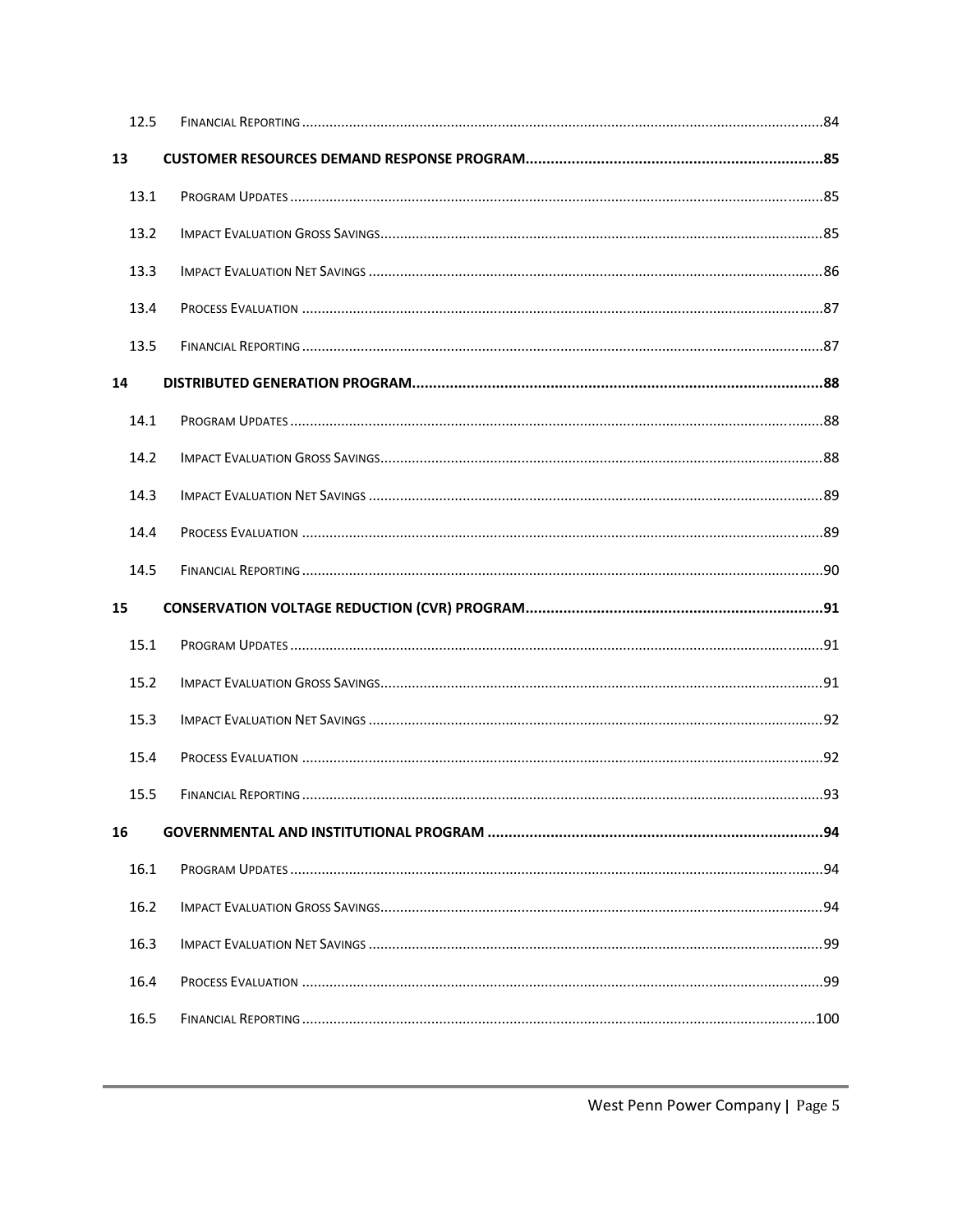# **Acronyms**

<span id="page-8-0"></span>

| C&I             | Commercial and Industrial                                            |
|-----------------|----------------------------------------------------------------------|
| <b>CATI</b>     | Computer-Aided Telephone Interview                                   |
| <b>CFL</b>      | <b>Compact Fluorescent Lamp</b>                                      |
| <b>CPITD</b>    | Cumulative Program/Portfolio Inception to Date                       |
| CPITD-Q         | Cumulative Program/Portfolio Inception through Current Quarter       |
| <b>CSP</b>      | <b>Conservation Service Provider or Curtailment Service Provider</b> |
| <b>CVR</b>      | <b>Conservation Voltage Reduction</b>                                |
| <b>CVRf</b>     | Conservation Voltage Reduction factor                                |
| <b>DLC</b>      | <b>Direct Load Control</b>                                           |
| DR              | Demand Response                                                      |
| <b>EDC</b>      | Electric Distribution Company                                        |
| EE&C            | <b>Energy Efficiency and Conservation</b>                            |
| EM&V            | Evaluation, Measurement, and Verification                            |
| <b>GNI</b>      | Government, Non-Profit, Institutional                                |
| <b>HVAC</b>     | Heating, Ventilating, and Air Conditioning                           |
| IQ              | <b>Incremental Quarter</b>                                           |
| kW              | Kilowatt                                                             |
| kWh             | Kilowatt-hour                                                        |
| <b>LED</b>      | <b>Light Emitting Diode</b>                                          |
| <b>LEEP</b>     | Low-Income Energy Efficiency Program                                 |
| <b>LIURP</b>    | Low-Income Usage Reduction Program                                   |
| M&V             | <b>Measurement and Verification</b>                                  |
| <b>MW</b>       | Megawatt                                                             |
| MWh             | Megawatt-hour                                                        |
| NTG             | Net-to-Gross                                                         |
| <b>PA PUC</b>   | Pennsylvania Public Utility Commission                               |
| PY1             | Program Year 2009, from June 1, 2009 to May 31, 2010                 |
| PY <sub>2</sub> | Program Year 2010, from June 1, 2010 to May 31, 2011                 |
| PY3             | Program Year 2011, from June 1, 2011 to May 31, 2012                 |
| PY4             | Program Year 2012, from June 1, 2012 to May 31, 2013                 |
| PYX QX          | Program Year X, Quarter X                                            |
| <b>PYTD</b>     | Program Year to Date                                                 |
| <b>SEER</b>     | Seasonal Energy Efficiency Rating                                    |
| <b>SWE</b>      | <b>Statewide Evaluator</b>                                           |
| <b>TRC</b>      | <b>Total Resource Cost</b>                                           |
| <b>TRM</b>      | <b>Technical Reference Manual</b>                                    |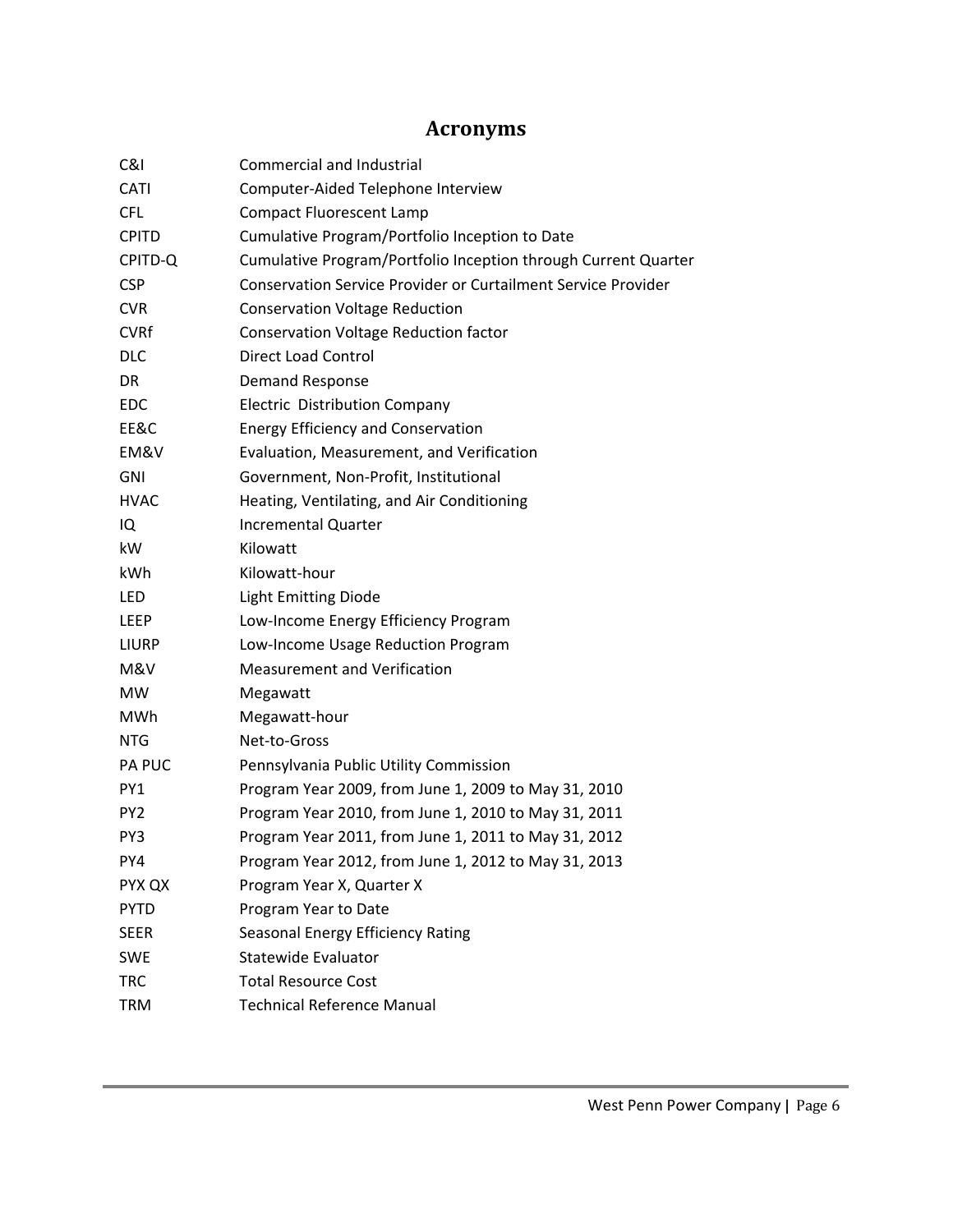# **Report Definitions**

<span id="page-9-0"></span>*Note: Definitions provided in this section are limited to terms critical to understanding values presented in this report. For other definitions, please refer to the Act 129 glossary.*

#### **REPORTING PERIODS**

#### **Cumulative Program Inception to Date (CPITD)**

Refers to the period of time since the start of the Act 129 programs. CPITD is calculated by totaling all program year results, including the current program year to date results. For example, CPTID results for PY3 Q3 is the sum of PY1, PY2, PY3 Q1, PY3 Q2, and PY3 Q3 results.

#### **Incremental Quarter (IQ)**

Refers to the current reporting quarter only. Activities occurring during previous quarters are not included. For example, IQ results for PY3 Q3 will only include results that occurred during PY3 Q3 and not PY2 Q2.

#### **Program Year to Date (PYTD)**

Refers to the current reporting program year only. Activities occurring during previous program years are not included. For example, PYTD results for PY3 Q3 will only include results that occurred during PY3 Q1, PY3 Q2, and PY3 Q3. It will not include results from PY1 and PY2.

### **SAVINGS TYPES**

#### **Preliminary**

Qualifier used in all reports except the final annual report to signify that evaluations are still in progress and that results have not been finalized. Most often used with "realization rate" or "verified gross savings".

#### **Reported Gross**

Refers to results of the program or portfolio determined by the program administrator (e.g., the EDC or the program implementer). Also known as *ex‐ante*, or "before the fact" (using the annual evaluation activities as the reference point).

## **Verified Gross**

Refers to results of the program or portfolio determined by the evaluation activities. Also known as *ex‐ post*, or "after the fact" (using the annual evaluation activities as the reference point).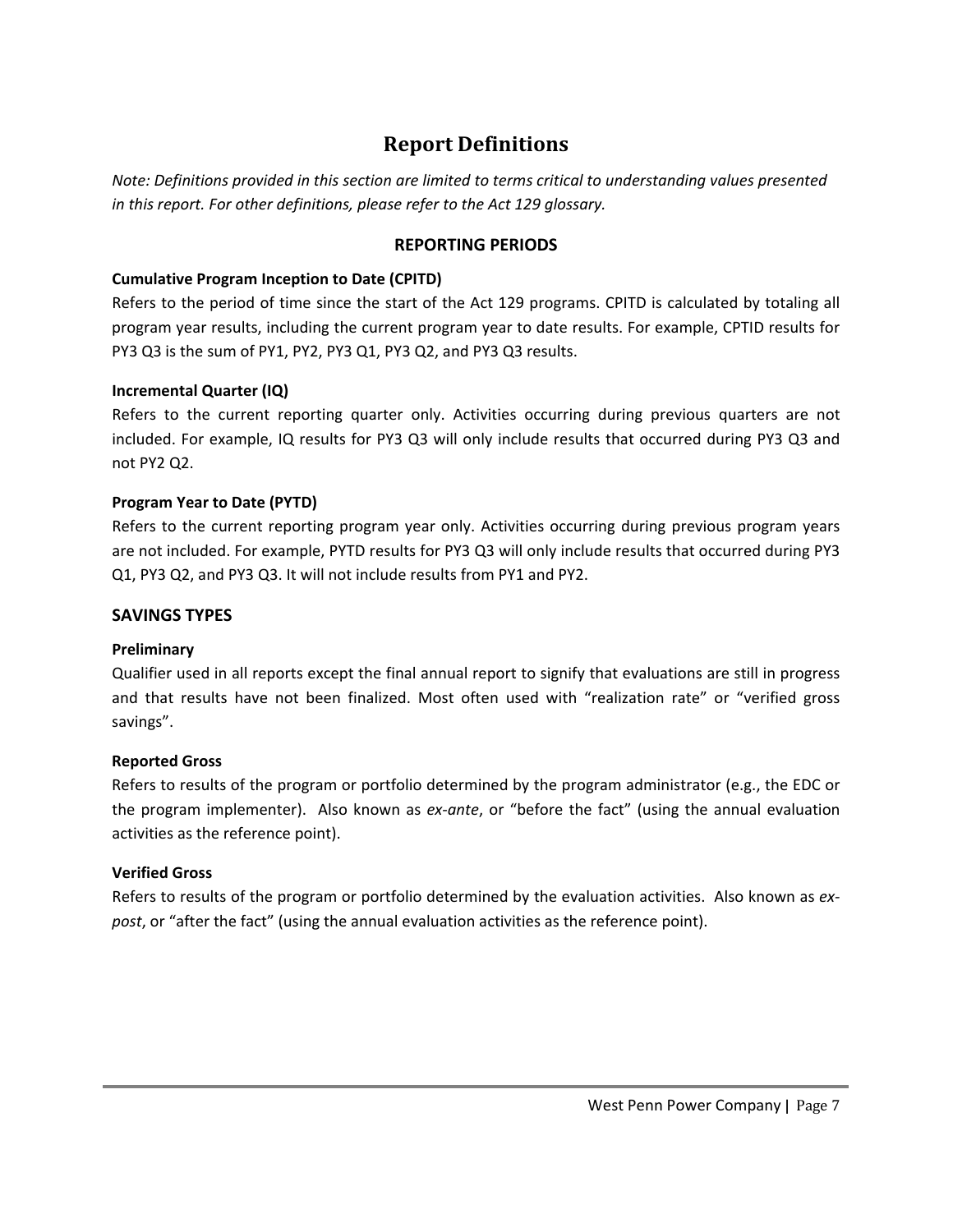## **TRC COMPONENTS[1](#page-10-0)**

#### **Administration Costs**

Includes the administrative CSP (rebate processing), tracking system, and general administration and clerical costs.

#### **EDC Costs**

Per the 2011 Total Resource Cost Test Order, the Total EDC Costs refer to EDC incurred expenditures only.

#### **Management Costs**

Includes the EDC program management, CSP program management, general management oversight and major accounts.

#### **Participant Costs**

Per the 2011 Total Resource Cost Test Order, the net participant costs are the costs for the end use customer.

#### **Total TRC Costs**

Total TRC Costs includes EDC Evaluation Costs, EDC Implementation Costs and Participant Costs.

#### **Total TRC Benefits**

Based upon verified gross kWh and kW savings. Benefits include: avoided supply costs, including the reduction in costs of electric energy, generation, transmission, and distribution capacity, and natural gas valued at marginal cost for periods when there is a load reduction.

<span id="page-10-0"></span> $1$  All TRC definitions are subject to the 2011 Total Resource Cost Test Order.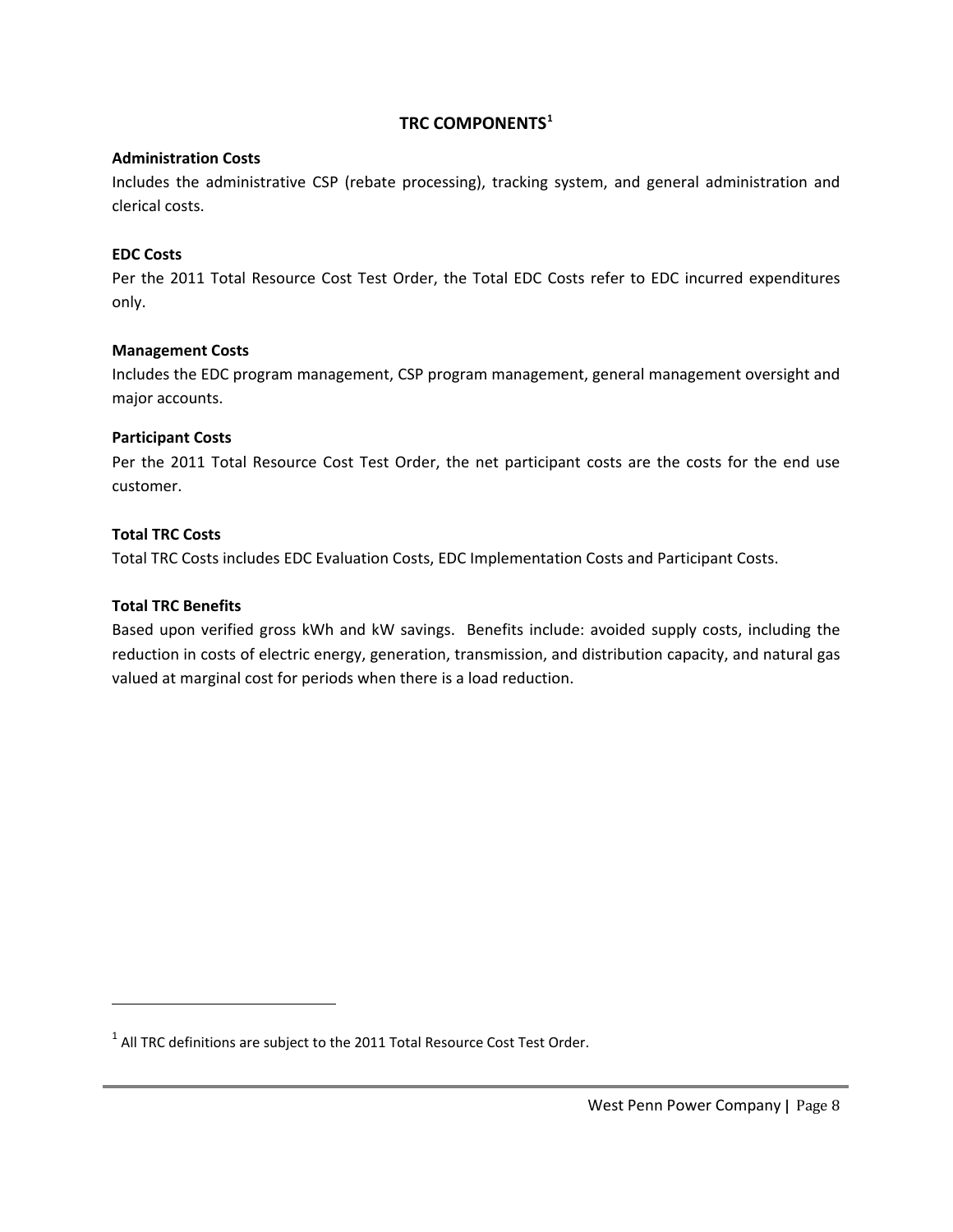# <span id="page-11-0"></span>**1 Overview of Portfolio**

Pennsylvania Act 129 of 2008 signed on October 15, 2008 mandated energy savings and coincident peak demand reduction goals for the largest electric distribution companies (EDCs) in Pennsylvania. Each EDC submitted energy efficiency and conservation (EE&C) plans—which were approved by the Pennsylvania Public Utility Commission (PA PUC)—pursuant to these goals. This report documents the progress and effectiveness of the EE&C accomplishments for West Penn Power Company ("West Penn" or "Company) in the fourth quarter of Program Year Three (PY3), defined as June 1, 2011 through May 31, 2012, as well as the cumulative accomplishments of the programs since inception.

ADM Associates and Tetra Tech have evaluated the programs, which included measurement and verification of the savings. The final verified savings for PY3 and the cumulative verified savings since inception of the programs are included in this final annual report.

This report is organized into two major sections. The first section provides an overview of activities for the entire portfolio. This includes summary information and portfolio level details regarding the progress towards compliance goals, energy and demand impacts, net‐to‐gross ratios, finances, and cost‐ effectiveness. The following sections include program specific details, including program updates, impact evaluation findings, and process evaluation findings.

#### **Other Observations and Risks That May Affect Portfolio Success**

Given the dynamic nature of the economy and customer participation rates, there is a clear need for implementation flexibility and prompt approval of plan changes to ensure adequate time to attain the May 31, 2013 goals. Prompt approval minimizes the potential of having funds that could be applied to successful programs stranded on unsuccessful programs.

The Company has ongoing concerns about its ability to achieve the May 31, 2013 3 percent energy efficiency and 4½ percent demand reduction targets. With respect to the 3 percent energy efficiency target, the concern primarily relates to budget constraints and a slow ramp‐up in savings prior to portfolio plan changes implemented following the FirstEnergy merger. With respect to the 4½ percent demand reduction target, the concern is based on: (i) the magnitude of the MW goal; (ii) customers ability and willingness to curtail sufficient load for approximately 20 days within a four month window specific to the top 100 hours; (iii) the Company's ability to accurately forecast when the top 100 hours will occur; and (iv) budget constraints which limit the companies ability to overcome forecasting and participation risks. Further concerns revolve around the differing amount of funding available for compliance purposes – something noted by the Commission in its May 10, 2012 tentative implementation Order for Phase II of Act 129 in Docket No. M‐2012‐2289411. WPP has the smallest Phase I compliance budget per MWh among any of the Pennsylvania EDCs. This when coupled with the fact that WPP has the lowest electric rates in the Commonwealth, creates several obstacles not faced by other EDCs and makes goal attainment very challenging.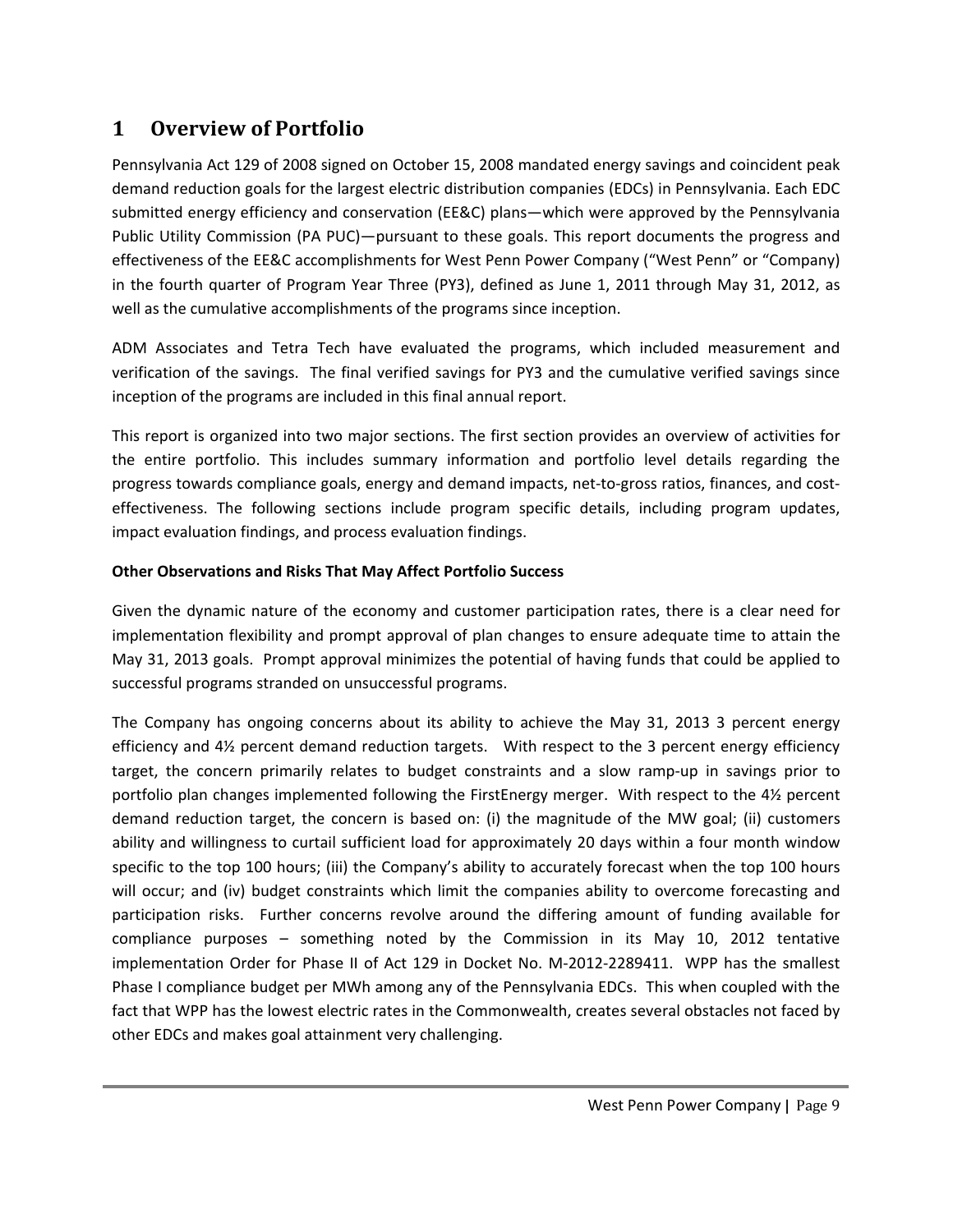Notwithstanding these difficulties, the Company is diligently working with its implementation team and implementation and evaluation Conservation Service Providers ("CSPs") to evaluate current programs and identify the most effective and most economic approach for achieving potential Act 129 targets. The empirically‐based results from these evaluations form the basis for program design decisions with a goal to cost effectively improve the delivery of energy efficiency and conservation measures to customers.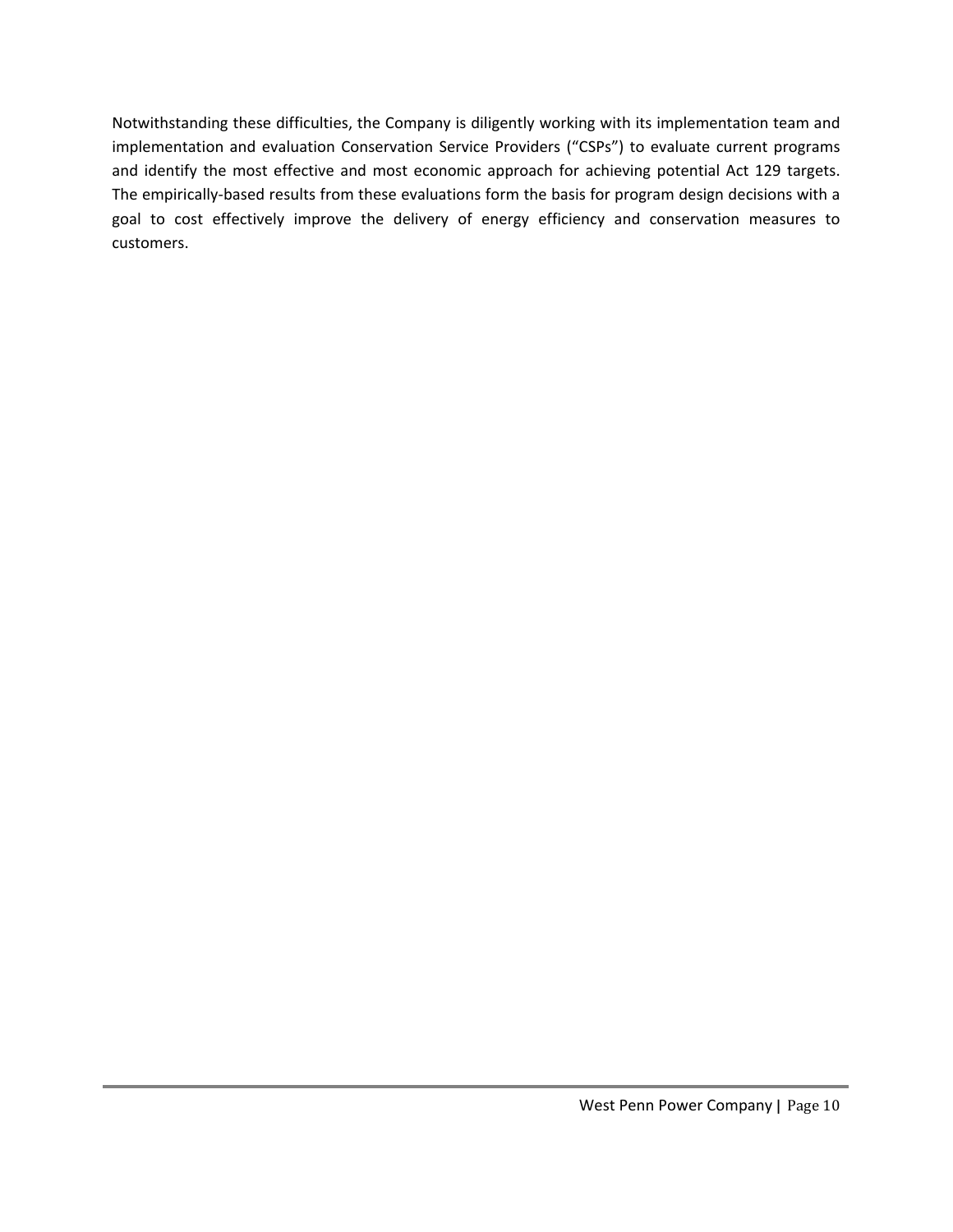## <span id="page-13-0"></span>**1.1 Summary of Progress Toward Compliance Targets**

The energy savings<sup>[2](#page-13-1)</sup> compliance target for West Penn is 628,160 MWh/yr and must be achieved by May [3](#page-13-2)1, 2013 per Act 129. Based on CPITD verified gross energy savings<sup>3</sup>, West Penn has achieved 63 percent of the energy savings compliance target. These figures are shown in **Figure 1‐1**. The PUC will determine compliance using CPITD verified gross energy savings.



**Figure 1‐1: Portfolio CPITD Energy Savings**

<span id="page-13-1"></span><sup>&</sup>lt;sup>2</sup> Herein, energy savings refers to annualized energy savings and is measured in kWh/year or MWh/year. Energy savings are reported at the meter.

<span id="page-13-2"></span><sup>&</sup>lt;sup>3</sup> See the "Report Definitions" section for an explanation of how CPITD verified gross savings are calculated.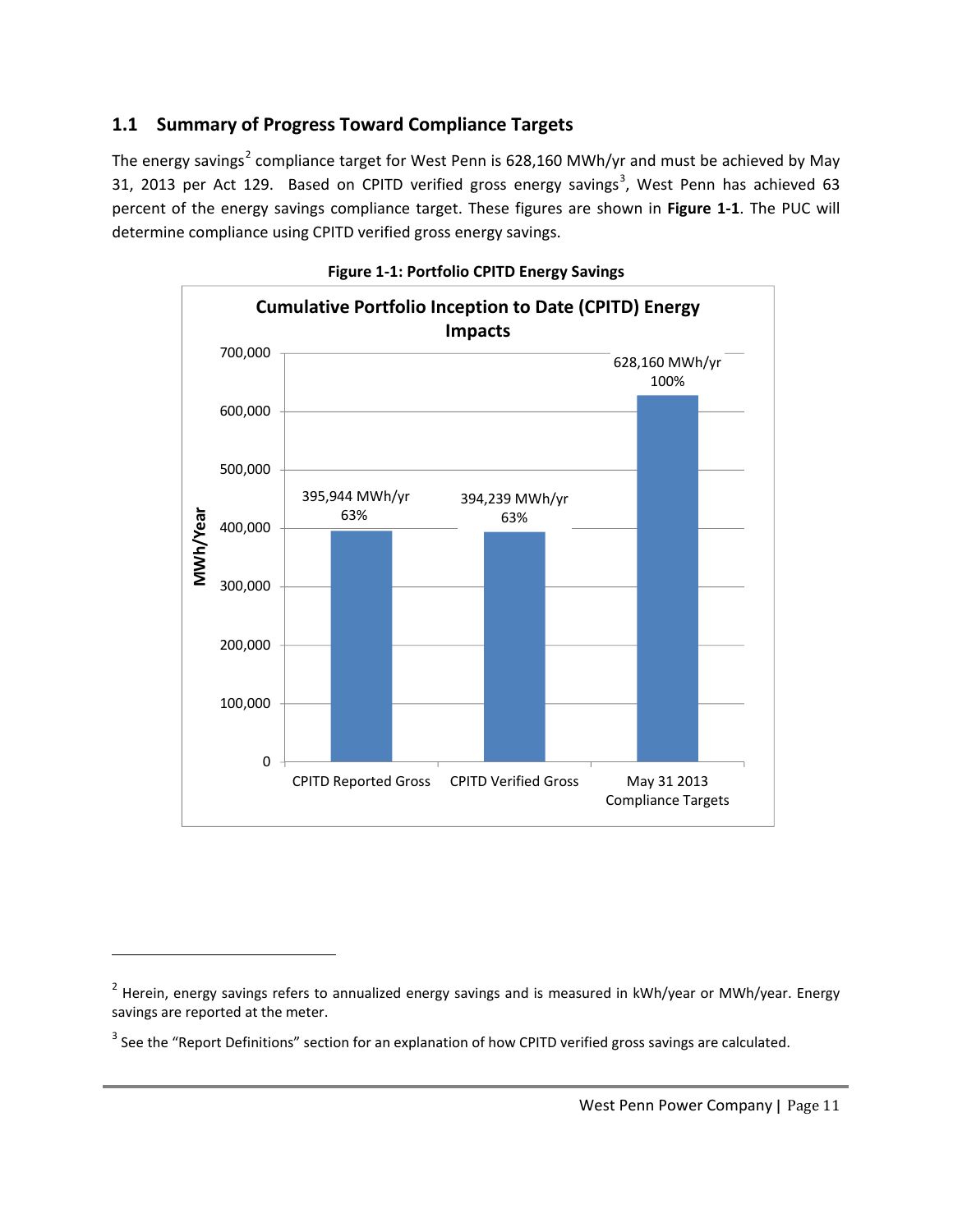The system peak demand reduction<sup>[4](#page-14-0)</sup> compliance target for West Penn is 157.3 MW per Act 129 and must be achieved by September 30, 2012. Based on CPITD verified gross demand reduction<sup>[5](#page-14-1)</sup>, West Penn has achieved 30 percent of the demand reduction compliance target. These figures are shown in **Figure 1‐2**.



<span id="page-14-0"></span><sup>4</sup> Herein, demand reduction refers to the EDC's system peak demand reduction in the EDC's top 100 hours of highest demand, as defined by the PA PUC and is measured in kW or MW.

<span id="page-14-1"></span><sup>&</sup>lt;sup>5</sup> See the "Report Definitions" section for an explanation of how CPITD verified gross savings are calculated.

<span id="page-14-2"></span> $6$  For cumulative results through Plan year 3, demand reductions are at the customer level. Reported results for PY4 will include the addition of line losses.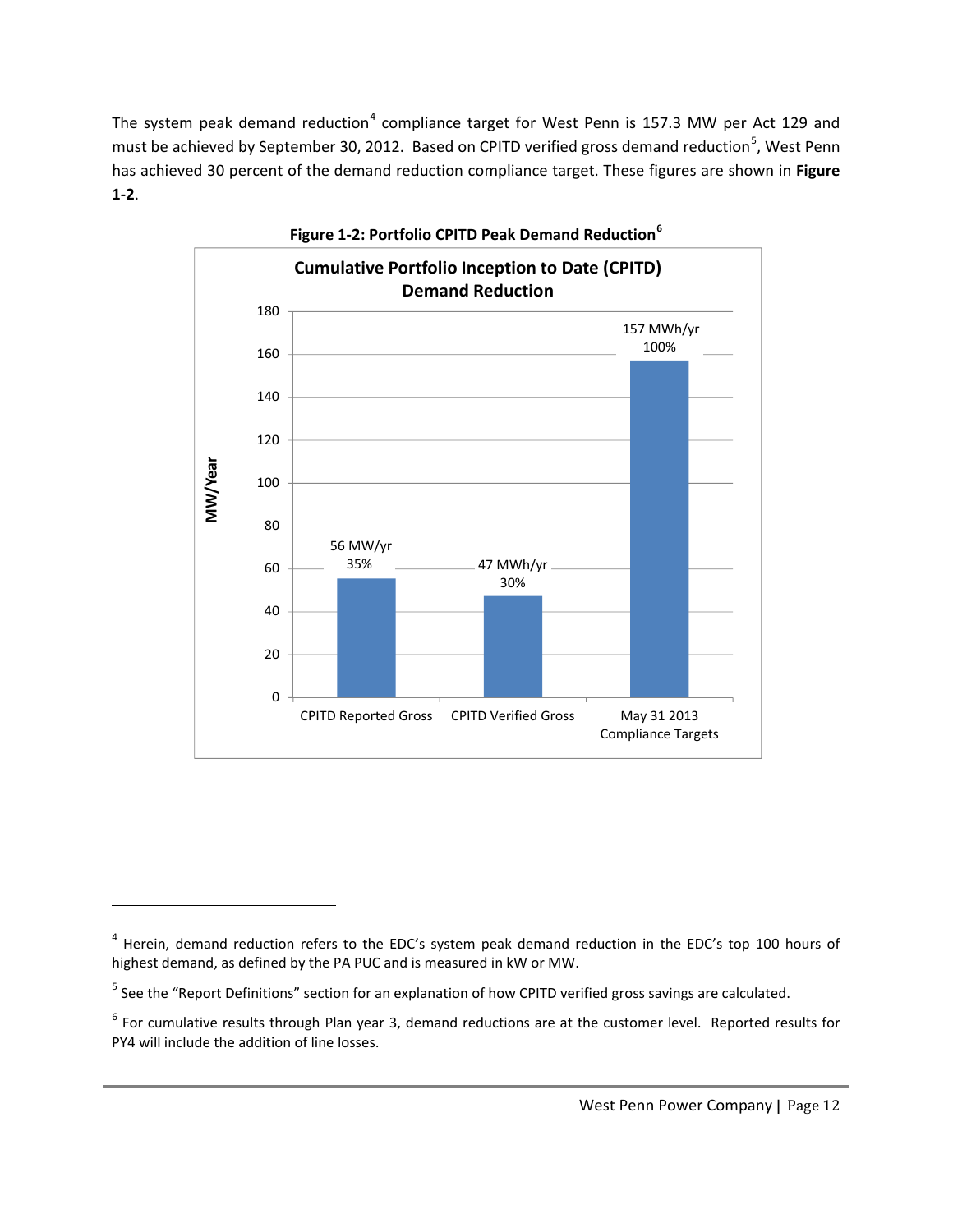Act 129 mandates that the number of measures offered to the low-income sector be proportionate to the low-income sector's share of total energy usage.<sup>[7](#page-15-0)</sup> There are 10 measures available to the lowincome sector. The measures offered to the low-income sector therefore comprise 23.8 percent of the total measures offered. This exceeds the fraction of the electric consumption of the utility's low‐income households divided by the total electricity consumption in the West Penn territory (8.8 percent). These values are shown in **[Table](#page-15-1) 1‐1**.

Note that a very coarse enumeration of measures is used in defining measures. Over 200 measures are offered in the low‐income WARM program, yet in this classification a home weatherization audit is one measure. The energy efficiency kits mailed to low-income customers is also categorized as one measure, though it contains several items that target the plug loads and lighting end‐uses. Likewise, the measure classification scheme also treats, for example, all commercial lighting upgrades as two separate measures, logically distinguished by the rebate application process than whether a fixture is a 3‐lamp T8 or a 4‐lamp T5.

<span id="page-15-1"></span>

|                               | Low-Income Sector | <b>All Sectors</b> | % Low-Income |
|-------------------------------|-------------------|--------------------|--------------|
| # of Measures Offered         | 10                | 42                 | 23.8%        |
| Electric Consumption (MWh/yr) | 1,765,820         | 20,079,830         | 8.8%         |

**Table 1‐1: Low‐Income Sector Compliance Metrics**

The CPITD reported gross energy savings for low-income sector programs (excluding low-income participation in non-low-income programs) is 32,193 MWh/yr; this is 8.1 percent of the CPITD total portfolio reported gross energy savings.

Including low‐income customer participation in non‐low‐income programs, the CPITD reported gross energy savings achieved is 48,502 MWh/yr; this is 12.2 percent of the CPITD total portfolio reported gross energy savings.

The CPITD verified gross energy savings achieved in for low‐income programs (excluding low‐income participation in non-low-income programs) is 30,858 MWh/yr; this is 7.9% percent of the CPITD total portfolio verified gross energy savings.<sup>[8](#page-15-2)</sup>

<span id="page-15-0"></span> $<sup>7</sup>$  Act 129 includes a provision requiring electric distribution companies to offer a number of energy conservation</sup> measures to low‐income households that are "proportionate to those households' share of the total energy usage in the service territory." 66 Pa.C.S. §2806.1(b)(i)(G). The legislation contains no provisions regarding targets for participation, or energy or demand savings.

<span id="page-15-2"></span><sup>&</sup>lt;sup>8</sup> See the "Report Definitions" section for an explanation of how CPITD verified gross savings are calculated.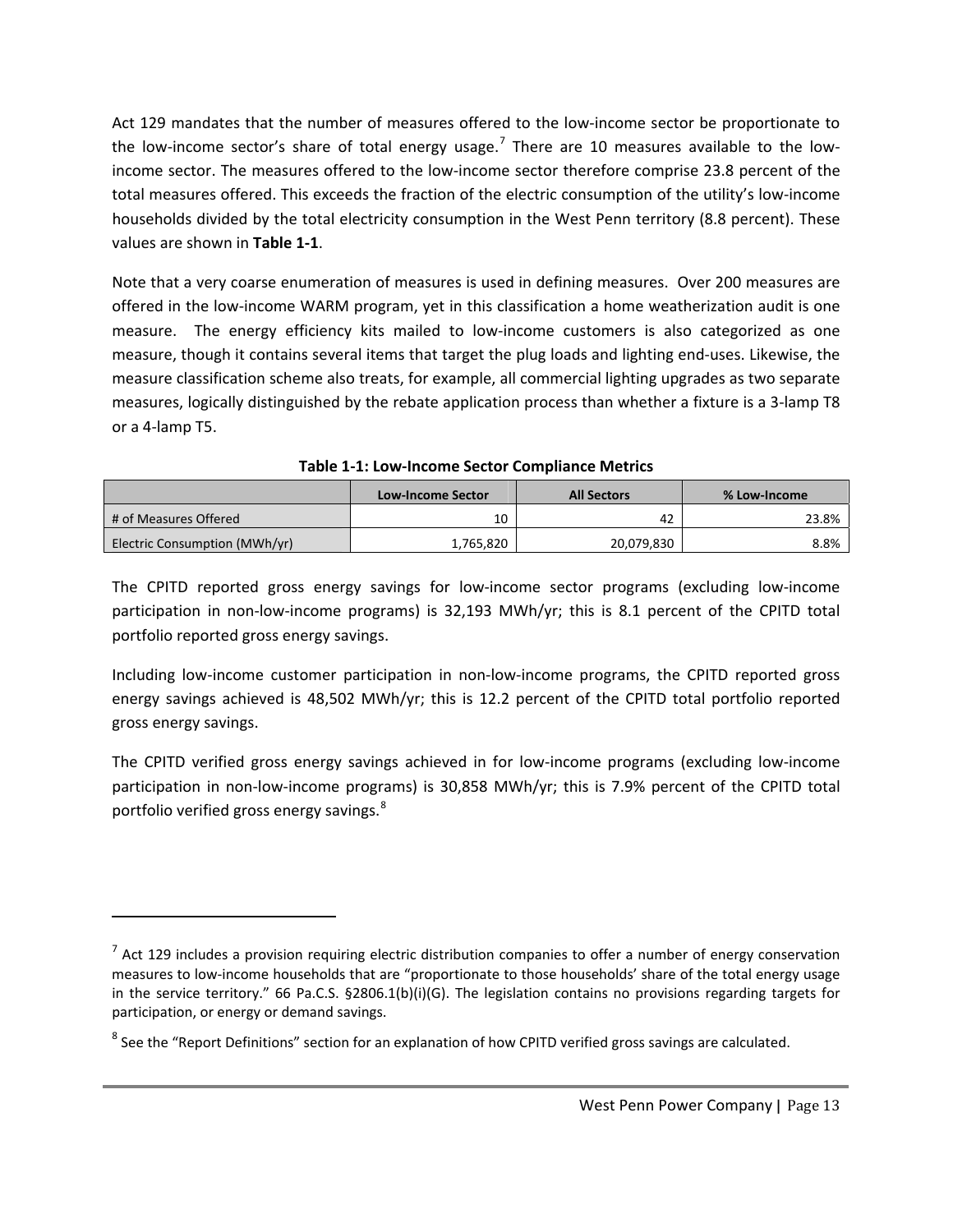Including low‐income customer participation in non‐low‐income programs, the CPITD reported verified energy savings achieved is 45,441 MWh/yr; this is 11.6 percent of the CPITD total portfolio reported verified energy savings.<sup>[9](#page-16-0)[10](#page-16-1)</sup>

<span id="page-16-1"></span> $10$  The estimated cost of low-income savings from non-low-income programs is \$3,337,670.

<span id="page-16-0"></span> $9$  The low-income participation in general residential programs is computed as follows: Three of the four general residential programs offered by the Company have the majority of savings attributable to low-cost or no-cost measures. The Residential Home Performance Program provides no‐cost conservation kits and CFL give‐aways and mailings, while the Energy Efficient Products program savings include upstream CFLs and appliances as well. For these programs, it is assumed that the low-income participation share is equal to the 75% of the fraction of LI residents in the service territory. That is, a low‐income customer is 75% as likely as a non low‐income customer to participate in the no‐cost or low-cost programs. Though participation in the Appliance Turn-In program is free, it is assumed that a low-income customer is 50% as likely as a non low-income customer to participate in this program, as one must own an excess of appliance to participate. It is assumed that the participation rate for the Residential Energy Efficiency HVAC program is zero, as these programs primarily offer capital cost measures. The 75% and 50% assumptions are loosely based on previous efforts to track low‐income participation by matching account numbers to lists of past participants in income‐qualified utility programs.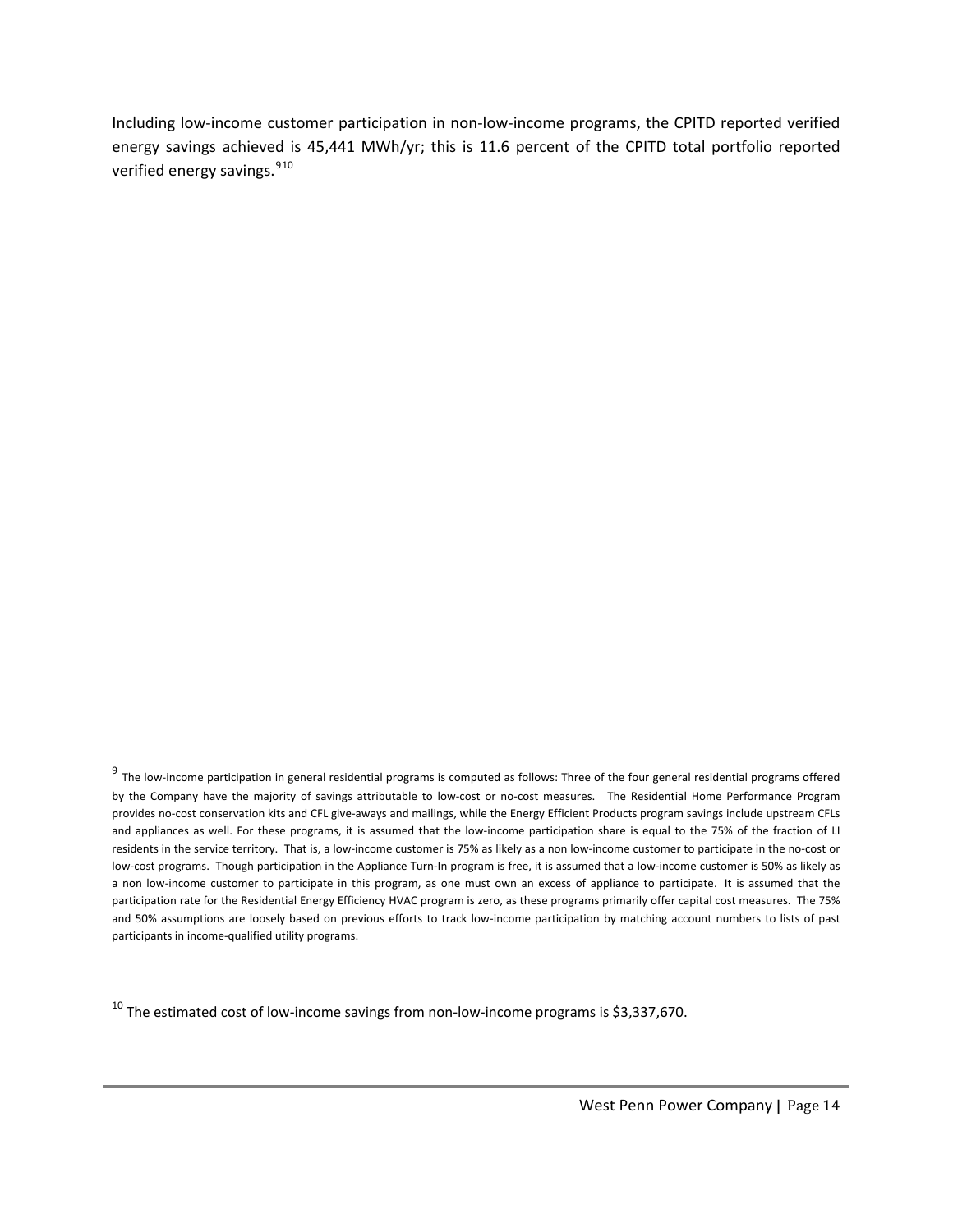Act 129 mandates that a minimum of 10% of the required energy and demand targets be obtained from units of federal, state and local governments, including municipalities, school districts, institutions of higher education and nonprofit entities. Herein, this group is referred to as the government, nonprofit and institutional (GNI) sector.

<span id="page-17-1"></span>The energy savings compliance target for the GNI sector for West Penn is 62,816 MWh/yr, which must be obtained by May 31, 2013. Based on CPITD verified gross energy savings<sup>[11](#page-17-0)</sup>, West Penn achieved 131 percent of the target. These values are shown in **[Figure](#page-17-1) 1‐3**.



**Figure 1‐3: GNI CPITD Energy Savings**

<span id="page-17-0"></span><sup>&</sup>lt;sup>11</sup> See the "Report Definitions" section for an explanation of how CPITD verified gross savings are calculated.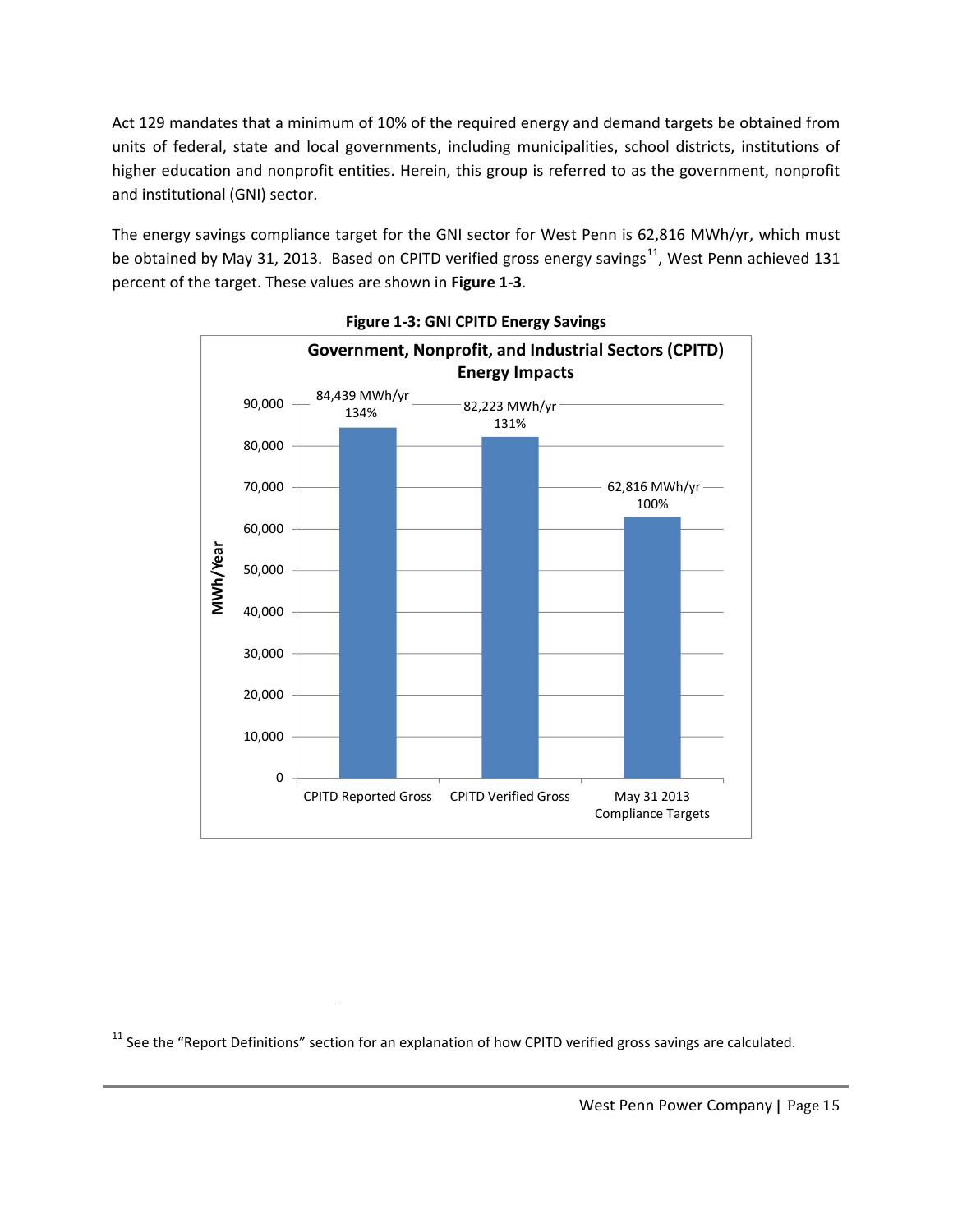<span id="page-18-1"></span>The peak demand reduction compliance target for the GNI sector for West Penn is 16 MW. Based on CPITD verified gross demand reduction<sup>12</sup>, West Penn achieved 83 percent of the target. These values are shown in [Figure](#page-18-1) 1‐4.





<span id="page-18-0"></span><sup>&</sup>lt;sup>12</sup> See the "Report Definitions" section for an explanation of how CPITD verified gross savings are calculated.

<span id="page-18-2"></span> $13$  For cumulative results through Plan year 3, demand reductions are at the customer level. Reported results for PY4 will include the addition of line losses.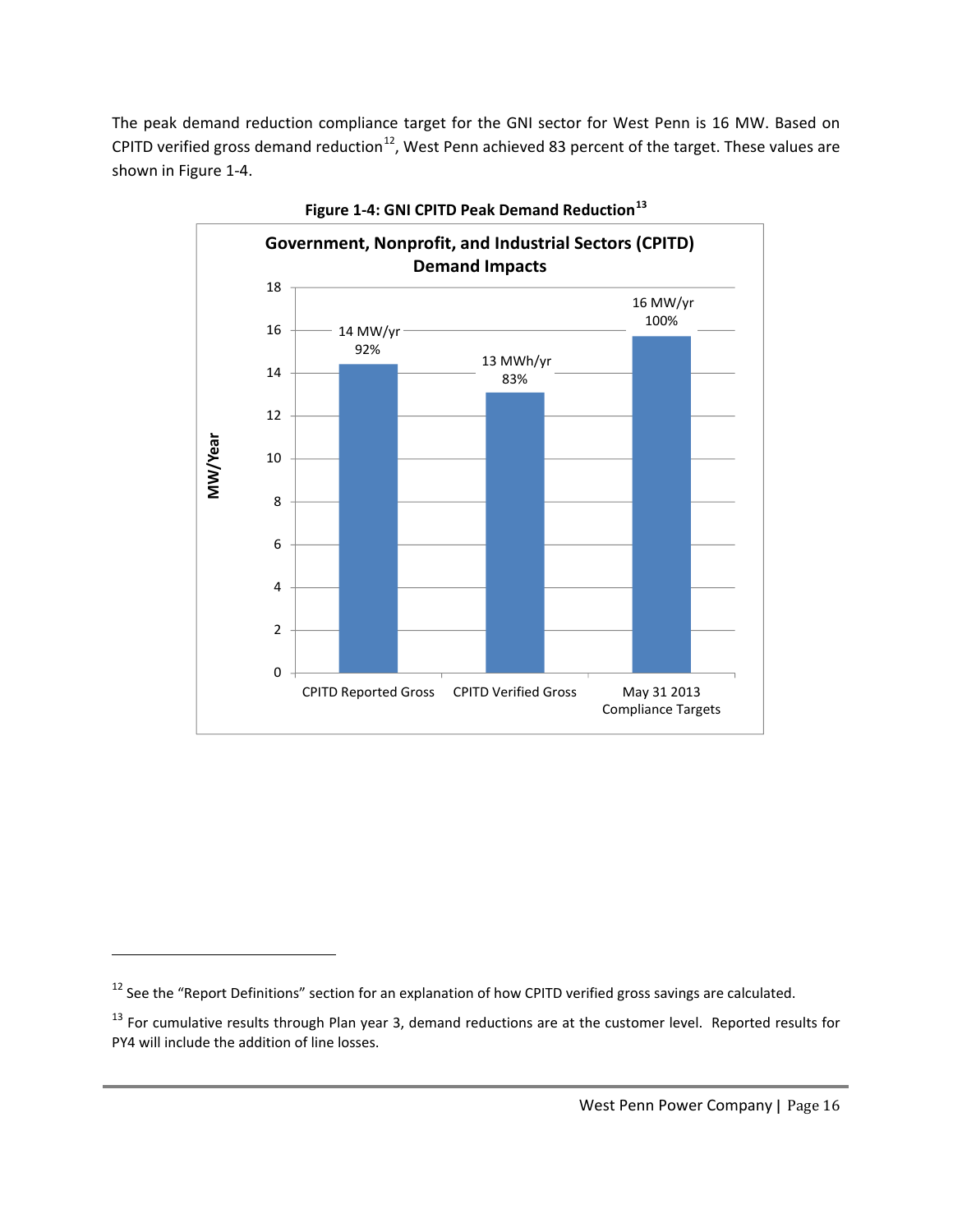## <span id="page-19-0"></span>**1.2 Summary of Energy Impacts**

A summary of the reported and verified energy savings by program for the program year is presented in **[Figure](#page-19-1) 1‐5**.

<span id="page-19-1"></span>

A summary of the cumulative reported and verified energy savings by program is presented in **[Figure](#page-19-2) 1‐[6](#page-19-2)**.

<span id="page-19-2"></span>

**Figure 1‐6: CPITD Gross Energy Savings by Program**

West Penn Power Company | Page 17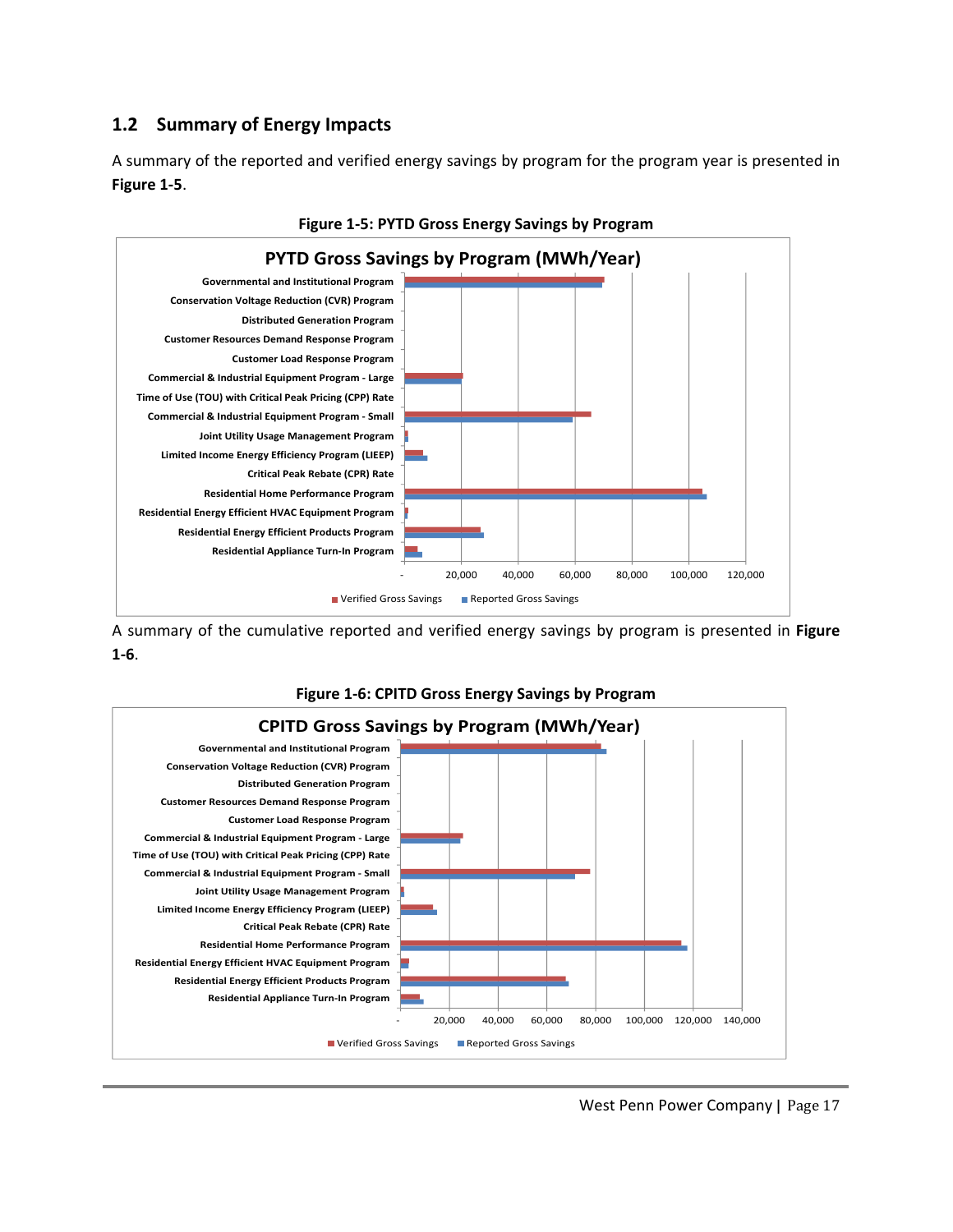A summary of energy impacts by program through the PY3 Q4 is presented in **[Table](#page-20-0) 1‐2** and **[Table](#page-21-1) 1‐3**.

## **Table 1‐2: EDC Reported Participation and Gross Energy Savings by Program**

<span id="page-20-0"></span>

|                                                               | <b>Participants</b> |                |              | <b>Reported Gross Energy Savings</b><br>(MWh/Year) |             |              |  |  |
|---------------------------------------------------------------|---------------------|----------------|--------------|----------------------------------------------------|-------------|--------------|--|--|
| Program                                                       | IQ                  | <b>PYTD</b>    | <b>CPITD</b> | IQ                                                 | <b>PYTD</b> | <b>CPITD</b> |  |  |
| Residential Appliance Turn-In<br>Program                      | 1,640               | 3,753          | 6,021        | 2,924                                              | 6,233       | 9,406        |  |  |
| <b>Residential Energy Efficient</b><br>Products Program       | 25,147              | 126,348        | 325,956      | 4,750                                              | 27,914      | 69,000       |  |  |
| <b>Residential Energy Efficient HVAC</b><br>Equipment Program | 249                 | 1,490          | 3,473        | 106                                                | 1,133       | 3,235        |  |  |
| <b>Residential Home Performance</b><br>Program                | 31,705              | 335,683        | 372,486      | 12,105                                             | 106,297     | 117,532      |  |  |
| Critical Peak Rebate (CPR) Rate                               | 0                   | $\Omega$       | $\Omega$     | 0                                                  | $\Omega$    | 0            |  |  |
| Limited Income Energy Efficiency<br>Program (LIEEP)           | 1,428               | 5,652          | 11,276       | 1,352                                              | 8,118       | 14,865       |  |  |
| Joint Utility Usage Management<br>Program                     | 3,105               | 3,199          | 3,319        | 1,286                                              | 1,362       | 1,445        |  |  |
| Commercial & Industrial Equipment<br>Program - Small          | 25,867              | 26,006         | 26,154       | 45,168                                             | 59,193      | 71,478       |  |  |
| Time of Use (TOU) with Critical Peak<br>Pricing (CPP) Rate    | $\Omega$            | $\Omega$       | $\Omega$     | 0                                                  | $\Omega$    | $\Omega$     |  |  |
| Commercial & Industrial Equipment<br>Program - Large          | $\overline{7}$      | 37             | 47           | 1,262                                              | 20,065      | 24,544       |  |  |
| Customer Load Response Program                                | $\Omega$            | $\Omega$       | $\Omega$     | $\Omega$                                           | $\Omega$    | $\mathbf 0$  |  |  |
| <b>Customer Resources Demand</b><br>Response Program          | $\Omega$            | $\overline{0}$ | 0            | $\Omega$                                           | $\Omega$    | $\Omega$     |  |  |
| <b>Distributed Generation</b>                                 | 0                   | 0              | 0            | 0                                                  | 0           | 0            |  |  |
| <b>Conservation Voltage Reduction</b><br>(CVR) Program        | 0                   | 0              | 0            | 0                                                  | $\mathbf 0$ | $\mathbf{0}$ |  |  |
| Governmental and Institutional<br>Program                     | 36                  | 229            | 1,017        | 56,968                                             | 69,463      | 84,439       |  |  |
| <b>TOTAL PORTFOLIO</b>                                        | 89,184              | 502,397        | 749,749      | 125,920                                            | 299,777     | 395,944      |  |  |
| <b>NOTES:</b>                                                 |                     |                |              |                                                    |             |              |  |  |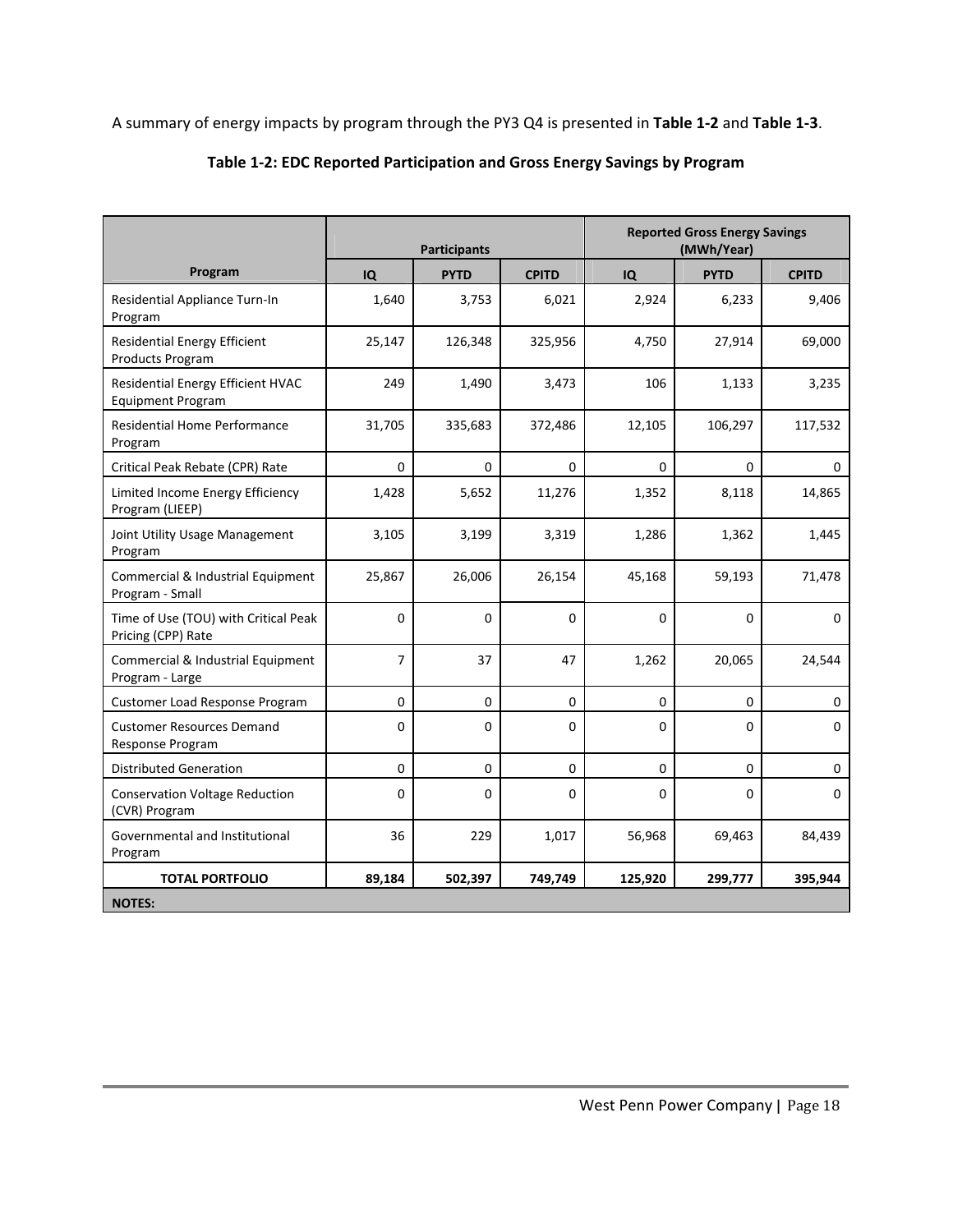<span id="page-21-1"></span>

| Program                                                       | <b>PYTD Reported</b><br><b>Gross Energy</b><br><b>Savings</b><br>(MWh/Year) | <b>PYTD Energy</b><br><b>Realization</b><br>Rate | <b>PYTD</b><br><b>Verified</b><br><b>Gross Energy</b><br><b>Savings</b><br>(MWh/Year) | <b>PYTD</b><br>Confidence | <b>PYTD</b><br><b>Achieved</b><br><b>Precision</b> | <b>CPITD</b><br><b>Verified</b><br><b>Gross Energy</b><br><b>Savings</b><br>(MWh/Year) |
|---------------------------------------------------------------|-----------------------------------------------------------------------------|--------------------------------------------------|---------------------------------------------------------------------------------------|---------------------------|----------------------------------------------------|----------------------------------------------------------------------------------------|
| Residential Appliance Turn-In Program                         | 6,233                                                                       | 74.0%                                            | 4,612                                                                                 | 90%                       | 8%                                                 | 7,785                                                                                  |
| <b>Residential Energy Efficient Products</b><br>Program       | 27,914                                                                      | 95.9%                                            | 26,767                                                                                | 90%                       | 4%                                                 | 67,703                                                                                 |
| Residential Energy Efficient HVAC<br><b>Equipment Program</b> | 1,133                                                                       | 121.6%                                           | 1,378                                                                                 | 90%                       | 0%                                                 | 3,479                                                                                  |
| Residential Home Performance Program                          | 106,297                                                                     | 98.5%                                            | 104,703                                                                               | 90%                       | 3%                                                 | 115,151                                                                                |
| Critical Peak Rebate (CPR) Rate                               | 0                                                                           | n/a                                              | 0                                                                                     | n/a                       | n/a                                                | 0                                                                                      |
| Limited Income Energy Efficiency<br>Program (LIEEP)           | 8,118                                                                       | 80.0%                                            | 6,494                                                                                 | 90%                       | 6%                                                 | 13,241                                                                                 |
| Joint Utility Usage Management<br>Program                     | 1,362                                                                       | 93.0%                                            | 1,266                                                                                 | 90%                       | 8%                                                 | 1,342                                                                                  |
| Commercial & Industrial Equipment<br>Program - Small          | 59,193                                                                      | 110.9%                                           | 65,621                                                                                | 90%                       | 0%                                                 | 77,682                                                                                 |
| Time of Use (TOU) with Critical Peak<br>Pricing (CPP) Rate    | 0                                                                           | n/a                                              | $\mathbf 0$                                                                           | n/a                       | n/a                                                | 0                                                                                      |
| Commercial & Industrial Equipment<br>Program - Large          | 20,065                                                                      | 102.8%                                           | 20,636                                                                                | 90%                       | 0%                                                 | 25,632                                                                                 |
| Customer Load Response Program                                | 0                                                                           | n/a                                              | 0                                                                                     | n/a                       | n/a                                                | 0                                                                                      |
| <b>Customer Resources Demand Response</b><br>Program          | 0                                                                           | n/a                                              | 0                                                                                     | n/a                       | n/a                                                | 0                                                                                      |
| <b>Distributed Generation Program</b>                         | 0                                                                           | n/a                                              | 0                                                                                     | n/a                       | n/a                                                | 0                                                                                      |
| Conservation Voltage Reduction (CVR)<br>Program               | 0                                                                           | n/a                                              | 0                                                                                     | n/a                       | n/a                                                | 0                                                                                      |
| Governmental and Institutional Program                        | 69,463                                                                      | 101.2%                                           | 70,306                                                                                | 90%                       | 0%                                                 | 82,223                                                                                 |
| <b>TOTAL PORTFOLIO</b>                                        | 299,777                                                                     | 100.7%                                           | 298,548<br>301,783                                                                    | 90%                       | 0%                                                 | 394,239                                                                                |
| <b>NOTES:</b>                                                 |                                                                             |                                                  |                                                                                       |                           |                                                    |                                                                                        |

| Table 1-3: Verified Gross Energy Savings by Program |  |  |  |  |  |  |  |
|-----------------------------------------------------|--|--|--|--|--|--|--|
|-----------------------------------------------------|--|--|--|--|--|--|--|

## <span id="page-21-0"></span>**1.3 Summary of Fuel Switching Impacts**

WPP has not rebated any overt non-electric to electric fuel switching measures. In some programs, there are rebates available for electric heat pumps or electric water heaters. Customers who choose to switch to electric equipment are eligible for rebates. All program participants are asked if gas is available in their homes or businesses. Approximately 9% of customers (i.e. 39 of 439 customers) who received rebates for electric heat pumps have gas service available in their homes. Assuming a similar proportion for electric water heater recipients, 11 of 126 customers that received rebates for electric water heaters have gas service available at their homes.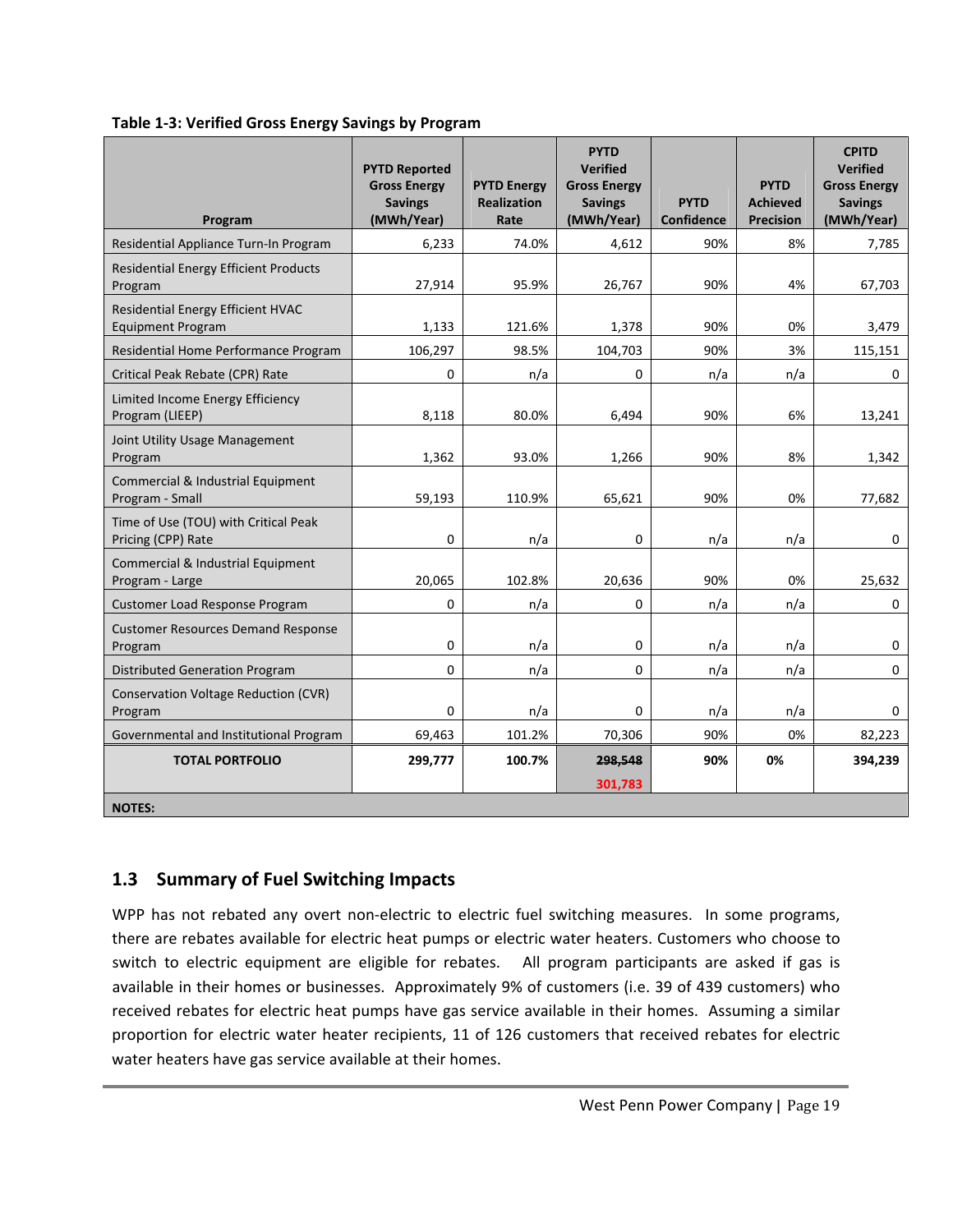## <span id="page-22-0"></span>**1.4 Summary of Demand Impacts**

<span id="page-22-1"></span>A summary of the reported and verified demand reduction by program for the program year is presented in **[Figure](#page-22-1) 1‐7**. The impacts below reflect a line loss factor of 0%.[14](#page-22-2)



<span id="page-22-3"></span>A summary of the cumulative reported and verified demand reduction by program is presented in **[Figure](#page-22-3) [1](#page-22-3)‐8**.





<span id="page-22-2"></span> $14$  For cumulative results through Plan year 3, demand reductions are at the customer level. Reported results for PY4 will include the addition of line losses.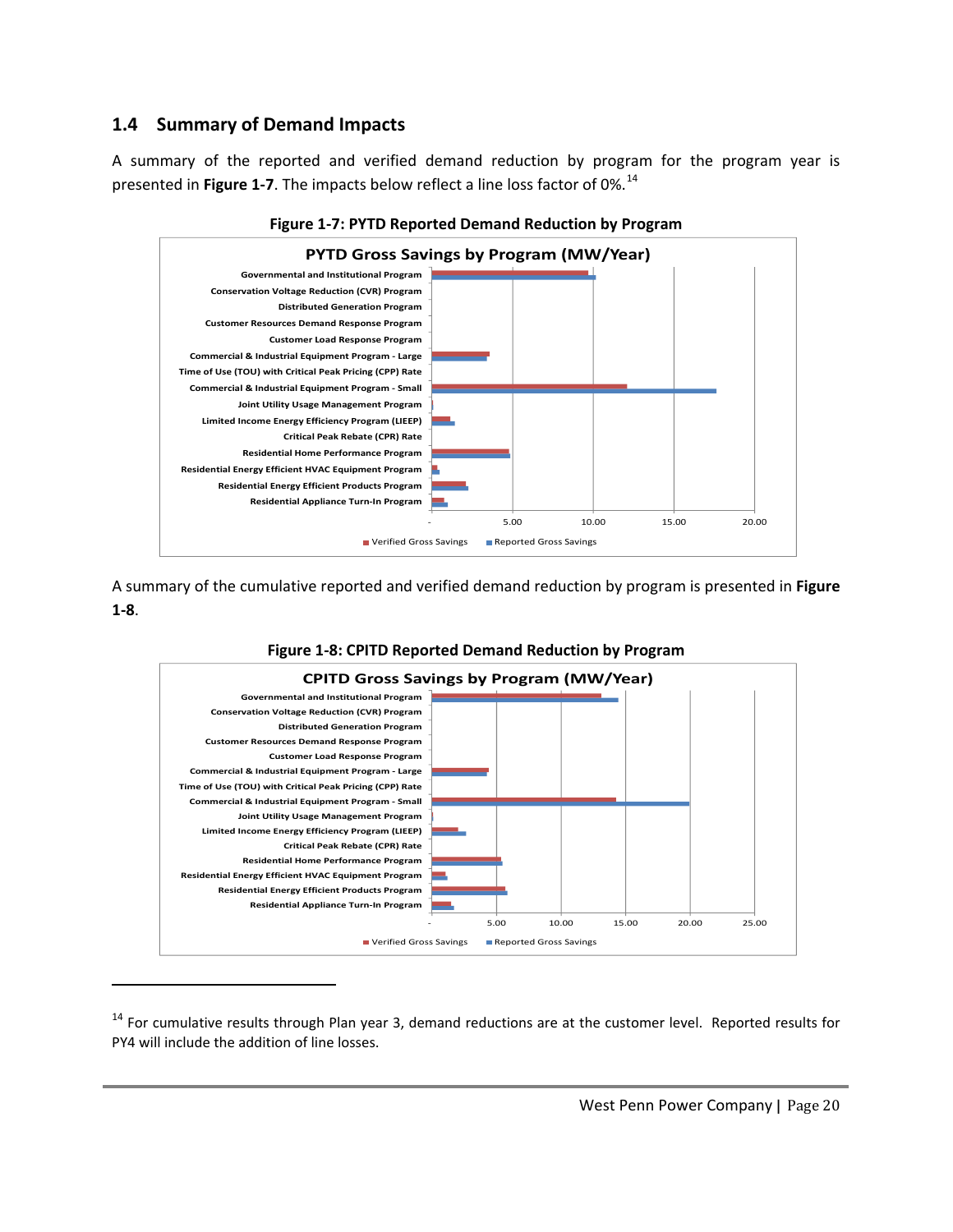A summary of demand reduction impacts by program through the PY3 Q4 is presented in **[Table](#page-23-0) 1‐4** and **[Table](#page-24-1) 1‐5**.

<span id="page-23-0"></span>

| Program                                                                                                                                                                  | <b>Participants</b> |             |              | <b>Reported Gross Energy Savings</b><br>(MW/Year) |             |              |  |
|--------------------------------------------------------------------------------------------------------------------------------------------------------------------------|---------------------|-------------|--------------|---------------------------------------------------|-------------|--------------|--|
|                                                                                                                                                                          | IQ                  | <b>PYTD</b> | <b>CPITD</b> | IQ                                                | <b>PYTD</b> | <b>CPITD</b> |  |
| Residential Appliance Turn-In Program                                                                                                                                    | 1,640               | 3,753       | 6,021        | 0.4                                               | $1.0\,$     | 1.7          |  |
| <b>Residential Energy Efficient Products</b><br>Program                                                                                                                  | 25,147              | 126,348     | 325,956      | 0.2                                               | 2.2         | 5.8          |  |
| <b>Residential Energy Efficient HVAC</b><br><b>Equipment Program</b>                                                                                                     | 249                 | 1,490       | 3,473        | 0.1                                               | 0.5         | 1.2          |  |
| Residential Home Performance Program                                                                                                                                     | 31,705              | 335,683     | 372,486      | 0.5                                               | 4.8         | 5.5          |  |
| Critical Peak Rebate (CPR) Rate                                                                                                                                          |                     |             |              |                                                   |             |              |  |
| Limited Income Energy Efficiency<br>Program (LIEEP)                                                                                                                      | 1,428               | 5,652       | 11,276       | 0.2                                               | 1.4         | 2.6          |  |
| Joint Utility Usage Management<br>Program                                                                                                                                | 3,105               | 3,199       | 3,319        | 0.1                                               | 0.1         | 0.1          |  |
| Commercial & Industrial Equipment<br>Program - Small                                                                                                                     | 25,867              | 26,006      | 26,154       | 15.4                                              | 17.6        | 19.9         |  |
| Time of Use (TOU) with Critical Peak<br>Pricing (CPP) Rate                                                                                                               | $\Omega$            | $\Omega$    | $\Omega$     | 0.0                                               | 0.0         | 0.0          |  |
| Commercial & Industrial Equipment<br>Program - Large                                                                                                                     | 7                   | 37          | 47           | 0.1                                               | 3.4         | 4.2          |  |
| Customer Load Response Program                                                                                                                                           | 0                   | $\Omega$    | $\Omega$     | 0.0                                               | 0.0         | 0.0          |  |
| <b>Customer Resources Demand Response</b><br>Program                                                                                                                     | 0                   | 0           | 0            | 0.0                                               | 0.0         | 0.0          |  |
| <b>Distributed Generation</b>                                                                                                                                            | 0                   | 0           | 0            | 0.0                                               | 0.0         | 0.0          |  |
| Conservation Voltage Reduction (CVR)<br>Program                                                                                                                          | 0                   | 0           | 0            | 0.0                                               | 0.0         | 0.0          |  |
| Governmental and Institutional Program                                                                                                                                   | 36                  | 229         | 1,017        | 7.1                                               | 10.2        | 14.4         |  |
| <b>TOTAL PORTFOLIO</b>                                                                                                                                                   | 89,184              | 502,397     | 749,749      | 24.1                                              | 41.2        | 55.5         |  |
| <b>TOTAL PORTFOLIO INCLUDING LINE</b><br>LOSSES[1]                                                                                                                       | n/a                 | n/a         | n/a          | n/a                                               | <b>TBD</b>  | <b>TBD</b>   |  |
| NOTES: [1] For cumulative results through Plan year 3 demand reductions are at the customer level. Reported results for PY4 will<br>include the addition of line losses. |                     |             |              |                                                   |             |              |  |

**Table** 1**‐**4**: EDC Reported Participation and Gross Demand Reduction by Program**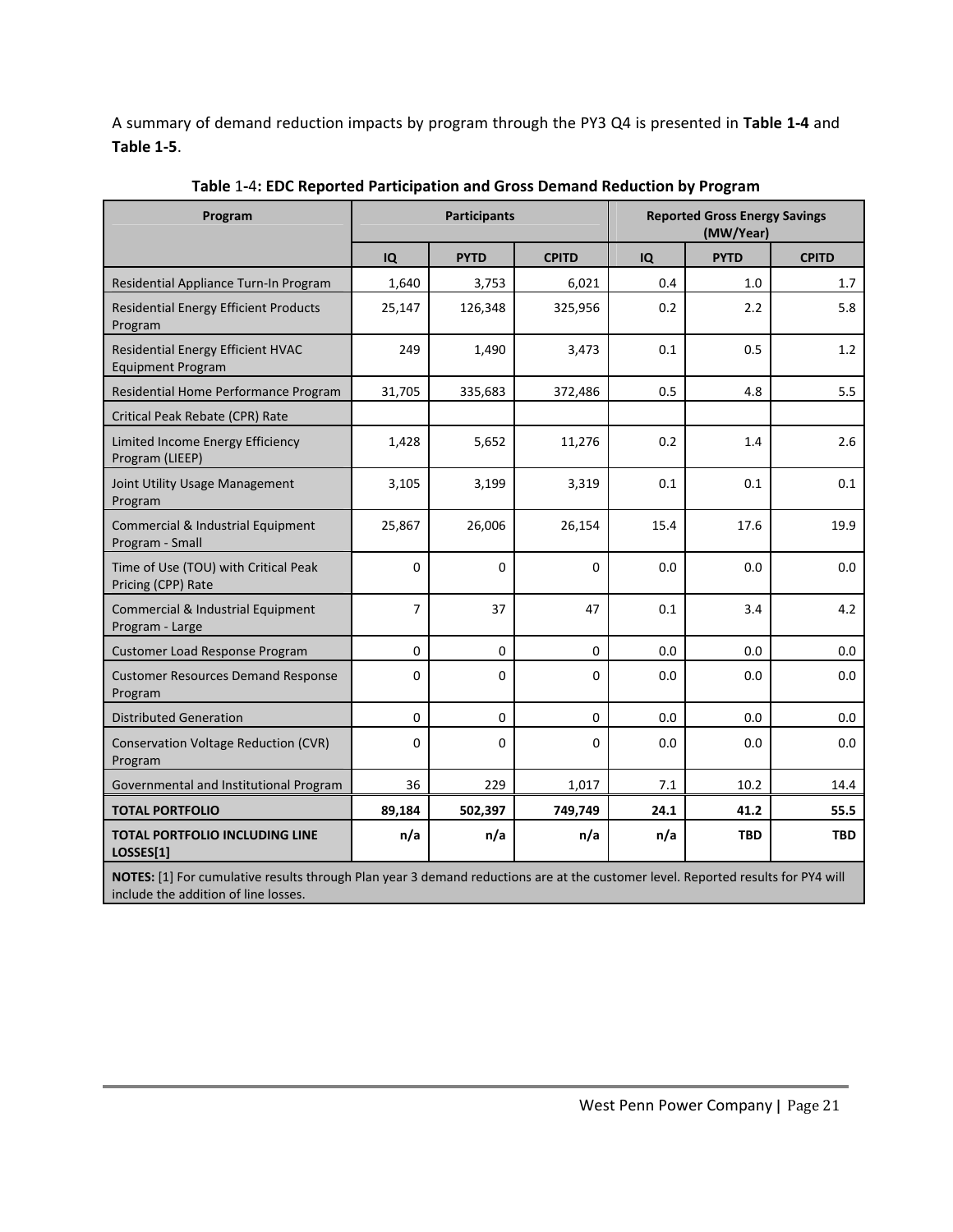<span id="page-24-1"></span>

| Program                                                 | <b>PYTD</b><br><b>Reported</b><br><b>Gross</b><br><b>Demand</b><br><b>Savings</b><br>(MW/Year) | <b>PYTD</b><br><b>Demand</b><br><b>Realization</b><br>Rate | <b>PYTD</b><br><b>Verified</b><br><b>Gross</b><br><b>Demand</b><br><b>Savings</b><br>(MW/Year) | <b>PYTD</b><br>Confidence | <b>PYTD</b><br><b>Achieved</b><br><b>Precision</b> | <b>CPITD</b><br><b>Verified</b><br><b>Gross</b><br>Demand<br><b>Savings</b><br>(MW/Year) |
|---------------------------------------------------------|------------------------------------------------------------------------------------------------|------------------------------------------------------------|------------------------------------------------------------------------------------------------|---------------------------|----------------------------------------------------|------------------------------------------------------------------------------------------|
| Residential Appliance Turn-In Program                   | 1.0                                                                                            | 77.4%                                                      | 0.8                                                                                            | 90%                       | 8%                                                 | $1.5\,$                                                                                  |
| Residential Energy Efficient Products Program           | 2.2                                                                                            | 93.2%                                                      | 2.1                                                                                            | 90%                       | 3%                                                 | 5.7                                                                                      |
| Residential Energy Efficient HVAC Equipment Program     | 0.5                                                                                            | 69.7%                                                      | 0.3                                                                                            | 90%                       | 5%                                                 | 1.1                                                                                      |
| Residential Home Performance Program                    | 4.8                                                                                            | 98.5%                                                      | 4.8                                                                                            | 90%                       | 3%                                                 | 5.3                                                                                      |
| Critical Peak Rebate (CPR) Rate                         | 0.0                                                                                            | n/a                                                        | 0.0                                                                                            | $\Omega$                  | 0%                                                 | $\mathbf{0}$                                                                             |
| Limited Income Energy Efficiency Program (LIEEP)        | 1.4                                                                                            | 80.0%                                                      | 1.1                                                                                            | 90%                       | 6%                                                 | 2.0                                                                                      |
| Joint Utility Usage Management Program                  | 0.1                                                                                            | 93.0%                                                      | 0.1                                                                                            | 90%                       | 8%                                                 | 0.1                                                                                      |
| Commercial & Industrial Equipment Program - Small       | 17.6                                                                                           | 68.5%                                                      | 12.2<br>12.1                                                                                   | 90%                       | 0%                                                 | 14.3                                                                                     |
| Time of Use (TOU) with Critical Peak Pricing (CPP) Rate | 0.0                                                                                            | n/a                                                        | 0.0                                                                                            | $\Omega$                  | 0%                                                 | $\mathbf 0$                                                                              |
| Commercial & Industrial Equipment Program - Large       | 3.4                                                                                            | 104.7%                                                     | 3.6                                                                                            | 90%                       | 0%                                                 | 4.4                                                                                      |
| <b>Customer Load Response Program</b>                   | 0.0                                                                                            | n/a                                                        | 0.0                                                                                            | 0                         | 0%                                                 | $\mathbf 0$                                                                              |
| <b>Customer Resources Demand Response Program</b>       | 0.0                                                                                            | n/a                                                        | 0.0                                                                                            | $\mathbf{0}$              | 0%                                                 | 0                                                                                        |
| <b>Distributed Generation Program</b>                   | 0.0                                                                                            | n/a                                                        | 0.0                                                                                            | 0                         | 0%                                                 | $\mathbf 0$                                                                              |
| Conservation Voltage Reduction (CVR) Program            | 0.0                                                                                            | n/a                                                        | 0.0                                                                                            | 0                         | 0%                                                 | 0                                                                                        |
| Governmental and Institutional Program                  | 10.2                                                                                           | 95.4%                                                      | 40.0                                                                                           | 90%                       | 0%                                                 | 13.1                                                                                     |
|                                                         |                                                                                                |                                                            | 9.7                                                                                            |                           |                                                    |                                                                                          |
| <b>TOTAL PORTFOLIO</b>                                  | 41.2                                                                                           | 84.4%                                                      | 34.4<br>34.5                                                                                   | 90%                       | 2%                                                 | 47.4                                                                                     |
| <b>TOTAL PORTFOLIO INCLUDING LINE LOSSES[1]</b>         | <b>TBD</b>                                                                                     | <b>TBD</b>                                                 | <b>TBD</b>                                                                                     | <b>TBD</b>                | <b>TBD</b>                                         | <b>TBD</b>                                                                               |

**Table 1‐5: PYTD Verified Gross Demand Reduction by Program**

**NOTES:** [1] For cumulative results through Plan year 3 demand reductions are at the customer level. Reported results for PY4 will include the addition of line losses.

## <span id="page-24-0"></span>**1.5 Summary of PY3 Net to Gross Ratios**

Per the 2011 TRC Order, EDCs are required to conduct Net‐to‐Gross (NTG) research. Act 129 compliance is based on gross savings, but the Company's Evaluators are presently finalizing a portfolio‐level net to gross survey to inform the program planning for Phase II of Act 129. The evaluation of the legacy FirstEnergy companies included net-to-gross research based on Program Year 3 (PY3) participants. Given the mid‐year transition of West Penn Power programs to FirstEnergy's model, West Penn Power specific net-to-gross research was not conducted. The evaluation team plans to complete net-to-gross research on West Penn Power program participants starting in February 2013 and based on six months of PY4 participants. These results will be available in time to inform the final plans for Phase II. The Net‐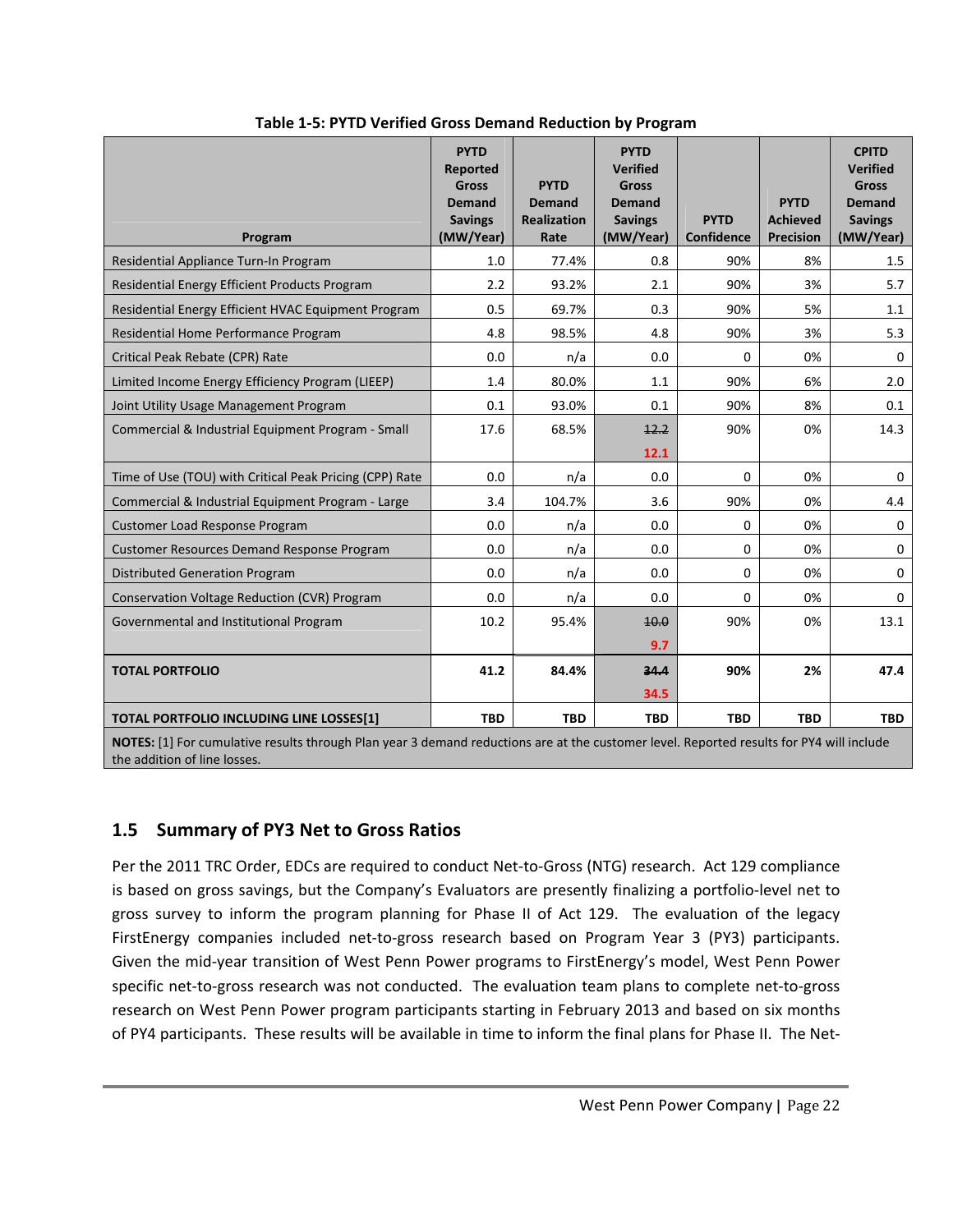to-Gross data acquisition will be based on participant self-report surveys and will follow a similar approach as that used for the FirstEnergy legacy companies.

## <span id="page-25-0"></span>**1.6 Summary of Portfolio Finances and Cost‐Effectiveness**

A breakdown of the portfolio finances is presented in **[Table](#page-25-1) 1‐6**.

<span id="page-25-1"></span>

|                                          | IQ<br>(\$1,000) | <b>PYTD</b><br>(\$1,000) | <b>CPITD</b><br>(\$1,000) |
|------------------------------------------|-----------------|--------------------------|---------------------------|
| <b>EDC Incentives to Participants</b>    | \$4,211         | \$16,813                 | \$24,121                  |
| <b>EDC Incentives to Trade Allies</b>    |                 |                          |                           |
| <b>Subtotal EDC Incentive Costs</b>      | \$4,211         | \$16,813                 | \$24,121                  |
| Design & Development                     |                 | \$79                     | \$1,787                   |
| Administration <sup>[1]</sup>            | \$196           | \$1,117                  | \$3,551                   |
| Management <sup>[2]</sup>                |                 |                          |                           |
| Marketing <sup>[3]</sup>                 | \$693           | \$1,886                  | \$5,085                   |
| <b>Technical Assistance</b>              | \$3,093         | \$7,354                  | \$10,245                  |
| <b>Subtotal EDC Implementation Costs</b> | \$3,982         | \$10,436                 | \$20,667                  |
| <b>EDC Evaluation Costs</b>              | \$79            | \$552                    | \$1,515                   |
| <b>SWE Audit Costs</b>                   | \$350           | \$950                    | \$1,994                   |
| Total EDC Costs[4]                       | \$8,622         | \$28,750                 | \$48,298                  |
| Participant Costs[5]                     | \$3,539         | \$42,081                 | \$53,193                  |
| Total TRC Costs[6]                       | \$7,599         | \$53,068                 | \$75,376                  |
| <b>Total Lifetime Energy Benefits</b>    | \$49,473        | \$121,671                | \$161,239                 |
| <b>Total Lifetime Capacity Benefits</b>  | \$3,340         | \$7,111                  | \$10,463                  |
| Total TRC Benefits <sup>[7]</sup>        | N/A             | \$128,781                | \$171,702                 |
|                                          |                 |                          |                           |
| TRC Ratio <sup>[8]</sup>                 | N/A             | 2.40                     | 2,26                      |
|                                          |                 | 2.43                     | 2.28                      |

| Table 1-6: Summary of Portfolio Finances |  |
|------------------------------------------|--|
|------------------------------------------|--|

#### **NOTES**

Per PUC direction, TRC inputs and calculations are required in the Annual Report only and should comply with the 2011 Total Resource Cost Test Order approved July 28, 2011. Please see the "Report Definitions" section of this report for more details.

[1] Includes the administrative CSP (rebate processing), tracking system, and general administration and clerical cost.

[2] Includes EDC program management, CSP program management, general management oversight, and major accounts.

[3] Includes the marketing CSP and marketing costs by program CSPs.

[4] Per the 2011 Total Resource Cost Test Order, the Total EDC Costs refer to EDC incurred expenses only.

[5] Per the 2011 Total Resource Cost Test Order, the net Participant Costs are the costs for the end‐use customer.

[6] Total TRC Costs includes EDC Evaluation Costs, EDC Implementation Costs and Participant Costs.

[7] Total TRC Benefits equals the sum of Total Lifetime Energy Benefits and Total Lifetime Capacity Benefits. Based upon verified gross kWh and kW savings. Benefits include: avoided supply costs, including the reduction in costs of electric energy, generation, transmission, and distribution capacity, and natural gas valued at marginal cost for periods when there is a load reduction.

[8] TRC Ratio equals Total TRC Benefits divided by Total TRC Costs.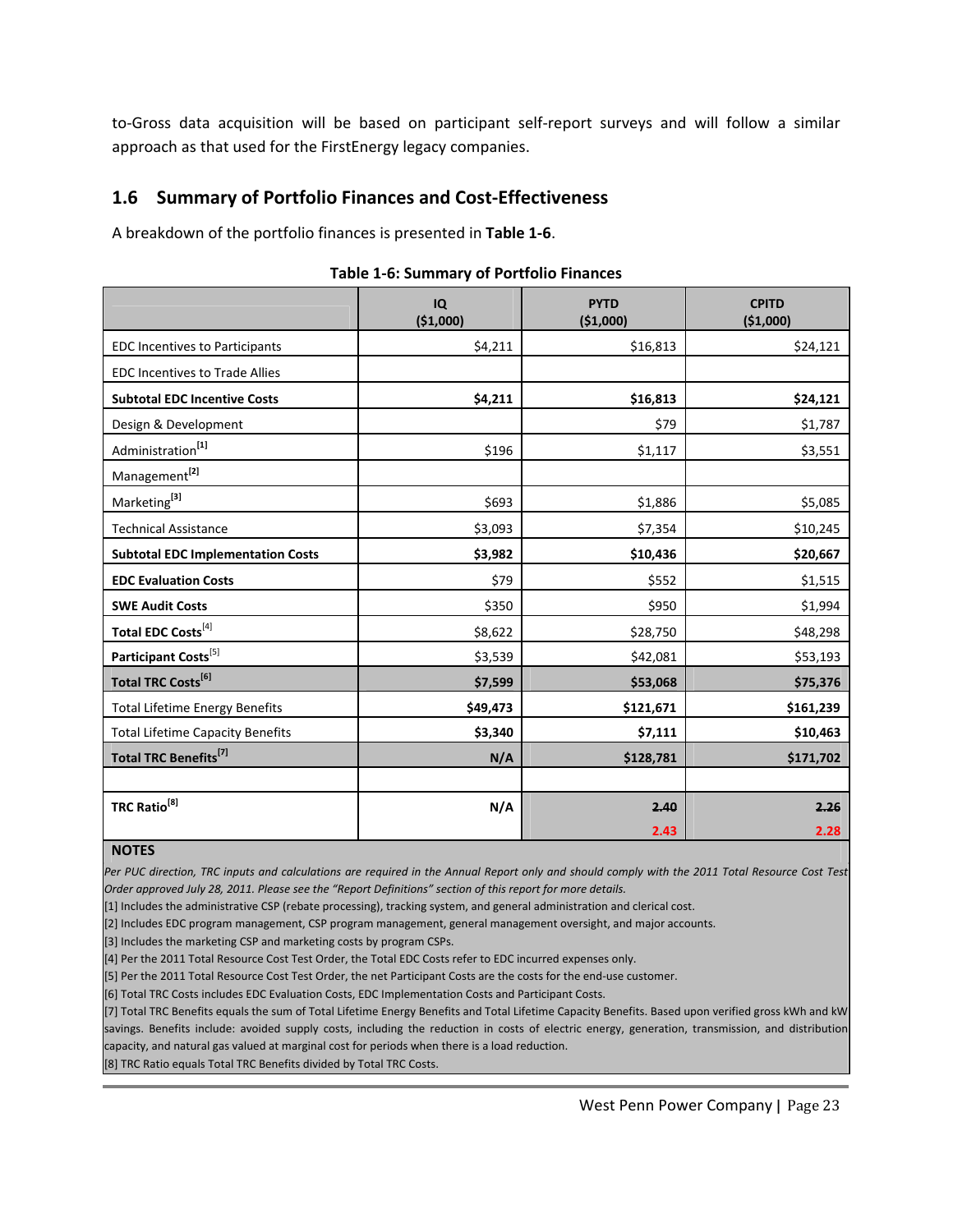## <span id="page-26-0"></span>**1.7 Summary of Cost‐Effectiveness by Program**

TRC ratios are calculated by comparing the total TRC benefits and the total TRC costs. **[Table](#page-26-1) 1‐7** shows the TRC ratios by program and other factors used in the TRC ratio calculation.

<span id="page-26-1"></span>

| Program                                                       | <b>TRC Benefits</b><br>(\$1000) | <b>TRC Costs</b><br>(\$1000) | <b>TRC Ratio</b> | <b>Discount Rate</b> | <b>Line Loss Factor</b> |
|---------------------------------------------------------------|---------------------------------|------------------------------|------------------|----------------------|-------------------------|
| Residential Appliance Turn-In Program                         | \$2,024                         | \$1,040                      | 1.95             | 9.03%                | 11%                     |
| <b>Residential Energy Efficient Products</b><br>Program       | \$10,975                        | \$4,287                      | 2.56             | 9.03%                | 11%                     |
| Residential Energy Efficient HVAC<br><b>Equipment Program</b> | \$826                           | \$567                        | 1.46             | 9.03%                | 11%                     |
| <b>Residential Home Performance</b><br>Program                | \$38,360                        | \$9,290                      | 4.13             | 9.03%                | 11%                     |
| Critical Peak Rebate (CPR) Rate                               | n/a                             | \$195                        | n/a              | n/a                  | n/a                     |
| Limited Income Energy Efficiency<br>Program (LIEEP)           | \$2,296                         | \$4,618                      | 0.50             | 9.03%                | 11%                     |
| Joint Utility Usage Management<br>Program                     | \$633                           | \$612                        | 1.03             | 9.03%                | 11%                     |
| Commercial & Industrial Equipment<br>Program - Small          | \$19,792                        | \$6,301                      | 3.14             | 9.03%                | 11%                     |
| Time of Use (TOU) with Critical Peak<br>Pricing (CPP) Rate    | n/a                             | \$37                         | n/a              | n/a                  | n/a                     |
| Commercial & Industrial Equipment<br>Program - Large          | \$11,407                        | \$4,930                      | 2.31             | 9.03%                | 11%                     |
| Customer Load Response Program                                | n/a                             | \$68                         | n/a              | n/a                  | n/a                     |
| <b>Customer Resources Demand</b><br>Response Program          | n/a                             | \$462                        | n/a              | n/a                  | n/a                     |
| <b>Distributed Generation Program</b>                         | n/a                             | \$17                         | n/a              | n/a                  | n/a                     |
| Conservation Voltage Reduction (CVR)<br>Program               | n/a                             | \$99                         | n/a              | n/a                  | n/a                     |
| Governmental and Industrial Program                           | \$42,497                        | \$20,545                     | 2.07             | 9.03%                | 11%                     |

**Table 1‐7: PYTD TRC Ratios by Program**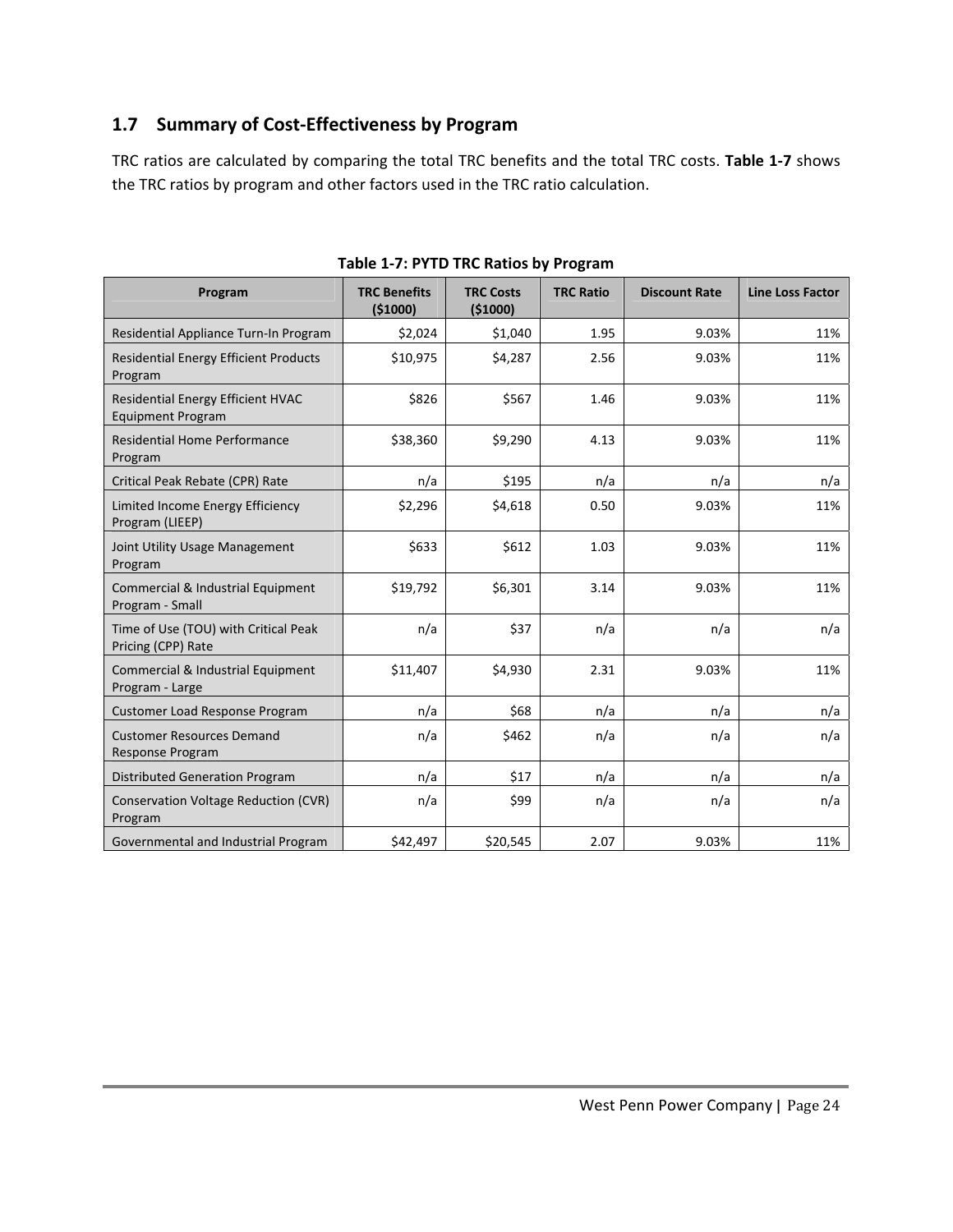# <span id="page-27-0"></span>**2 Residential Appliance Turn‐In Program**

Provides residential customers a cash incentive and disposal of up to two large older efficient appliances (refrigerators and freezers); and two Room Air Conditioners (RAC) per household per calendar year. All units must be working and meet established size requirements.

## <span id="page-27-1"></span>**2.1 Program Updates**

As of January 1, 2012, West Penn Power's Energy Efficient Appliance Turn-In Program offerings and rebate levels were aligned with the program offerings and rebate levels of the other three FirstEnergy Pennsylvania EDCs: Penn Power, Met‐Ed and Penelec.

## <span id="page-27-2"></span>**2.2 Impact Evaluation Gross Savings**

This program provides incentives for the turn in of three appliance types: refrigerators, freezers, and room air conditioners. In PY3, refrigerators accounted for nearly 70% of the MWh reported and freezers for about 25%. The evaluation process used a combination of web surveys (the main data collection method) and follow‐up phone calls to those who did not respond to the web survey.

The M&V values for this program are based on the energy savings resulting from a customer taking a refrigerator, freezer or RAC out of service. The savings from refrigerator recycling are stipulated in the TRM. The savings from RAC recycling are stipulated in an interim TRM protocol. While RAC energy savings are dependent on location and are mapped using the participant's zip code, RAC demand savings are not location dependent. The TRM protocols for refrigerator and freezer PY3 are substantially different than the previous protocols. In PY3, the deemed energy impacts for refrigerators and freezers are as follows:

| <b>Measure Description</b>                                                            | Unit Annual Energy Savings | Unit Annual Demand Reduction |
|---------------------------------------------------------------------------------------|----------------------------|------------------------------|
| Refrigerator/Freezer Recycling<br>without replacement                                 | 1,659 kWh                  | 0.2057 kW                    |
| Refrigerator/Freezer Recycling with<br>replacement with Energy Star                   | 1,205 kWh                  | 0.1494 kW                    |
| Refrigerator/Freezer Recycling with<br>replacement with non-Energy Star <sup>15</sup> | 1,091 kWh                  | 0.1350 kW                    |
| <b>RAC</b>                                                                            | Varies by Zip Code         | 0.6395 kW                    |

<span id="page-27-3"></span><sup>&</sup>lt;sup>15</sup> This entry is from the PY4 TRM. However, to avoid double-counting of energy savings.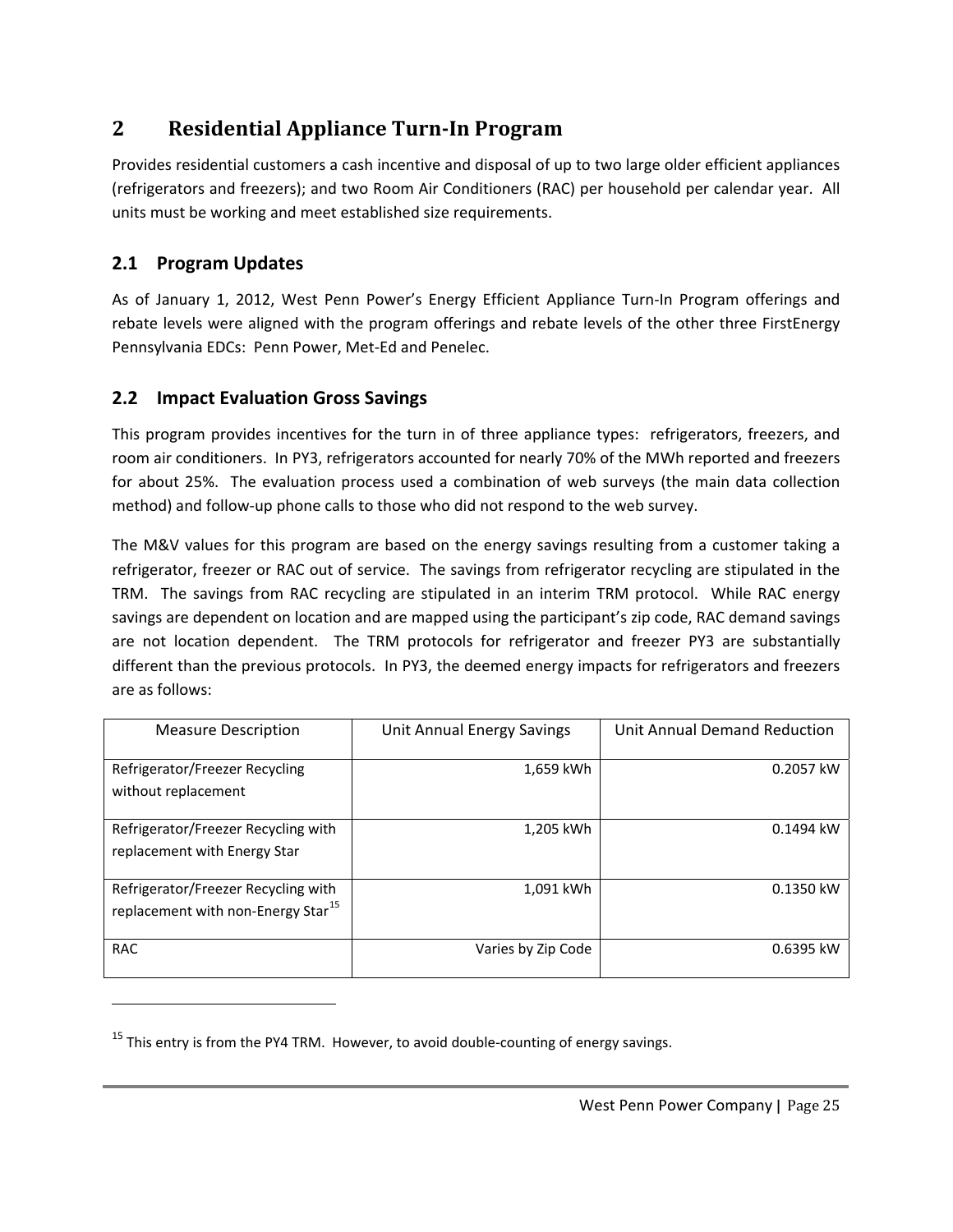Verifying the savings from this program requires telephone verification, with the final sample encompassing a range of participants entering the program at various times throughout the year. The verification survey was designed to identify whether a refrigerator or freezer was recycled without replacement or if it was replaced with a standard or Energy Star unit. The survey also verifies that the room AC, refrigerator, or freezer was operational at the time of retirement. A final step is necessary to avoid double‐counting of savings in the case that a refrigerator is replaced with an Energy Star unit and rebated under the Efficient Products program. ADM conducted a database lookup to identify customers that recycled a refrigerator or freezer, and also received rebated for EnergyStar refrigerators or freezers were then subtracted from the gross verified savings for the program.

In PY3, there is a significant decrease in the average per-unit savings achieved by this program. This decrease is not due to poor program execution, but rather is due to the fact that the ex‐ante per‐unit savings estimations for the tracking database were developed with PY2 TRM protocols. The gross realization rate is essentially a reflection of the savings reduction associated with the PY3 TRM update.

The desk review determined program level realization rates of 0.740 and 0.774 for kWh and kW respectively.

In April 2012, Tetra Tech conducted a residential participant survey with customers to develop the Program Year three (PY3) program realization rates. The survey sample consisted of PY3 quarters one and two participants receiving rebates for recycling qualified refrigerators, freezers, and room air conditioners through the appliance recycling program (now referred to as the Residential Appliance Turn‐In Program). Through PY3 quarter two, over 1,400 working appliances had been recycled by the program's implementer, JACO Environmental.

The impact evaluation for the appliance recycling program component included verification of installation through web surveys and was designed to verify that the room AC, refrigerator, or freezer was operational at the time of retirement as well as the age, location, and estimated use during the year prior to retirement of recycled unit.

The combined realization rates for the program are 0.740 for kWh and 0.774 for kW.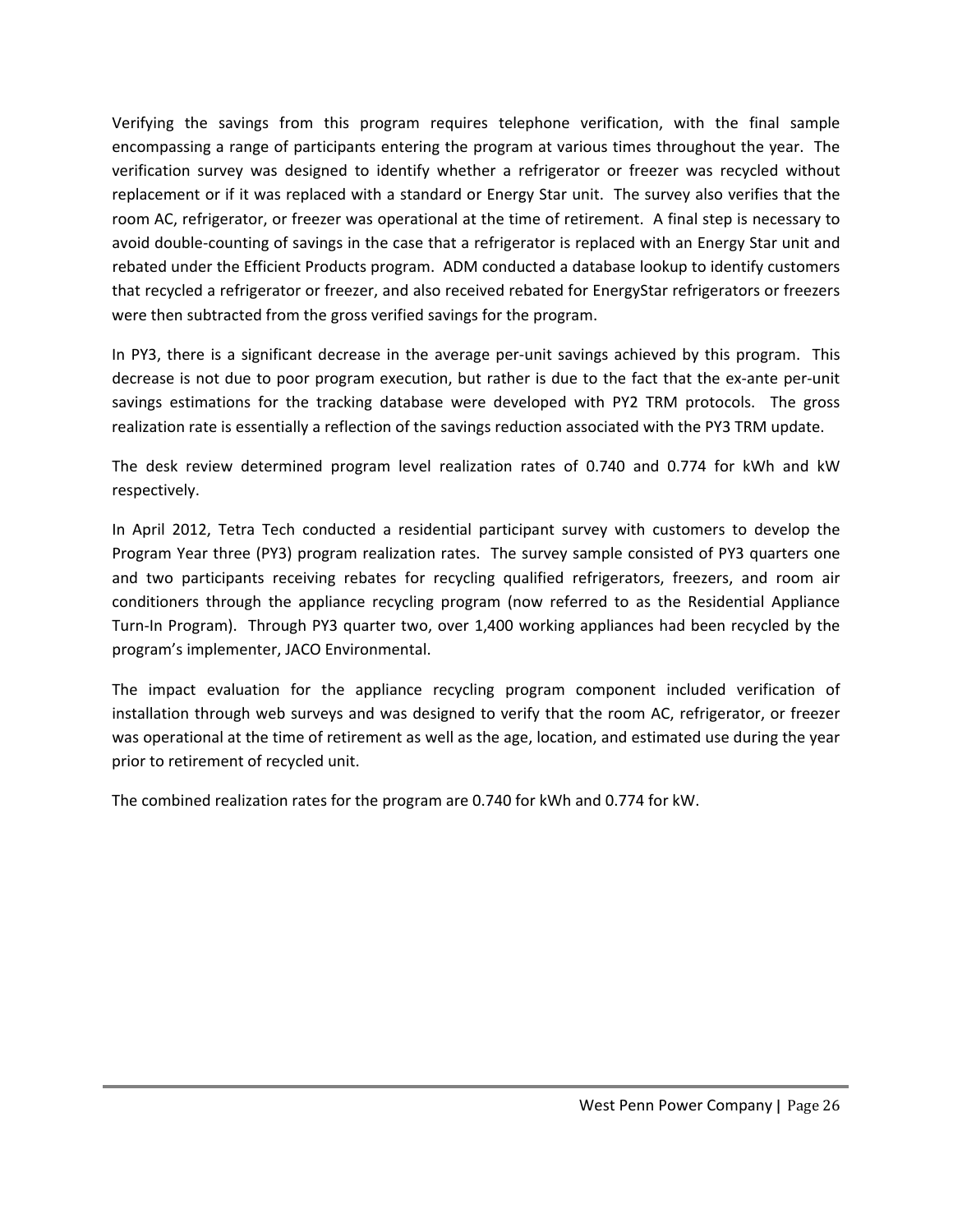|                                                                                                                                             |                     | <b>Reported Gross Energy</b> | <b>Reported Gross Demand</b> | <b>Incentives</b> |  |
|---------------------------------------------------------------------------------------------------------------------------------------------|---------------------|------------------------------|------------------------------|-------------------|--|
| <b>Reporting Period</b>                                                                                                                     | <b>Participants</b> | Savings (MWh/yr)             | <b>Reduction (MW)</b>        | (51,000)          |  |
| <b>PY3 Q1</b>                                                                                                                               |                     |                              |                              |                   |  |
| <b>PY3 Q2</b>                                                                                                                               |                     |                              |                              |                   |  |
| <b>PY3 Q3</b>                                                                                                                               | 928                 | 1,631                        | 0.2                          | \$38              |  |
| <b>PY3 Q4</b>                                                                                                                               | 1,640               | 2,924                        | 0.4                          | \$102             |  |
| PY3 Total*                                                                                                                                  | 3,753               | 6,233                        | 0.9                          | \$221             |  |
| <b>CPITD Total*</b>                                                                                                                         | 6.021               | 9,406                        | 1.7                          | \$417             |  |
| Note: * Due to Plan change mid PY3: PY3 & CPITD Totals include adjustment for recycling previously report under Residential Energy Star &   |                     |                              |                              |                   |  |
| High Efficiency Appliance Program (currently called Residential Energy Efficient Products). PYTD 1,185 participants, 1,678 MWh, 0.34 MW and |                     |                              |                              |                   |  |
| \$81 incentives. CPITD 3,453 participants, 4,851 MWh, 1.1 MW and \$277 incentives.                                                          |                     |                              |                              |                   |  |

#### **Table 2‐1: Residential Appliance Turn‐In Program Reported Results by Quarter**

**Table 2‐2: Residential Appliance Turn‐In Program Sampling Strategy for PY3**

| <b>Stratum</b>          | <b>Strata</b><br><b>Boundaries</b> | <b>Population</b><br><b>Size</b> | <b>Assumed</b><br><b>Coefficient</b><br>of Variation<br>$(C_v)$ or<br>Proportion<br>in Sample<br><b>Design</b> | <b>Target</b><br>Levels of<br><b>Confidence</b><br>& Precision | <b>Target</b><br><b>Sample Size</b> | <b>Achieved</b><br><b>Sample Size</b> | <b>Evaluation Activity</b>                   |
|-------------------------|------------------------------------|----------------------------------|----------------------------------------------------------------------------------------------------------------|----------------------------------------------------------------|-------------------------------------|---------------------------------------|----------------------------------------------|
| Recycled<br>Appliances  | $n/a^{16}$                         | 1,434                            | 0.5                                                                                                            | $90\%, +/-$<br>9.6%                                            | 70                                  | 75                                    | Web surveys with<br>follow-up phone<br>calls |
| Program<br><b>Total</b> | n/a                                | 1,434                            | 0.5                                                                                                            | $90\%, +/-$<br>9.6%                                            | 70                                  | 75                                    |                                              |

#### **Table 2‐3: PY3 Residential Appliance Turn‐In Program Summary of Evaluation Results for Energy**

| <b>Stratum</b>       | Reported<br><b>Gross</b><br><b>Energy</b><br><b>Savings</b> | <b>Energy Realization</b><br>Rate | <b>Observed</b><br><b>Coefficient of</b><br>Variation $(C_v)$ or<br>Proportion | <b>Relative Precision</b> | <b>Verified Gross</b><br><b>Energy Savings</b> |
|----------------------|-------------------------------------------------------------|-----------------------------------|--------------------------------------------------------------------------------|---------------------------|------------------------------------------------|
| Recycled Appliances  | 6,233                                                       | 74.0%                             | 0.4                                                                            | 0.06                      | 4,612                                          |
| <b>Program Total</b> | 6,233                                                       | 74.0%                             | 0.4                                                                            | 0.06                      | 4,612                                          |

<span id="page-29-0"></span><sup>&</sup>lt;sup>16</sup> Strata boundaries for this sampling design are not applicable as a random sample was pulled for each measure's population that included all participants.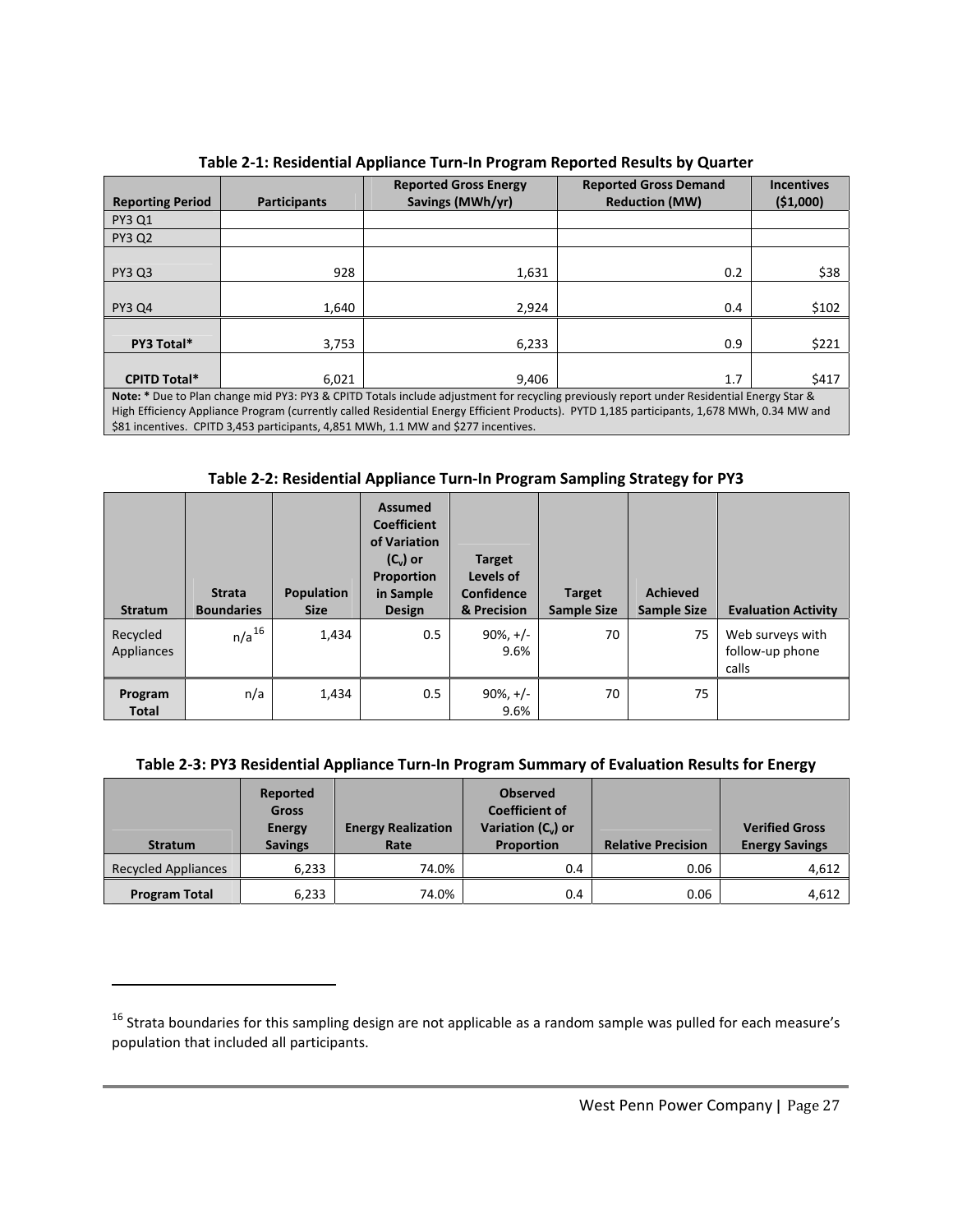| <b>Stratum</b>             | Reported<br><b>Gross</b><br><b>Demand</b><br><b>Reduction</b> | Demand<br><b>Realization Rate</b> | <b>Observed</b><br><b>Coefficient of</b><br>Variation $(C_v)$ or<br><b>Proportion</b> | <b>Relative Precision</b> | <b>Verified Gross</b><br><b>Demand</b><br><b>Reduction</b> |
|----------------------------|---------------------------------------------------------------|-----------------------------------|---------------------------------------------------------------------------------------|---------------------------|------------------------------------------------------------|
| <b>Recycled Appliances</b> | 0.97                                                          | 77.4%                             | 0.4                                                                                   | 0.06                      | 0.75                                                       |
| <b>Program Total</b>       | 0.97                                                          | 77.4%                             | 0.4                                                                                   | 0.06                      | 0.75                                                       |

#### **Table 2‐4: PY3 Residential Appliance Turn‐In Program Summary of Evaluation Results for Demand**

## <span id="page-30-0"></span>**2.3 Impact Evaluation Net Savings**

Act 129 compliance is based on gross savings, but the Company's Evaluators are presently finalizing a portfolio-level net to gross survey to inform the program planning for Phase II of Act 129. The evaluation of the legacy FirstEnergy companies included net-to-gross research based on Program Year 3 (PY3) participants. Given the mid‐year transition of West Penn Power programs to FirstEnergy's model, West Penn Power specific net-to-gross research was not conducted. The evaluation team plans to complete net‐to‐gross research on West Penn Power program participants starting in February 2013 and based on six months of PY4 participants. These results will be available in time to inform the final plans for Phase II. The Net-to-Gross data acquisition will be based on participant self-report surveys and will follow a similar approach as that used for the FirstEnergy legacy companies.

## Program Sampling:

The sampling approach for this program is a simple random sample. Sample sizes will target 90% confidence level and 10% precision.

## <span id="page-30-1"></span>**2.4 Process Evaluation**

The objectives of the process evaluation study were to assess the following:

- Understand how customers heard about the recycling rebates
- Assess customer experiences participating in the Program
- Assess customer decision making processes and indicators of free-ridership
- Collect information about the customer's old appliance
- Collect housing characteristics and household demographics

## Methodology

Tetra Tech conducted a Residential Participant Survey with a representative sample of customers who recycled qualified appliances and received a rebate in PY3 quarters one and two. The survey population was comprised of 1,434 "recycle only" customers, or customers that only received a rebate for recycling their appliance and did not receive a rebate for purchasing a qualified new appliance. A random sample of 203 records was selected from the population. Customers were sent a mail invitation to complete the on‐line survey with email and telephone follow‐up to maximize response.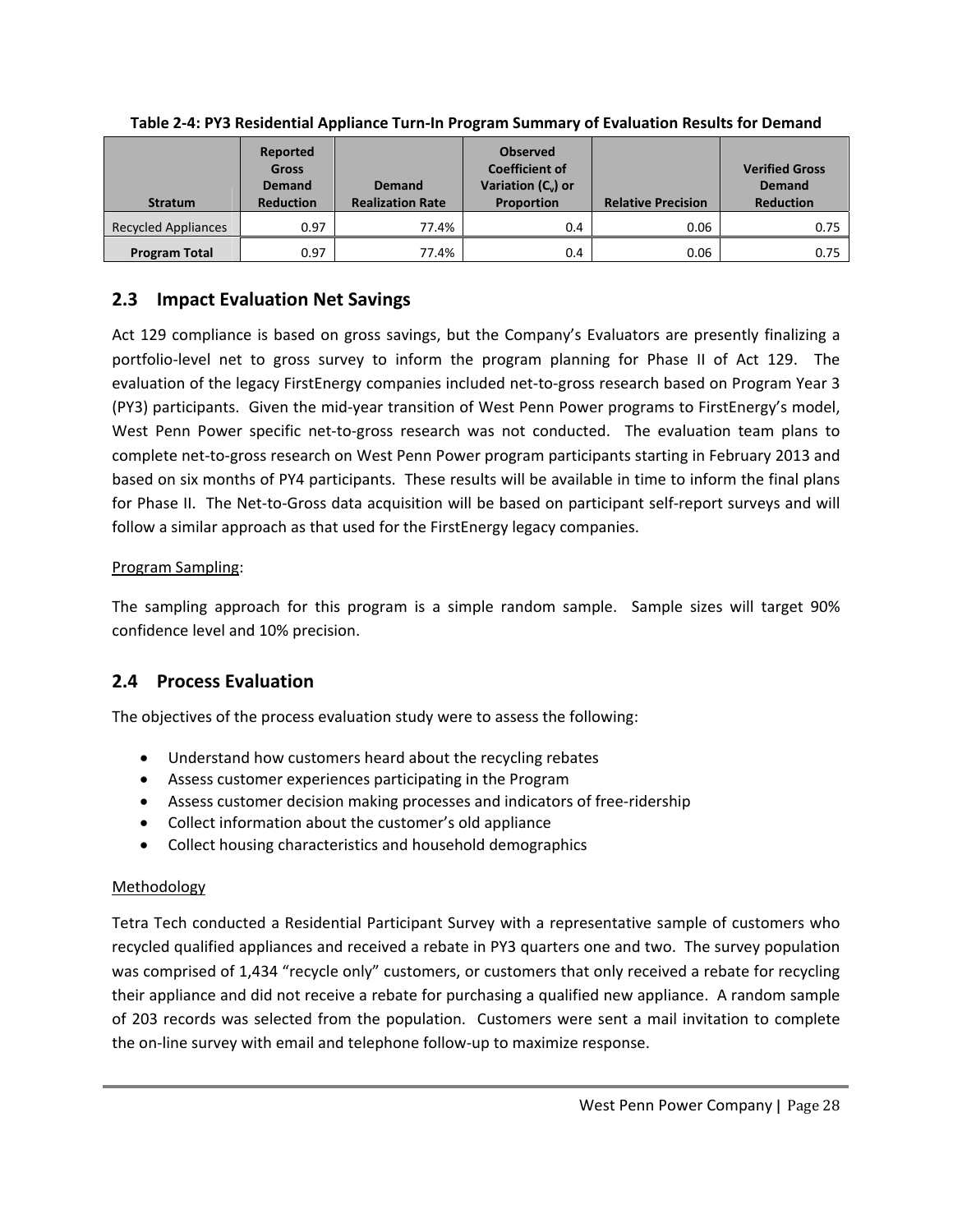#### Key Findings

- Most recycled appliances are replaced with high efficiency equipment. About 80 percent of recycled refrigerators and room air conditioners are replaced with a new, high efficiency appliance.
- Satisfaction with the program and with the implementation contractor is very high. Almost 90 percent of participants assign the program scores of eight or higher on a 10‐point scale.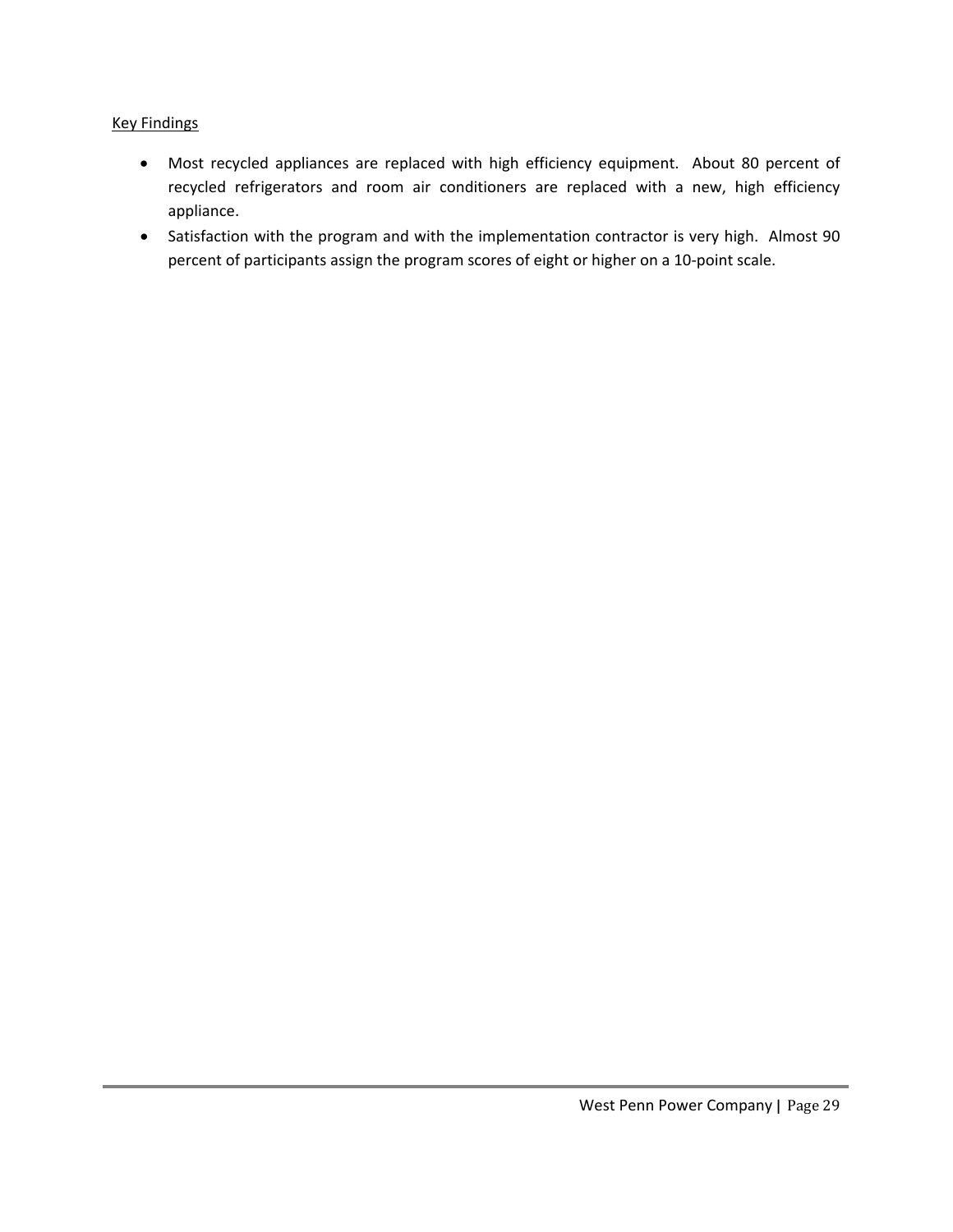## <span id="page-32-0"></span>**2.5 Financial Reporting**

A breakdown of the program finances is presented in Table 2‐5.

|                                          | IQ<br>(\$1,000) | <b>PYTD</b><br>(\$1,000) | <b>CPITD</b><br>(\$1,000) |
|------------------------------------------|-----------------|--------------------------|---------------------------|
| <b>EDC Incentives to Participants</b>    | \$102           | \$221                    | \$417                     |
| <b>EDC Incentives to Trade Allies</b>    |                 |                          |                           |
| <b>Subtotal EDC Incentive Costs</b>      | \$102           | \$221                    | \$417                     |
| Design & Development                     |                 |                          |                           |
| Administration <sup>[1]</sup>            | (518)           | \$28                     | \$128                     |
| Management <sup>[2]</sup>                |                 |                          |                           |
| Marketing <sup>[3]</sup>                 | \$67            | \$276                    | \$831                     |
| <b>Technical Assistance</b>              | \$165           | \$492                    | \$943                     |
| <b>Subtotal EDC Implementation Costs</b> | \$213           | \$796                    | \$1,902                   |
| <b>EDC Evaluation Costs</b>              | \$5             | \$23                     | \$84                      |
| <b>SWE Audit Costs</b>                   |                 |                          |                           |
| Total EDC Costs[4]                       | \$321           | \$1,040                  | \$2,403                   |
| Participant Costs[5]                     | \$102           | \$221                    | \$417                     |
| <b>Total TRC Costs</b> <sup>[6]</sup>    | \$321           | \$1,040                  | \$2,403                   |
|                                          |                 |                          |                           |
| <b>Total Lifetime Energy Benefits</b>    | \$132           | \$1,893                  | \$3,255                   |
| <b>Total Lifetime Capacity Benefits</b>  | \$9             | \$131                    | \$262                     |
| Total TRC Benefits <sup>[7]</sup>        | N/A             | \$2,024                  | \$3,516                   |
|                                          |                 |                          |                           |
| TRC Ratio <sup>[8]</sup>                 | N/A             | 1.95                     | 1.46                      |

**Table 2‐5: Summary of Residential Appliance Turn‐In Program Finances**

#### **NOTES**

Per PUC direction, TRC inputs and calculations are required in the Annual Report only and should comply with the 2011 Total Resource Cost Test Order approved July 28, 2011. Please see the "Report Definitions" section of this report for more details.

[1] Includes the administrative CSP (rebate processing), tracking system, and general administration and clerical cost.

[2] Includes EDC program management, CSP program management, general management oversight, and major accounts.

[3] Includes the marketing CSP and marketing costs by program CSPs.

[4] Per the 2011 Total Resource Cost Test Order, the Total EDC Costs refer to EDC incurred expenses only.

[5] Per the 2011 Total Resource Cost Test Order, the net Participant Costs are the costs for the end‐use customer.

[6] Total TRC Costs includes EDC Evaluation Costs, Total EDC Implementation Costs and Participant Costs.

[7] Total TRC Benefits equals the sum of Total Lifetime Energy Benefits and Total Lifetime Capacity Benefits. Based upon verified gross kWh and kW savings. Benefits include: avoided supply costs, including the reduction in costs of electric energy, generation, transmission, and distribution capacity, and natural gas valued at marginal cost for periods when there is a load reduction.

[10] TRC Ratio equals Total TRC Benefits divided by Total TRC Costs.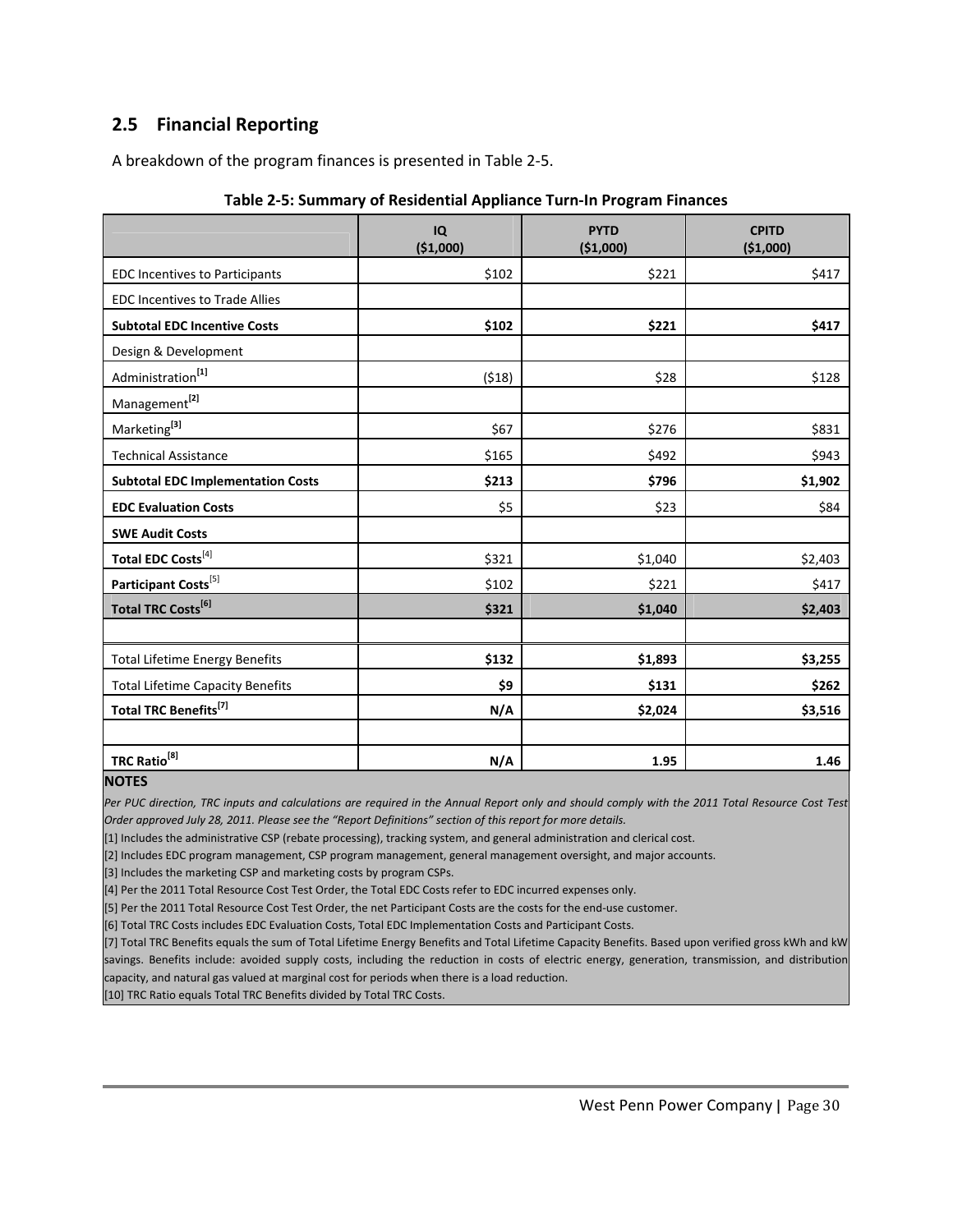# <span id="page-33-0"></span>**3 Residential Energy Efficient Products Program**

The Energy Efficient (EE) Products program provides financial incentives to customers and support to retailers that sell energy efficiency products. The program includes promotional support, point‐of‐sale materials, training, promotional events and "up-stream product buy-down" rebates to retailers, distributors or manufacturers for select products. Also includes existing catalogue sales channel, and support for community-based initiatives, or other distribution channels that can reliably document effective distribution of energy efficient products.

In addition to appliances, this program includes CFLs implemented through the retail channel as well as those distributed through give-away events and through the appliance recycling.<sup>[17](#page-33-3)</sup>

## <span id="page-33-1"></span>**3.1 Program Updates**

On October 28, 2011, the Commission approved the Petition of West Penn Power Company, for modifications to its EE&C Plan. Immediately following approval, the Company began implementing the Amended EE&C Plan changes, which included the rebate reductions for refrigerator‐freezers and freezers and the addition of a dehumidifier measure. It also included the addition of household product measures such as TVs, smart strips, torchiere floor lamps, and LED Holiday lights.

## <span id="page-33-2"></span>**3.2 Impact Evaluation Gross Savings**

#### Gross Impact for CFLs

Savings associated with the CFL component are estimated using a deemed approach, with the energy savings and demand reductions taken as deemed in accordance with the TRM.

There were two separate activities within the CFL component of this program in PY2: upstream discounts and giveaway events. The impact evaluation for both activities within the CFL program component includes the following verification elements:

- Review of shipment invoices, including types and quantities of CFLs distributed to participating retailers. These shipment invoices are carefully matched to the DSM tracking system to confirm proper counts and bulbs types claimed.
- Review of the DSM tracking system to assure there are no duplicate entries and that all bulbs were eligible for being counted in PY3 based on invoice dates.
- Review of CSP energy savings and demand reduction calculations.

<span id="page-33-3"></span><sup>&</sup>lt;sup>17</sup> JACO Environmental representatives provide 8 compact fluorescent lights (CFLs) to customers at the time of appliance collection.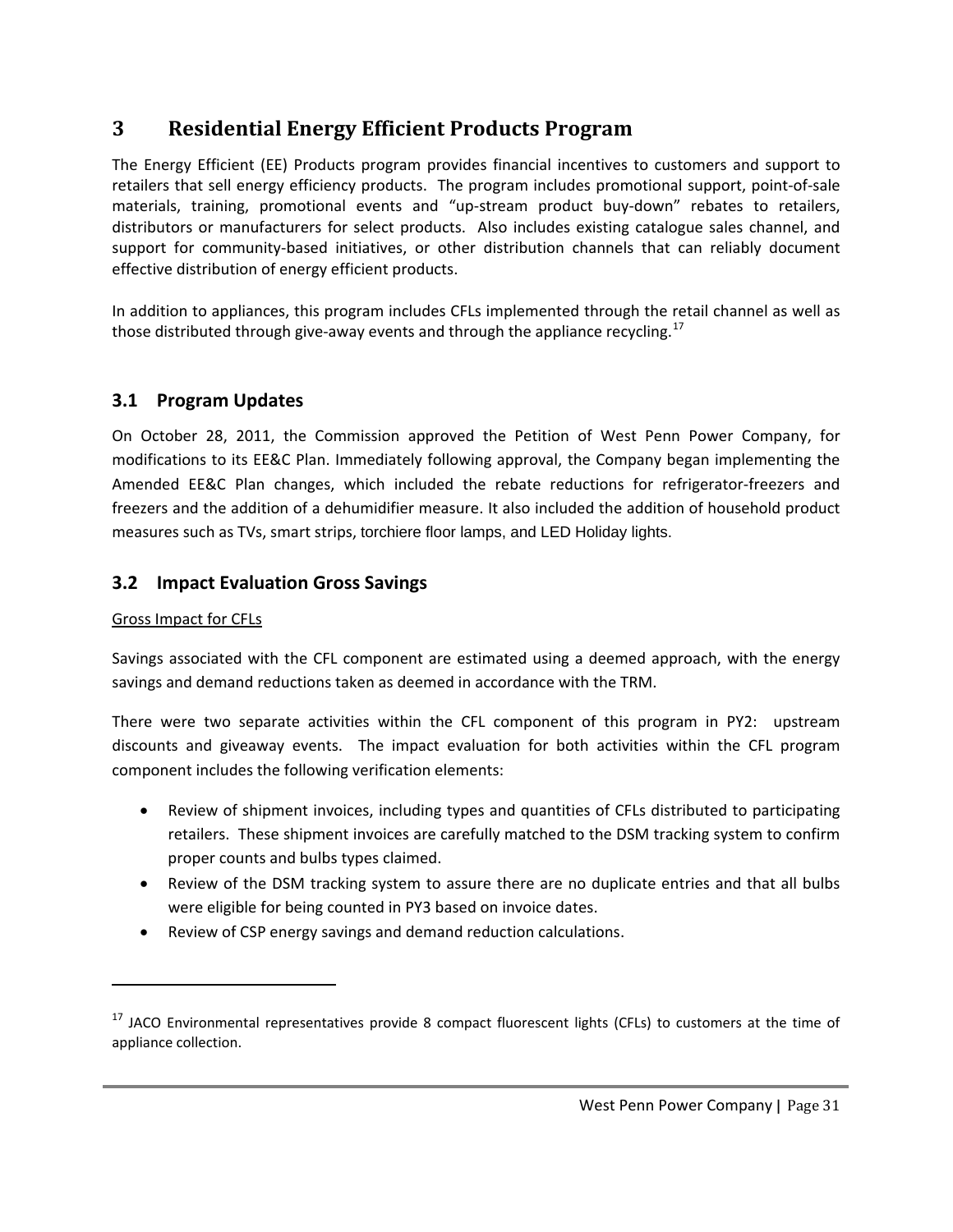- $\circ$  A review of the assumptions regarding the wattages of the baseline incandescent bulbs presumed to be supplanted by CFLs is particularly important.
- For CFL giveaway events, a review of the event documentation including photographs and postevent reports.

### Gross Impact for Appliances

Gross kWh savings for appliances sold through the Residential Energy Efficient Products program are estimated using a deemed approach for measures included in the statewide TRM. The impact evaluation for the appliance program component will include the following components:

- Verification of proper installation through on‐site visits; and
- Review of CSP energy savings and demand reduction calculations
	- o Calculations are reviewed to ensure that they are done according to the PA TRM or PA Interim TRM.
	- o For three particular measures room air conditioners, dehumidifiers, and clothes washers – the PA TRM requires a partially deemed approach. That is, certain characteristics of the appliance or the household in which the appliance is used affect the calculations.

The savings for dehumidifiers assumed that all of the rebated units had a capacity between 25 and 35 pints per day. This resulted in an understatement of energy savings attributable to dehumidifiers, as many of the units had capacities greater than that range (and accordingly greater deemed savings). The default export of the DSM tracking system for the program did not have a data field listing the capacities of each dehumidifier rebated. Fortunately, these parameters are captured and recorded in the tracking database, though in a format that precludes determination of these parameters for the census of the population<sup>[18](#page-34-0)</sup>. Accordingly, ADM sampled a sufficiently large number of rebated dehumidifiers to check the distribution of capacities. Deemed energy savings and demand reductions from the PA TRM were applied to this sample of dehumidifiers and compared to the claimed savings in the DSM tracking system. The resulting realization rate was applied to the population of dehumidifiers rebated through the program.

The DSM tracking system energy savings calculations for clothes washers and dishwashers assumed that water heating fuel type was 58 percent electric and 42 percent gas. However, on-site data collection activities revealed that this was not necessarily the case. Based on the surveys conducted with PY3

<span id="page-34-0"></span> $18$  This is technically possible, and future exports may indeed include these essential fields. For the PY2 report, ADM staff needed to access the data on a rebate by rebate basis using the online "Vision DSM" database tool.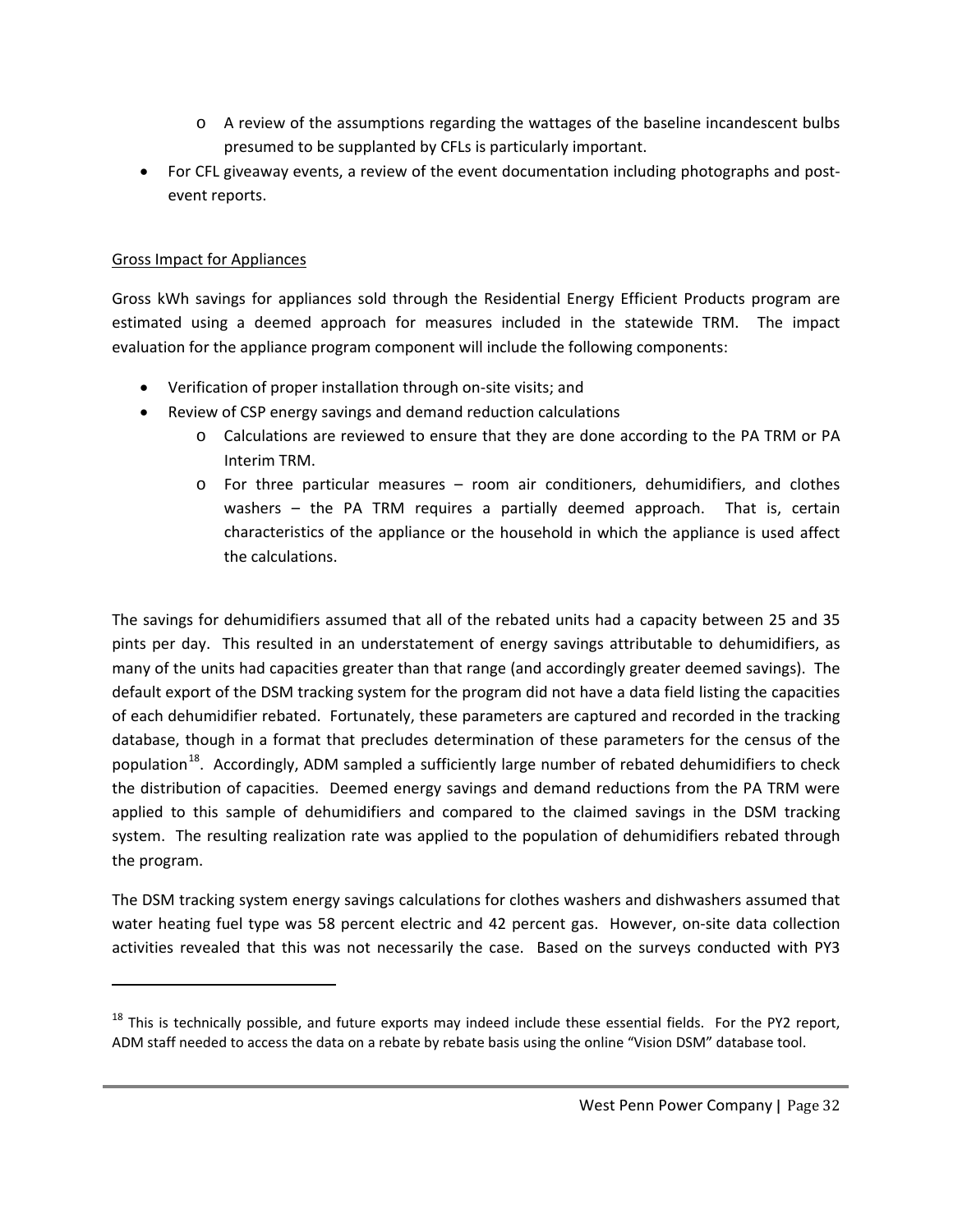quarter one and quarter two program participants, this was updated to 45 percent electric and 55 percent gas. These energy savings were compared to the DSM tracking system's claims and used to develop a realization rate that was applied to the population of clothes washers and dishwashers rebated through the program.

The DSM tracking system assumed that programmable thermostats were all used on electric furnaces. ADM assumed that the statewide baseline study results for the type of heat statewide was applicable to WPP. Based on this review, the desk review realization rate for programmable thermostats was determined to 0.33 for kWh.

The other measures within this program resulted in realization rates for kWh and kW at or near 1.00 with minor data discrepancies or calculation corrections identified.

The M&V of the upstream CFL program component does not require field work or customer surveys. A census of shipment invoices along with the calculations in the DSM tracking system were reviewed to ensure that the energy savings and demand reductions are claimed according to the protocols in the PA TRM. The review determined a realization rate for the CFLs component of 0.999 for kWh and 0.985 for kW.

The sampling approach for the appliance rebate program component is batch- stratified random sampling on a quarterly basis (for on-site verification). A sample point in the context of the appliance rebate component of this program is defined as "one appliance." A census of the energy and demand savings calculations in the program tracking data are reviewed to ensure that the energy savings and demand reductions are claimed according to the protocols in the PA TRM, as described in the previous section.

The impact evaluation for the appliance program component included verification of installation through web surveys and a 0.983 savings realization rate across appliances offered was determined; that is, 98.3 percent of those surveyed that they purchased and installed qualified appliances, and participated in West Penn Power's Energy Efficient Products Program. Note that dehumidifiers were not included in the program participation files for PY3 quarter one and quarter two and therefore were not verified in the survey effort. This measure will be fully verified in PY4.

The combined overall program realization rates at the program level are 0.960 for kWh and 0.930 for kW.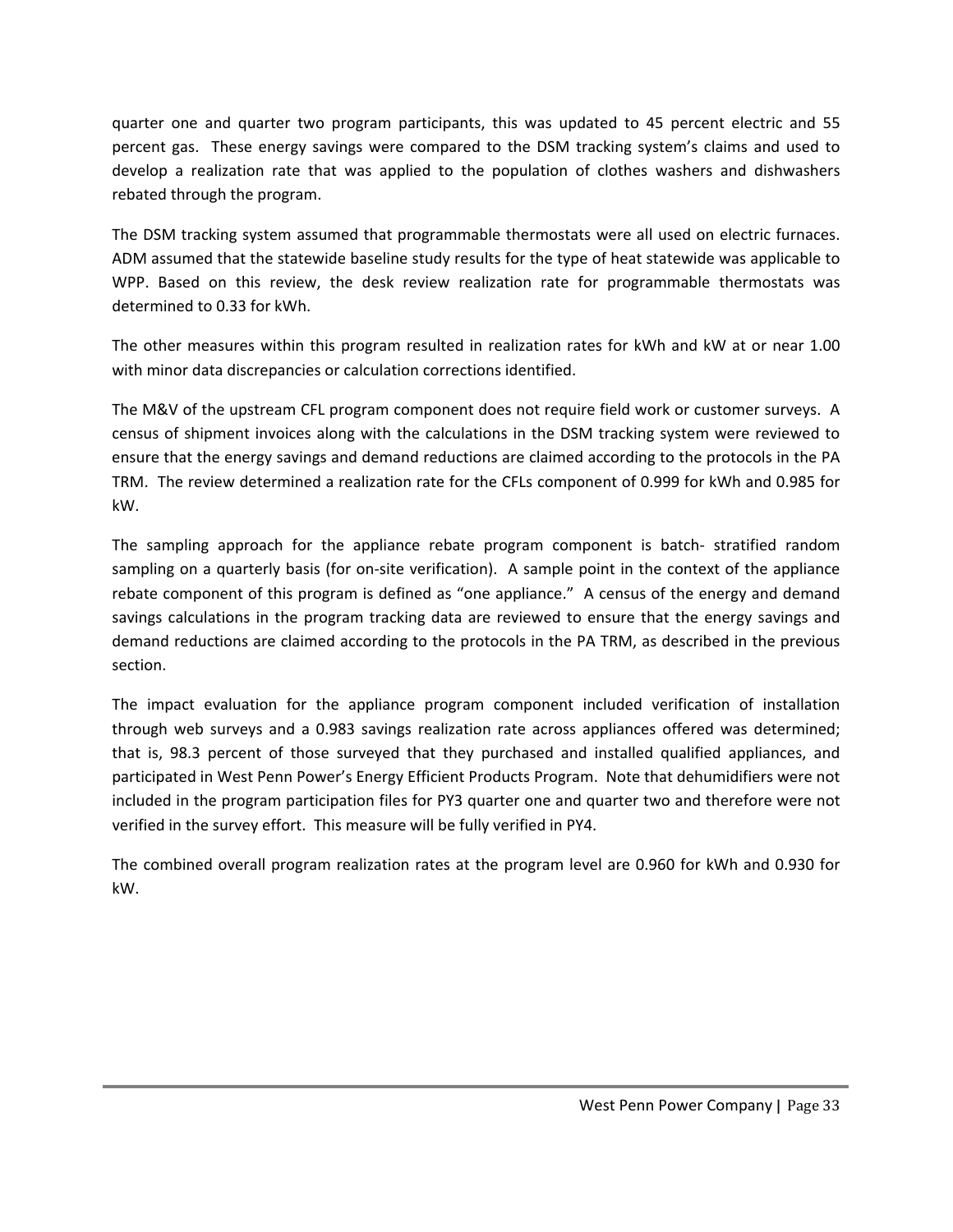| <b>Reporting Period</b> | <b>Participants</b> | <b>Reported Gross</b><br><b>Energy Savings</b><br>(MWh/yr) | <b>Reported Gross</b><br><b>Demand Reduction</b><br>(MW) | <b>Incentives</b><br>(\$1,000) |
|-------------------------|---------------------|------------------------------------------------------------|----------------------------------------------------------|--------------------------------|
| PY3 Q1*                 | 6,986               | 3,005                                                      | 0.6                                                      | \$346                          |
| PY3 Q2*                 | 5,194               | 2,992                                                      | 0.5                                                      | \$234                          |
| <b>PY3 Q3</b>           | 18,365              | 4,723                                                      | 0.5                                                      | \$443                          |
| <b>PY3 Q4</b>           | 25,147              | 4,750                                                      | 0.2                                                      | \$388                          |
| PY3 Total**             | 126,348             | 27,913                                                     | 2.1                                                      | \$1,521                        |
| <b>CPITD Total**</b>    | 325,956             | 69,000                                                     | 5.8                                                      | \$3,368                        |

#### **Table 3‐1: Residential Energy Efficient Products Program Reported Results by Quarter**

**Note: \*** Reflects previously reported results under the Residential Energy Star and High Efficiency Appliance Program.

\*\* Due to Plan change mid PY3: PY3 & CPITD Totals include adjustments for recycling moved to Residential Appliance Turn‐In program, CFL Rewards program moved to Residential EE Products Program, Water Heater measure moved to Residential EE Products Program from Residential HVAC Program and CFL Giveaways moved to Residential EE Products Program from Home Performance Program amounting to total of: PYTD 70,656 participants, 12,443 MWh, 0.286 MW and \$110 incentives; and CPITD 241,641 participants, 40,362 MWh, 1.26 MW and \$536 incentives.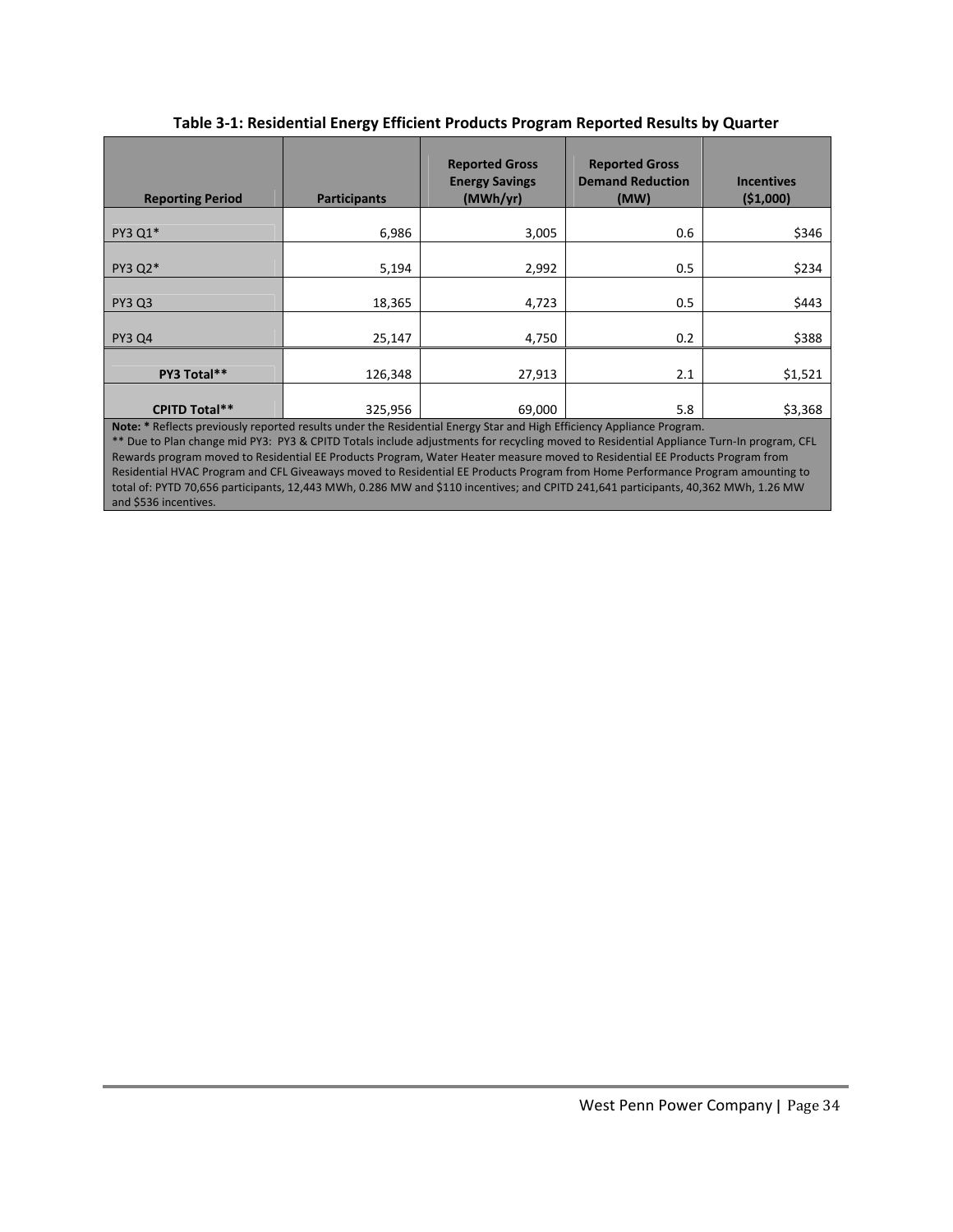| <b>Stratum</b>             | <b>Strata</b><br><b>Boundaries</b> | <b>Population</b><br><b>Size</b> | <b>Assumed</b><br><b>Coefficient</b><br>of<br><b>Variation</b><br>$(C_v)$ or<br>Proportion<br>in Sample<br><b>Design</b> | <b>Target</b><br>Levels of<br>Confidence<br>&<br><b>Precision</b> | <b>Target</b><br><b>Sample Size</b> | <b>Achieved</b><br>Sample<br><b>Size</b> | <b>Evaluation</b><br><b>Activity</b>        |
|----------------------------|------------------------------------|----------------------------------|--------------------------------------------------------------------------------------------------------------------------|-------------------------------------------------------------------|-------------------------------------|------------------------------------------|---------------------------------------------|
| Room Air<br>Conditioner    | n/a                                | 1,058                            | 0.5                                                                                                                      | $90\%, +/-$<br>11.4%                                              | 50                                  | 65                                       | Web survey<br>with phone                    |
| Refrigerator/freezer       | n/a                                | 1,418                            | 0.5                                                                                                                      | $90\%, +/-$<br>11.4%                                              | 50                                  | 64                                       | follow-up for<br>non web survey<br>response |
| Clothes washer             | n/a                                | 4,250                            | 0.5                                                                                                                      | $90\%, +/-$<br>11.6%                                              | 50                                  | 57                                       |                                             |
| Clothes dryer              | n/a                                | 2,257                            | 0.5                                                                                                                      | $90\%, +/-$                                                       | 50 combined                         | 19                                       |                                             |
| Dishwasher                 | n/a                                | 1,696                            | 0.5                                                                                                                      | 11.6%                                                             | (discontinued                       | 17                                       |                                             |
| Programmable<br>thermostat | n/a                                | 323                              | 0.5                                                                                                                      |                                                                   | measures)                           | 20                                       |                                             |
| Hot water heater           | n/a                                | 65                               | 0.5                                                                                                                      | $100\%, +/-$<br>0%                                                | census                              | 23                                       |                                             |
| <b>Program Total</b>       | $n/a^{19}$                         | 11,067                           | 0.5                                                                                                                      | $90\%, +/-$<br>4.0%                                               | ~1400                               | 265                                      |                                             |

## **Table 3‐2: Residential Energy Efficient Products Program Sampling Strategy for PY3**

 $\overline{\phantom{a}}$ 

<span id="page-37-0"></span> $19$  Strata boundaries for this sampling design are not applicable as a random sample was pulled for each measure's population that included all participants.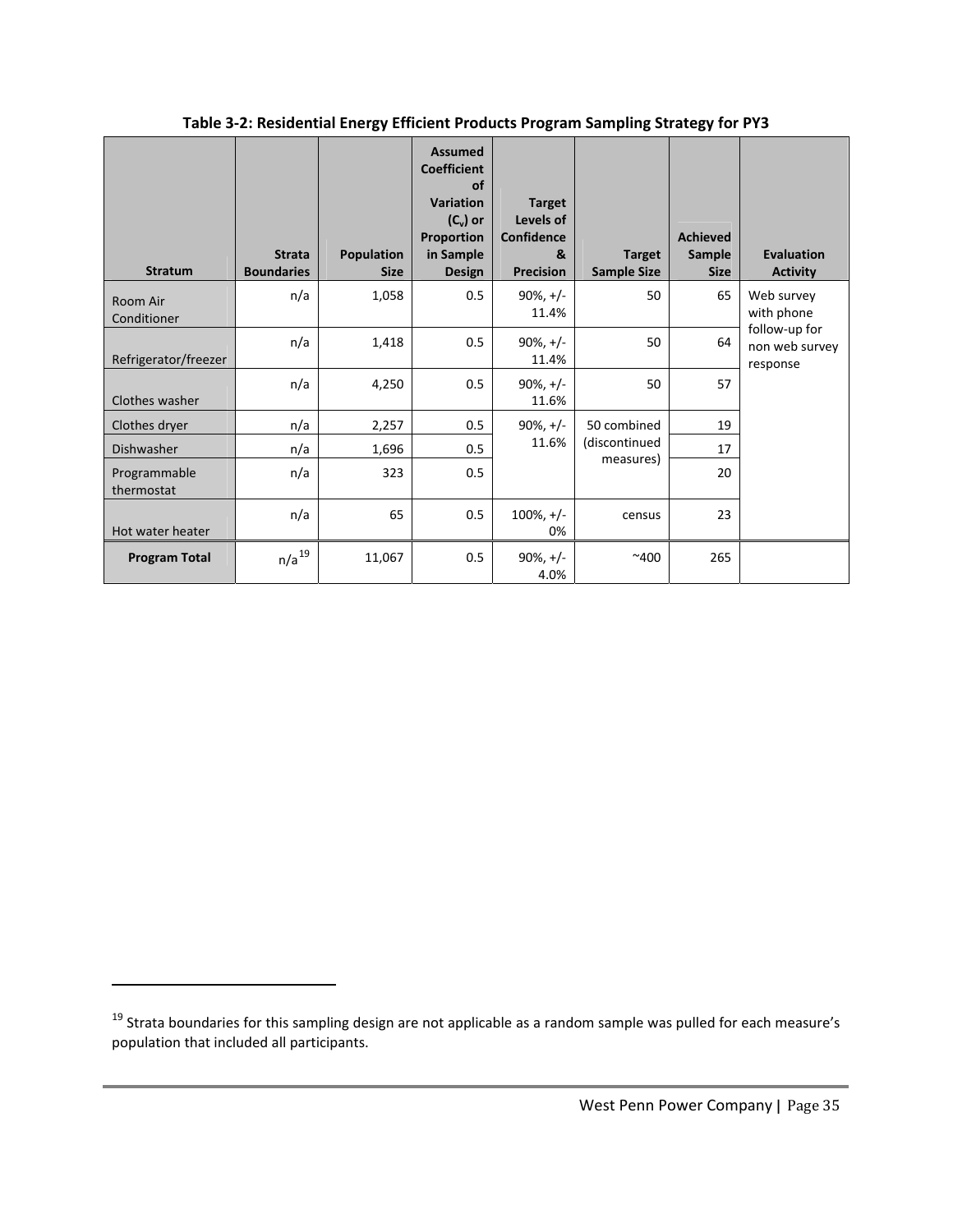# **Table 3‐3: PY3 Residential Energy Efficient Products Program Summary of Evaluation Results for**

| יסי                  |                                                |                                          |                                                                                |                           |                                                |  |  |
|----------------------|------------------------------------------------|------------------------------------------|--------------------------------------------------------------------------------|---------------------------|------------------------------------------------|--|--|
| <b>Stratum</b>       | <b>Reported Gross</b><br><b>Energy Savings</b> | <b>Energy</b><br><b>Realization Rate</b> | <b>Observed</b><br><b>Coefficient of</b><br>Variation $(C_v)$ or<br>Proportion | <b>Relative Precision</b> | <b>Verified Gross</b><br><b>Energy Savings</b> |  |  |
| Room Air             |                                                |                                          |                                                                                |                           |                                                |  |  |
| Conditioner          | 97                                             | 95.5%                                    | 0.4                                                                            | 0.07                      | 93                                             |  |  |
| Refrigerator/freezer | 2,614                                          | 100.0%                                   | 0.4                                                                            | 0.07                      | 2,614                                          |  |  |
| Clothes washer       | 2,744                                          | 79.3%                                    | 0.4                                                                            | 0.08                      | 2,176                                          |  |  |
| Clothes dryer        | 504                                            | 100.0%                                   | 0.4                                                                            | 0.13                      | 504                                            |  |  |
| Dishwasher           | 366                                            | 86.2%                                    | 0.4                                                                            | 0.14                      | 315                                            |  |  |
| Programmable         |                                                |                                          |                                                                                |                           |                                                |  |  |
| Thermostat           | 743                                            | 33.2%                                    | 0.4                                                                            | 0.12                      | 247                                            |  |  |
| Hot water heater     | 367                                            | 100.0%                                   | 0.4                                                                            | 0.10                      | 367                                            |  |  |
| Dehumidifier         | 13                                             | 101.0%                                   | n/a                                                                            | n/a                       | 13                                             |  |  |
| CFL's                | 20,466                                         | 99.9%                                    | 0.4                                                                            | 0.05                      | 20,446                                         |  |  |
| <b>Program Total</b> | 27,914                                         | 96.0%                                    | 0.4                                                                            | 0.03                      | 26,767                                         |  |  |

**Energy**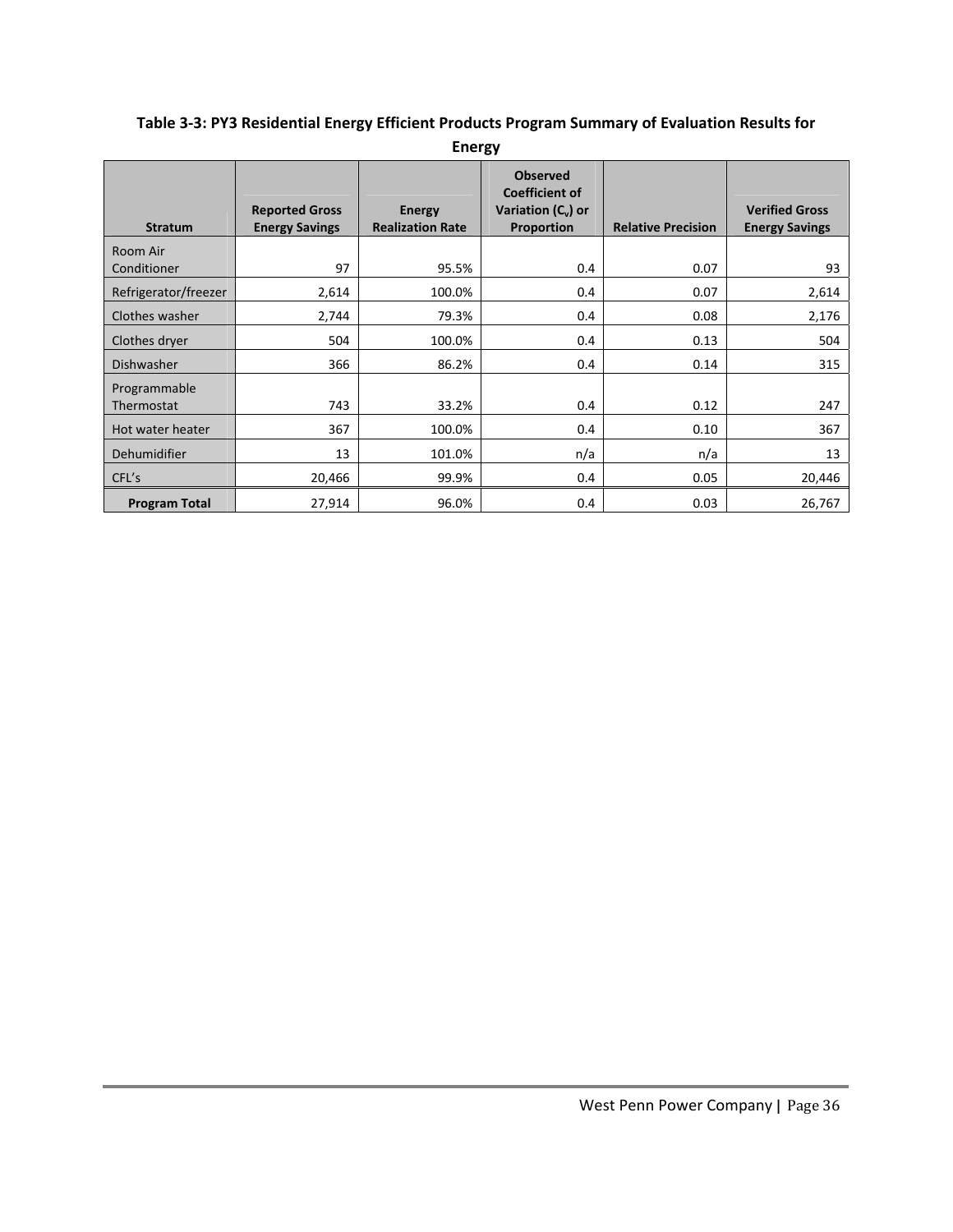| <b>Stratum</b>             | <b>Reported Gross</b><br><b>Demand</b><br><b>Reduction</b> | Demand<br><b>Realization Rate</b> | <b>Observed</b><br><b>Coefficient of</b><br>Variation $(C_v)$ or<br><b>Proportion</b> | <b>Relative Precision</b> | <b>Verified Gross</b><br><b>Demand</b><br><b>Reduction</b> |
|----------------------------|------------------------------------------------------------|-----------------------------------|---------------------------------------------------------------------------------------|---------------------------|------------------------------------------------------------|
| Room Air                   |                                                            |                                   |                                                                                       |                           |                                                            |
| Conditioner                | 0.08                                                       | 106.0%                            | 0.4                                                                                   | 0.07                      | 0.08                                                       |
| Refrigerator/freezer       | 0.32                                                       | 100.0%                            | 0.4                                                                                   | 0.07                      | 0.32                                                       |
| Clothes washer             | 0.61                                                       | 80.4%                             | 0.4                                                                                   | 0.08                      | 0.49                                                       |
| Clothes dryer              | 0.18                                                       | 98.5%                             | 0.4                                                                                   | 0.13                      | 0.18                                                       |
| Dishwasher                 | 0.07                                                       | 94.5%                             | 0.4                                                                                   | 0.14                      | 0.07                                                       |
| Programmable<br>Thermostat | 0.00                                                       | n/a                               | n/a                                                                                   | n/a                       | 0.00                                                       |
| Hot water heater           | 0.03                                                       | 96.0%                             | 0.4                                                                                   | 0.10                      | 0.30                                                       |
| Dehumidifier               | 0.00                                                       | 10.0%                             | n/a                                                                                   | n/a                       | 0.00                                                       |
| CFL's                      | 0.83                                                       | 98.5%                             | 0.4                                                                                   | 0.05                      | 0.82                                                       |
|                            | 0.95                                                       |                                   |                                                                                       |                           | 0.93                                                       |
| <b>Program Total</b>       | 2.25                                                       | 91.6%                             | 0.4                                                                                   | 0.03                      | 2.06                                                       |
|                            |                                                            | 93.2%                             |                                                                                       |                           | 2.11                                                       |

### **Table 3‐4: PY3 Residential Energy Efficient Products Program Summary of Evaluation Results for Demand**

## **3.3 Impact Evaluation Net Savings**

Act 129 compliance is based on gross savings, but the Company's Evaluators are presently finalizing a portfolio-level net to gross survey to inform the program planning for Phase II of Act 129. The evaluation of the legacy FirstEnergy companies included net-to-gross research based on Program Year 3 (PY3) participants. Given the mid‐year transition of West Penn Power programs to FirstEnergy's model, West Penn Power specific net-to-gross research was not conducted. The evaluation team plans to complete net-to-gross research on West Penn Power program participants starting in February 2013 and based on six months of PY4 participants. These results will be available in time to inform the final plans for Phase II. The Net-to-Gross data acquisition will be based on participant self-report surveys and will follow a similar approach as that used for the FirstEnergy legacy companies.

## **3.4 Process Evaluation**

The objectives of this survey were to assess the following:

- Understand how customers heard about the rebate offerings
- Assess customer experiences participating in the programs
- Assess customer decision making processes and indicators of free‐ridership
- Collect appliance use information
- Collect housing characteristics and household demographics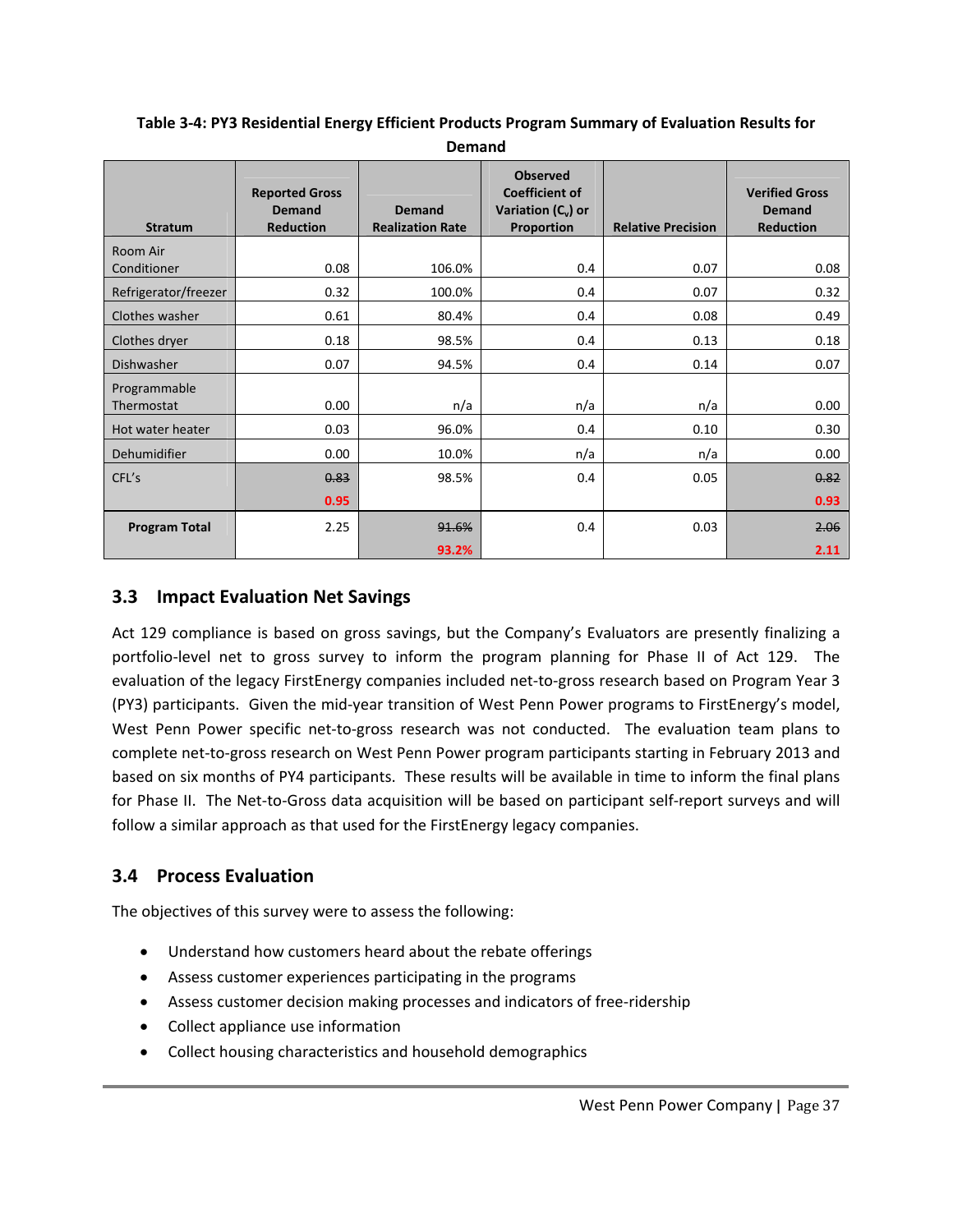### Methodology

Data were collected on-line with self-administered Web survey. Customers were sent a postcard that explained the goals of the study and asked them to complete the on-line survey. Email and telephone follow‐up with non‐responding households were used when possible to maximize response.

A stratified random sample was established using the following steps:

- Identified and removed duplicate records within each appliance and grouped records where customers were able to receive multiple room air conditioner rebates.
- Randomly sampled rebate records at the appliance level.
- Prepared sampled records for the web survey grouping by household. For households that had received a rebate for more than one appliance, Tetra Tech opted to focus the survey on a single appliance to reduce the respondent burden of completing a much longer survey across multiple appliance types.

### Key Findings

- Verified savings attributable to the program are very high. Over 98 percent of surveyed participants confirm the purchase and installation of qualified appliances.
- The program's marketing efforts and use of multiple channels have been successful. Retail stores, contractors, newspapers, and bill inserts are most often cited as a primary source of information by appliance participants. One in ten participants learned of the program from the utility's website.
- Satisfaction with the program is high but expectations of EE appliances are not always met. Almost 90 percent of participants give the program very high marks (eight or higher on a 10‐ point scale). However, only two-thirds of participants express similar levels of satisfaction with the newly‐installed EE appliance.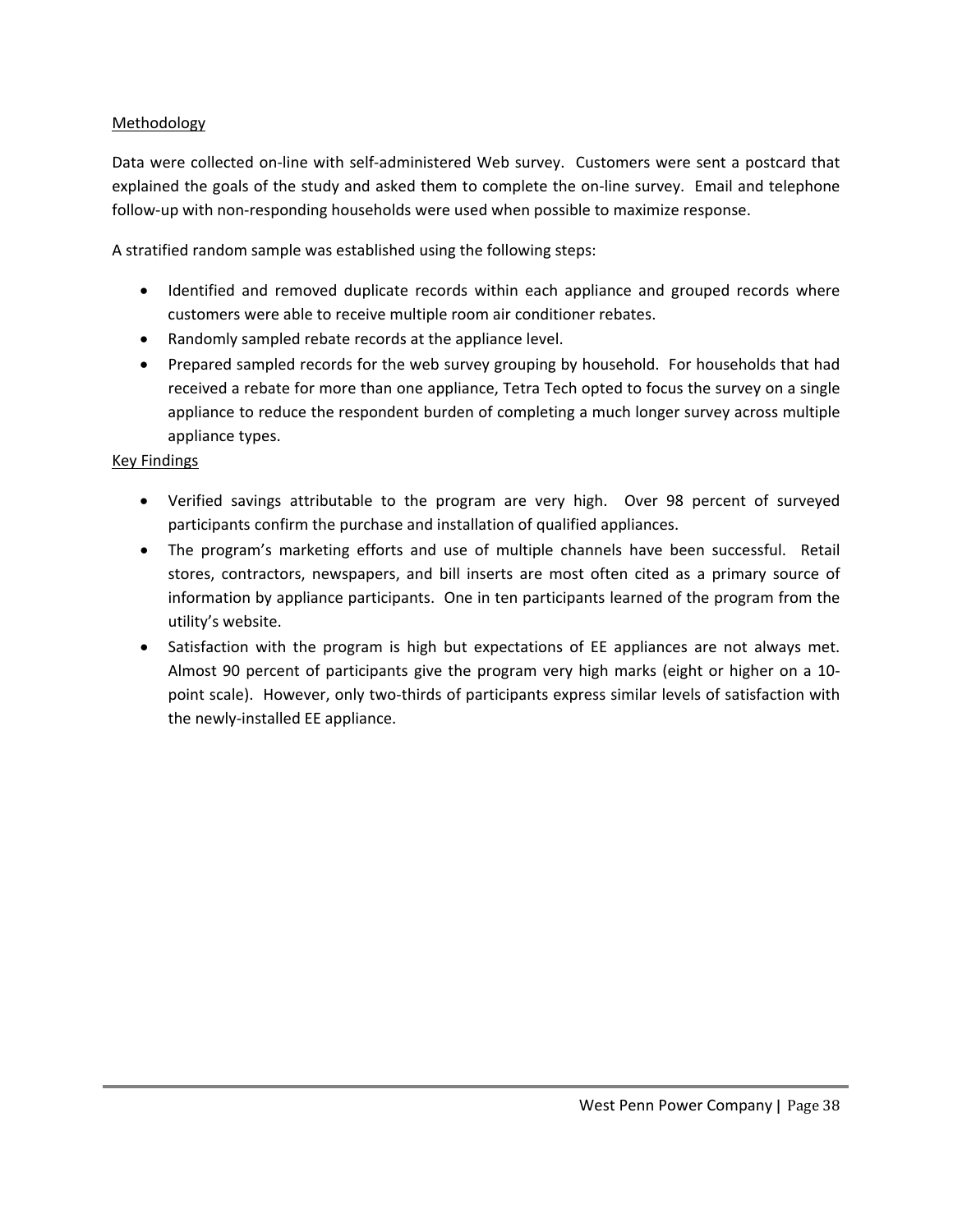## **3.5 Financial Reporting**

A breakdown of the program finances is presented in Table 3‐5.

|                                          | IQ<br>(\$1,000) | <b>PYTD</b><br>( \$1,000) | <b>CPITD</b><br>(\$1,000) |
|------------------------------------------|-----------------|---------------------------|---------------------------|
| <b>EDC Incentives to Participants</b>    | \$388           | \$1,528                   | \$3,368                   |
| <b>EDC Incentives to Trade Allies</b>    |                 |                           |                           |
| <b>Subtotal EDC Incentive Costs</b>      | \$388           | \$1,528                   | \$3,368                   |
| Design & Development                     |                 | \$10                      | \$265                     |
| Administration <sup>[1]</sup>            | \$21            | \$159                     | \$372                     |
| Management <sup>[2]</sup>                |                 |                           |                           |
| Marketing <sup>[3]</sup>                 | \$104           | \$579                     | \$2,144                   |
| <b>Technical Assistance</b>              | \$99            | \$512                     | \$856                     |
| <b>Subtotal EDC Implementation Costs</b> | \$224           | \$1,259                   | \$3,638                   |
| <b>EDC Evaluation Costs</b>              | \$13            | \$86                      | \$292                     |
| <b>SWE Audit Costs</b>                   |                 |                           |                           |
| Total EDC Costs[4]                       | \$625           | \$2,874                   | \$7,298                   |
| Participant Costs[5]                     | \$338           | \$2,942                   | \$7,482                   |
| Total TRC Costs[6]                       | \$575           | \$4,287                   | \$11,412                  |
| <b>Total Lifetime Energy Benefits</b>    | \$359           | \$9,258                   | \$25,991                  |
|                                          | \$409           | \$10,531                  | \$27,264                  |
| <b>Total Lifetime Capacity Benefits</b>  | \$37            | \$436                     | \$1,317                   |
|                                          | \$38            | \$444                     | \$1,324                   |
| <b>Total TRC Benefits</b> <sup>[7]</sup> | N/A             | \$9,695                   | \$27,308                  |
|                                          |                 |                           |                           |
| TRC Ratio <sup>[8]</sup>                 | N/A             | 2,26                      | 2.39                      |
|                                          |                 | 2.56                      | 2.51                      |

**Table 3‐5: Summary of Residential Energy Efficient Products Program Finances**

### **NOTES**

Per PUC direction, TRC inputs and calculations are required in the Annual Report only and should comply with the 2011 Total Resource Cost Test Order approved July 28, 2011. Please see the "Report Definitions" section of this report for more details.

[1] Includes the administrative CSP (rebate processing), tracking system, and general administration and clerical cost.

[2] Includes EDC program management, CSP program management, general management oversight, and major accounts.

[3] Includes the marketing CSP and marketing costs by program CSPs.

[4] Per the 2011 Total Resource Cost Test Order, the Total EDC Costs refer to EDC incurred expenses only.

[5] Per the 2011 Total Resource Cost Test Order, the net Participant Costs are the costs for the end‐use customer.

[6] Total TRC Costs includes EDC Evaluation Costs, Total EDC Implementation Costs and Participant Costs.

[7] Total TRC Benefits equals the sum of Total Lifetime Energy Benefits and Total Lifetime Capacity Benefits. Based upon verified gross kWh and kW savings. Benefits include: avoided supply costs, including the reduction in costs of electric energy, generation, transmission, and distribution capacity, and natural gas valued at marginal cost for periods when there is a load reduction.

[10] TRC Ratio equals Total TRC Benefits divided by Total TRC Costs.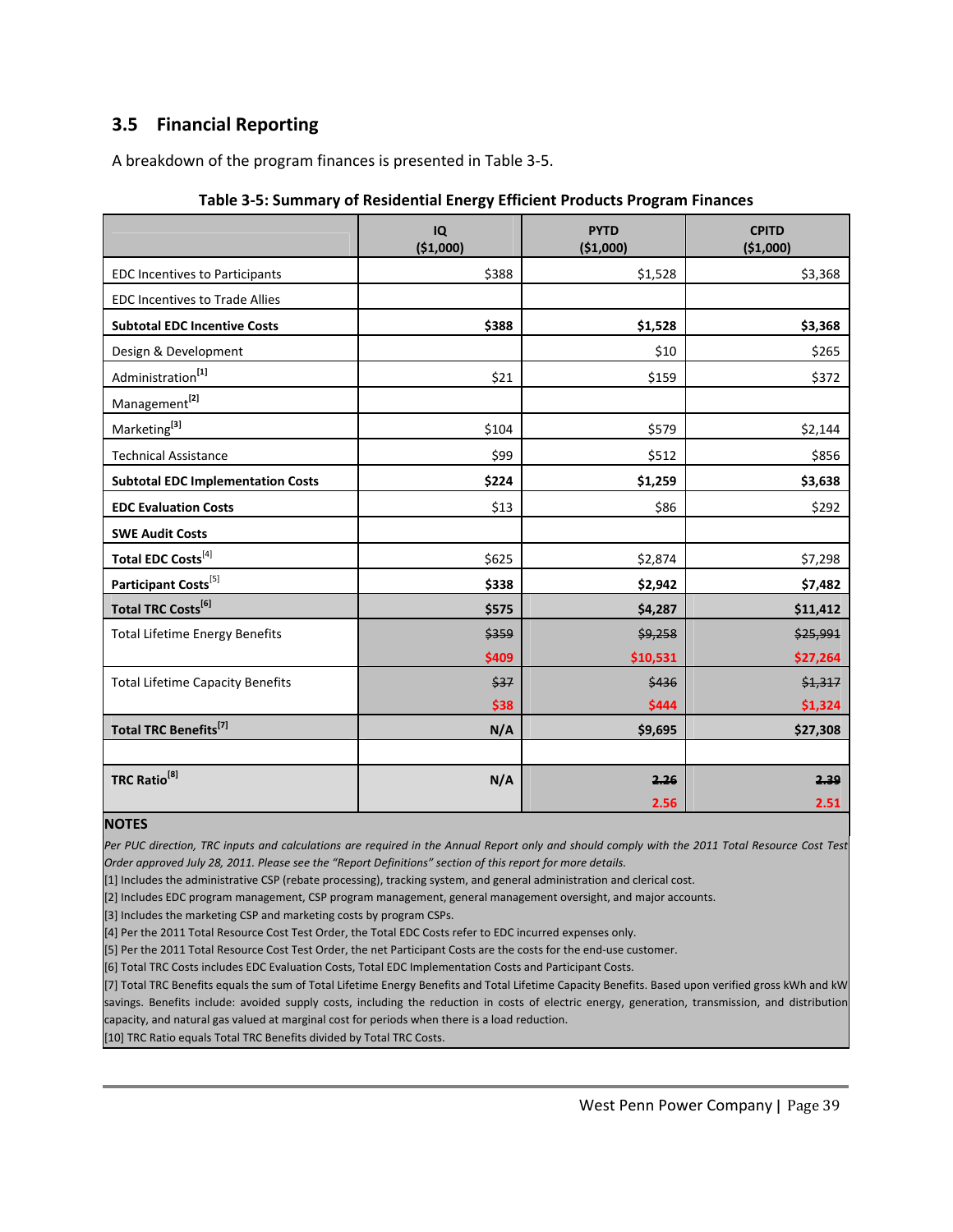# **4 Residential Energy Efficient HVAC Equipment Program**

This program provides incentives supporting implementation of contractor-installed HVAC, or other eligible systems in existing or new residential buildings. This program involves promoting the sale of high-efficiency, ENERGY STAR® compliant equipment through installation contractors selling to residential customers who are replacing existing home HVAC equipment. The program will replace existing or standard HVAC equipment in residential applications with heating and cooling systems approved by the ENERGY STAR® program of the US EPS/DOE.

The program also provides incentives for maintenance (tune‐ups) of existing central air conditioners or heat pump equipment, and will offer an incentive toward replacement of furnace fans meeting Energy Star efficiency guidelines.

## **4.1 Program Updates**

On October 28, 2011, the Commission approved the Petition of West Penn Power Company, for modifications to its EE&C Plan. Immediately following approval, the Company began implementing the Amended EE&C Plan changes, which included an increase in rebate values for both the replacement and maintenance of HVAC units.

## **4.2 Impact Evaluation Gross Savings**

Savings associated with HVAC equipment types are estimated using a partially deemed approach, with the kWh reduction determined using deemed hours of operation of the equipment determined by which reference city the installed location is closest to an nameplate information from the equipment regarding unit capacities and efficiencies. For all new HVAC systems, the baseline efficiencies are stipulated in the PA TRM and are in accordance with Federal codes and standards. Savings associated with HVAC maintenance, or tune-ups, are estimated using the PA TRM protocols for savings calculations.

The desk review indicated that the reported gross savings were under‐calculated and adjustments were made based on model/make specific capacities, efficiencies and a more nuanced mapping of home to the TRM cities for EFLH. This resulted in desk review realization rates of 1.216 and 0.697 for kWh and kW respectively.

The impact evaluation for the HVAC equipment component of the program included verification of installation through web surveys and a 1.00 realization rate was determined. The findings parallel the 2011 realization rate, which included verification through a web survey and onsite inspections to verify installation and nameplate information for comparison to program records and the tracking system. The EM&V team determined a realization rate of 0.855 for the HVAC tune‐up.

The combined desk review and survey verification realization rates for this program are 1.216 and 0.697 for kWh and kW respectively.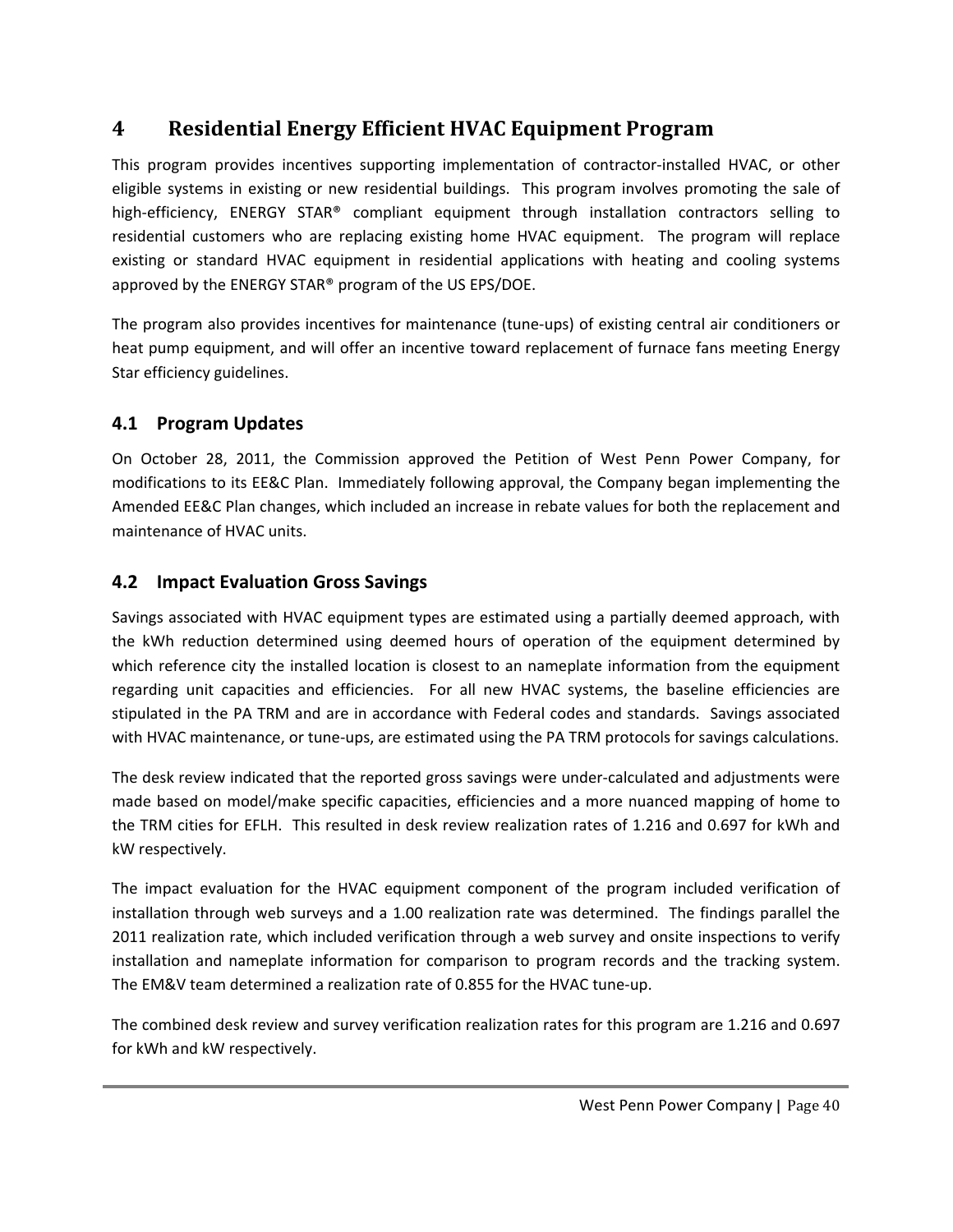| <b>Reporting Period</b>                                                                                                                 | <b>Participants</b> | <b>Reported Gross</b><br><b>Energy Savings</b><br>(MWh/yr) | <b>Reported Gross</b><br><b>Demand Reduction</b><br>(MW) | <b>Incentives</b><br>(51,000) |
|-----------------------------------------------------------------------------------------------------------------------------------------|---------------------|------------------------------------------------------------|----------------------------------------------------------|-------------------------------|
| <b>PY3 Q1</b>                                                                                                                           |                     |                                                            |                                                          |                               |
|                                                                                                                                         | 440                 | 462                                                        | 0.1                                                      | \$62                          |
| <b>PY3 Q2</b>                                                                                                                           |                     |                                                            |                                                          |                               |
|                                                                                                                                         | 550                 | 393                                                        | 0.1                                                      | \$54                          |
| <b>PY3 Q3</b>                                                                                                                           |                     |                                                            |                                                          |                               |
|                                                                                                                                         | 316                 | 377                                                        | 0.2                                                      | \$48                          |
| <b>PY3 Q4</b>                                                                                                                           |                     |                                                            |                                                          |                               |
|                                                                                                                                         | 249                 | 106                                                        | 0.1                                                      | \$126                         |
| PY3 Total*                                                                                                                              |                     |                                                            |                                                          |                               |
|                                                                                                                                         | 1,490               | 1,134                                                      | 0.5                                                      | \$289                         |
| <b>CPITD Total*</b>                                                                                                                     |                     |                                                            |                                                          |                               |
|                                                                                                                                         | 3,473               | 3,235                                                      | 1.2                                                      | \$631                         |
| Note: *Due to Plan change mid PY3: PY3 & CPITD Totals include adjustment for Water Heater measure previously reported under Residential |                     |                                                            |                                                          |                               |

**Table 4‐1: Residential Energy Efficient HVAC Equipment Program Reported Results by Quarter**

Home Appliance Efficiency Program (currently called Residential Energy Efficient HVAC Equipment) moved Residential Energy Efficient Products Program. PYTD (65) participants, (204) MWh, 0 MW and (\$1) incentives. CPITD (68) participants, (215) MWh, (0.02) MW and (\$13) incentives.

**Table 4‐2: Residential Energy Efficient HVAC Equipment Program Sampling Strategy for PY3**

| <b>Stratum</b>             | <b>Strata</b><br><b>Boundaries</b> | <b>Population</b><br><b>Size</b> | <b>Assumed</b><br><b>Coefficient</b><br>of Variation<br>$(C_{\nu})$ or<br>Proportion<br>in Sample<br><b>Design</b> | <b>Target</b><br>Levels of<br>Confidence<br>& Precision | <b>Target</b><br><b>Sample Size</b> | <b>Achieved</b><br><b>Sample Size</b> | <b>Evaluation Activity</b>         |
|----------------------------|------------------------------------|----------------------------------|--------------------------------------------------------------------------------------------------------------------|---------------------------------------------------------|-------------------------------------|---------------------------------------|------------------------------------|
| Heat Pump<br>(ASHP/GSHP)   | n/a                                | 280                              | 0.5                                                                                                                | $90\%$ , +/-<br>10.5%                                   | 50                                  | 61                                    | Web survey with<br>phone follow-up |
| Central air<br>conditioner | n/a                                | 297                              | 0.5                                                                                                                | $90\%, +/-$<br>10.6%                                    | 50                                  | 66                                    | for non Web survey<br>response     |
| Maintenance<br>(tune-up)   | Na/                                | 448                              | 0.5                                                                                                                | $90\%$ , +/-<br>11%                                     | 50                                  | 41                                    |                                    |
| Program<br><b>Total</b>    | $n/a^{20}$                         | 1,025                            | 0.5                                                                                                                | $90\%, +/-$<br>6.2%                                     | 150                                 | 168                                   |                                    |

<span id="page-43-0"></span><sup>&</sup>lt;sup>20</sup> Strata boundaries for this sampling design are not applicable as a random sample was pulled for each measure's population that included all participants.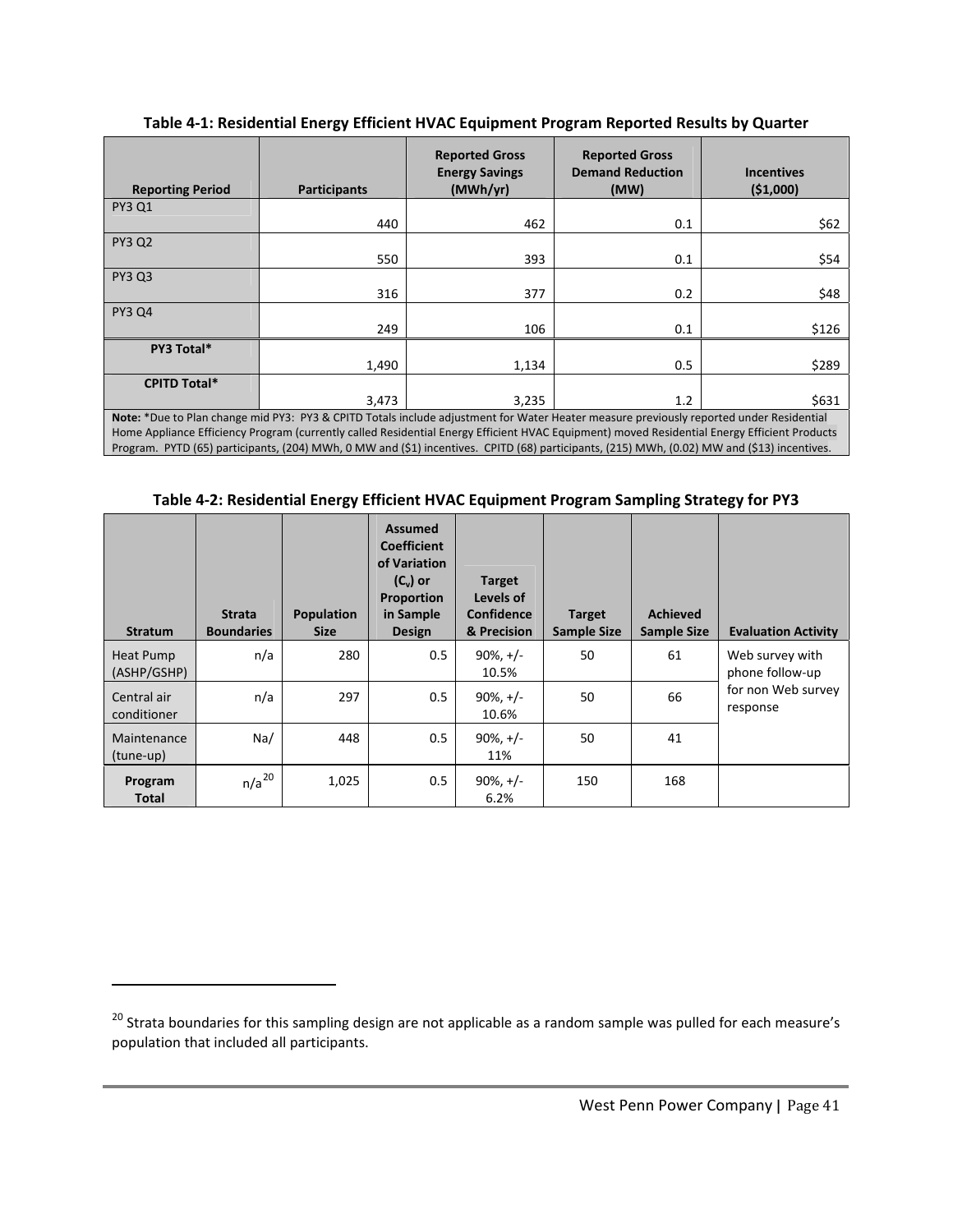| <b>Stratum</b>             | <b>Reported Gross</b><br><b>Energy Savings</b> | <b>Energy Realization</b><br>Rate | <b>Observed</b><br><b>Coefficient of</b><br>Variation $(C_v)$ or<br>Proportion | <b>Relative Precision</b> | <b>Verified Gross</b><br><b>Energy Savings</b> |
|----------------------------|------------------------------------------------|-----------------------------------|--------------------------------------------------------------------------------|---------------------------|------------------------------------------------|
| Heat Pump<br>(ASHP/GSHP)   | 849                                            | 135%                              | 0.4                                                                            | 0.07                      | 1,140                                          |
| Central air<br>conditioner | 132                                            | 81.1%                             | 0.4                                                                            | 0.06                      | 107                                            |
| Maintenance<br>(tune-up)   | 153                                            | 85.5%                             | 0.4                                                                            | 0.09                      | 131                                            |
| <b>Program Total</b>       | 1,134                                          | 121.6%                            | 0.4                                                                            | 0.04                      | 1,378                                          |

**Table 4‐3: PY3 Residential Energy Efficient HVAC Equipment Summary of Evaluation Results for Energy**

### **Table 4‐4: PY3 Residential Energy Efficient HVAC Equipment Program Summary of Evaluation Results for Demand**

| <b>Stratum</b>             | <b>Reported Gross</b><br><b>Demand Reduction</b> | <b>Demand</b><br><b>Realization Rate</b> | <b>Observed</b><br><b>Coefficient of</b><br>Variation $(C_v)$ or<br>Proportion | <b>Relative Precision</b> | <b>Verified Gross</b><br>Demand<br><b>Reduction</b> |
|----------------------------|--------------------------------------------------|------------------------------------------|--------------------------------------------------------------------------------|---------------------------|-----------------------------------------------------|
| Heat pump<br>(ASHP.GSHP)   | 0.17                                             | 73.4%                                    | 0.4                                                                            | 0.07                      | 0.12                                                |
| Central air<br>conditioner | 0.14                                             | 50.4%                                    | 0.4                                                                            | 0.06                      | 0.07                                                |
| Maintenance<br>(tune-up)   | 0.17                                             | 74.9%                                    | 0.4                                                                            | 0.09                      | 0.14                                                |
| <b>Program Total</b>       | 0.47                                             | 69.7%                                    | 0.4                                                                            | 0.04                      | 0.33                                                |

## **4.3 Impact Evaluation Net Savings**

Act 129 compliance is based on gross savings, but the Company's Evaluators are presently finalizing a portfolio-level net to gross survey to inform the program planning for Phase II of Act 129. The evaluation of the legacy FirstEnergy companies included net‐to‐gross research based on Program Year 3 (PY3) participants. Given the mid‐year transition of West Penn Power programs to FirstEnergy's model, West Penn Power specific net-to-gross research was not conducted. The evaluation team plans to complete net-to-gross research on West Penn Power program participants starting in February 2013 and based on six months of PY4 participants. These results will be available in time to inform the final plans for Phase II. The Net-to-Gross data acquisition will be based on participant self-report surveys and will follow a similar approach as that used for the FirstEnergy legacy companies.

## **4.4 Process Evaluation**

During PY3 quarter 1 and quarter 2, over 500 central air conditioners and heat pumps have been rebated through the Efficient HVAC Equipment Program. An additional 448 HVAC tune-ups were rebated. A web survey and follow-up phone calls to those who did not respond to the web survey were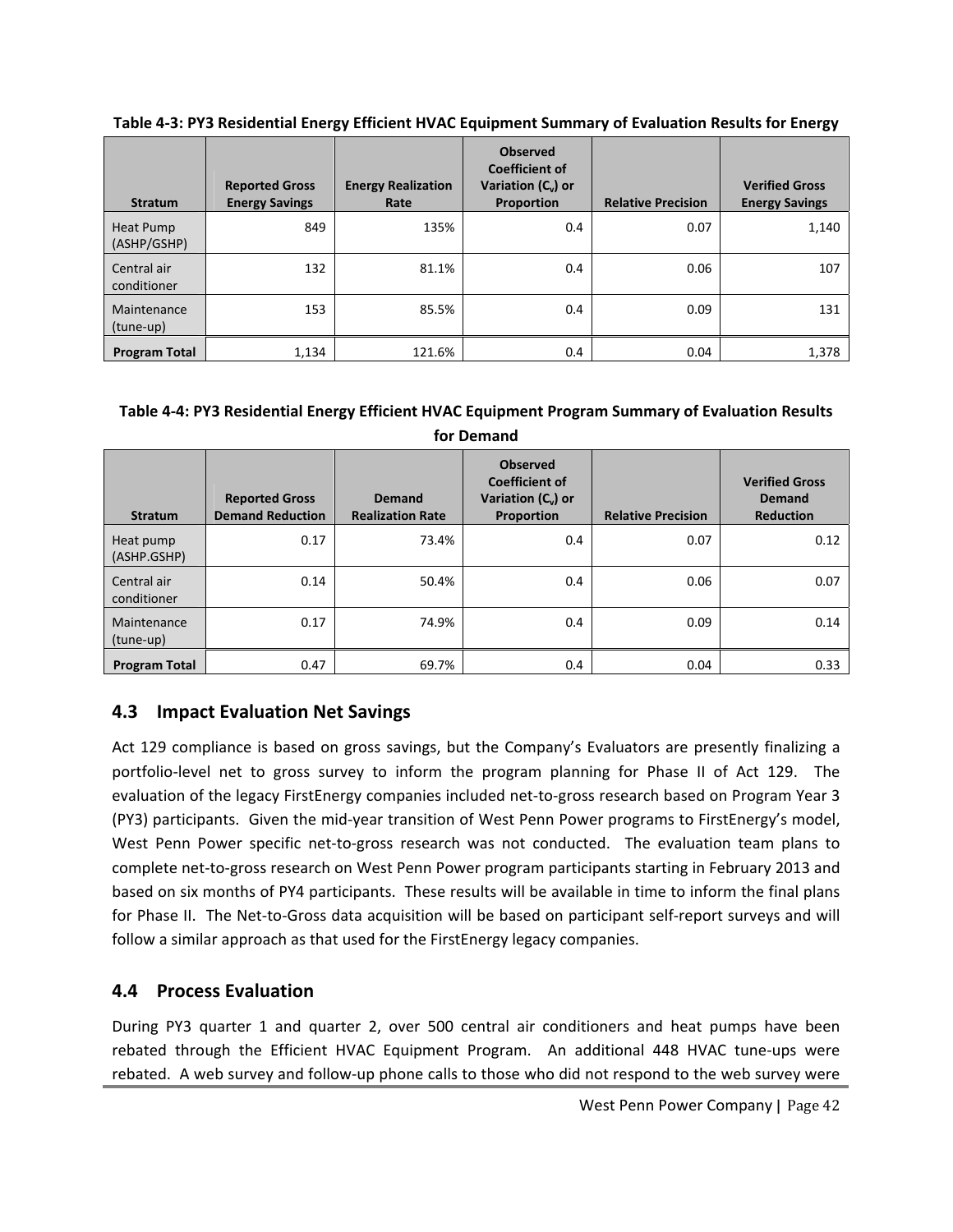used to collect information from randomly sampled groups of participating West Penn Power customers.

The objectives of this survey were to assess the following:

- Understand how customers heard about the rebate offerings
- Assess customer experiences participating in the programs
- Assess customer decision making processes and indicators of free-ridership
- Collect programmable thermostat measure use information
- Collect housing characteristics and household demographics

## Methodology

A stratified random sample was implemented based on the following steps:

- Identified and removed duplicate records within each equipment type and tune-up (i.e., measure) category.
- Randomly sampled rebate records at the measure level.
- Prepared sampled records for the web survey by aggregating to a household level. In some instances, customers received rebates for multiple types of measures. However, each household had one specific sampled measure for which they were surveyed. Tetra Tech opted to focus the survey on a single measure to reduce the respondent burden of completing a much longer survey across multiple measure types.

Tetra Tech conducted a residential participant survey with a representative sample of customers who received rebates from the HVAC Equipment Program during PY3 quarters one or two. A random sample of 426 records was selected from the population and included equal numbers of participants from each of the three program components. Data were collected on‐line with a self‐administered Web survey. Customers were sent a postcard that explained the goals of the study and asked them to complete the on-line survey. Email and telephone follow-up with non-responding households were used when possible to maximize response.

## Key Finding

• Satisfaction with the program is high but expected energy savings are not always met. Upwards of 90 percent of participants give the program very high marks (eight or higher on a 10‐point scale). Fewer participants (60 to 65 percent) are highly satisfied with the rebate amount or the energy savings that resulted from the installation. The energy benefits of central air conditioning are more often recognized than those deriving from a high efficiency heat pump.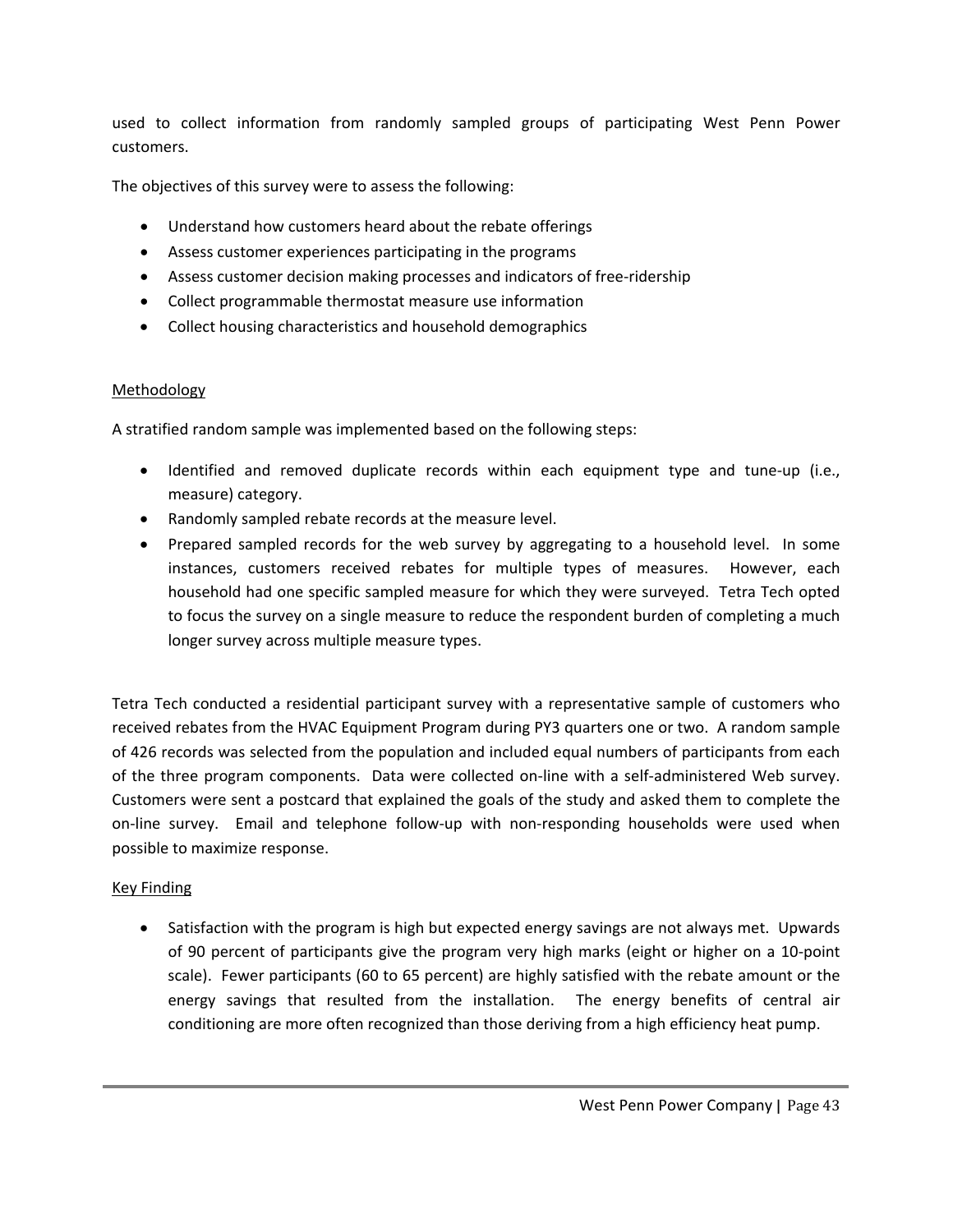## **4.5 Financial Reporting**

A breakdown of the program finances is presented in Table 4‐5.

|                                          | IQ<br>(\$1,000) | <b>PYTD</b><br>(\$1,000) | <b>CPITD</b><br>(\$1,000) |
|------------------------------------------|-----------------|--------------------------|---------------------------|
| <b>EDC Incentives to Participants</b>    | \$126           | \$277                    | \$631                     |
| <b>EDC Incentives to Trade Allies</b>    |                 |                          |                           |
| <b>Subtotal EDC Incentive Costs</b>      | \$126           | \$277                    | \$631                     |
| Design & Development                     |                 | \$4                      | \$123                     |
| Administration <sup>[1]</sup>            | \$3             | \$22                     | \$133                     |
| Management <sup>[2]</sup>                |                 |                          |                           |
| Marketing <sup>[3]</sup>                 | \$32            | \$49                     | \$200                     |
| <b>Technical Assistance</b>              | \$67            | \$123                    | \$258                     |
| <b>Subtotal EDC Implementation Costs</b> | \$103           | \$198                    | \$715                     |
| <b>EDC Evaluation Costs</b>              | (54)            | \$31                     | \$99                      |
| <b>SWE Audit Costs</b>                   |                 |                          |                           |
| Total EDC Costs[4]                       | \$225           | \$506                    | \$1,444                   |
| Participant Costs[5]                     | \$338           | \$338                    | \$1,017                   |
| Total TRC Costs[6]                       | \$437           | \$567                    | \$1,830                   |
| <b>Total Lifetime Energy Benefits</b>    | \$745           | \$745                    | \$2,008                   |
| <b>Total Lifetime Capacity Benefits</b>  | \$81            | \$81                     | \$327                     |
| <b>Total TRC Benefits</b> <sup>[7]</sup> | N/A             | \$826                    | \$2,335                   |
|                                          |                 |                          |                           |
| TRC Ratio <sup>[8]</sup>                 | N/A             | 1.46                     | 1.28                      |

**Table 4‐5: Summary of Residential Energy Efficient HVAC Equipment Program Finances**

**NOTES** 

Per PUC direction, TRC inputs and calculations are required in the Annual Report only and should comply with the 2011 Total Resource Cost Test Order approved July 28, 2011. Please see the "Report Definitions" section of this report for more details.

[1] Includes the administrative CSP (rebate processing), tracking system, and general administration and clerical cost.

[2] Includes EDC program management, CSP program management, general management oversight, and major accounts.

[3] Includes the marketing CSP and marketing costs by program CSPs.

[4] Per the 2011 Total Resource Cost Test Order, the Total EDC Costs refer to EDC incurred expenses only.

[5] Per the 2011 Total Resource Cost Test Order, the net Participant Costs are the costs for the end‐use customer.

[6] Total TRC Costs includes EDC Evaluation Costs, Total EDC Implementation Costs and Participant Costs.

[7] Total TRC Benefits equals the sum of Total Lifetime Energy Benefits and Total Lifetime Capacity Benefits. Based upon verified gross kWh and kW savings. Benefits include: avoided supply costs, including the reduction in costs of electric energy, generation, transmission, and distribution capacity, and natural gas valued at marginal cost for periods when there is a load reduction.

[10] TRC Ratio equals Total TRC Benefits divided by Total TRC Costs.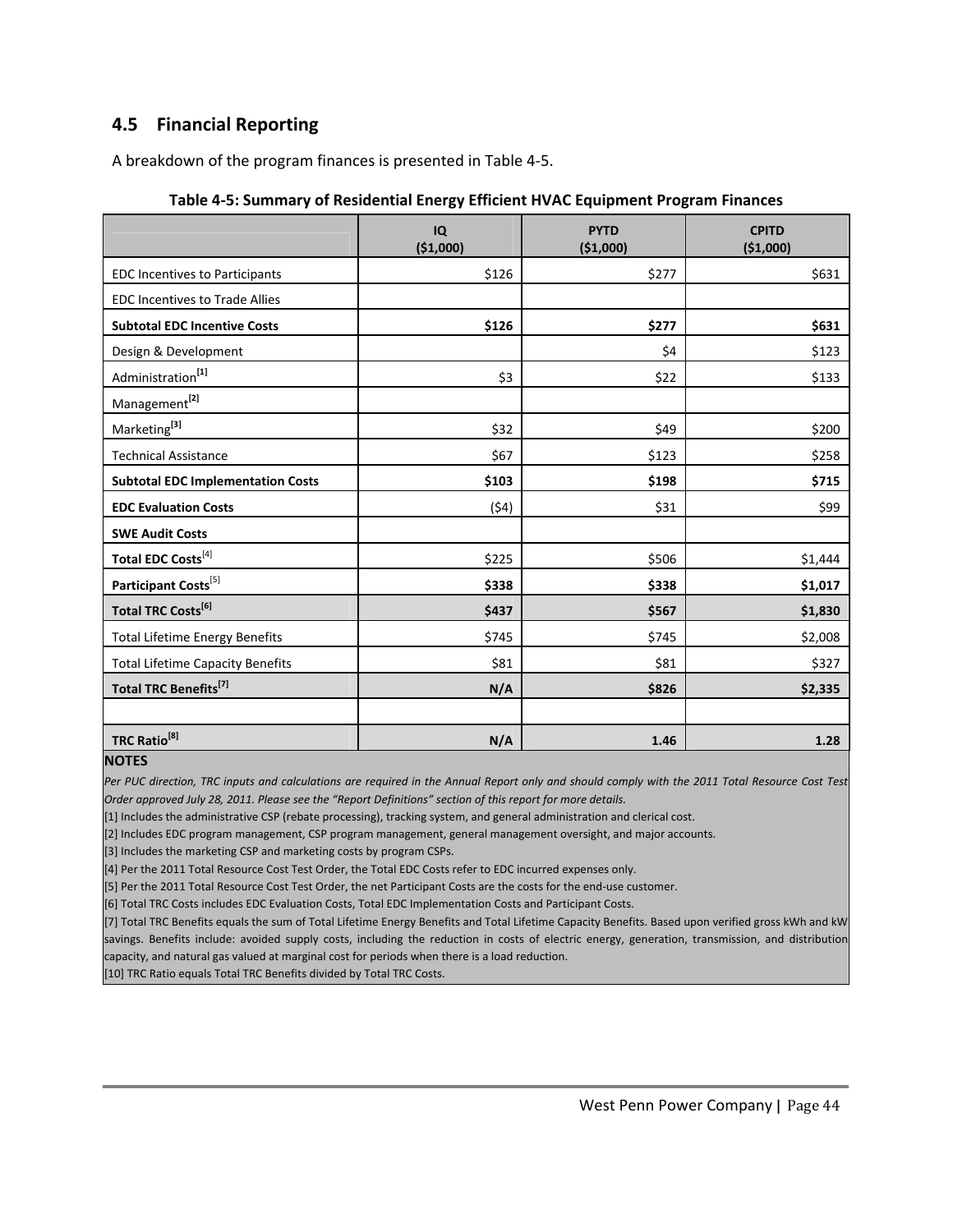# **5 Residential Home Performance Program**

This program offers households the ability to identify energy saving opportunities through various levels of home energy audits: 1) a self‐administered on‐line audit that analyzes historic energy use, and calculated energy savings based on customer responses to a series of questions, 2) a walk‐through on‐ site audit administered by a trained professional auditor, and 3) a Residential Whole Building Comprehensive audit. The purpose of the audits is to identify energy savings opportunities, to install basic low-cost measures, and to make customers aware of other programs offered by the Company, such as whole house wellness programs or programs they support, such as the Keystone Home Loan Program, to help customers implement the recommendations. The on-line and walk-through on-site audits generate delivery of an efficiency measures kit.

This program also offers customers interested in a comprehensive audit, the Residential Whole Building component provides comprehensive diagnostic assessments followed by direct installation of selected low cost measures plus incentives to households for implementation of measures addressing building shell, appliances and other energy consuming features.

The Home Performance Program includes the distribution of CFLs through several CFL promotional channels, including Opt‐in, Smart Meter, Online Analyzer, School Kits, and a UPMC mailing. The UPMC mailing also included lime lights and smart strips, although these represent less than 2 percent of reported savings within the program.

The Behavior Modification and Education portion of this program is focused on ways customers can implement no-cost or low-cost measures and behaviors that offer opportunities to reduce energy consumption or demand. This component will be implemented in PY4.

# **5.1 Program Updates**

On October 28, 2011, the Commission approved the Petition of West Penn Power Company, for modifications to its EE&C Plan. Immediately following approval, the Company began implementing the Amended EE&C Plan changes to implement the Walk Thru and Whole House Audits.

# **5.2 Impact Evaluation Gross Savings**

In PY3, there are reported savings for the CFLs give-away components of the program only. The CFL Opt‐in and Smart meter mailings accounted for nearly 90 percent of the total program savings. The CFL Opt‐in mailing consisted of:

- four 13W CFLs (60W equivalent)
- two 23W or 26W (100W equivalent)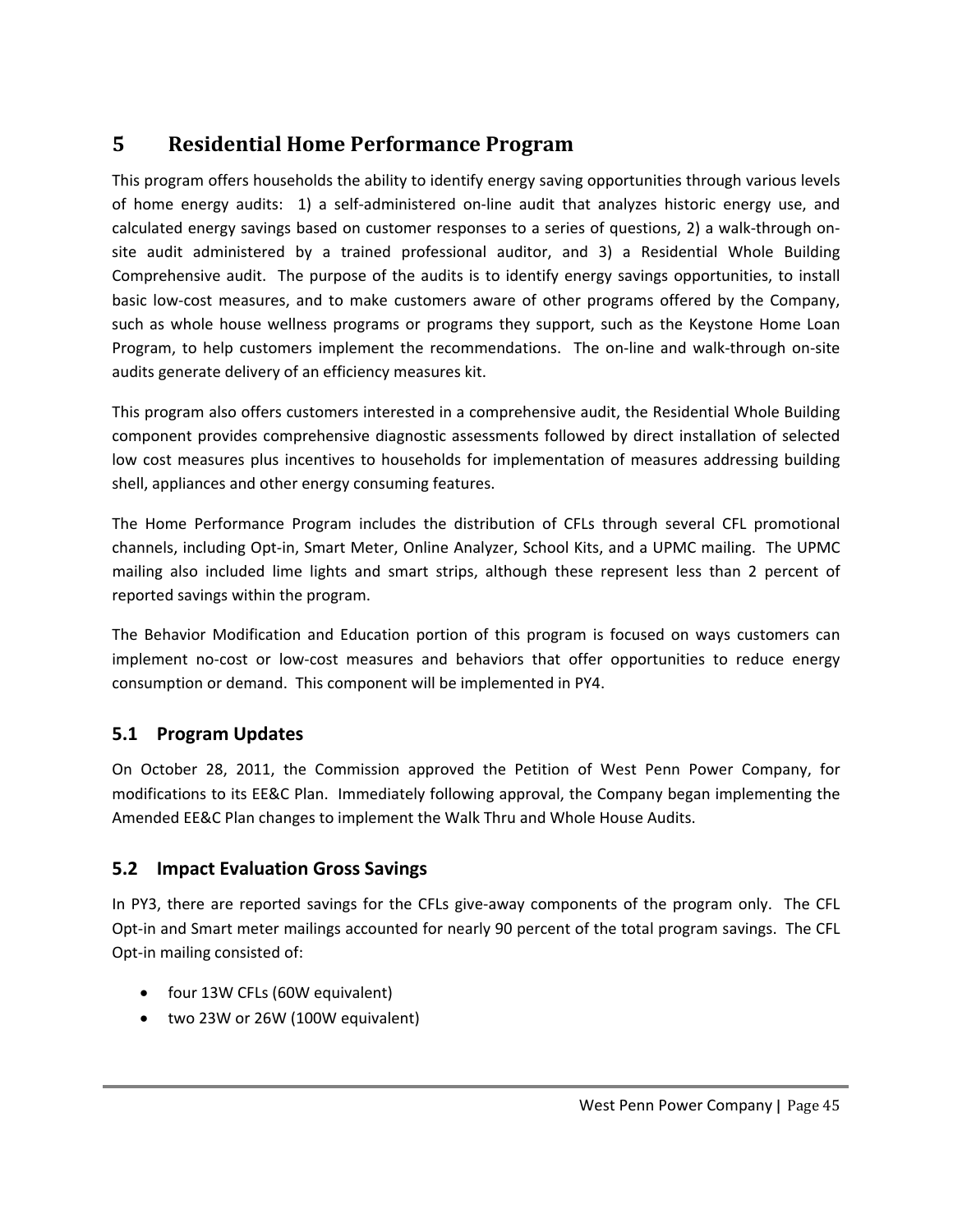The smart meter mailing included:

- four 13W CFLs (60W equivalent)
- one 18W CFL (75W equivalent)
- one 23W CFL (100W equivalent)

ADM conducted a desk review of the program savings calculator. This review indicated that nearly all savings were calculated correctly with the exception of one line item for which a correction was made to the per-unit energy savings. This results in program level desk review realization rates of 0.985 for both kWh and kW.

To verify installation for these program components, Tetra Tech conducted a residential participant survey with a representative sample of customers who received CFLs through these two efforts in PY3 quarter 1 and quarter 2. The survey population was comprised of 272,083 records of CFL Giveaways. A random sample of 284 records was selected from the population. Data were collected on-line with a self-administered online survey. Email and telephone follow-up with non-responding households were used when possible to maximize response. The resulting realization rate determined was 1.0.

| <b>Reporting Period</b> | <b>Participants</b>                                                                                                                | <b>Reported Gross</b><br><b>Energy Savings</b><br>(MWh/yr) | <b>Reported Gross</b><br><b>Demand Reduction</b><br>(MW) | <b>Incentives</b><br>(51,000) |  |  |  |  |
|-------------------------|------------------------------------------------------------------------------------------------------------------------------------|------------------------------------------------------------|----------------------------------------------------------|-------------------------------|--|--|--|--|
|                         |                                                                                                                                    |                                                            |                                                          |                               |  |  |  |  |
| <b>PY3 Q1</b>           | 81,674                                                                                                                             | 26,213                                                     | 1.2                                                      | \$1,248                       |  |  |  |  |
| <b>PY3 Q2</b>           | 196,125                                                                                                                            | 60,848                                                     | 2.8                                                      | \$3,088                       |  |  |  |  |
| <b>PY3 Q3</b>           | 31,723                                                                                                                             | 9,732                                                      | 0.4                                                      | \$492                         |  |  |  |  |
| <b>PY3 Q4</b>           | 31,705                                                                                                                             | 12,105                                                     | 0.5                                                      | \$365                         |  |  |  |  |
| PY3 Total*              | 335,683                                                                                                                            | 106,297                                                    | 4.8                                                      | \$5,193                       |  |  |  |  |
| <b>CPITD Total*</b>     | 372,486                                                                                                                            | 117,532                                                    | 5.5                                                      | \$5,744                       |  |  |  |  |
|                         | Note: *Due to Plan change mid PY3: PY3 & CPITD Totals include adjustment for CFL Giveaways reported under Home Performance Program |                                                            |                                                          |                               |  |  |  |  |
|                         | and moved to Residential Energy Efficient Products Program. PYTD (5,544) participants, (2,601) MWh, (0.126) MW. CPITD (15,379)     |                                                            |                                                          |                               |  |  |  |  |
|                         | participants, (4,750) MWh, (0.24) MW and (\$119) incentives.                                                                       |                                                            |                                                          |                               |  |  |  |  |

#### **Table 5‐1: Residential Home Performance Program Reported Results by Quarter**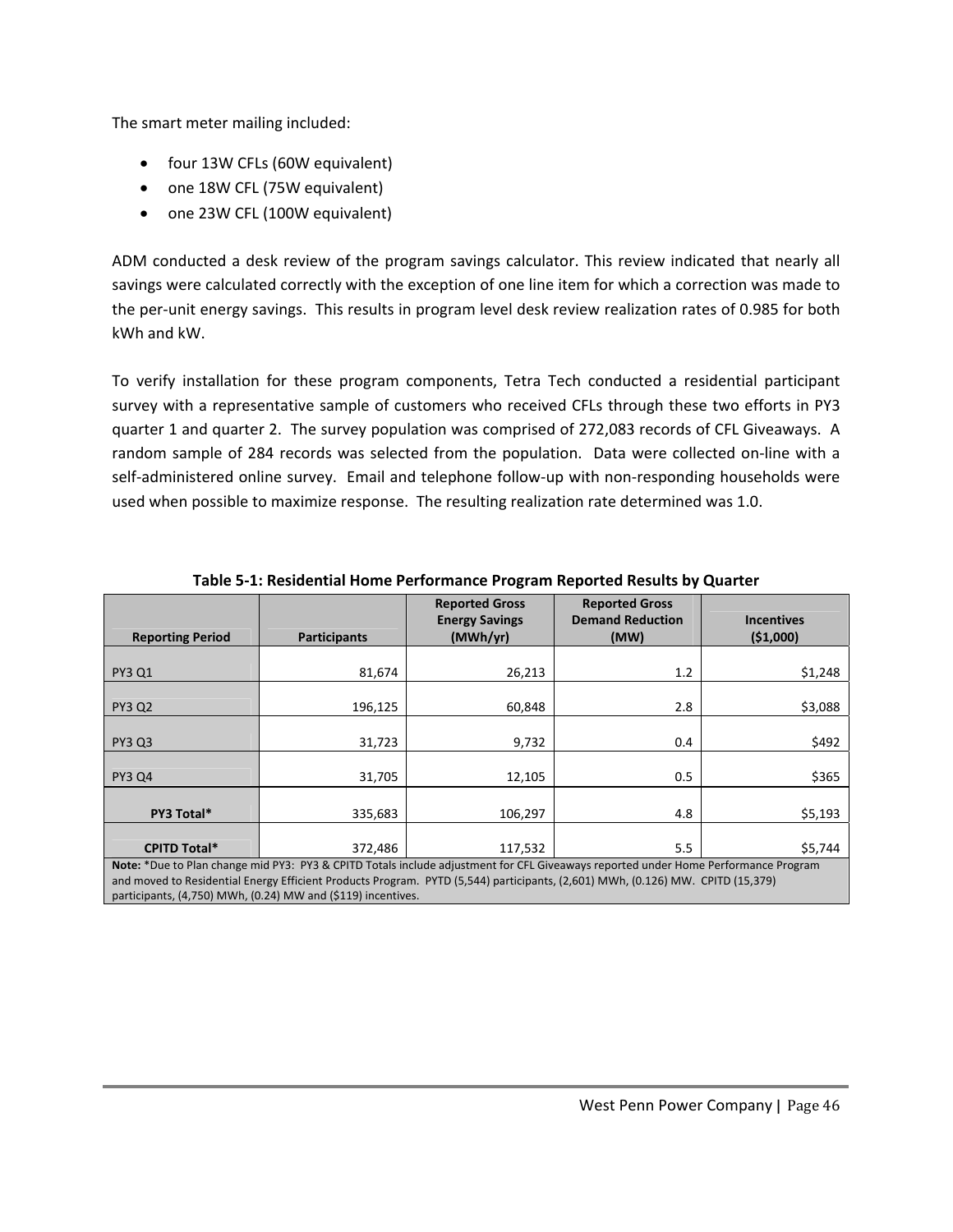| <b>Stratum</b>                     | <b>Strata</b><br><b>Boundaries</b> | <b>Population</b><br><b>Size</b> | <b>Assumed</b><br><b>Coefficient</b><br>of Variation<br>$(C_{\nu})$ or<br>Proportion<br>in Sample<br><b>Design</b> | <b>Target</b><br>Levels of<br>Confidence<br>& Precision | <b>Target</b><br><b>Sample Size</b> | <b>Achieved</b><br><b>Sample Size</b> | <b>Evaluation Activity</b>                                           |
|------------------------------------|------------------------------------|----------------------------------|--------------------------------------------------------------------------------------------------------------------|---------------------------------------------------------|-------------------------------------|---------------------------------------|----------------------------------------------------------------------|
| CFLs (Opt-<br>in & Smart<br>Meter) | n/a                                | 272,083                          | 0.5                                                                                                                | $90\%, +/-$<br>8.2%                                     | 100                                 | 117                                   | Web survey with<br>phone follow-up for<br>non web survey<br>response |
| Program<br><b>Total</b>            | $n/a^{21}$                         | 272,083                          | 0.5                                                                                                                | $90\%, +/-$<br>8.2%                                     | 100                                 | 117                                   |                                                                      |

**Table 5‐2: Residential Home Performance Program Sampling Strategy for PY3**

### **Table 5‐3: PY3 Residential Home Performance Summary of Evaluation Results for Energy**

| <b>Stratum</b>                 | <b>Reported Gross</b><br><b>Energy Savings</b> | <b>Energy Realization</b><br>Rate | <b>Observed</b><br><b>Coefficient of</b><br>Variation $(C_v)$ or<br>Proportion | <b>Relative Precision</b> | <b>Verified Gross</b><br><b>Energy Savings</b> |
|--------------------------------|------------------------------------------------|-----------------------------------|--------------------------------------------------------------------------------|---------------------------|------------------------------------------------|
| CFLs (Opt-in &<br>Smart Meter) | 106,297                                        | 98.5%                             | 0.4                                                                            | 0.00                      | 104,703                                        |
| <b>Program Total</b>           | 106,297                                        | 98.5%                             | 0.4                                                                            | 0.00                      | 104,703                                        |

| <b>Stratum</b>                 | <b>Reported Gross</b><br><b>Demand Reduction</b> | <b>Demand</b><br><b>Realization Rate</b> | <b>Observed</b><br><b>Coefficient of</b><br>Variation $(C_v)$ or<br>Proportion | <b>Relative Precision</b> | <b>Verified Gross</b><br><b>Demand</b><br><b>Reduction</b> |
|--------------------------------|--------------------------------------------------|------------------------------------------|--------------------------------------------------------------------------------|---------------------------|------------------------------------------------------------|
| CFLs (Opt-in &<br>Smart Meter) | 4.85                                             | 98.5%                                    | 0.4                                                                            | 0.00                      | 4.78                                                       |
| <b>Program Total</b>           | 4.85                                             | 98.5%                                    | 0.4                                                                            | 0.00                      | 4.78                                                       |

## **5.3 Impact Evaluation Net Savings**

Act 129 compliance is based on gross savings, but the Company's Evaluators are presently finalizing a portfolio-level net to gross survey to inform the program planning for Phase II of Act 129. The evaluation of the legacy FirstEnergy companies included net-to-gross research based on Program Year 3 (PY3) participants. Given the mid‐year transition of West Penn Power programs to FirstEnergy's model, West Penn Power specific net-to-gross research was not conducted. The evaluation team plans to

<span id="page-49-0"></span> $21$  Strata boundaries for this sampling design are not applicable as a random sample was pulled for each measure's population that included all participants.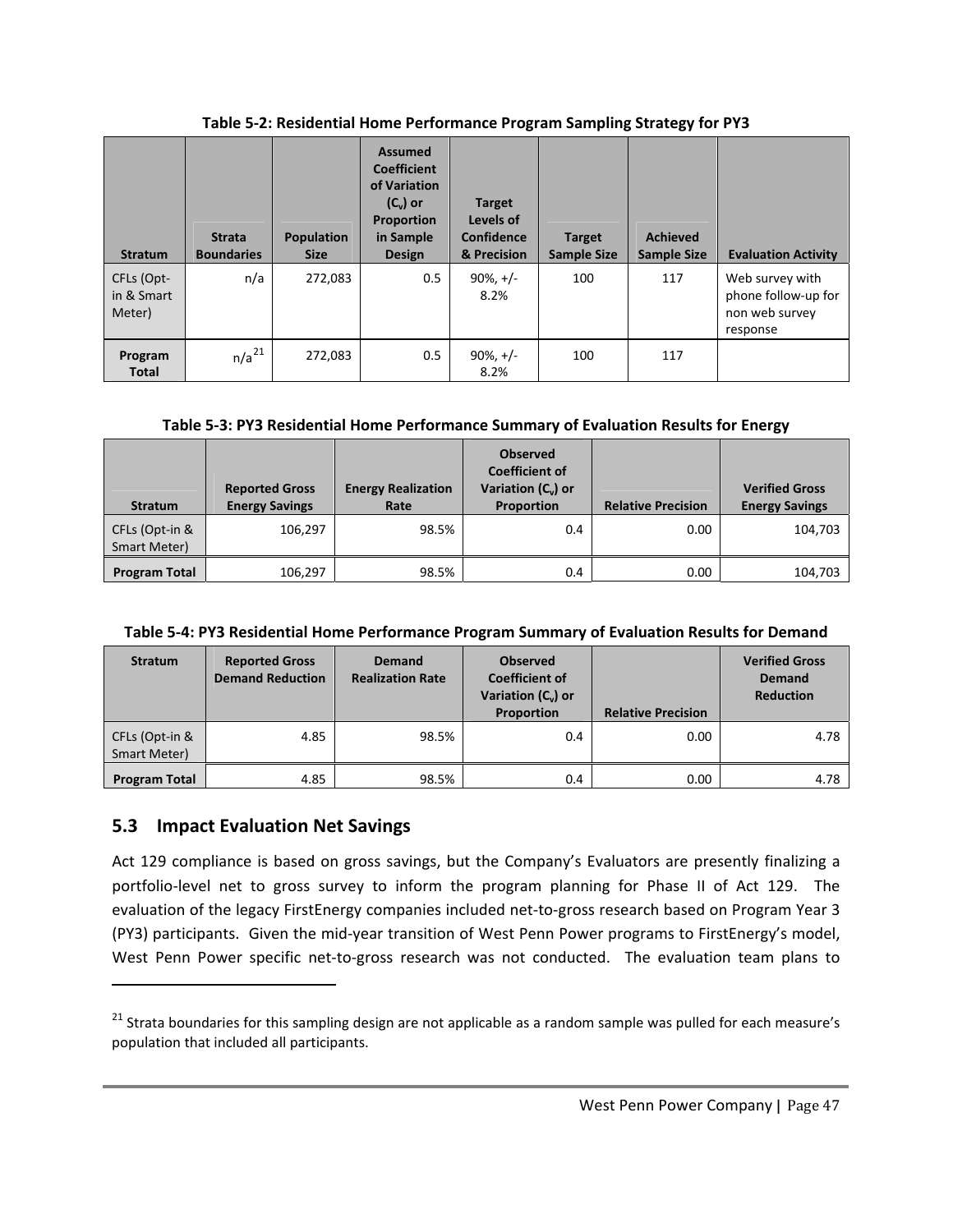complete net‐to‐gross research on West Penn Power program participants starting in February 2013 and based on six months of PY4 participants. These results will be available in time to inform the final plans for Phase II. The Net-to-Gross data acquisition will be based on participant self-report surveys and will follow a similar approach as that used for the FirstEnergy legacy companies.

## **5.4 Process Evaluation**

The objectives of this survey were to assess the following:

- Understand how customers heard about the rebate offerings
- Assess customer experiences participating in the programs
- Assess customer decision making processes and indicators of free‐ridership
- Collect appliance use information
- Collect housing characteristics and household demographics

### **Methodology**

Data were collected on-line with self-administered Web survey. Customers were sent a postcard that explained the goals of the study and asked them to complete the on-line survey. Email and telephone follow‐up with non‐responding households were used when possible to maximize response.

### Key Findings

- The distribution of CFLs in the home is consistent with the 2011 Residential Survey findings. Over half (63 percent) of installed CFLs are located in four rooms: the living room, kitchen, master bedroom, and the family room/den. The remaining 37 percent are dispersed throughout the home and outside. Few CFLs are located in typical low‐use areas, such as closets, storage areas, and utility rooms.
- Survey results indicate 63 percent of CFL Opt-in and smart meter participants reported that they would have purchased CFLs within one year had the promotion not been available; although, they would have purchased four CFLs on average, compared to the six they received through the giveaway.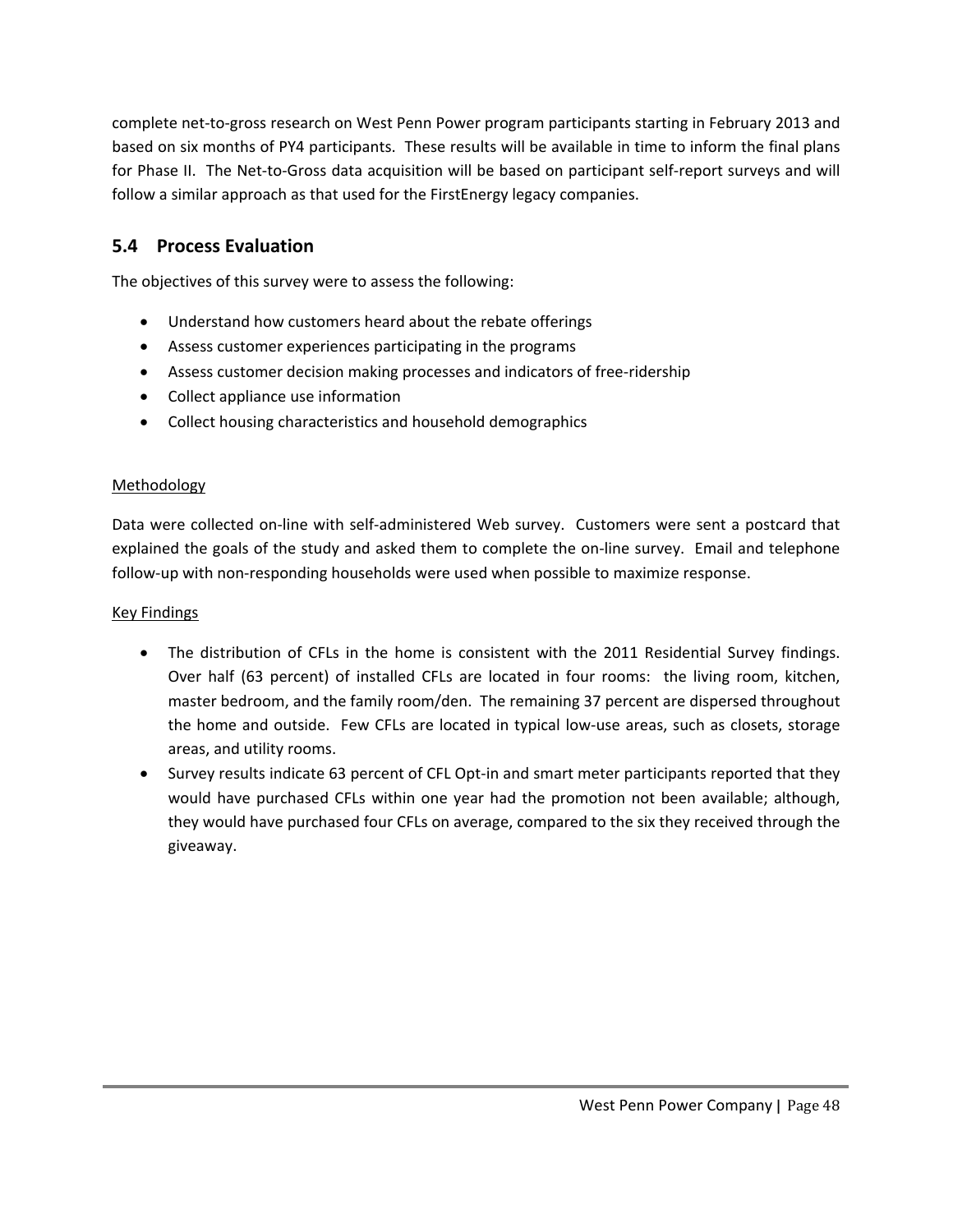## **5.5 Financial Reporting**

A breakdown of the program finances is presented in Table 5‐5.

|                                          | IQ<br>(\$1,000) | <b>PYTD</b><br>(\$1,000) | <b>CPITD</b><br>(\$1,000) |
|------------------------------------------|-----------------|--------------------------|---------------------------|
| <b>EDC Incentives to Participants</b>    | \$365           | \$5,198                  | \$5,744                   |
| <b>EDC Incentives to Trade Allies</b>    |                 |                          |                           |
| <b>Subtotal EDC Incentive Costs</b>      | \$365           | \$5,198                  | \$5,744                   |
| Design & Development                     |                 | \$8                      | \$135                     |
| Administration <sup>[1]</sup>            | \$31            | \$112                    | \$229                     |
| Management <sup>[2]</sup>                |                 |                          |                           |
| Marketing <sup>[3]</sup>                 | \$121           | \$125                    | \$847                     |
| <b>Technical Assistance</b>              | \$2,010         | \$3,773                  | \$3,979                   |
| <b>Subtotal EDC Implementation Costs</b> | \$2,162         | \$4,019                  | \$5,191                   |
| <b>EDC Evaluation Costs</b>              | \$11            | \$72                     | \$155                     |
| <b>SWE Audit Costs</b>                   |                 |                          |                           |
| Total EDC Costs[4]                       | \$2,538         | \$9,290                  | \$11,089                  |
| Participant Costs[5]                     | \$365           | \$5,198                  | \$5,744                   |
| Total TRC Costs[6]                       | \$2,538         | \$9,290                  | \$11,089                  |
| <b>Total Lifetime Energy Benefits</b>    | \$3,785         | \$37,654                 | \$41,618                  |
| <b>Total Lifetime Capacity Benefits</b>  | \$75            | \$706                    | \$811                     |
| <b>Total TRC Benefits</b> <sup>[7]</sup> | N/A             | \$38,360                 | \$42,429                  |
|                                          |                 |                          |                           |
| TRC Ratio <sup>[8]</sup>                 | N/A             | 4.13                     | 3.83                      |

**Table 5‐5: Summary of Residential Home Performance Program Finances**

**NOTES** 

Per PUC direction, TRC inputs and calculations are required in the Annual Report only and should comply with the 2011 Total Resource Cost Test Order approved July 28, 2011. Please see the "Report Definitions" section of this report for more details.

[1] Includes the administrative CSP (rebate processing), tracking system, and general administration and clerical cost.

[2] Includes EDC program management, CSP program management, general management oversight, and major accounts.

[3] Includes the marketing CSP and marketing costs by program CSPs.

[4] Per the 2011 Total Resource Cost Test Order, the Total EDC Costs refer to EDC incurred expenses only.

[5] Per the 2011 Total Resource Cost Test Order, the net Participant Costs are the costs for the end‐use customer.

[6] Total TRC Costs includes EDC Evaluation Costs, Total EDC Implementation Costs and Participant Costs.

[7] Total TRC Benefits equals the sum of Total Lifetime Energy Benefits and Total Lifetime Capacity Benefits. Based upon verified gross kWh and kW savings. Benefits include: avoided supply costs, including the reduction in costs of electric energy, generation, transmission, and distribution capacity, and natural gas valued at marginal cost for periods when there is a load reduction.

[10] TRC Ratio equals Total TRC Benefits divided by Total TRC Costs.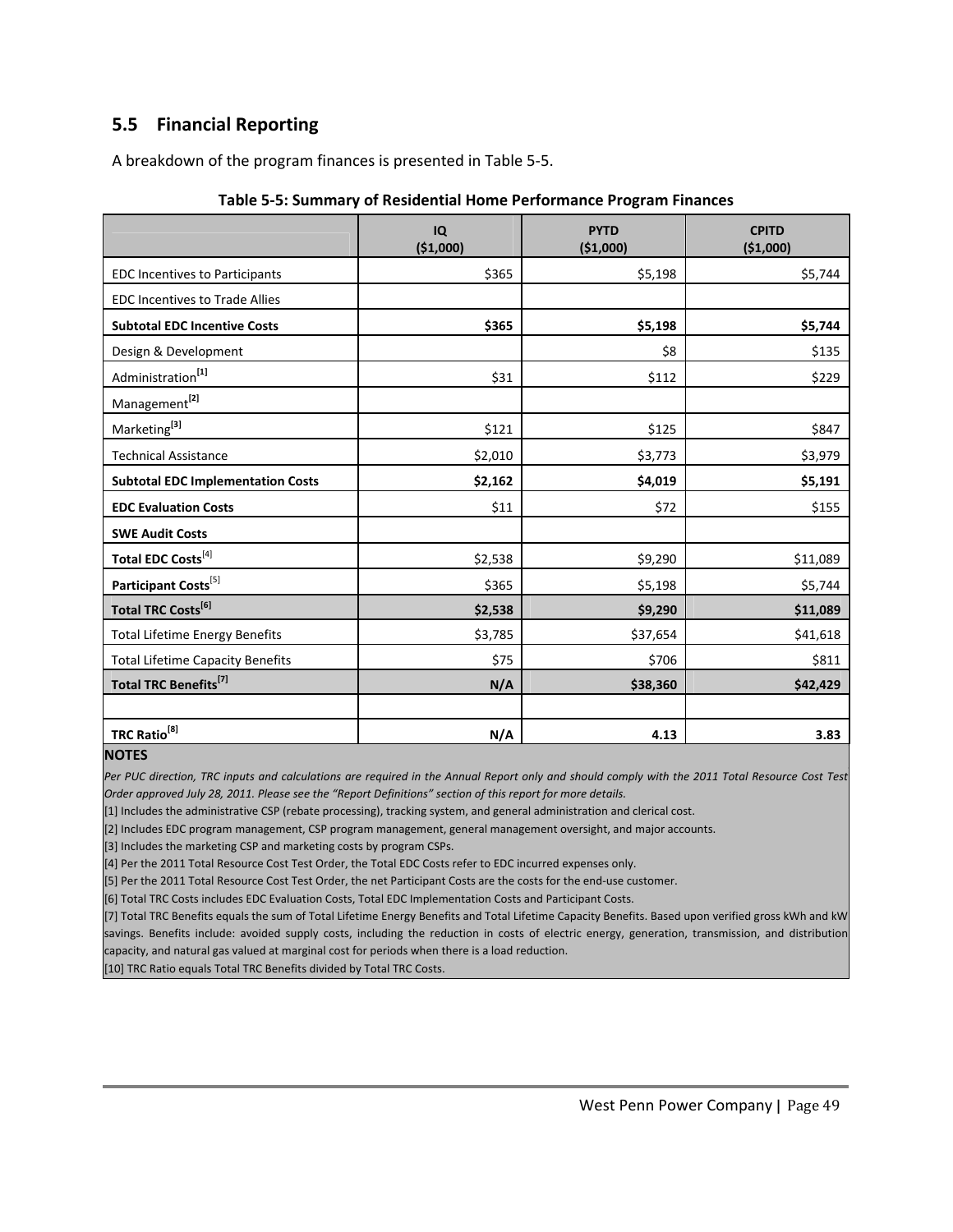# **6 Residential Critical Peak Rebate (CPR) Program**

This residential demand response program encourages customers to lower their demand during peak load hours by offering a rate discount/rebate based on actual demand reduction. The reduction can occur during predefined or notified peak hours. CPR could be competitively neutral to allow customers to continue to pay the same generation charge as on utility provided default service or from an electric generation supplier. CPR relies on the installation of a smart meter to measure the customer's demand during peak hours. Participants will receive additional information to assist them in controlling their demand and their electric bills.

## **6.1 Program Updates**

There were no changes to this program during PY3.

# **6.2 Impact Evaluation Gross Savings**

This program was operated between June 1 and September 30, 2012. There were no impacts reported for PY3. The net impact evaluation effort is underway as of this writing, but preliminary results are not yet available.

| <b>Reporting Period</b> | <b>Participants</b> | <b>Reported Gross</b><br><b>Energy Savings</b><br>(MWh/yr) | <b>Reported Gross</b><br><b>Demand Reduction</b><br>(MW) | <b>Incentives</b><br>(\$1,000) |
|-------------------------|---------------------|------------------------------------------------------------|----------------------------------------------------------|--------------------------------|
| <b>PY3 Q1</b>           |                     | 0                                                          | 0.0                                                      | \$0                            |
| <b>PY3 Q2</b>           | 0                   | 0                                                          | 0.0                                                      | \$0                            |
| <b>PY3 Q3</b>           | 0                   | 0                                                          | 0.0                                                      | \$0                            |
| <b>PY3 Q4</b>           | O                   | 0                                                          | 0.0                                                      | \$0\$                          |
| <b>PY3 Total</b>        | 0                   | 0                                                          | 0.0                                                      | \$0                            |
| <b>CPITD Total</b>      | 0                   | 0                                                          | 0.0                                                      | \$0                            |

**Table 6‐1: Residential Critical Peak Rebate (CPR) Program Reported Results by Quarter**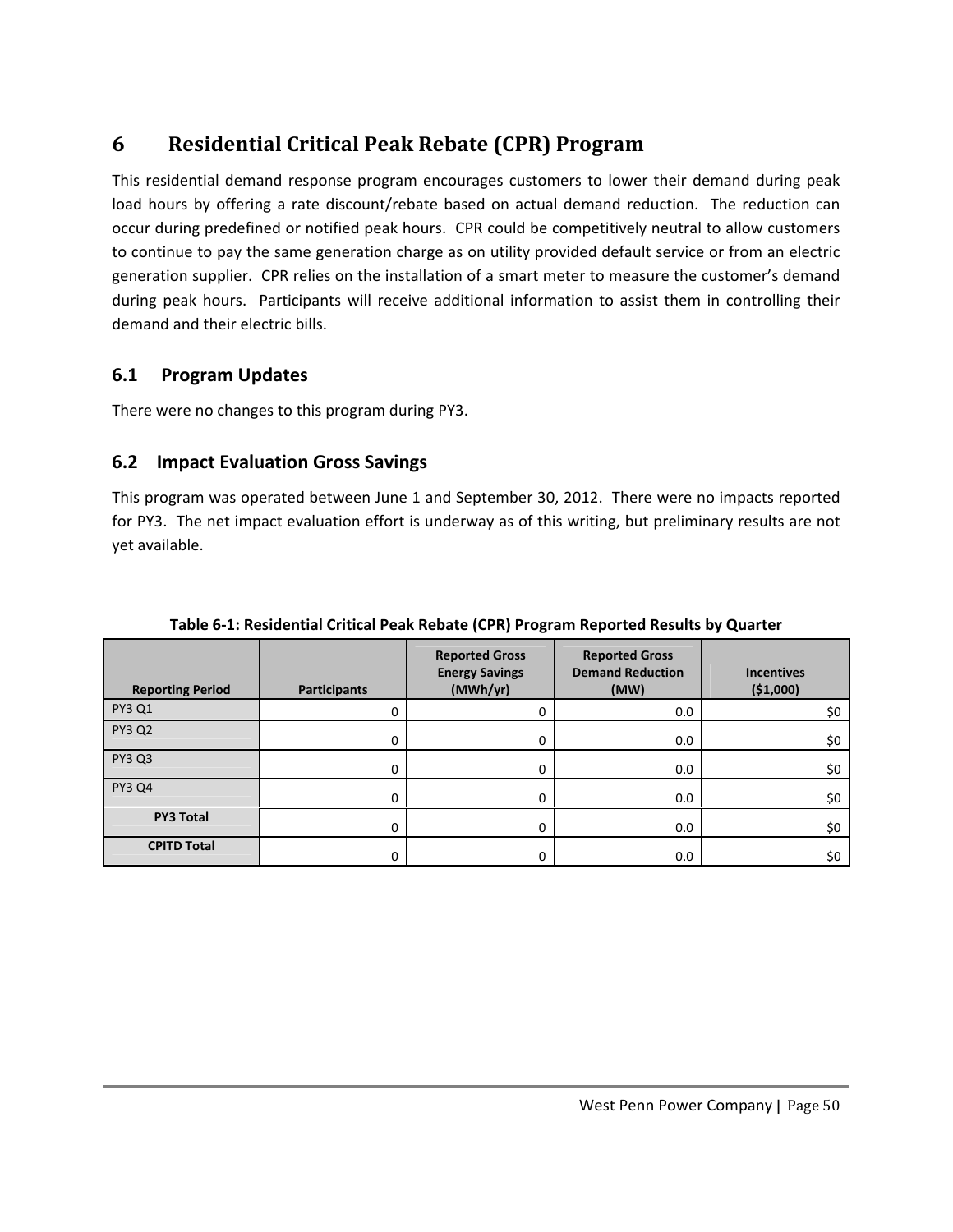| <b>Stratum</b>             | <b>Strata</b><br><b>Boundaries</b> | Population<br><b>Size</b> | <b>Assumed</b><br><b>Coefficient</b><br>of Variation<br>$(C_v)$ or<br>Proportion<br>in Sample<br><b>Design</b> | <b>Target</b><br>Levels of<br><b>Confidence</b><br>& Precision | <b>Target</b><br><b>Sample Size</b> | <b>Achieved</b><br><b>Sample Size</b> | <b>Evaluation Activity</b> |
|----------------------------|------------------------------------|---------------------------|----------------------------------------------------------------------------------------------------------------|----------------------------------------------------------------|-------------------------------------|---------------------------------------|----------------------------|
| Critical<br>Peak<br>Rebate | n/a                                | n/a                       | n/a                                                                                                            | n/a                                                            | n/a                                 | n/a                                   | n/a                        |
| Program<br><b>Total</b>    | n/a                                | n/a                       | n/a                                                                                                            | n/a                                                            | n/a                                 | n/a                                   | n/a                        |

### **Table 6‐2: Residential Critical Peak Rebate (CPR) Program Sampling Strategy for PY3**

### **Table 6‐3: PY3 Residential Critical Peak Rebate (CPR) Summary of Evaluation Results for Energy**

| <b>Stratum</b>                 | <b>Reported Gross</b><br><b>Energy Savings</b> | <b>Energy Realization</b><br>Rate | <b>Observed</b><br><b>Coefficient of</b><br>Variation $(C_v)$ or<br>Proportion | <b>Relative Precision</b> | <b>Verified Gross</b><br><b>Energy Savings</b> |
|--------------------------------|------------------------------------------------|-----------------------------------|--------------------------------------------------------------------------------|---------------------------|------------------------------------------------|
| <b>Critical Peak</b><br>Rebate | 0                                              | n/a                               | n/a                                                                            | n/a                       |                                                |
| <b>Program Total</b>           | 0                                              |                                   |                                                                                |                           |                                                |

### **Table 6‐4: PY3 Residential Critical Peak Rebate (CPR) Program Summary of Evaluation Results for Demand**

| <b>Stratum</b>                 | <b>Reported Gross</b><br><b>Demand Reduction</b> | <b>Demand</b><br><b>Realization Rate</b> | <b>Observed</b><br><b>Coefficient of</b><br>Variation $(C_v)$ or<br>Proportion | <b>Relative Precision</b> | <b>Verified Gross</b><br><b>Demand</b><br><b>Reduction</b> |
|--------------------------------|--------------------------------------------------|------------------------------------------|--------------------------------------------------------------------------------|---------------------------|------------------------------------------------------------|
| <b>Critical Peak</b><br>Rebate | $0.0\,$                                          | n/a                                      | n/a                                                                            | n/a                       | 0.0                                                        |
| <b>Program Total</b>           | $0.0\,$                                          |                                          |                                                                                |                           | $0.0\,$                                                    |

## **6.3 Impact Evaluation Net Savings**

There were no impacts reported for PY3. The gross impact evaluation effort is underway as of this writing, but preliminary results are not yet available.

## **6.4 Process Evaluation**

Process evaluation activities for this program will be detailed in PY4 reports. Activities to date include formal and informal interviews with WPP staff and participant surveys following the first summer 2012 event. Additional surveys will be conducted with participants and with customers that un-enrolled during the summer of 2012 and results compared to the survey conducted directly after the first event.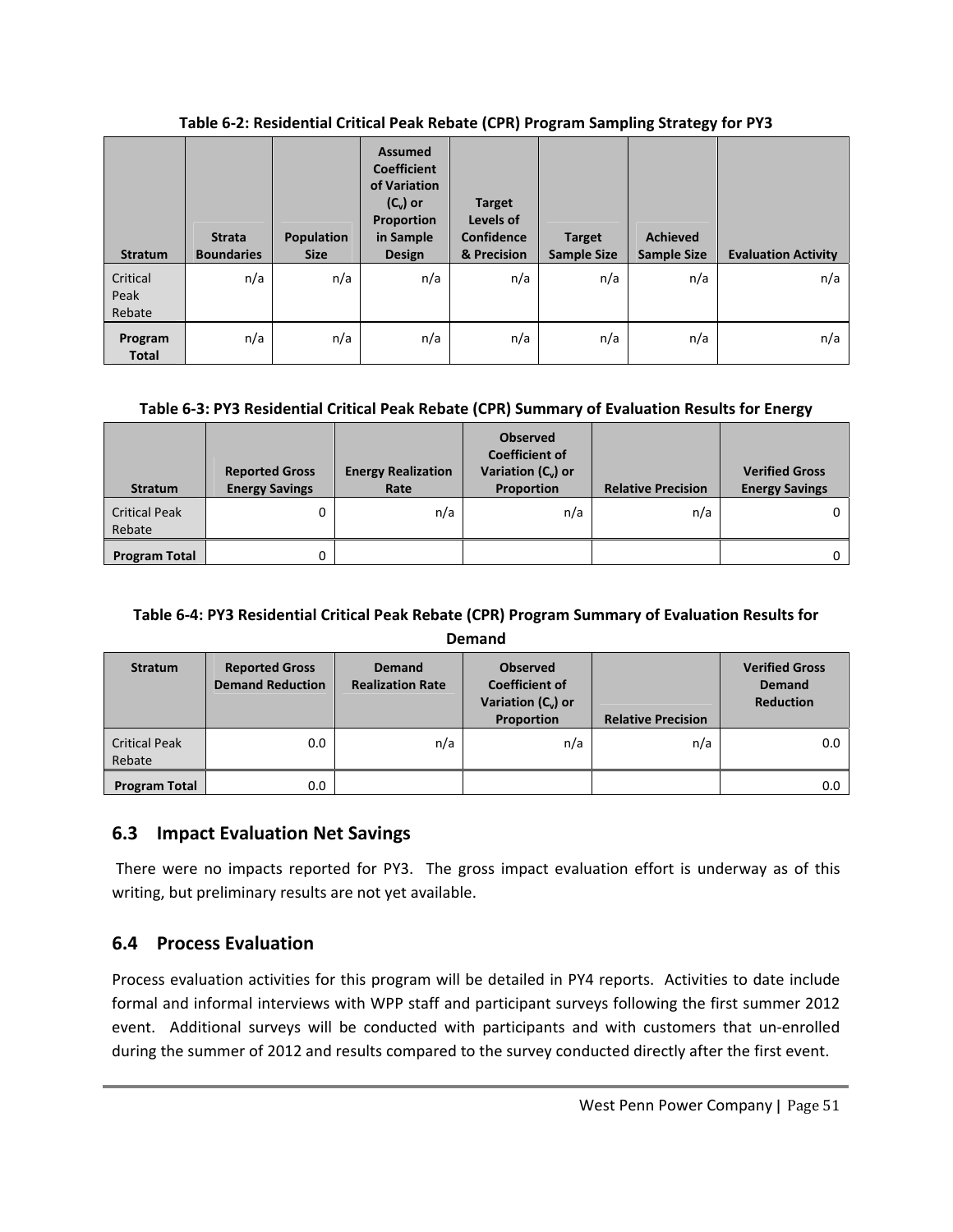## **6.5 Financial Reporting**

A breakdown of the program finances is presented in Table 6‐5.

|                                          | IQ<br>(\$1,000) | <b>PYTD</b><br>(\$1,000) | <b>CPITD</b><br>(\$1,000) |
|------------------------------------------|-----------------|--------------------------|---------------------------|
| <b>EDC Incentives to Participants</b>    | \$0             | \$0                      | \$0                       |
| <b>EDC Incentives to Trade Allies</b>    |                 |                          |                           |
| <b>Subtotal EDC Incentive Costs</b>      | \$0             | \$0                      | \$0                       |
| Design & Development                     |                 | \$4                      | \$6                       |
| Administration <sup>[1]</sup>            | \$8             | \$43                     | \$72                      |
| Management <sup>[2]</sup>                |                 |                          |                           |
| Marketing <sup>[3]</sup>                 | \$12            | \$126                    | \$179                     |
| <b>Technical Assistance</b>              | \$4             | \$11                     | \$32                      |
| <b>Subtotal EDC Implementation Costs</b> | \$24            | \$184                    | \$289                     |
| <b>EDC Evaluation Costs</b>              | \$2             | \$10                     | \$17                      |
| <b>SWE Audit Costs</b>                   |                 |                          |                           |
| Total EDC Costs[4]                       | \$26            | \$195                    | \$306                     |
| Participant Costs[5]                     |                 |                          |                           |
| Total TRC Costs[6]                       |                 |                          |                           |
| <b>Total Lifetime Energy Benefits</b>    |                 |                          |                           |
| <b>Total Lifetime Capacity Benefits</b>  |                 |                          |                           |
| <b>Total TRC Benefits</b> <sup>[7]</sup> | N/A             |                          |                           |
|                                          |                 |                          |                           |
| TRC Ratio <sup>[8]</sup>                 | N/A             |                          |                           |

**Table 6‐5: Summary of Residential Critical Peak Rebate (CPR) Program Finances**

**NOTES** 

Per PUC direction, TRC inputs and calculations are required in the Annual Report only and should comply with the 2011 Total Resource Cost Test Order approved July 28, 2011. Please see the "Report Definitions" section of this report for more details.

[1] Includes the administrative CSP (rebate processing), tracking system, and general administration and clerical cost.

[2] Includes EDC program management, CSP program management, general management oversight, and major accounts.

[3] Includes the marketing CSP and marketing costs by program CSPs.

[4] Per the 2011 Total Resource Cost Test Order, the Total EDC Costs refer to EDC incurred expenses only.

[5] Per the 2011 Total Resource Cost Test Order, the net Participant Costs are the costs for the end‐use customer.

[6] Total TRC Costs includes EDC Evaluation Costs, Total EDC Implementation Costs and Participant Costs.

[7] Total TRC Benefits equals the sum of Total Lifetime Energy Benefits and Total Lifetime Capacity Benefits. Based upon verified gross kWh and kW savings. Benefits include: avoided supply costs, including the reduction in costs of electric energy, generation, transmission, and distribution capacity, and natural gas valued at marginal cost for periods when there is a load reduction.

[10] TRC Ratio equals Total TRC Benefits divided by Total TRC Costs.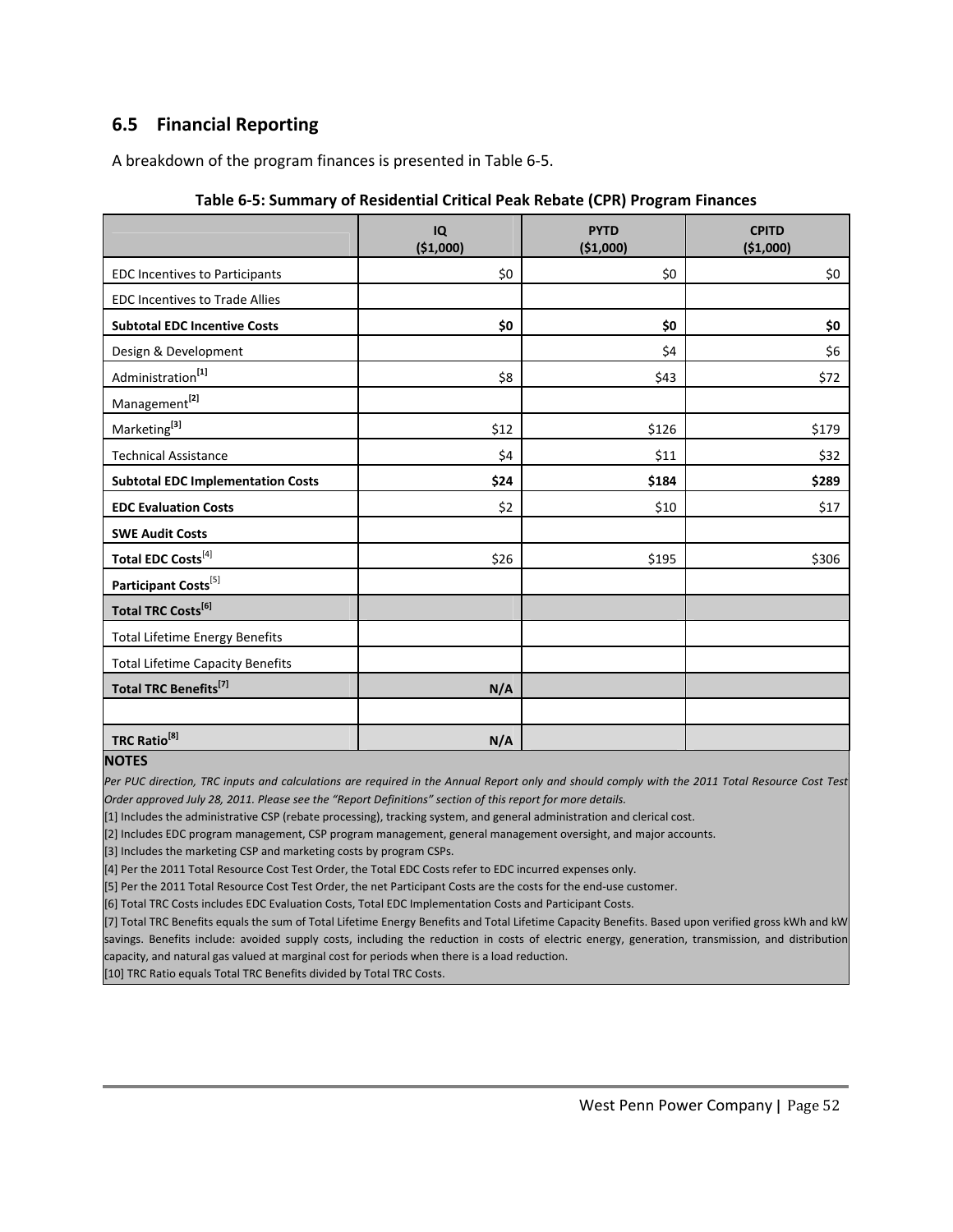# **7 Limited Income Energy Efficiency Program (LIEEP)**

This program is an expansion of, and enhancement to the existing comprehensive Low‐Income Usage Reduction Program (LIURP), and will provide additional electric usage savings measures and services to income-eligible customers. In addition, energy savings kits are offered when customers do not accept in-home services and/or when their electric usage is too low to qualify for other low income program services or in other situations that are identified to provide additional measures and obtain additional energy savings. Program Services are available to income qualified customers that reside in single family homes, mobile homes, duplexes, townhomes and multi-unit complexes. Services provided will be based on a detailed energy audit and tailored to the customer's energy consumption and home type.

# **7.1 Program Updates**

Program administrators implemented changes that were approved by the Commission in the amended plan. The Statewide Evaluator (SWE), along with low‐income program administrators, conducted site visits during the program year to verify that appropriate energy conservation measures were installed. In March 2012, program administrators created an inspection checklist, at the request of the SWE, in order to eliminate the need for additional SWE and program administrator site visits. The approved checklist will be completed by FirstEnergy third‐party inspectors when they assess work performed by contractors. This improvement provides the SWE with the ability to review the checklist and pertinent customer information upon request.

To improve the direct installation of measures during home audits, as of January 1, 2012, auditors are paid only for the measures installed and not simply for the entire kit. Second, as of September 2012, WPP implemented third party quality assurance inspections.

# **7.2 Impact Evaluation Gross Savings**

The impact evaluation effort for PY3 consisted of a participant telephone survey to verify receipt and installation of measures through the program, a review of the energy savings calculations, and a comparison of recorded installations in the tracking database with customer self‐reports through the telephone survey. The verification phone survey was conducted with randomly selected program participants and each respondent was asked about each measure included within the energy efficiency kit to arrive at realization rates for each measure as described below.

The overall program‐level realization rate is 0.80. This realization rate is lower than 1.0 primarily due to water saving measures.

 The evaluation team calculated the realization rate by comparing the number of CFLs recorded in the program database with the number of CFLs reported by customers through the survey and was calculated as 1.09. Overall, customers reported receiving a higher number of CFLs than what was recorded in the program data. Survey data revealed there was some confusion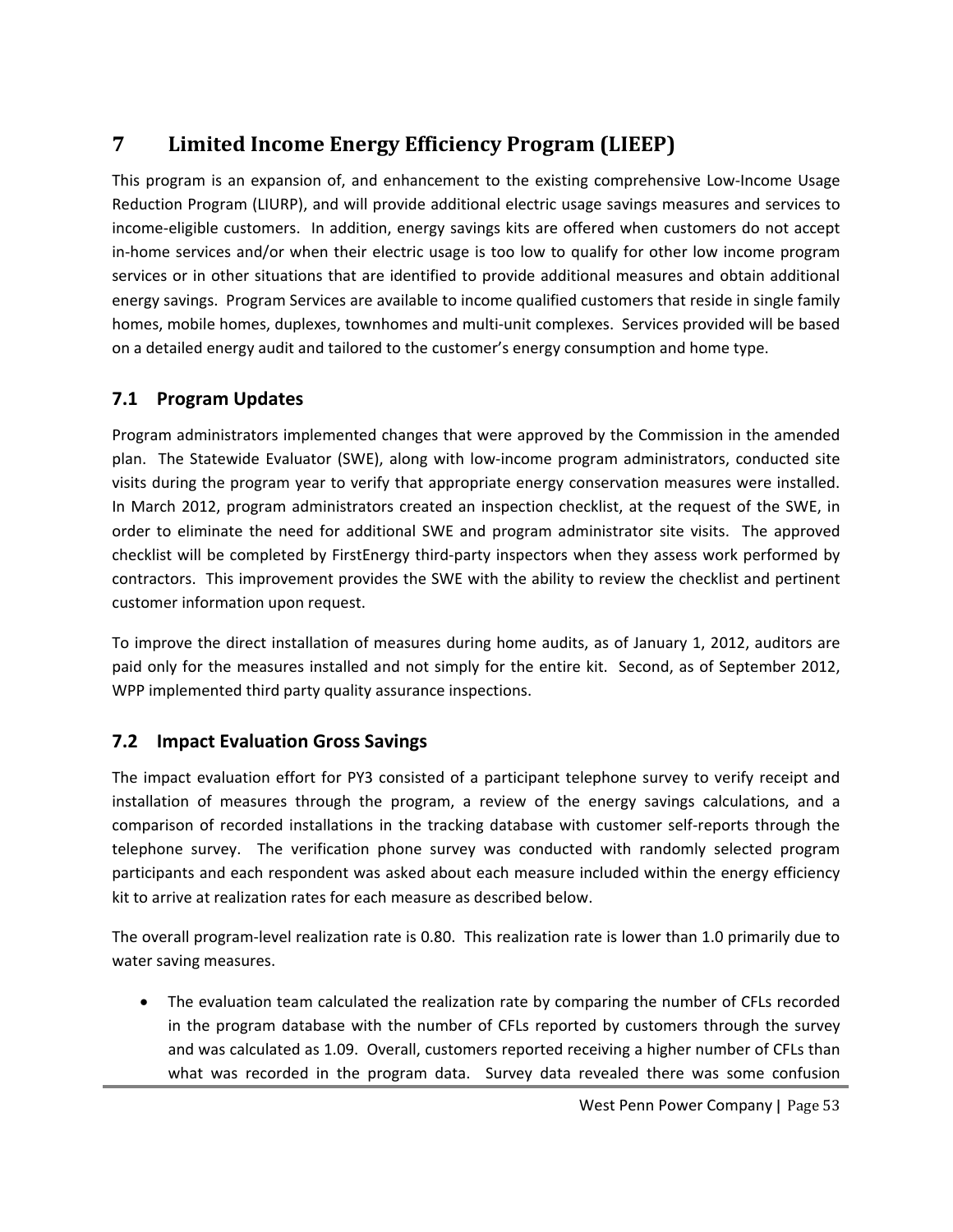amongst respondents who received CFLs from both the CFL give‐away event (via mail) and the LIEEP program which may have contributed to the higher realization rate.

- The evaluation team calculated a realization rate of 0.58 and 0.41 for low‐flow showerheads and faucet aerators, respectively. Two issues arose for these water saving devices. First, not all respondents recalled receiving the measures and, of those that did, almost three‐quarters reported a fewer quantity received than what was recorded in the program data. Second, a significant portion of customer said their water heating fuel was something other than electric. These findings are substantiated by a review of the full program data, which documents water heating fuel type.
- The survey confirmed the receipt of room air conditioners and refrigerators for nearly all respondents. All respondents said they received the room air conditioner documented through the program for a realization rate on 1.0 and only one respondent said they did not receive a refrigerator for a realization rate of 0.96.

| <b>Reporting Period</b> | <b>Participants</b> | <b>Reported Gross</b><br><b>Energy Savings</b><br>(MWh/yr) | <b>Reported Gross</b><br><b>Demand Reduction</b><br>(MW) | <b>Incentives</b><br>(51,000) |
|-------------------------|---------------------|------------------------------------------------------------|----------------------------------------------------------|-------------------------------|
| <b>PY3 Q1</b>           | 2,051               | 2,221                                                      | 0.5                                                      | \$1,126                       |
| <b>PY3 Q2</b>           | 1,914               | 2,378                                                      | 0.4                                                      | \$1,163                       |
| <b>PY3 Q3</b>           | 259                 | 2,168                                                      | 0.3                                                      | \$1,035                       |
| <b>PY3 Q4</b>           | 1,428               | 1,352                                                      | 0.2                                                      | \$829                         |
| <b>PY3 Total</b>        | 5,652               | 8,118                                                      | 1.4                                                      | \$4,152                       |
| <b>CPITD Total</b>      | 11,276              | 14,865                                                     | 2.6                                                      | \$7,021                       |

**Table 7‐1: Limited Income Energy Efficiency Program (LIEEP) Reported Results by Quarter**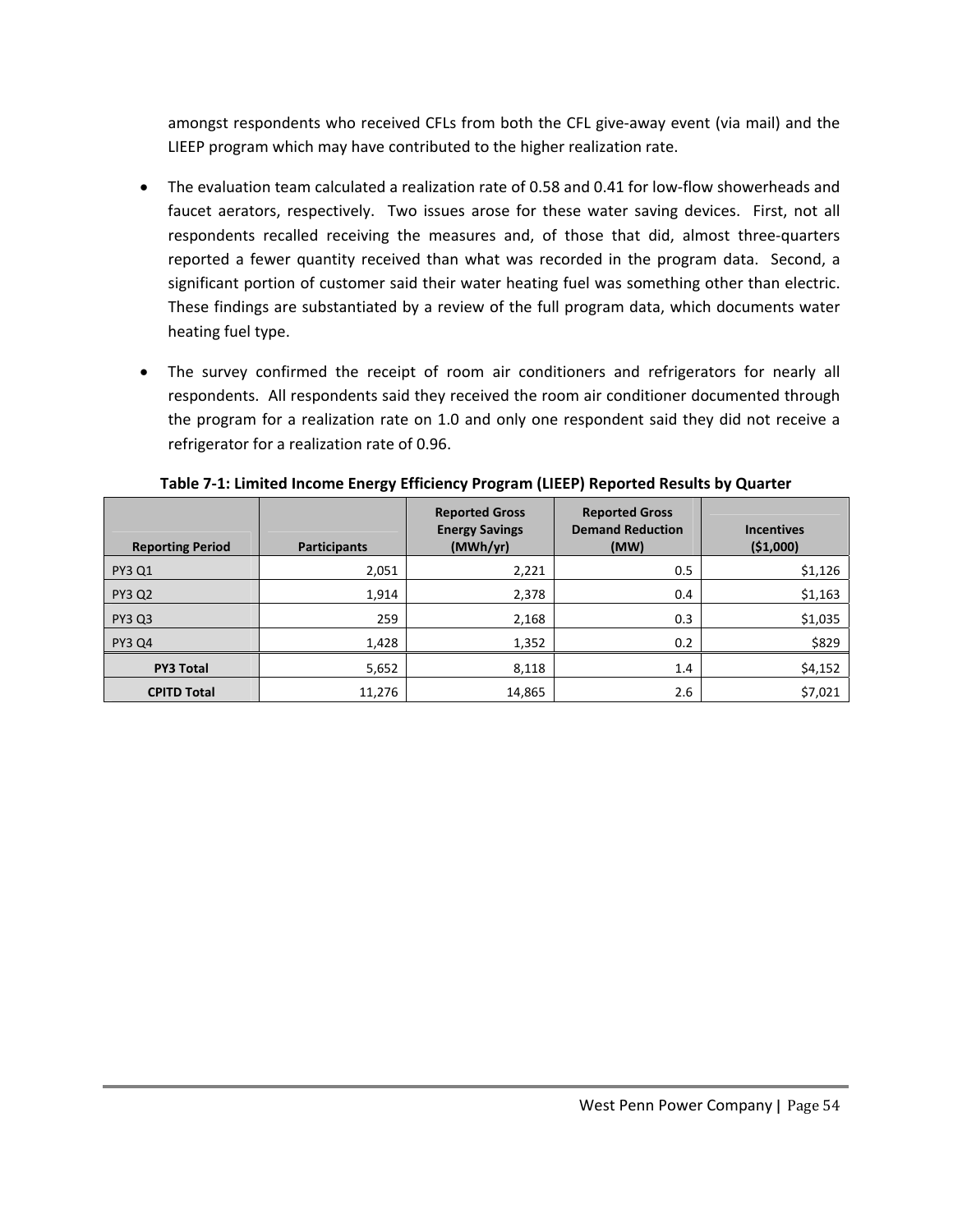| <b>Stratum</b>                 | <b>Strata</b><br><b>Boundaries</b> | <b>Population</b><br><b>Size</b> | <b>Assumed</b><br><b>Coefficient of</b><br>Variation (C <sub>v</sub> )<br>or Proportion<br>in Sample<br><b>Design</b> | <b>Target Levels</b><br>of Confidence<br>& Precision | <b>Target</b><br><b>Sample Size</b> | <b>Achieved</b><br><b>Sample Size</b> | <b>Evaluation Activity</b>                                                   |
|--------------------------------|------------------------------------|----------------------------------|-----------------------------------------------------------------------------------------------------------------------|------------------------------------------------------|-------------------------------------|---------------------------------------|------------------------------------------------------------------------------|
| Low Income<br>Home<br>Check-up | n/a                                | 5,020                            | 0.5                                                                                                                   | $90\%$ , +/-<br>7.9%                                 | 105                                 | 115                                   | Phone survey, savings<br>calculations review,<br>and tracking file<br>review |
| Program<br><b>Total</b>        | $n/a^{22}$                         | 5,020                            | 0.5                                                                                                                   | $90\%, +/-$<br>7.9%                                  | 105                                 | 115                                   |                                                                              |

**Table 7‐2: Limited Income Energy Efficiency Program (LIEEP) Sampling Strategy for PY3**

#### **Table 7‐3: PY3 Limited Income Energy Efficiency Program (LIEEP) Summary of Evaluation Results for Energy**

| <b>ENGLEY</b>                   |                                                |                                   |                                                                                |                           |                                                |  |  |  |
|---------------------------------|------------------------------------------------|-----------------------------------|--------------------------------------------------------------------------------|---------------------------|------------------------------------------------|--|--|--|
| <b>Stratum</b>                  | <b>Reported Gross</b><br><b>Energy Savings</b> | <b>Energy Realization</b><br>Rate | <b>Observed</b><br><b>Coefficient of</b><br>Variation $(C_v)$ or<br>Proportion | <b>Relative Precision</b> | <b>Verified Gross</b><br><b>Energy Savings</b> |  |  |  |
| Low Income<br>Home Check-<br>up | 8,118                                          | 80.0%                             | 0.4                                                                            | 0.05                      | 6,494                                          |  |  |  |
| <b>Program Total</b>            | 8,118                                          | 80.0%                             | 0.4                                                                            | 0.05                      | 6,494                                          |  |  |  |

## **Table 7‐4: PY3 Limited Income Energy Efficiency Program (LIEEP) Summary of Evaluation Results for Demand**

| <b>Stratum</b>                         | <b>Reported Gross</b><br><b>Demand Reduction</b> | <b>Demand</b><br><b>Realization Rate</b> | <b>Observed</b><br><b>Coefficient of</b><br>Variation $(C_v)$ or<br>Proportion | <b>Relative Precision</b> | <b>Verified Gross</b><br><b>Demand</b><br><b>Reduction</b> |
|----------------------------------------|--------------------------------------------------|------------------------------------------|--------------------------------------------------------------------------------|---------------------------|------------------------------------------------------------|
| Low Income<br>Home Check-<br><b>up</b> | 1.41                                             | 80.0%                                    | 0.4                                                                            | 0.05                      | 1.13                                                       |
| <b>Program Total</b>                   | 1.41                                             | 80.0%                                    | 0.4                                                                            | 0.05                      | 1.13                                                       |

# **7.3 Impact Evaluation Net Savings**

Act 129 compliance is based on gross savings, but the Company's Evaluators are presently finalizing a portfolio-level net to gross survey to inform the program planning for Phase II of Act 129. The evaluation of the legacy FirstEnergy companies included net‐to‐gross research based on Program Year 3

<span id="page-57-0"></span><sup>&</sup>lt;sup>22</sup> Strata boundaries for this sampling design are not applicable as a random sample was pulled for each measure's population that included all participants.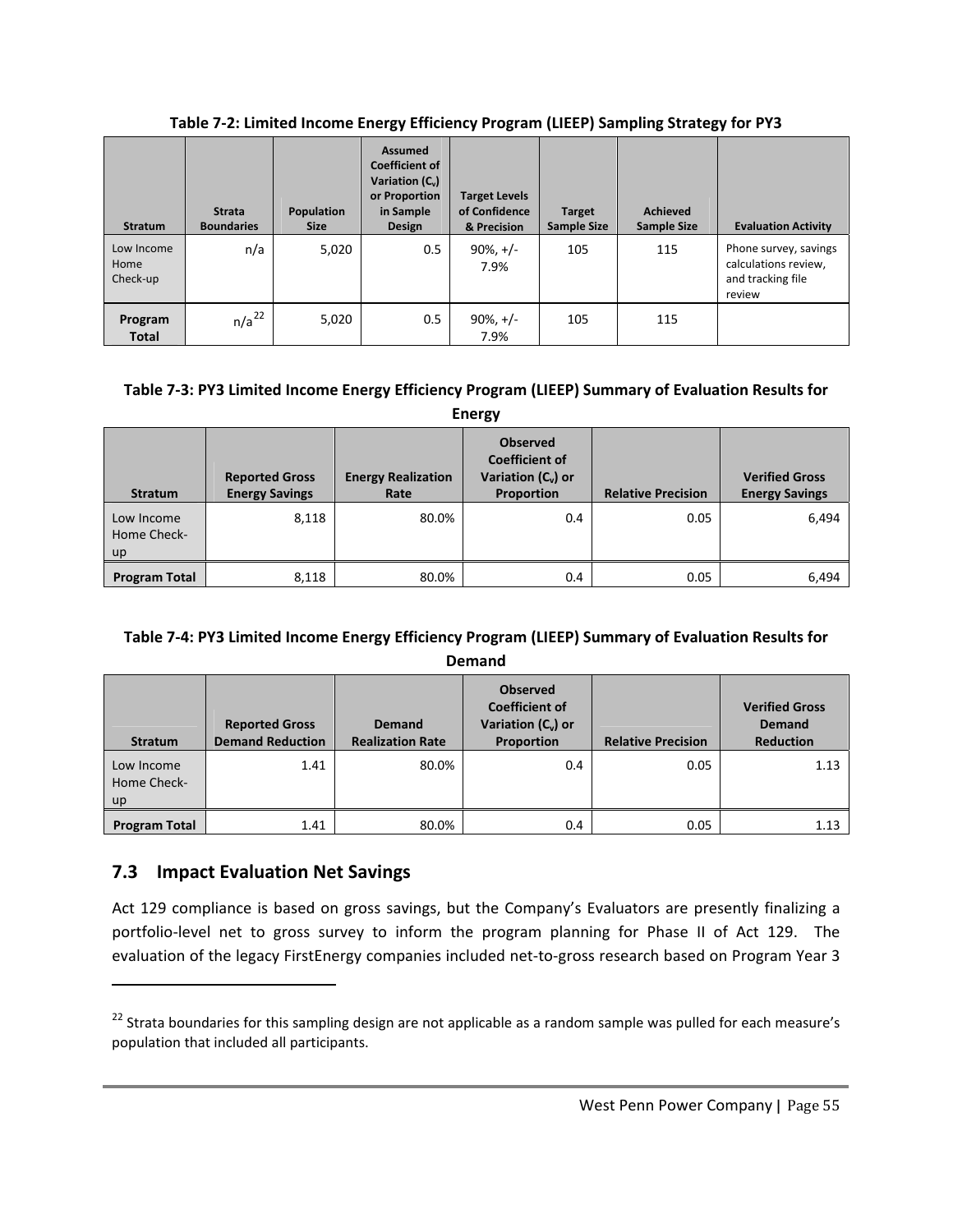(PY3) participants. Given the mid‐year transition of West Penn Power programs to FirstEnergy's model, West Penn Power specific net-to-gross research was not conducted. The evaluation team plans to complete net-to-gross research on West Penn Power program participants starting in February 2013 and based on six months of PY4 participants. These results will be available in time to inform the final plans for Phase II. The Net-to-Gross data acquisition will be based on participant self-report surveys and will follow a similar approach as that used for the FirstEnergy legacy companies.

# **7.4 Process Evaluation**

Tetra Tech conducted a telephone survey of customer who participated in the program in PY3 quarter 1 and quarter 2. The objective was to:

- Learn about the installation and use of measures
- Learn about experiences and satisfaction with participation in the program
- Understand their level of interaction with the auditors, what was learned, and actions taken as a result of the experience

### Methodology

Tetra Tech randomly sampled 525 Home Performance Check‐up participants with the aim of reaching 105 completed participant surveys out of a population of 5,020.

### Key Findings

The audits are providing participants with new energy saving information and, as a result, customers are acting on some of those recommendations. With the exception of those that reside in multifamily buildings, most respondents recalled an auditor coming to their home and discussing ways to save energy. Auditors, on average, spent a little over an hour with customers. This time includes the 30 minutes of energy education to be provided to the customer as well as the walk‐through audit. In addition, the program appears to be providing participants with some specific suggestions on how to save energy in their homes. A varying percentage of customers report acting on some of the recommendations based on the audit experience, including turning lights off when not in the room and unplugging electronics when not in use.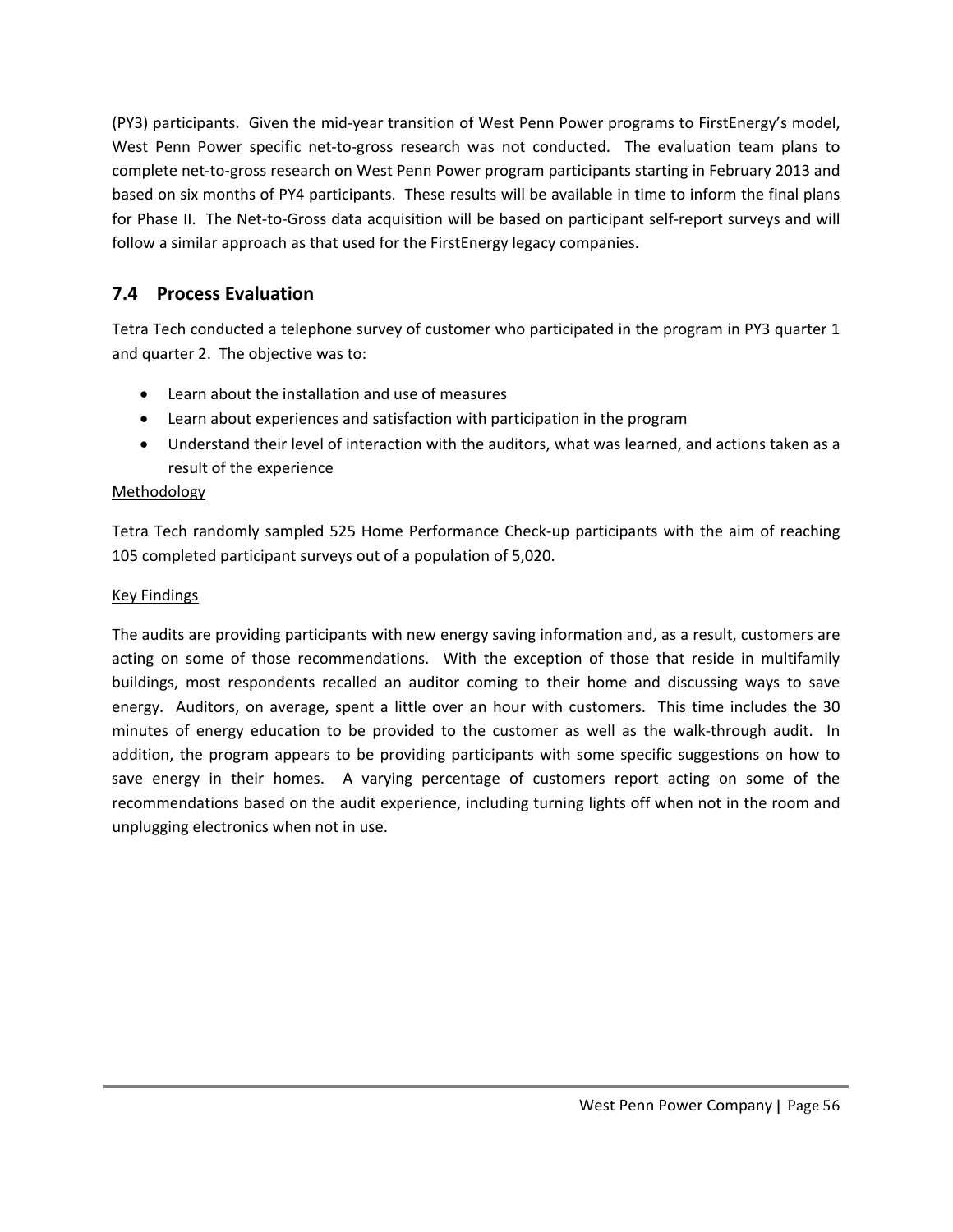## **7.5 Financial Reporting**

A breakdown of the program finances is presented in Table 7‐5.

|                                          | IQ<br>(\$1,000) | <b>PYTD</b><br>(\$1,000) | <b>CPITD</b><br>( \$1,000) |
|------------------------------------------|-----------------|--------------------------|----------------------------|
| <b>EDC Incentives to Participants</b>    | \$829           | \$4,152                  | \$7,021                    |
| <b>EDC Incentives to Trade Allies</b>    |                 |                          |                            |
| <b>Subtotal EDC Incentive Costs</b>      | \$829           | \$4,152                  | \$7,021                    |
| Design & Development                     |                 | \$5                      | \$40                       |
| Administration <sup>[1]</sup>            | \$26            | \$89                     | \$306                      |
| Management <sup>[2]</sup>                |                 |                          |                            |
| Marketing <sup>[3]</sup>                 | \$2             | \$6                      | \$17                       |
| <b>Technical Assistance</b>              | \$76            | \$349                    | \$692                      |
| <b>Subtotal EDC Implementation Costs</b> | \$104           | \$449                    | \$1,056                    |
| <b>EDC Evaluation Costs</b>              | \$5             | \$17                     | \$52                       |
| <b>SWE Audit Costs</b>                   |                 |                          |                            |
| Total EDC Costs[4]                       | \$938           | \$4,618                  | \$8,128                    |
| Participant Costs[5]                     | \$829           | \$4,152                  | \$7,021                    |
| Total TRC Costs[6]                       | \$938           | \$4,618                  | \$8,128                    |
| <b>Total Lifetime Energy Benefits</b>    | \$357           | \$2,143                  | \$4,512                    |
| <b>Total Lifetime Capacity Benefits</b>  | \$24            | \$153                    | \$307                      |
| <b>Total TRC Benefits[7]</b>             | N/A             | \$2,296                  | \$4,819                    |
|                                          |                 |                          |                            |
| TRC Ratio <sup>[8]</sup>                 | N/A             | 0.50                     | 0.59                       |

**Table 7‐5: Summary of Limited Income Energy Efficiency Program (LIEEP) Finances**

**NOTES** 

Per PUC direction, TRC inputs and calculations are required in the Annual Report only and should comply with the 2011 Total Resource Cost Test Order approved July 28, 2011. Please see the "Report Definitions" section of this report for more details.

[1] Includes the administrative CSP (rebate processing), tracking system, and general administration and clerical cost.

[2] Includes EDC program management, CSP program management, general management oversight, and major accounts.

[3] Includes the marketing CSP and marketing costs by program CSPs.

[4] Per the 2011 Total Resource Cost Test Order, the Total EDC Implementation Costs refer to EDC incurred expenses only.

[5] Per the 2011 Total Resource Cost Test Order, the net Participant Costs are the costs for the end‐use customer.

[6] Total TRC Costs includes EDC Evaluation Costs, Total EDC Costs and Participant Costs.

[7] Total TRC Benefits equals the sum of Total Lifetime Energy Benefits and Total Lifetime Capacity Benefits. Based upon verified gross kWh and kW savings. Benefits include: avoided supply costs, including the reduction in costs of electric energy, generation, transmission, and distribution capacity, and natural gas valued at marginal cost for periods when there is a load reduction.

[10] TRC Ratio equals Total TRC Benefits divided by Total TRC Costs.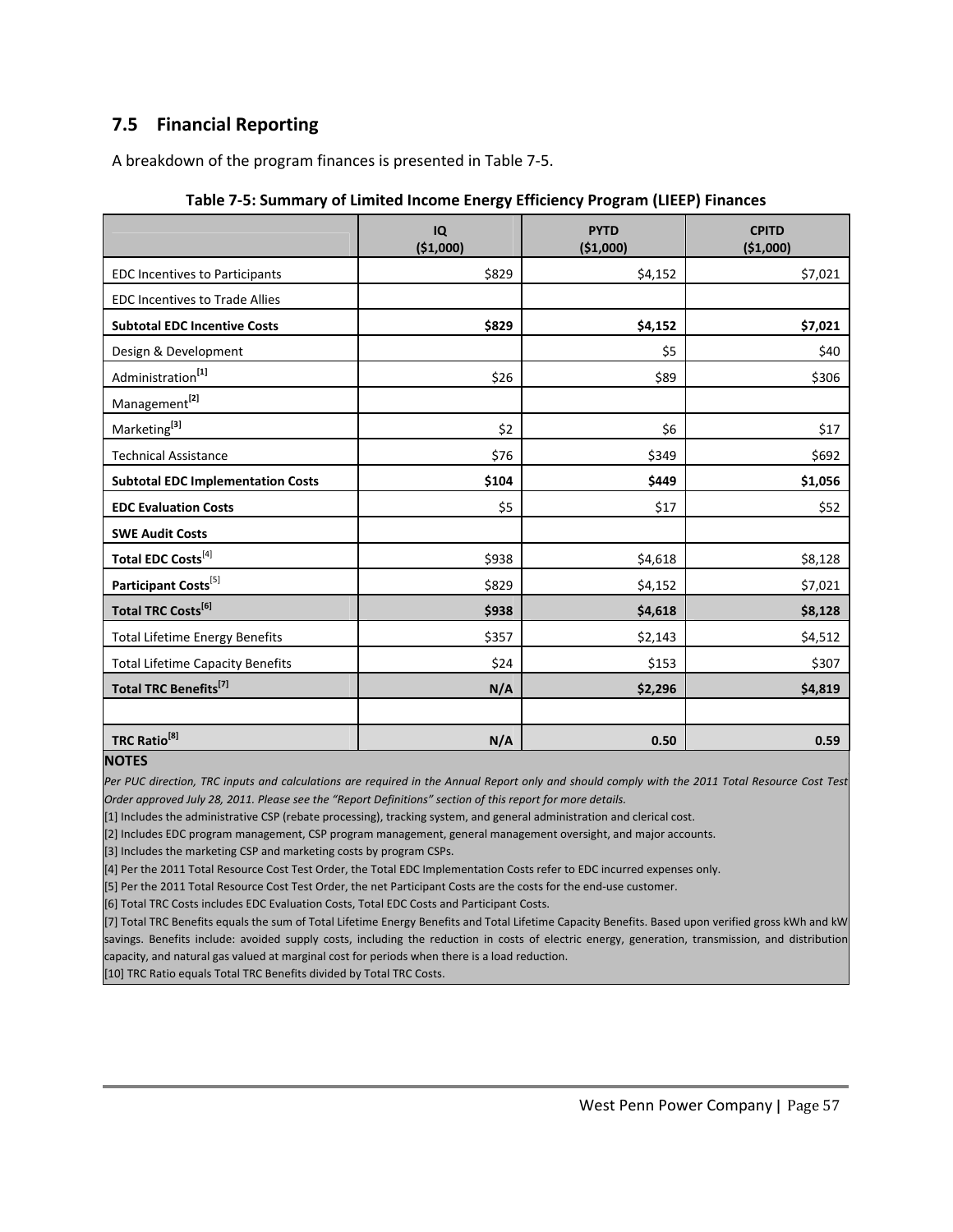# **8 Joint Utility Usage Management Program (JUUMP)**

This program is an expansion of, and enhancement to the existing comprehensive Low‐Income Usage Reduction Program (LIURP) and will provide additional electric energy savings measures and services to income-eligible customers through partnerships Natural Gas Distribution Companies (NGDC's) the Department of Community and Economic Development (DCED) Weatherization Assistance Program (WAP). In addition, energy savings kits are offered when customers do not accept in‐home services and/or when their electric usage is too low to qualify for other low-income program services or in other situations that are identified to provide additional measures and obtain additional energy savings. Program services are available to income qualified customers that reside in single family homes, mobile homes, duplexes, townhomes and multi-unit complexes. Services provided will be based on a detailed energy audit and tailored to the customer's energy consumption and home type.

# **8.1 Program Updates**

Program administrators implemented changes that were approved by the Commission in the amended plan regarding 2012 program design. WPP included a broader scope so that additional customers can participate in JUUMP. After several conference calls with Columbia Gas of Pennsylvania and an inperson meeting with Equitable Gas Company, JUUMP will continue. However, it will also include referrals to NGDC's. Both FirstEnergy and NGDC's will regularly exchange scheduled work lists. When a contractor for both utilities cannot be scheduled at the same time, each utility will schedule a work time that is convenient for the customer.

# **8.2 Impact Evaluation Gross Savings**

The impact evaluation effort for PY3 consisted of a participant telephone survey to verify receipt and installation of measures through the program, a review of the energy savings calculations, and a comparison of recorded installations in the tracking database with customer self‐reports through the telephone survey. The verification phone survey was conducted with randomly selected program participants and each respondent was asked about each measure included within the energy efficiency kit to arrive at realization rates for each measure as described below.

The overall program-level realization rates are fairly high with the savings-weighted program-level realization rate of 0.93. This realization rate is lower than 1.0 primarily due to water saving measures.

• The evaluation team calculated the realization rate by comparing the number of CFLs recorded in the program database with the number of CFLs reported by customers through the survey and was calculated as 1.22. Overall, customers reported receiving a higher number of CFLs than what was recorded in the program data. Survey data revealed there was some confusion amongst respondents who received CFLs from both the CFL give-away event (via mail) and the JUUMP program which may have contributed to the higher realization rate.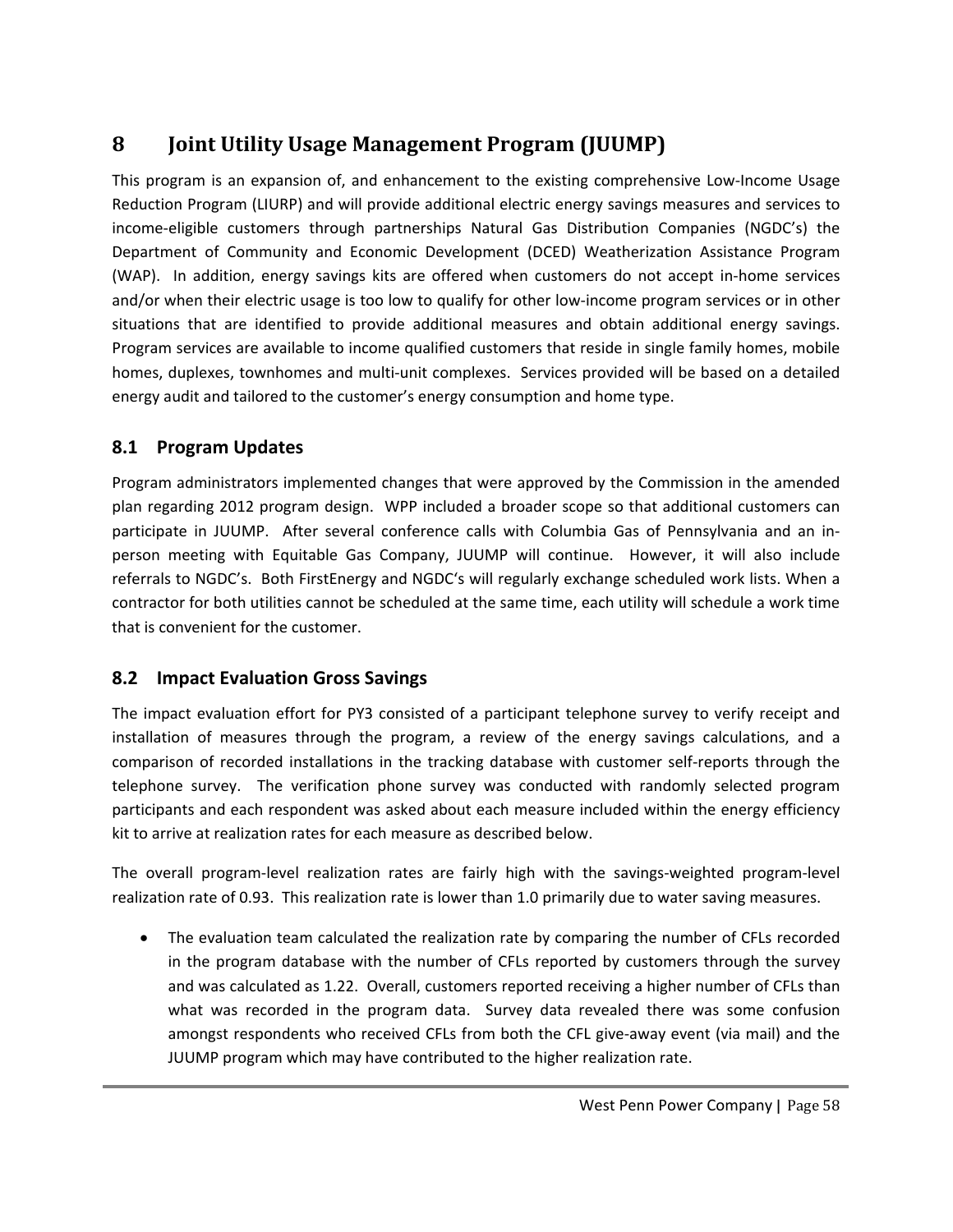- The evaluation team calculated a realization rate of 0.21 and 0.28 for low‐flow showerheads and faucet aerators, respectively. Two issues arose for these water saving devices. First, not all respondents recalled receiving the measures and, of those that did, almost three‐quarters reported fewer quantity received than what was recorded in the program data. Second, a significant portion of customers said their water heating fuel was something other than electric. These findings are substantiated by a review of the full program data, which documents water heating fuel type.
- The survey confirmed the receipt of room air conditioners and refrigerators for all respondents for a realization rate of 1.0 for each appliance.

| <b>Reporting Period</b> | <b>Participants</b> | <b>Reported Gross</b><br><b>Energy Savings</b><br>(MWh/yr) | <b>Reported Gross</b><br><b>Demand Reduction</b><br>(MW) | <b>Incentives</b><br>(\$1,000) |
|-------------------------|---------------------|------------------------------------------------------------|----------------------------------------------------------|--------------------------------|
| <b>PY3 Q1</b>           | 31                  | 39                                                         | 0.007                                                    | \$73                           |
| <b>PY3 Q2</b>           | 32                  | 22                                                         | 0.003                                                    | \$97                           |
| <b>PY3 Q3</b>           | 31                  | 15                                                         | 0.00                                                     | \$33                           |
| <b>PY3 Q4</b>           | 3,105               | 1,286                                                      | 0.1                                                      | \$145                          |
| <b>PY3 Total</b>        | 3,199               | 1,362                                                      | 0.1                                                      | \$348                          |
| <b>CPITD Total</b>      | 3,319               | 1,445                                                      | 0.1                                                      | \$524                          |

#### **Table 8‐1: Joint Utility Usage Management Program (JUUMP) Reported Results by Quarter**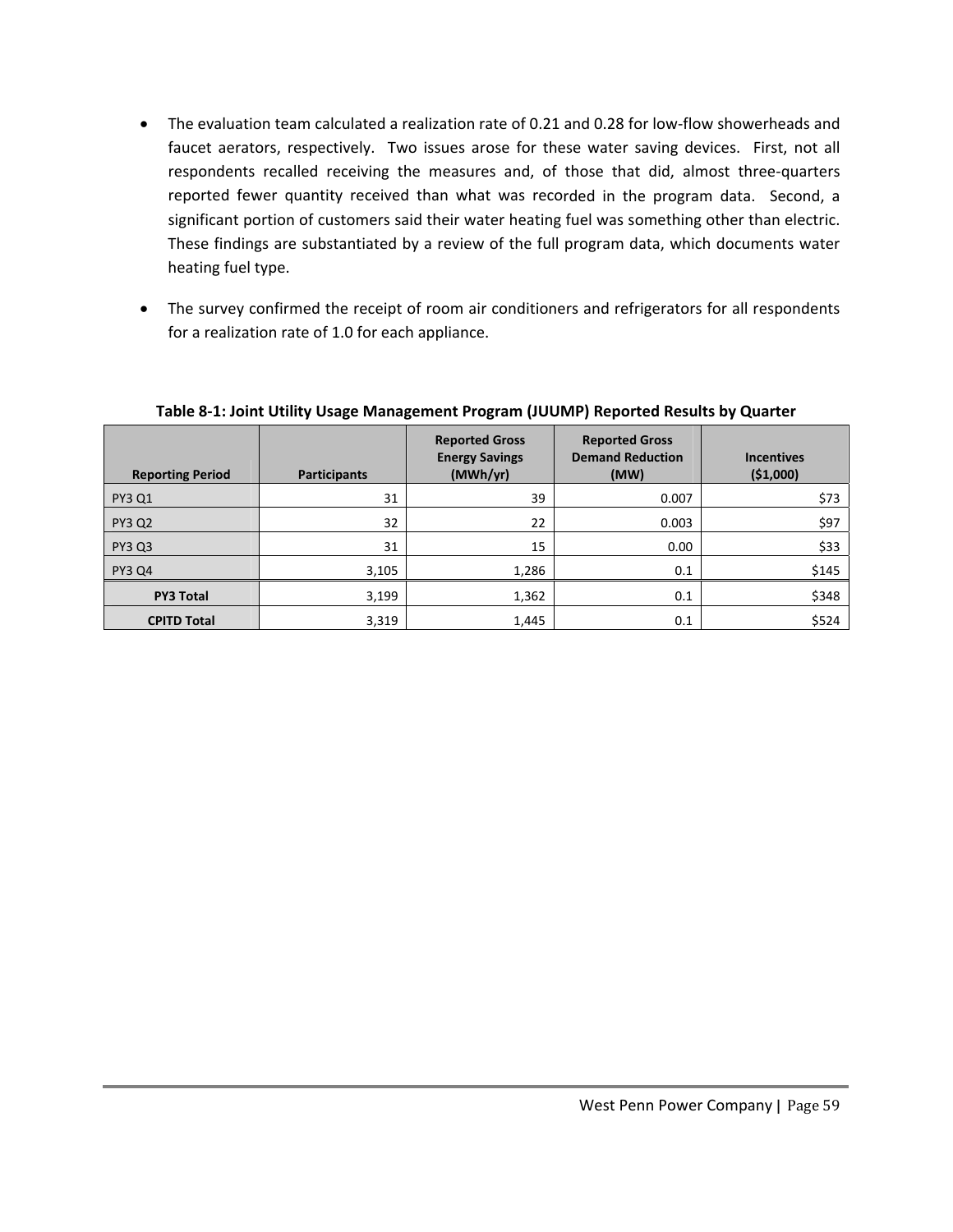| <b>Stratum</b>          | <b>Strata</b><br><b>Boundaries</b> | Population<br><b>Size</b> | <b>Assumed</b><br><b>Coefficient</b><br>of Variation<br>$(C_{\nu})$ or<br><b>Proportion</b><br>in Sample<br><b>Design</b> | <b>Target</b><br>Levels of<br><b>Confidence</b><br>& Precision               | <b>Target</b><br><b>Sample Size</b> | <b>Achieved</b><br><b>Sample Size</b> | <b>Evaluation Activity</b>                                                   |
|-------------------------|------------------------------------|---------------------------|---------------------------------------------------------------------------------------------------------------------------|------------------------------------------------------------------------------|-------------------------------------|---------------------------------------|------------------------------------------------------------------------------|
| <b>JUUMP</b><br>program | $n/a^{23}$                         | 104                       | 0.5                                                                                                                       | $90\%$ , +/-<br>8.1% bases<br>on assumed<br>50%<br>completed<br>surveys (52) | census                              | 25                                    | Phone survey,<br>savings calculations<br>review, and<br>tracking file review |
| Program<br><b>Total</b> | n/a                                | 104                       | 0.5                                                                                                                       | $90\%, +/-$<br>14.3%                                                         | census                              | 25                                    |                                                                              |

**Table 8‐2: Joint Utility Usage Management Program (JUUMP) Sampling Strategy for PY3**

### **Table 8‐3: PY3 Joint Utility Usage Management Program (JUUMP) Summary of Evaluation Results for Energy**

| <b>Stratum</b>       | <b>Reported Gross</b><br><b>Energy Savings</b> | <b>Energy Realization</b><br>Rate | <b>Observed</b><br><b>Coefficient of</b><br>Variation (C <sub>v</sub> ) or<br>Proportion | <b>Relative Precision</b> | <b>Verified Gross</b><br><b>Energy Savings</b> |
|----------------------|------------------------------------------------|-----------------------------------|------------------------------------------------------------------------------------------|---------------------------|------------------------------------------------|
| <b>JUUMP</b>         | 1,362                                          | 93.0%                             | 0.4                                                                                      | 0.11                      | 1,266                                          |
| program              |                                                |                                   |                                                                                          |                           |                                                |
| <b>Program Total</b> | 1,362                                          | 93.0%                             | 0.4                                                                                      | 0.11                      | 1,266                                          |

<span id="page-62-0"></span><sup>&</sup>lt;sup>23</sup> Strata boundaries for this sampling design are not applicable as a random sample was pulled for each measure's population that included all participants.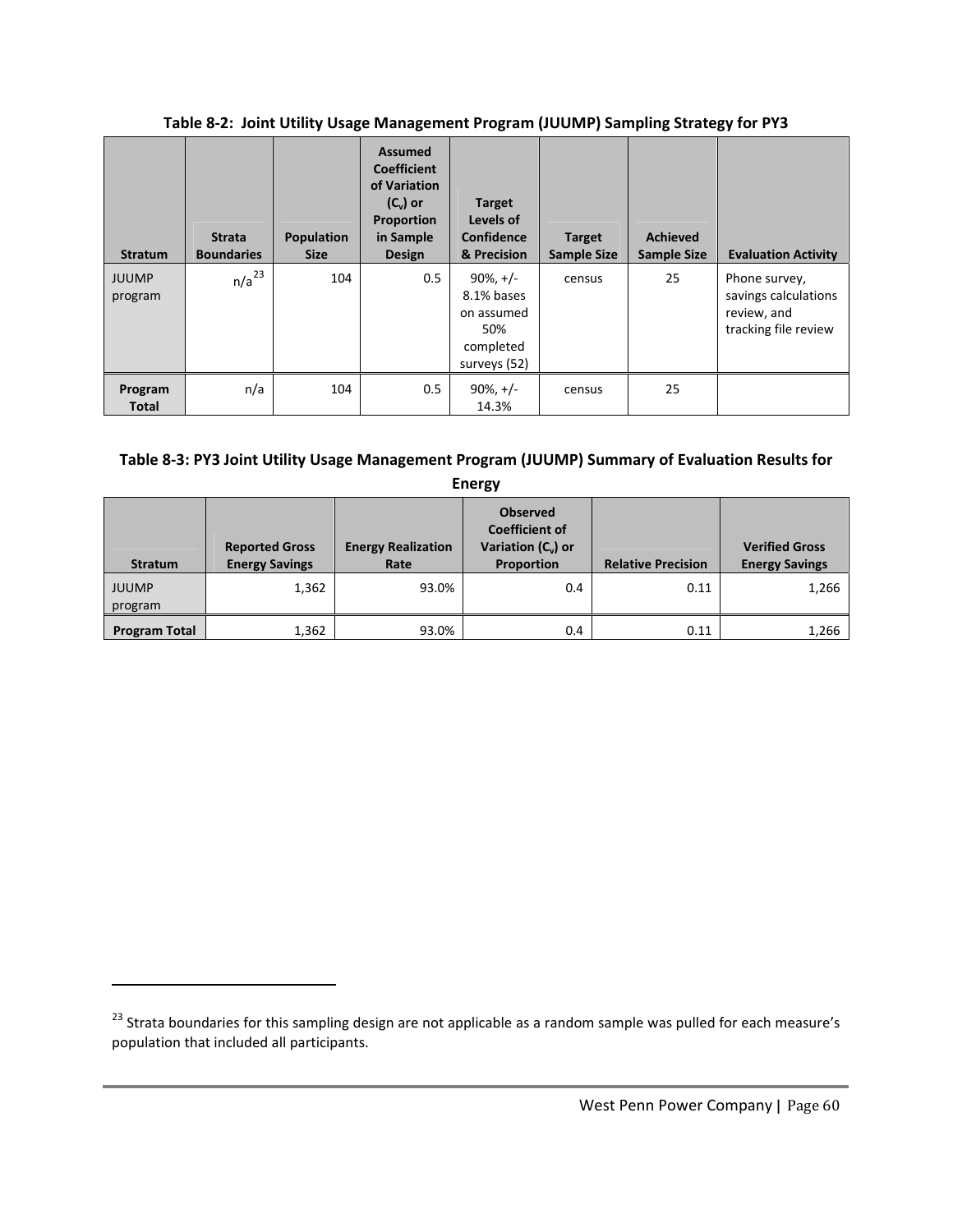### **Table 8‐4: PY3 Joint Utility Usage Management Program (JUUMP) Summary of Evaluation Results for Demand**

| <b>Stratum</b>       | <b>Reported Gross</b><br><b>Demand Reduction</b> | <b>Demand</b><br><b>Realization Rate</b> | <b>Observed</b><br><b>Coefficient of</b><br>Variation $(C_v)$ or<br>Proportion | <b>Relative Precision</b> | <b>Verified Gross</b><br><b>Demand</b><br><b>Reduction</b> |
|----------------------|--------------------------------------------------|------------------------------------------|--------------------------------------------------------------------------------|---------------------------|------------------------------------------------------------|
| <b>JUUMP</b>         | 0.08                                             | 93.0%                                    | 0.4                                                                            | 0.11                      | 0.07                                                       |
| program              |                                                  |                                          |                                                                                |                           |                                                            |
| <b>Program Total</b> | 0.08                                             | 93.0%                                    | 0.4                                                                            | 0.111                     | 0.07                                                       |

## **8.3 Impact Evaluation Net Savings**

Act 129 compliance is based on gross savings, but the Company's Evaluators are presently finalizing a portfolio-level net to gross survey to inform the program planning for Phase II of Act 129. The evaluation of the legacy FirstEnergy companies included net‐to‐gross research based on Program Year 3 (PY3) participants. Given the mid‐year transition of West Penn Power programs to FirstEnergy's model, West Penn Power specific net-to-gross research was not conducted. The evaluation team plans to complete net-to-gross research on West Penn Power program participants starting in February 2013 and based on six months of PY4 participants. These results will be available in time to inform the final plans for Phase II. The Net-to-Gross data acquisition will be based on participant self-report surveys and will follow a similar approach as that used for the FirstEnergy legacy companies.

## **8.4 Process Evaluation**

Tetra Tech conducted a telephone survey of customers who participated in the program in PY3 quarter 1 and quarter 2. The objective was to:

- Learn about the installation and use of measures
- Learn about experiences and satisfaction with participating in the program
- Understand their level of interaction with the auditors, what was learned, and actions taken as a result of the experience

### Methodology

Tetra Tech randomly sampled the 104 JUUMP participants with the aim of completing surveys with about 50 percent of the population.

### Key Findings

The audits are providing participants with new energy saving information and, as a result, customers are acting on some of those recommendations. With the exception of those that reside in multifamily buildings, most respondents recalled an auditor coming to their home and discussing ways to save energy. Auditors, on average, spent a little over an hour with customers. This time includes the 30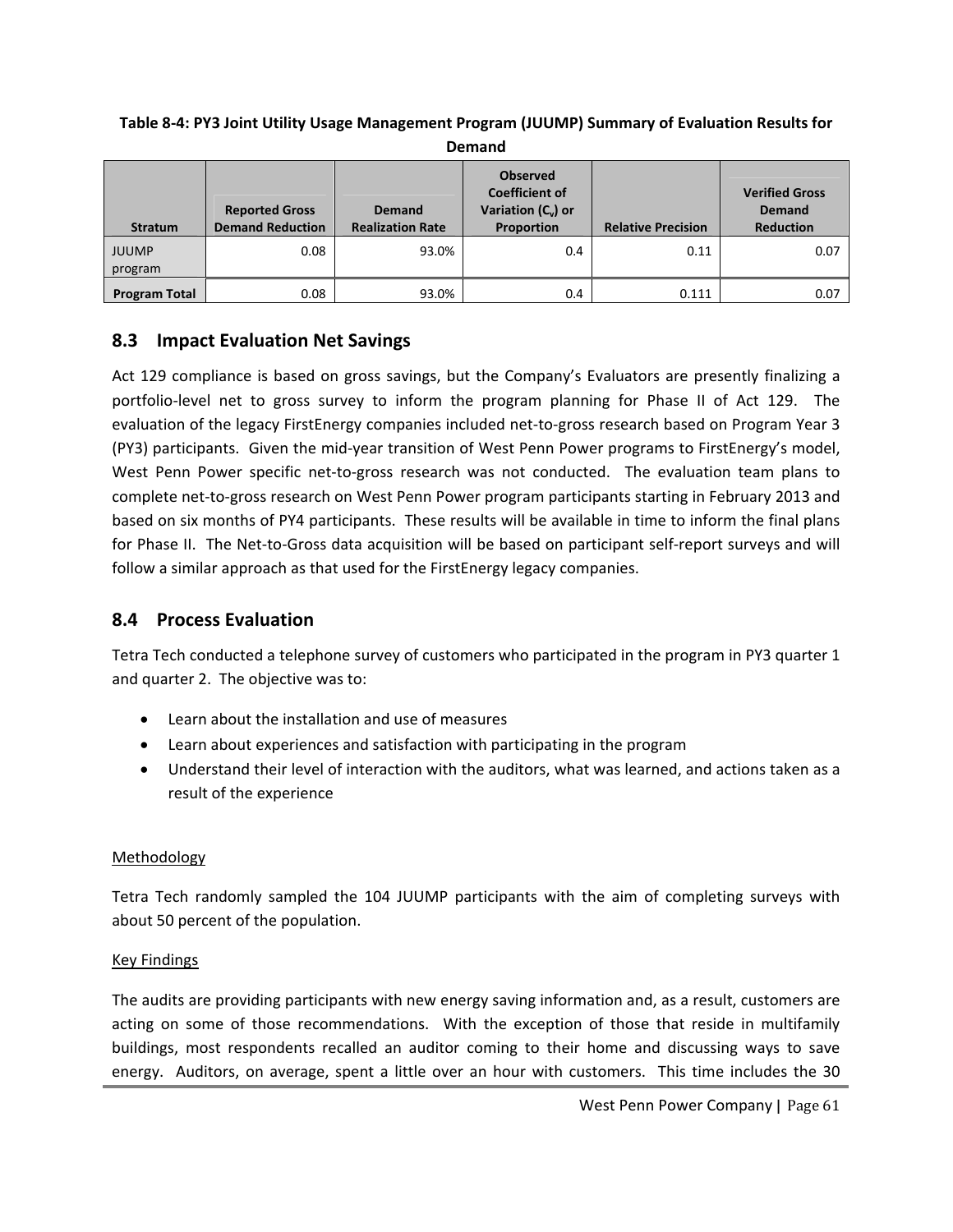minutes of energy education to be provided to the customer as well as the walk-through audit. In addition, the program appears to be providing participants with some specific suggestions on how to save energy in their homes. A varying percentage of customers report acting on some of the recommendations based on the audit experience, including turning lights off when not in the room and unplugging electronics when not in use.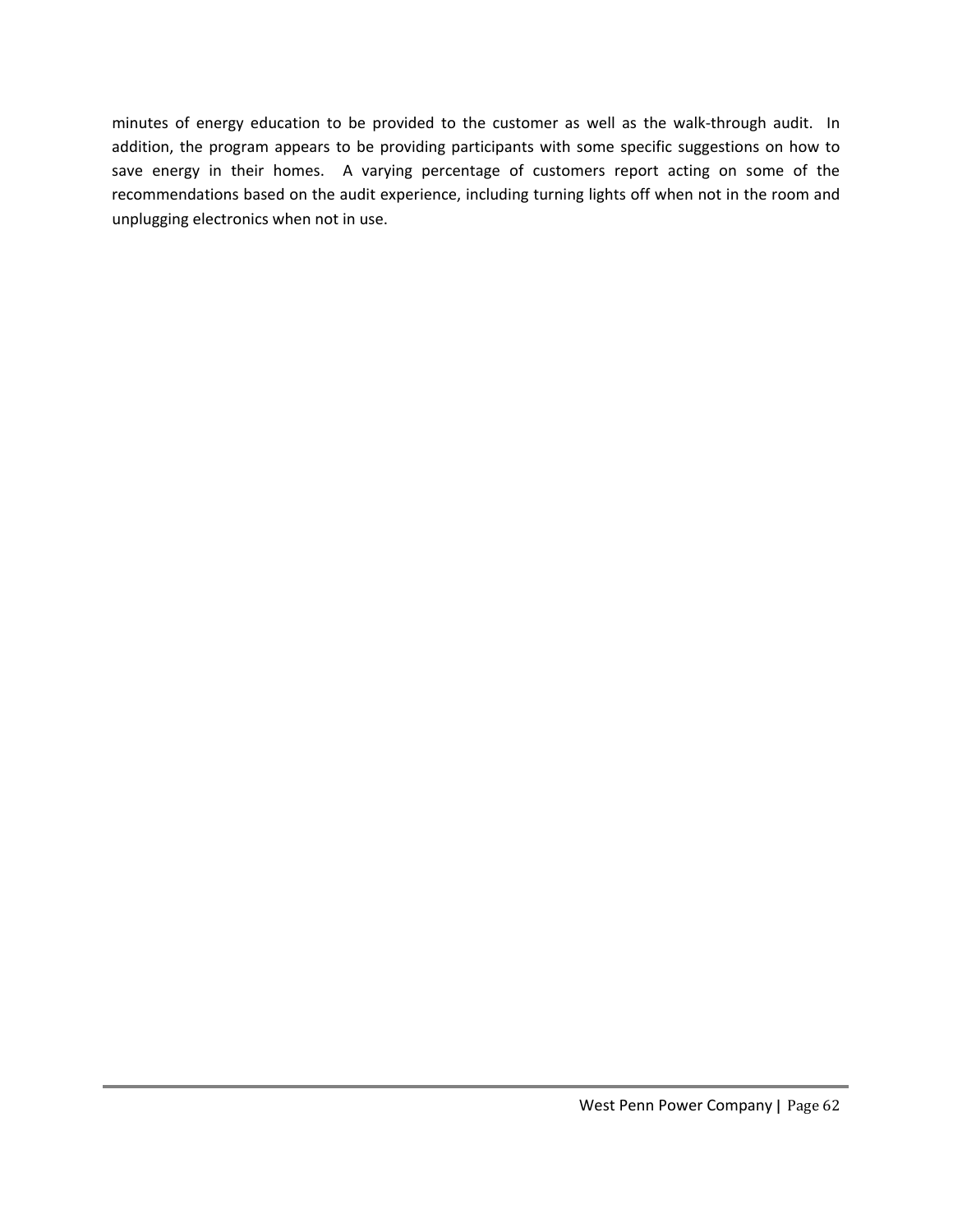## **8.5 Financial Reporting**

A breakdown of the program finances is presented in **Error! Reference source not found.**

|                                          | IQ<br>(\$1,000) | <b>PYTD</b><br>(\$1,000) | <b>CPITD</b><br>(\$1,000) |
|------------------------------------------|-----------------|--------------------------|---------------------------|
| <b>EDC Incentives to Participants</b>    | \$145           | \$348                    | \$524                     |
| <b>EDC Incentives to Trade Allies</b>    |                 |                          |                           |
| <b>Subtotal EDC Incentive Costs</b>      | \$145           | \$348                    | \$524                     |
| Design & Development                     |                 | \$5                      | \$25                      |
| Administration <sup>[1]</sup>            | \$13            | \$59                     | \$173                     |
| Management <sup>[2]</sup>                |                 |                          |                           |
| Marketing <sup>[3]</sup>                 | \$1             | \$6                      | \$14                      |
| <b>Technical Assistance</b>              | \$16            | \$177                    | \$283                     |
| <b>Subtotal EDC Implementation Costs</b> | \$31            | \$247                    | \$496                     |
| <b>EDC Evaluation Costs</b>              | \$2             | \$17                     | \$50                      |
| <b>SWE Audit Costs</b>                   |                 |                          |                           |
| Total EDC Costs[4]                       | \$178           | \$612                    | \$1,069                   |
| Participant Costs[5]                     | \$145           | \$348                    | \$5247                    |
|                                          |                 |                          | \$524                     |
| Total TRC Costs[6]                       | \$178           | \$612                    | \$1,069                   |
| <b>Total Lifetime Energy Benefits</b>    | \$582           | \$617                    | \$656                     |
| <b>Total Lifetime Capacity Benefits</b>  | \$14            | \$17                     | \$19                      |
| Total TRC Benefits <sup>[7]</sup>        | N/A             | \$633                    | \$675                     |
|                                          |                 |                          |                           |
| TRC Ratio <sup>[8]</sup>                 | N/A             | 1.03                     | 0.63                      |

**Table 8‐5: Summary of Joint Utility Usage Management Program (JUUMP) Finances**

### **NOTES**

Per PUC direction, TRC inputs and calculations are required in the Annual Report only and should comply with the 2011 Total Resource Cost Test Order approved July 28, 2011. Please see the "Report Definitions" section of this report for more details.

[1] Includes the administrative CSP (rebate processing), tracking system, and general administration and clerical cost.

[2] Includes EDC program management, CSP program management, general management oversight, and major accounts.

[3] Includes the marketing CSP and marketing costs by program CSPs.

[4] Per the 2011 Total Resource Cost Test Order, the Total EDC Costs refer to EDC incurred expenses only.

[5] Per the 2011 Total Resource Cost Test Order, the net Participant Costs are the costs for the end‐use customer.

[6] Total TRC Costs includes EDC Evaluation Costs, Total EDC Implementation Costs and Participant Costs.

[7] Total TRC Benefits equals the sum of Total Lifetime Energy Benefits and Total Lifetime Capacity Benefits. Based upon verified gross kWh and kW savings. Benefits include: avoided supply costs, including the reduction in costs of electric energy, generation, transmission, and distribution capacity, and natural gas valued at marginal cost for periods when there is a load reduction.

[10] TRC Ratio equals Total TRC Benefits divided by Total TRC Costs.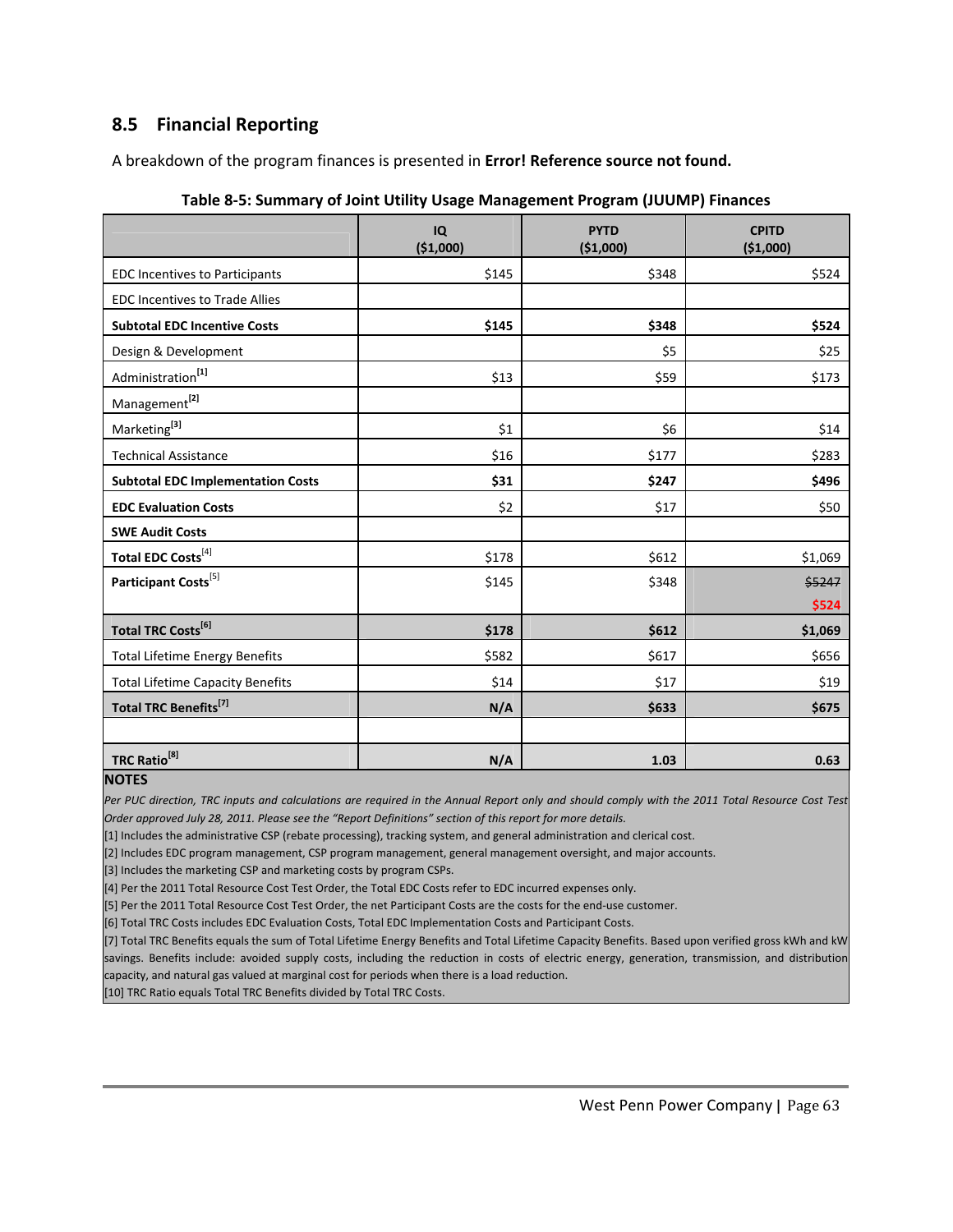# **9 Commercial & Industrial Equipment Program ‐ Small**

This program provides prescriptive and performance based incentives will reduce the first cost of high efficiency equipment thereby encouraging the adoption of high efficient equipment in lieu of standard equipment at the end of the useful life of measures, or as early replacement.

This program also provides support for the implementation of cost effective, high efficiency nonstandard equipment through authorized contractor networks and traditional channels. Prescriptive and performance based incentives are intended to buy down the first cost of selected equipment or overall job scopes including but not limited to lighting, motors, variable speed drives, food service, HVAC, custom measures, and other energy efficiency technologies as well as delivery of energy efficiency kits requested by small C/I customers, and master metered multi‐family customers.

# **9.1 Program Updates**

There were no changes to this program during PY3.

## **9.2 Impact Evaluation Gross Savings**

This program implements both customer measures and prescriptive measures.

Nearly 100% of the gross reported energy savings for this program were attributable to prescriptive lighting measures, including the CFL giveaway components offered to small commercial customers. The M&V methodology for this program is described below.

## **Tracking System Review:**

ADM worked with WPP and SAIC to set up quarterly reports from the implementer's tracking system – EPMIS. Each quarterly report included information for all rebates in the EPMIS database at the time of the report. This information was used to monitor the 'pulse' of each program as it was implemented and also used to inform quarterly sampling. At the end of each quarter ADM reviewed an updated dataset to define a discrete set of rebates that would be included into the population for that quarter's evaluation. Eligibility was based on an application's status and approval date.

ADM also reviewed each dataset and identified sites at which multiple rebates were incentivized. The additional site documentation was used to confirm invoice counts when multiple rebates covered a single project, an in some cases enabled ADM to reduce the impact on sites with multiple large rebates in separate quarters.

## **Analytical Desk Review: Prescriptive and Custom**

Each sampled site received a thorough desk review before ADM visited the site or calculated ex post verified savings. The desk review included verifying invoices, re-calculating claimed savings using TRM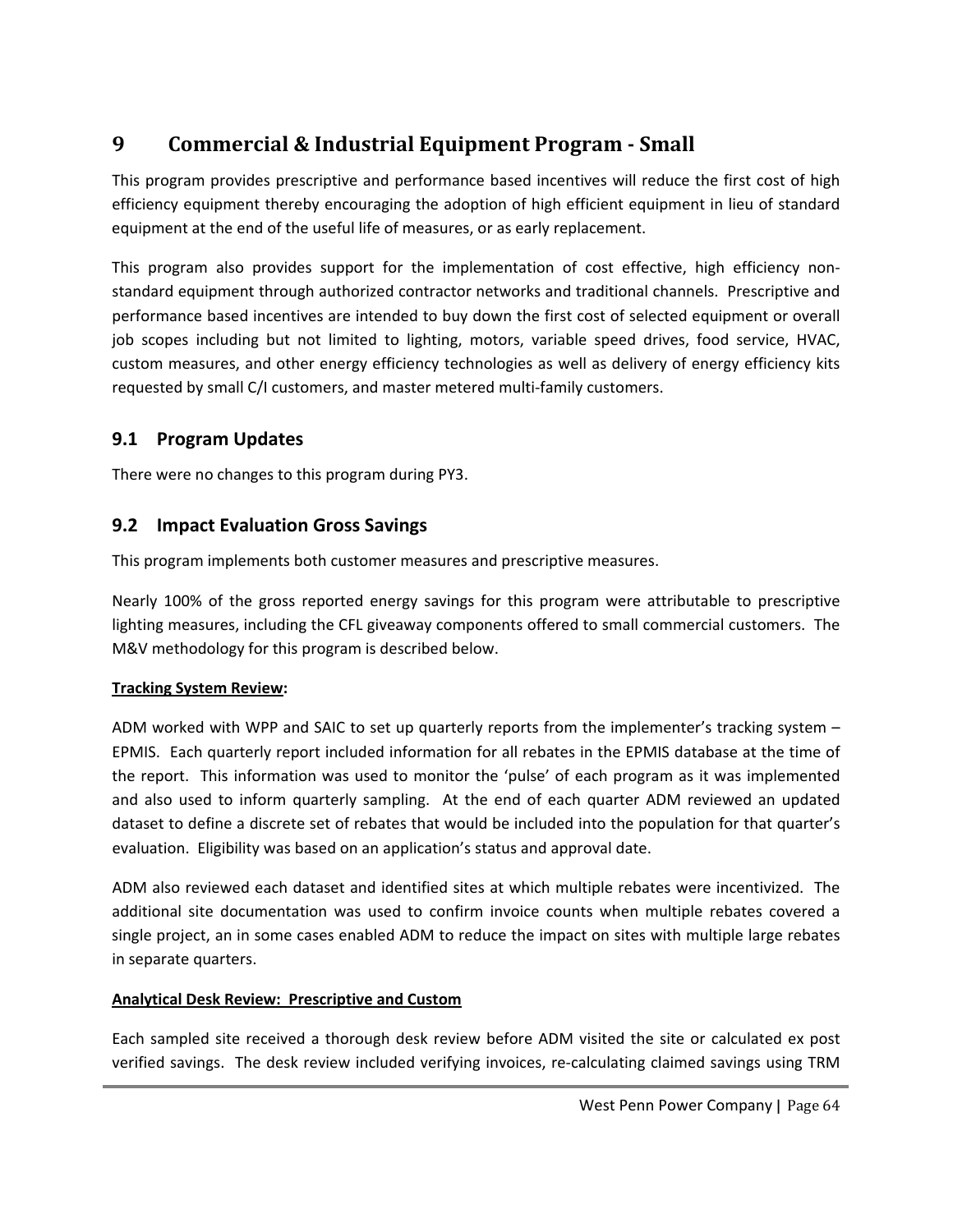algorithms and/or ex ante assumptions (i.e. fixture quantities, motor horse-powers, EFLHs, etc), and identifying key parameters to be researched on-site. This review informed ADM's fieldwork by identifying missing data and sites at which ADM needed to install monitoring equipment. The desk review was also used to flag sites that were claimed using prescriptive algorithms, but whose savings needed to be calculated using a custom approach. This is the case for several of 'Motors & Drives' rebates which were flagged late in the fourth quarter.

Many prescriptive applications with rebate amounts under \$10,000 were submitted through the "Standard Lighting for Business" program component. This program component targeted smaller rebates and strived to simplify the application process for small commercial applicants who may not have the required time or skill to fill out a detailed inventory of the lighting projects. At the time of program design, the 2009 PA TRM was the prevailing guidance document, and Table 12 of that "deemed" the baseline fixtures based on the new efficient fixtures. ADM evaluated all sampled "Standard Lighting for Business" (SLB) projects by applying Appendix C from the 2010 PA TRM and by determining the baseline fixtures through on‐site inspection (post only), site contact interviews, and by baseline fixture descriptions available in rebate project documentation. The SLB projects tended to have high verification rates and much of the variability in the realization rates was attributable to differences between Appendix C of the 2010 TRM and Table 12 of the 2009 TRM. The SLB rebate forms are being phased out in favor of the "Non‐Standard Lighting for Business" rebate forms described below.

The great majority (over 80% of all prescriptive lighting savings in the C/I sector) of lighting projects were submitted through the "Non-Standard Lighting for Business" (NSLB) program. The NSLB application process requires the applicant to fill out a version of the Appendix C calculator from the 2010 TRM. As such, these projects generally conformed with TRM algorithms. Inconsistencies were limited to discrepancies in EFLH claims and occasionally, usage of 'cut-sheets' for novel lighting fixtures<sup>[24](#page-67-0)</sup>. The overall realization rates for the prescriptive lighting measures are near unity across all three operating companies, indicating that for the most part, results are reported in accordance to TRM protocols.

For custom projects, desk reviews were performed in order to create an Evaluation, Measurement, & Verification plan for each sampled site. ADM used the project documentation and site contact to determine what monitoring equipment needed to be installed and if baseline monitoring was required. ADM worked closely with SAIC and WPP to identify custom sites at which pre‐monitoring would be required by reviewing site documentation for sites early in SAIC's approval process and flagging sites which would only be evaluable with monitored baseline data. ADM reviewed each Custom Incentive application before its approval to ensure its evaluability.

<span id="page-67-0"></span> $24$  The general guidance used in this impact evaluation is that if one can find a similar fixture in Appendix C with a connected load within 5% of the proposed fixture, then one should defer to Appendix C.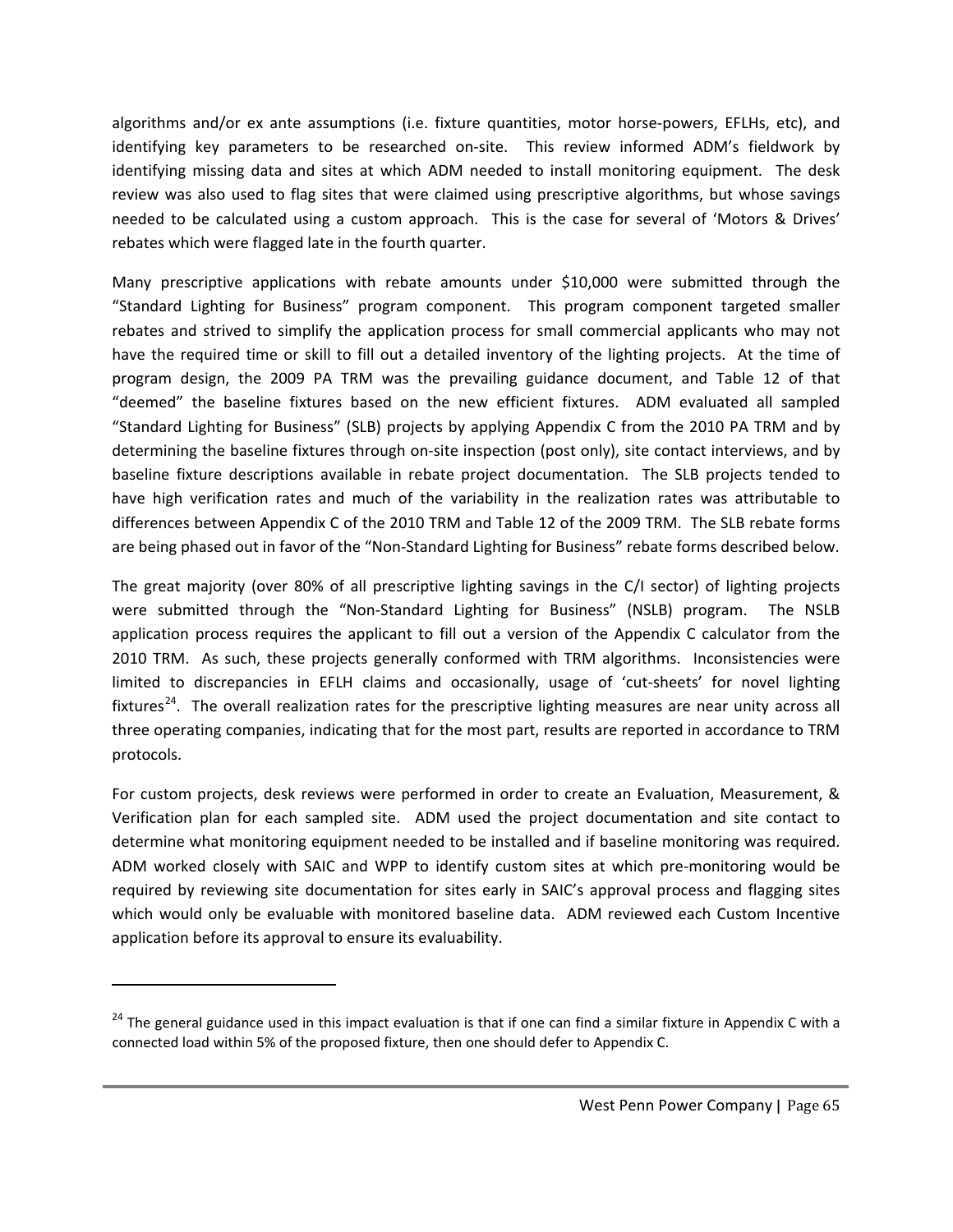### **Verification/Data Acquisition (DAQ)**

ADM used surveys, on‐site verification, and/or data logging in order to address uncertainties identified in the desk review process. ADM determined the requisite level of additional verification by applying the following general rule‐set:

| <b>Measure</b><br>Category | <b>Measure Type</b>        | <b>Survey</b> | On-Site<br><b>Verification</b> | Data<br><b>Logging</b> |
|----------------------------|----------------------------|---------------|--------------------------------|------------------------|
| Prescriptive               | Lighting                   |               | x                              | $x^*$                  |
| Prescriptive               | <b>Motors &amp; Drives</b> |               | x                              | $x^*$                  |
| Prescriptive               | Other                      |               | x                              | $x^*$                  |
| Custom                     | All                        |               | x                              | х                      |

*\* As required by the TRM*

In this way ADM ensures that enough information was gathered to make accurate and robust site analyses.

### **Post DAQ analysis**

In order to promote consistency and accuracy, ADM created a Microsoft Excel based calculator for each prescriptive measure rebated in the program that has a stipulated savings algorithm in the Pennsylvania TRM. Each calculator has one spreadsheet that is used to recreate the claimed savings values by entering in values according to the rebate application and site documentation during the desk review. There is a second sheet that is then used to calculate ex post verified savings by updating key parameters according to on‐site data collection. In many cases no changes were made between these two sheets, as all key variables were identified correctly through the desk review.<sup>[25](#page-68-0)</sup>

Custom measures were evaluated according to the EM&V plan that was written during the desk review and in accordance with IPMVP. Given the nature of these measures, the custom analyses employed monitored data, cut‐sheets, and one‐time power measurements to characterize energy use and energy savings. For measures installed on equipment used in industrial processes, ADM also collected annual production data (in addition to any production collected during the monitored time period). This was used to normalize energy savings to production.

### **Program Sampling**

<span id="page-68-0"></span><sup>&</sup>lt;sup>25</sup> This is particularly true for rebates incentivized through the "Non-Standard Lighting for Business" program and whose connected load reduction was less than 50 kW. These rebates usually included itemized invoices, an itemized list of fixtures and their locations, and fixture cut‐sheets. Since the TRM stipulates hours of use by space type for sites whose connected load reduction is less than 50 kW, this documentation proved sufficient much of the time.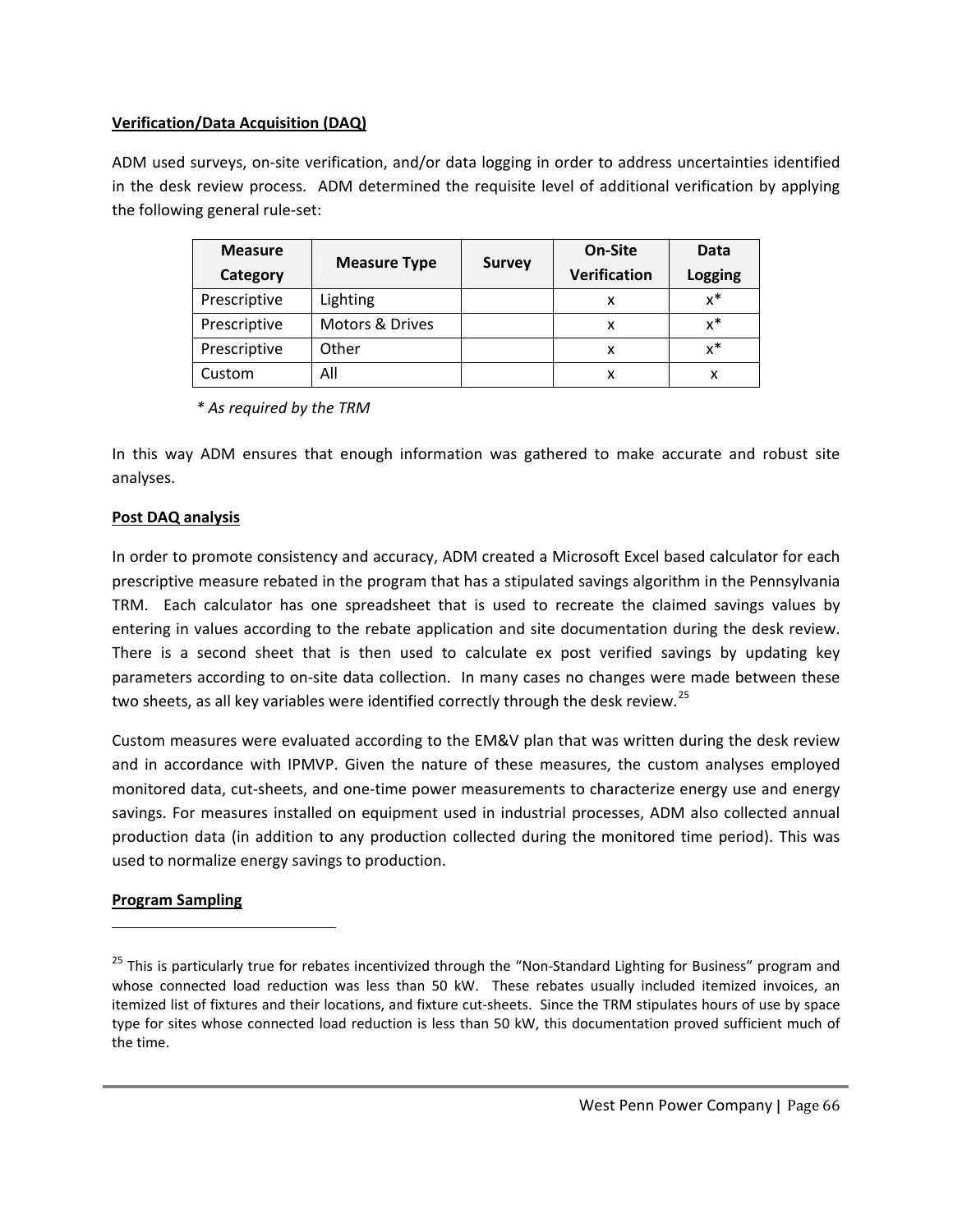ADM evaluated the commercial and industrial programs using stratified ratio estimation. Separate samples were drawn, at the 85% confidence level with 15% precision at the annual evaluation level, for each operating company, program, and quarter. A 'sample point' denotes a particular rebate which was randomly sampled within its population.

At the end of the second, third, and fourth quarter ADM reviewed tracking data to define a discrete list of rebates that became the sample population for that quarter. Once separated into their respective operating companies and programs, this population was then stratified according to measure category (prescriptive vs. custom), common drivers of realization rates or the variability of the realization rates, modes (e.g. "Standard Lighting Rebate" rebates vs. other prescriptive rebates), and the magnitude of rebated savings (used to create 'certainty' strata). ADM used a coefficient of variation (CV) of 0.5 for all qualitative strata that<sup>26</sup>, based on the PY2 evaluation, are expected to have homogenous realization rates for sampled projects and a CV of 1.0 for strata that, based on the PY2 evaluation, are expected to have homogenous realization rates for sampled project. In late PY3, many conservation kits that included CFLs were mailed out to small commercial customers. The CFL mailings were placed into three separate strata in ADM's sampling framework. ADM conducted a metering study to establish hours of use for CFLs installed in facilities that fall into the 'other' category.

| <b>Reporting Period</b>                                                                                                                 | <b>Participants</b> | <b>Reported Gross</b><br><b>Energy Savings</b><br>(MWh/vr) | <b>Reported Gross</b><br><b>Demand Reduction</b><br>(MW) | <b>Incentives</b><br>(51,000) |  |  |
|-----------------------------------------------------------------------------------------------------------------------------------------|---------------------|------------------------------------------------------------|----------------------------------------------------------|-------------------------------|--|--|
|                                                                                                                                         |                     |                                                            |                                                          |                               |  |  |
| PY3 Q1*                                                                                                                                 | 60                  | 4,367                                                      | 0.9                                                      | \$308                         |  |  |
|                                                                                                                                         |                     |                                                            |                                                          |                               |  |  |
| PY3 Q2*                                                                                                                                 | 80                  | 4,895                                                      | 0.9                                                      | \$225                         |  |  |
|                                                                                                                                         |                     |                                                            |                                                          |                               |  |  |
| <b>PY3 Q3</b>                                                                                                                           | 34                  | 6,092                                                      | 0.8                                                      | \$358                         |  |  |
|                                                                                                                                         |                     |                                                            |                                                          |                               |  |  |
| <b>PY3 Q4</b>                                                                                                                           | 25,867              | 45,168                                                     | 15.4                                                     | \$1,915                       |  |  |
|                                                                                                                                         |                     |                                                            |                                                          |                               |  |  |
| PY3 Total**                                                                                                                             | 26,006              | 59,193                                                     | 17.7                                                     | \$2,797                       |  |  |
|                                                                                                                                         |                     |                                                            |                                                          |                               |  |  |
| <b>CPITD Total**</b>                                                                                                                    | 26,154              | 71,478                                                     | 19.9                                                     | \$3,285                       |  |  |
| Note: *Includes results originally reported under Commercial Products Efficiency Program, Commercial HVAC Efficiency Program and Custom |                     |                                                            |                                                          |                               |  |  |
| ディント しょうしょう しゅうし けんこうりょう あいこう                                                                                                           |                     |                                                            |                                                          |                               |  |  |

**Table 9‐1: Commercial & Industrial Equipment Program ‐ Small Reported Results by Quarter**

Technology Applications Program.

\*\*Due to Plan change mid PY3: PY3 and CPITD totals include adjustment for Governmental projects reported under Commercial HVAC Efficiency Program, Commercial Products Efficiency Program and Custom Technology Applications Program and moved to Governmental & Institutional Program amounting to PYTD (35) participants, (1,329) MWh, (0.308) MW and (\$9) incentives. CPITD (60) participants, (2,183) MWh, (0.54) MW and (\$18) incentives.

<span id="page-69-0"></span> $26$  Streetlights are given a CV of 0.4 but the PY2 evaluation proved that the variance is in fact much smaller than that.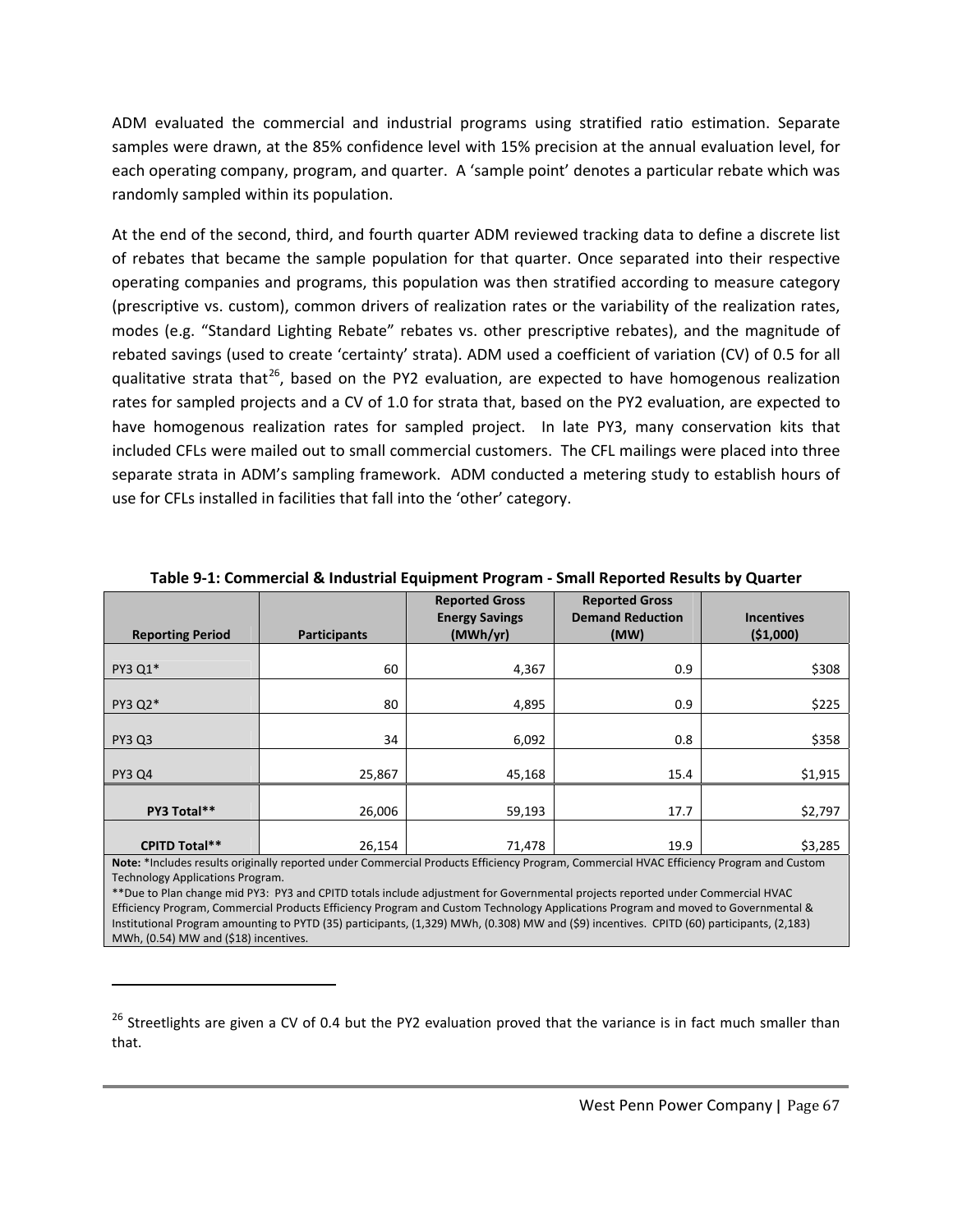| <b>Stratum</b><br><b>Name</b> | <b>Reported Gross</b><br><b>Savings</b> | <b>Strata</b><br><b>Boundaries</b> | Population<br><b>Size</b> | <b>Assumed CV</b> | <b>Achieved</b><br>Sample | <b>Evaluation Activity</b> |
|-------------------------------|-----------------------------------------|------------------------------------|---------------------------|-------------------|---------------------------|----------------------------|
| CFL <sub>0</sub>              | 38,771,040                              | n/a                                | 18,469                    | 0.6               | 105                       | In-Situ+ Survey+Meter      |
| CFL1                          | 0                                       | n/a                                | $\mathbf 0$               | 0.5               | 0                         | In-Situ                    |
| WPP MF0                       | 1,504,646                               | n/a                                | 76                        | 0.5               | 4                         | Survey                     |
| Custom0                       | 77,740                                  | 40,000                             | $\mathbf 2$               | 1.0               | $\overline{2}$            | In-Situ                    |
| Custom1                       | 451,165                                 | 500,000                            | 5                         | 1.0               | 5                         | In-Situ                    |
| Custom2                       | 0                                       | n/a                                | $\pmb{0}$                 | $1.0\,$           | $\boldsymbol{0}$          | In-Situ                    |
| <b>NSLO</b>                   | 615,474                                 | 100,000                            | 28                        | 0.5               | $\mathbf 1$               | In-Situ                    |
| NSL1                          | 447,721                                 | 500,000                            | 3                         | 0.5               | 1                         | In-Situ                    |
| NSL <sub>2</sub>              | 0                                       | n/a                                | $\pmb{0}$                 | 0.5               | 0                         | In-Situ                    |
| <b>PCCO</b>                   | 0                                       | 100,000                            | $\pmb{0}$                 | 0.5               | 0                         | In-Situ                    |
| PCC1                          | $\pmb{0}$                               | 500,000                            | $\pmb{0}$                 | 0.5               | 0                         | In-Situ                    |
| PCC <sub>2</sub>              | 0                                       | n/a                                | $\boldsymbol{0}$          | 0.5               | 0                         | In-Situ                    |
| PCD <sub>0</sub>              | 0                                       | 100,000                            | $\boldsymbol{0}$          | 0.5               | 0                         | In-Situ                    |
| PCD1                          | 0                                       | 500,000                            | $\pmb{0}$                 | 0.5               | 0                         | In-Situ                    |
| PCD <sub>2</sub>              | $\mathbf 0$                             | n/a                                | $\pmb{0}$                 | 0.5               | $\pmb{0}$                 | In-Situ                    |
| PCH <sub>0</sub>              | 4,793                                   | 100,000                            | 4                         | 0.5               | $\mathbf{1}$              | In-Situ                    |
| PCH <sub>1</sub>              | 0                                       | 500,000                            | 0                         | 0.5               | 0                         | In-Situ                    |
| PCH <sub>2</sub>              | 0                                       | n/a                                | 0                         | 0.5               | 0                         | In-Situ                    |
| <b>PCLO</b>                   | 2,519,974                               | 100,000                            | 87                        | 0.5               | 3                         | In-Situ                    |
| PCL1                          | 6,639,620                               | 500,000                            | 32                        | 0.5               | 3                         | In-Situ                    |
| PCL <sub>2</sub>              | 2,460,197                               | n/a                                | 3                         | 0.5               | $\mathbf{1}$              | In-Situ                    |
| PCT <sub>0</sub>              | 606,486                                 | 100,000                            | 10                        | 0.5               | $\mathbf{1}$              | In-Situ                    |
| PCT1                          | 1,713,922                               | 500,000                            | 6                         | 0.5               | $\overline{2}$            | In-Situ                    |
| PCT <sub>2</sub>              | 3,343,427                               | n/a                                | 4                         | 0.5               | $\mathbf{1}$              | In-Situ                    |
| Prescriptive0                 | 655                                     | 100,000                            | $\mathbf 1$               | 0.5               | $\mathbf 1$               | In-Situ                    |
| Prescriptive1                 | $\pmb{0}$                               | 500,000                            | $\pmb{0}$                 | 0.5               | 0                         | In-Situ                    |
| Prescriptive2                 | 0                                       | n/a                                | 0                         | 0.5               | 0                         | In-Situ                    |
| <b>Total</b>                  | 59,156,859                              | 4,740,000                          | 18,730                    | 15                | 131                       |                            |

**Table 9‐2: Commercial & Industrial Equipment Program – Small Sampling Strategy for PY3**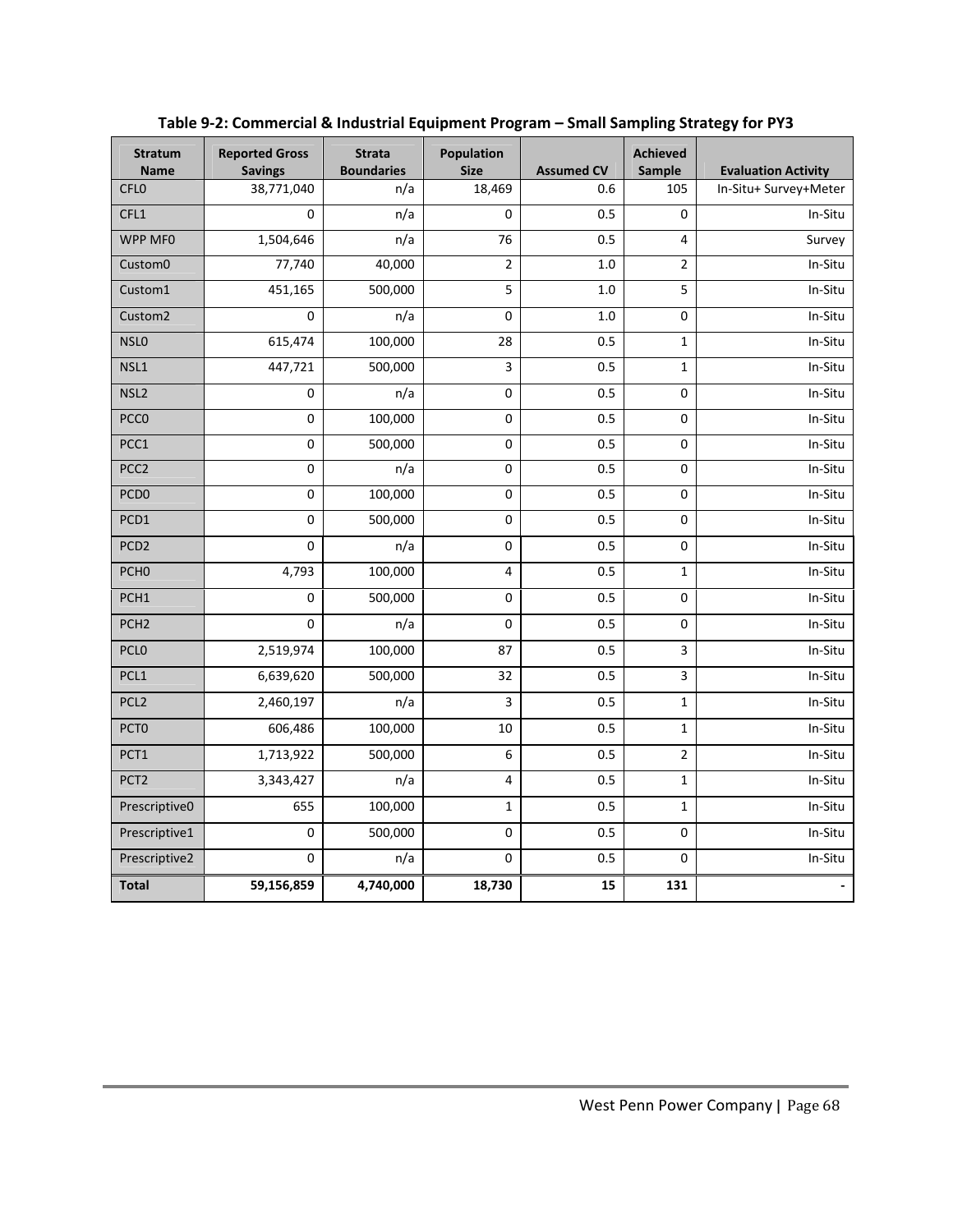#### **Stratum Name Reported Gross Energy Savings Realization Rate Observed CV Relative Precision Verified Gross Energy Savings** CFL0 38,771,040 119% 0.6 9% 46,042,703 CFL1 and  $\begin{bmatrix} 0 & 0 \end{bmatrix}$  and  $\begin{bmatrix} \frac{1}{2} & \frac{1}{2} & \frac{1}{2} & \frac{1}{2} & \frac{1}{2} & \frac{1}{2} & \frac{1}{2} & \frac{1}{2} & \frac{1}{2} & \frac{1}{2} & \frac{1}{2} & \frac{1}{2} & \frac{1}{2} & \frac{1}{2} & \frac{1}{2} & \frac{1}{2} & \frac{1}{2} & \frac{1}{2} & \frac{1}{2} & \frac{1}{2} & \frac{1}{2} & \frac{1}{2} & \frac{1}{$ WPP MF0 1,504,646 101% #N/A n/a 1,514,152 Custom0 77,740 73% 0.4 0% 56,684 Custom1 451,165 73% 0.4 0% 328,966 Custom2  $0$  n/a  $0$  n/a  $0$  n/a  $1$ NSL0 615,474 78% 0.4 57% 480,366 NSL1 447,721 93% 0.4 47% 415,805 NSL2  $0$   $n/a$   $0.4$   $n/a$ PCC0 0  $n/a$  0.4  $n/a$ PCC1 0  $n/a$  0.4  $n/a$ PCC2 0  $n/a$  0.4  $n/a$ PCD0 0  $n/a$  0.4  $n/a$ PCD1 0  $n/a$  0.4  $n/a$ PCD2  $0$   $n/a$  #N/A  $n/a$ PCH0 4,793 100% 0.4 50% 4,793 PCH1 0 n/a #N/A n/a PCH2 0 | n/a | #N/A | n/a | PCL0 2,519,974 96% 0.4 33% 2,413,423 PCL1 6,639,620 102% 0.4 32% 6,781,186 PCL2 2,460,197 103% 0.4 47% 2,544,151 PCT0 606,486 92% 0.4 55% 560,271 PCT1 1,713,922 83% 0.4 33% 1,423,415

PCT2 3,343,427 90% 0.4 50% 3,013,583 Prescriptive0 655 100% 1.6 0% 655

**Total 59,156,859 111% 8% 65,580,154** 

Prescriptive1 0 n/a n/a 1.6 n/a Prescriptive2 0 n/a n/a 1.6 n/a

### **Table 9‐3: PY3 Commercial & Industrial Equipment Program ‐ Small Summary of Evaluation Results for Energy**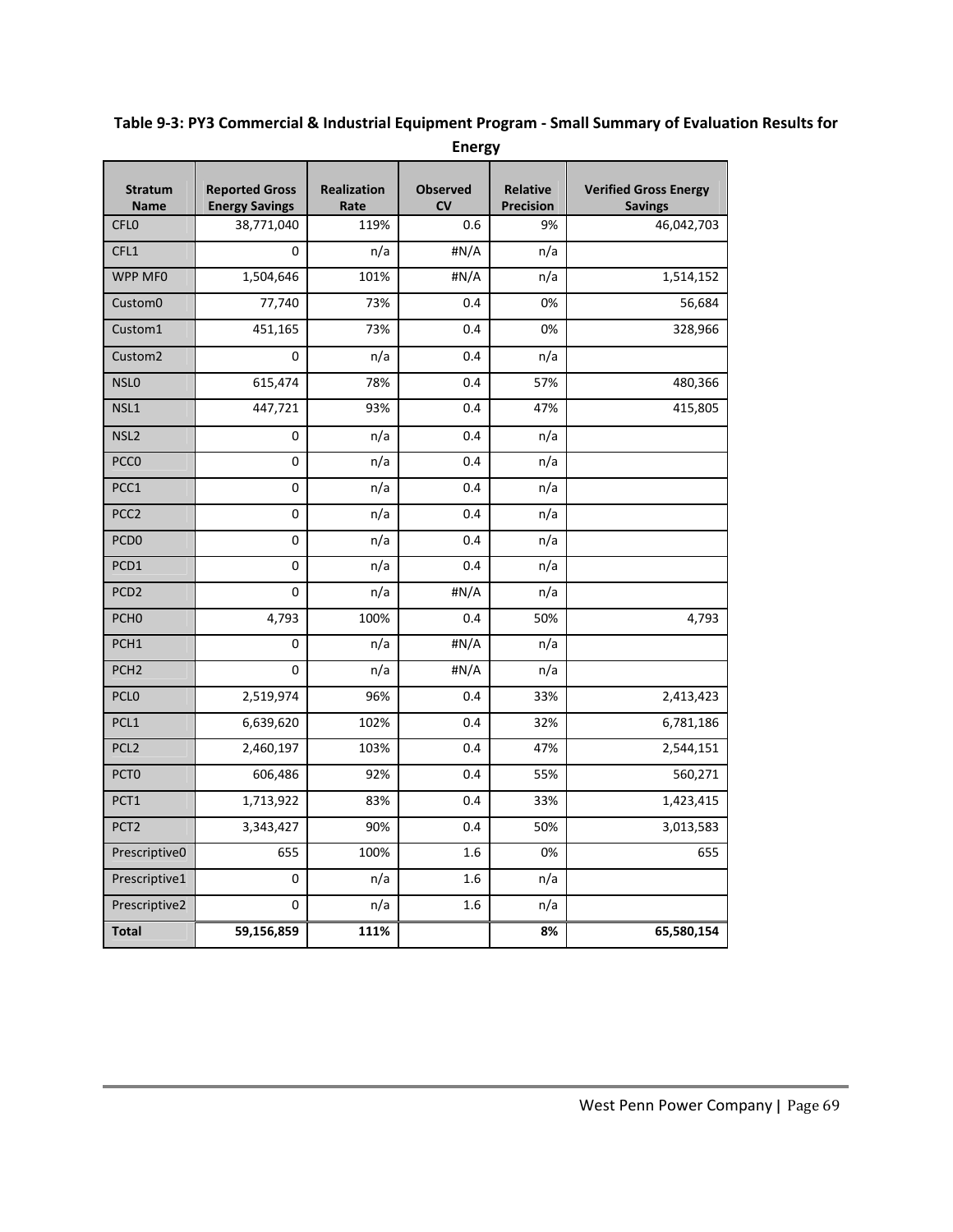| <b>Stratum</b><br><b>Name</b> | <b>Reported Gross</b><br><b>Demand</b><br><b>Savings</b> | Realization<br>Rate | <b>Observed</b><br><b>CV</b> | Relative<br><b>Precision</b> | <b>Verified Gross</b><br><b>DemandSavings</b> |
|-------------------------------|----------------------------------------------------------|---------------------|------------------------------|------------------------------|-----------------------------------------------|
| CFL <sub>0</sub>              | 13,545                                                   | 64%                 | 0.6                          | 9%                           | 8,602                                         |
| CFL1                          | 0                                                        | n/a                 | #N/A                         | n/a                          |                                               |
| WPP MF0                       | 65                                                       | 100%                | #N/A                         | n/a                          | 65                                            |
| Custom0                       | 169                                                      | 18%                 | 0.4                          | 0%                           | 31                                            |
| Custom1                       | 557                                                      | 18%                 | 0.4                          | 0%                           | 102                                           |
| Custom2                       | $\pmb{0}$                                                | n/a                 | 0.4                          | n/a                          |                                               |
| NSL <sub>0</sub>              | 127                                                      | 122%                | 0.4                          | 57%                          | 155                                           |
| NSL1                          | 80                                                       | 77%                 | 0.4                          | 47%                          | 62                                            |
| NSL <sub>2</sub>              | $\mathbf 0$                                              | n/a                 | 0.4                          | n/a                          |                                               |
| PCC <sub>0</sub>              | 0                                                        | n/a                 | 0.4                          | n/a                          |                                               |
| PCC1                          | 0                                                        | n/a                 | 0.4                          | n/a                          |                                               |
| PCC <sub>2</sub>              | 0                                                        | n/a                 | 0.4                          | n/a                          |                                               |
| PCD <sub>0</sub>              | 0                                                        | n/a                 | 0.4                          | n/a                          |                                               |
| PCD1                          | 0                                                        | n/a                 | 0.4                          | n/a                          |                                               |
| PCD <sub>2</sub>              | 0                                                        | n/a                 | #N/A                         | n/a                          |                                               |
| PCH <sub>0</sub>              | $\overline{3}$                                           | 100%                | 0.4                          | 50%                          | $\overline{3}$                                |
| PCH1                          | $\mathbf 0$                                              | n/a                 | #N/A                         | n/a                          |                                               |
| PCH <sub>2</sub>              | 0                                                        | n/a                 | #N/A                         | n/a                          |                                               |
| <b>PCLO</b>                   | 595                                                      | 95%                 | 0.4                          | 33%                          | 566                                           |
| PCL1                          | 1,335                                                    | 102%                | 0.4                          | 32%                          | 1,368                                         |
| PCL <sub>2</sub>              | 568                                                      | 96%                 | 0.4                          | 47%                          | 547                                           |
| PCT <sub>0</sub>              | 139                                                      | 75%                 | 0.4                          | 55%                          | 105                                           |
| PCT1                          | 258                                                      | 101%                | 0.4                          | 33%                          | 260                                           |
| PCT <sub>2</sub>              | 196                                                      | 114%                | 0.4                          | 50%                          | 223                                           |
| Prescriptive0                 | $\mathbf 1$                                              | 100%                | 1.6                          | 0%                           | $\mathbf{1}$                                  |
| Prescriptive1                 | 0                                                        | n/a                 | 1.6                          | n/a                          |                                               |
| Prescriptive2                 | 0                                                        | n/a                 | 1.6                          | n/a                          |                                               |
| <b>Total</b>                  | 17,637                                                   | 69%                 |                              | 11%                          | 12,089                                        |

### **Table 9‐4: PY3 Commercial & Industrial Equipment Program Summary ‐ Small of Evaluation Results for Demand**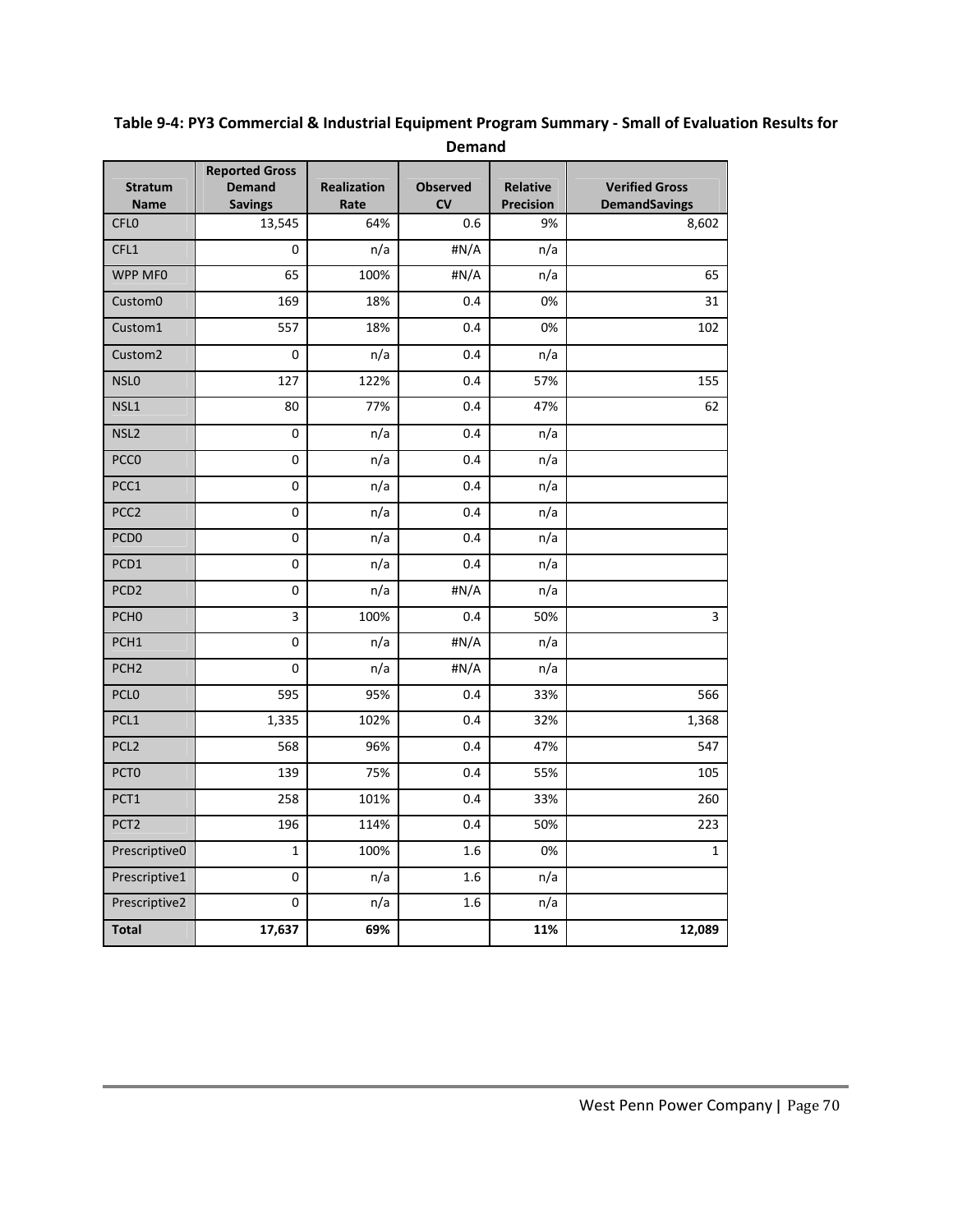### **9.3 Impact Evaluation Net Savings**

Act 129 compliance is based on gross savings, but the Company's Evaluators are presently finalizing a portfolio-level net to gross survey to inform the program planning for Phase II of Act 129. The evaluation of the legacy FirstEnergy companies included net‐to‐gross research based on Program Year 3 (PY3) participants. Given the mid‐year transition of West Penn Power programs to FirstEnergy's model, West Penn Power specific net-to-gross research was not conducted. The evaluation team plans to complete net-to-gross research on West Penn Power program participants starting in February 2013 and based on six months of PY4 participants. These results will be available in time to inform the final plans for Phase II. The Net-to-Gross data acquisition will be based on participant self-report surveys and will follow a similar approach as that used for the FirstEnergy legacy companies.

### **9.4 Process Evaluation**

A process evaluation for the WPP program was not conducted in PY3 due to the transition to the implementation model of the other three operating companies (Met‐Ed, Penelec, and Penn Power).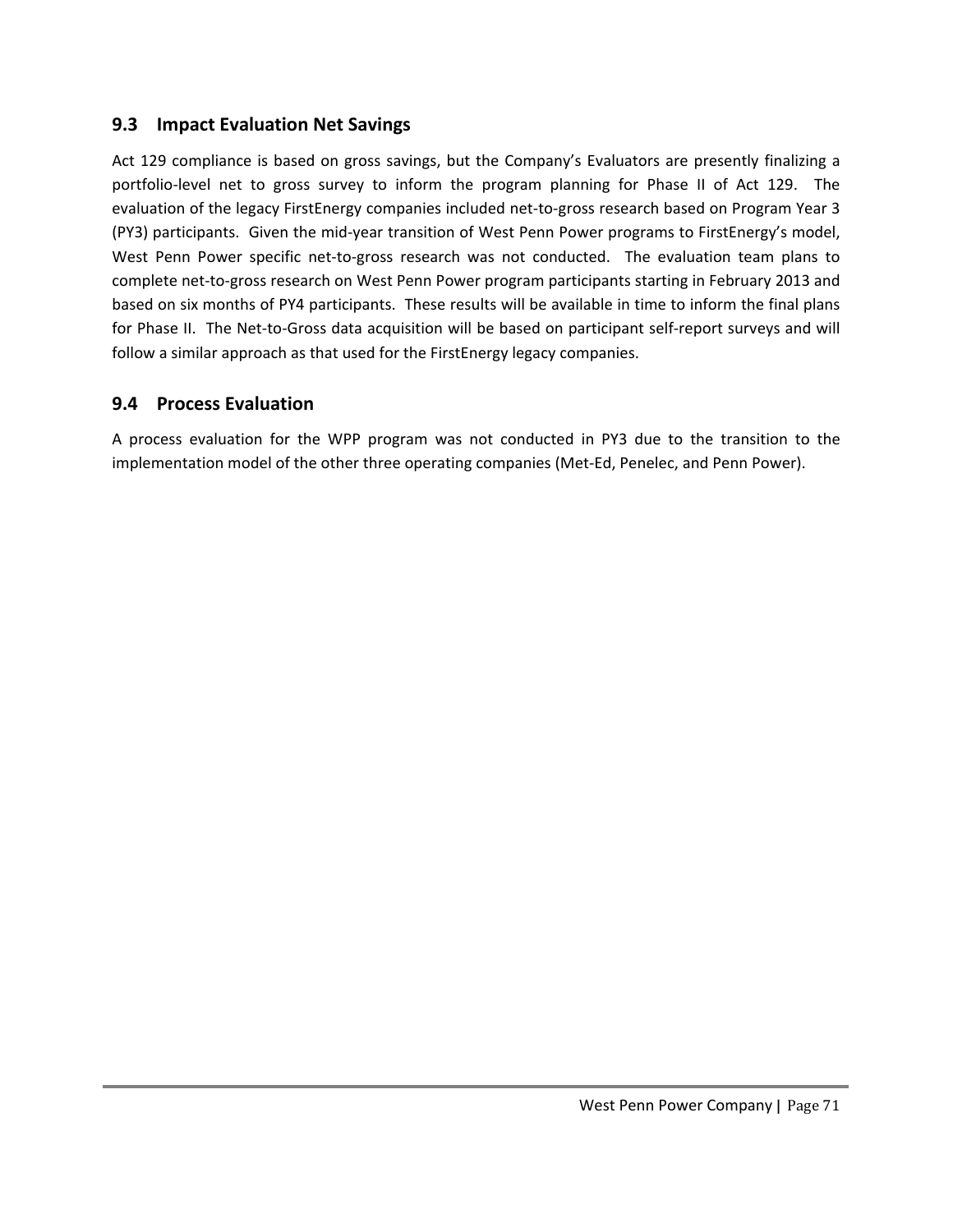A breakdown of the program finances is presented in Table 9‐5.

|                                          | IQ<br>(\$1,000) | <b>PYTD</b><br>(\$1,000) | <b>CPITD</b><br>(\$1,000) |
|------------------------------------------|-----------------|--------------------------|---------------------------|
| <b>EDC Incentives to Participants</b>    | \$1,915         | \$2,797                  | \$3,285                   |
| <b>EDC Incentives to Trade Allies</b>    |                 |                          |                           |
| <b>Subtotal EDC Incentive Costs</b>      | \$1,915         | \$2,797                  | \$3,285                   |
| Design & Development                     |                 | \$16                     | \$308                     |
| Administration <sup>[1]</sup>            | \$7             | \$203                    | \$861                     |
| Management <sup>[2]</sup>                |                 |                          |                           |
| Marketing <sup>[3]</sup>                 | \$227           | \$376                    | \$444                     |
| <b>Technical Assistance</b>              | \$370           | \$791                    | \$1,141                   |
| <b>Subtotal EDC Implementation Costs</b> | \$605           | \$1,386                  | \$2,754                   |
| <b>EDC Evaluation Costs</b>              | \$18            | \$153                    | \$388                     |
| <b>SWE Audit Costs</b>                   |                 |                          |                           |
| Total EDC Costs[4]                       | \$2,538         | \$4,336                  | \$6,427                   |
| Participant Costs[5]                     | \$1,302         | \$4,762                  | \$5,593                   |
| Total TRC Costs[6]                       | \$1,926         | \$6,301                  | \$8,735                   |
| <b>Total Lifetime Energy Benefits</b>    | \$9,799         | \$18,437                 | \$25,589                  |
| <b>Total Lifetime Capacity Benefits</b>  | \$843           | \$1,326                  | \$2,135                   |
| Total TRC Benefits <sup>[7]</sup>        | N/A             | \$19,762                 | \$27,724                  |
|                                          |                 |                          |                           |
| TRC Ratio <sup>[8]</sup>                 | N/A             | 3.14                     | 3.17                      |

**Table 9‐5: Summary of Commercial & Industrial Equipment Program ‐ Small Finances**

**NOTES** 

Per PUC direction, TRC inputs and calculations are required in the Annual Report only and should comply with the 2011 Total Resource Cost Test Order approved July 28, 2011. Please see the "Report Definitions" section of this report for more details.

[1] Includes the administrative CSP (rebate processing), tracking system, and general administration and clerical cost.

[2] Includes EDC program management, CSP program management, general management oversight, and major accounts.

[3] Includes the marketing CSP and marketing costs by program CSPs.

[4] Per the 2011 Total Resource Cost Test Order, the Total EDC Costs refer to EDC incurred expenses only.

[5] Per the 2011 Total Resource Cost Test Order, the net Participant Costs are the costs for the end‐use customer.

[6] Total TRC Costs includes EDC Evaluation Costs, Total EDC Implementation Costs and Participant Costs.

[7] Total TRC Benefits equals the sum of Total Lifetime Energy Benefits and Total Lifetime Capacity Benefits. Based upon verified gross kWh and kW savings. Benefits include: avoided supply costs, including the reduction in costs of electric energy, generation, transmission, and distribution capacity, and natural gas valued at marginal cost for periods when there is a load reduction.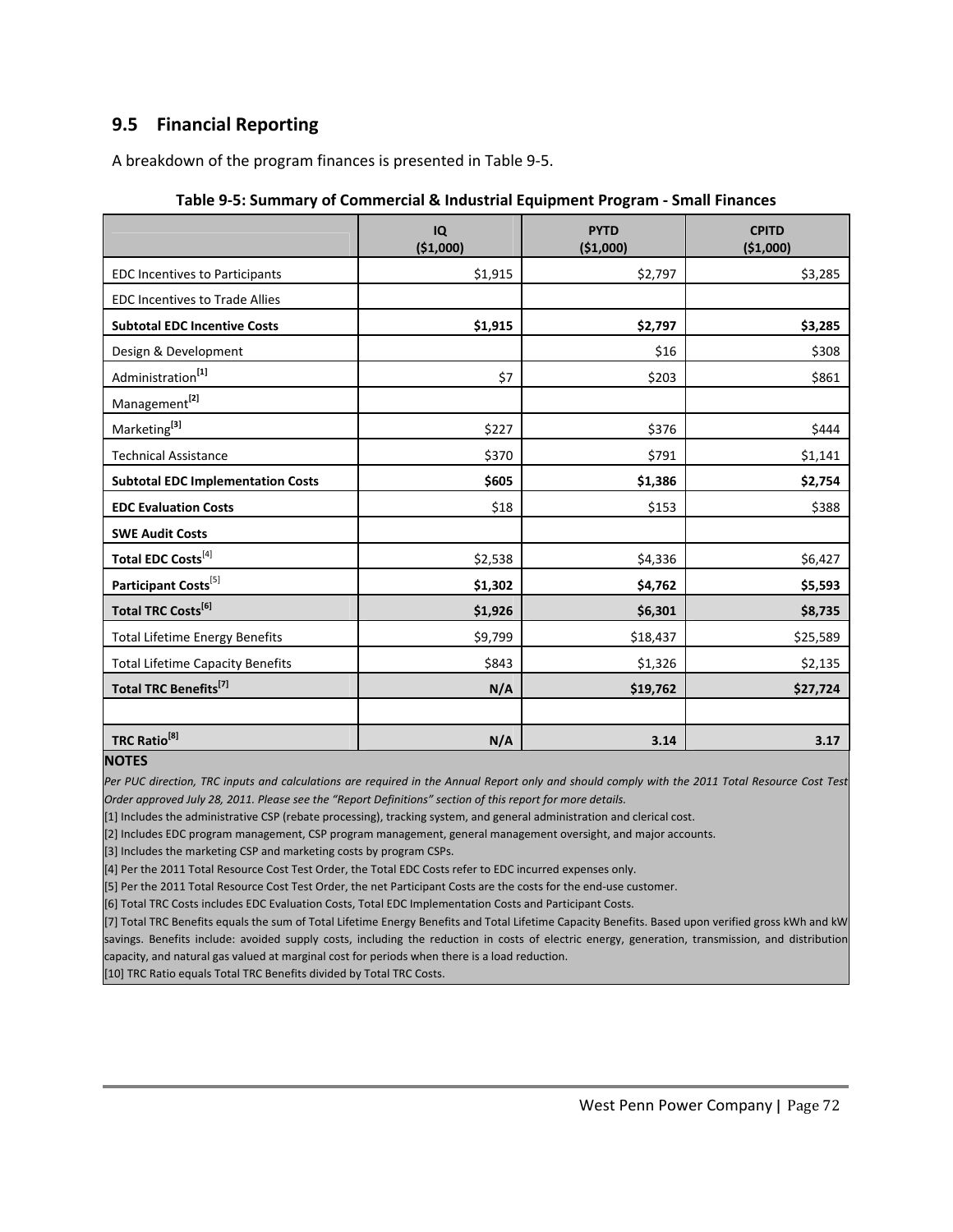# **10 Time of Use (TOU) with Critical Peak Pricing (CPP) Rate**

The TOU program rates reflect the cost of serving customers during different time periods, but do not change as frequently as hourly. TOU encourages commercial, industrial, government, school, and non‐ profit customers under 500 kW to lower their demand and energy consumption during on‐peak periods by charging a higher price that reflects the higher cost of serving customers, and charging lower prices during off‐peak periods that reflects the lower cost of serving customers. TOU also includes critical peak pricing that is designed to address the short‐term need to reduce demand at the time of the system peak by charging prices significantly higher than on‐peak periods. Critical peak pricing periods will vary in frequency and duration using predefined or notified peak hours, but will balance the need to keep the period as short as possible to effectively allow customers to reduce demand or shift usage to lower cost periods. TOU is voluntary and is only available to customers that are receiving utility-provided default service. TOU relies on a smart meter to measure the customer's demand and energy usage during the various TOU periods.

## **10.1 Program Updates**

This program was not implemented.

## **10.2 Impact Evaluation Gross Savings**

This program was not implemented.

| <b>Reporting Period</b> | <b>Participants</b> | <b>Reported Gross</b><br><b>Energy Savings</b><br>(MWh/yr) | <b>Reported Gross</b><br><b>Demand Reduction</b><br>(MW) | <b>Incentives</b><br>(\$1,000) |
|-------------------------|---------------------|------------------------------------------------------------|----------------------------------------------------------|--------------------------------|
| <b>PY3 Q1</b>           |                     | 0                                                          | 0.0                                                      | \$0                            |
| <b>PY3 Q2</b>           | o                   | 0                                                          | 0.0                                                      | \$0                            |
| <b>PY3 Q3</b>           |                     | 0                                                          | 0.0                                                      | \$0                            |
| <b>PY3 Q4</b>           |                     | 0                                                          | 0.0                                                      | \$0                            |
| <b>PY3 Total</b>        |                     | 0                                                          | 0.0                                                      | \$0                            |
| <b>CPITD Total</b>      |                     | 0                                                          | 0.0                                                      | \$0                            |

### **Table 10‐1: Time of Use (TOU) with Critical Peak Pricing (CPP) Rate Reported Results by Quarter**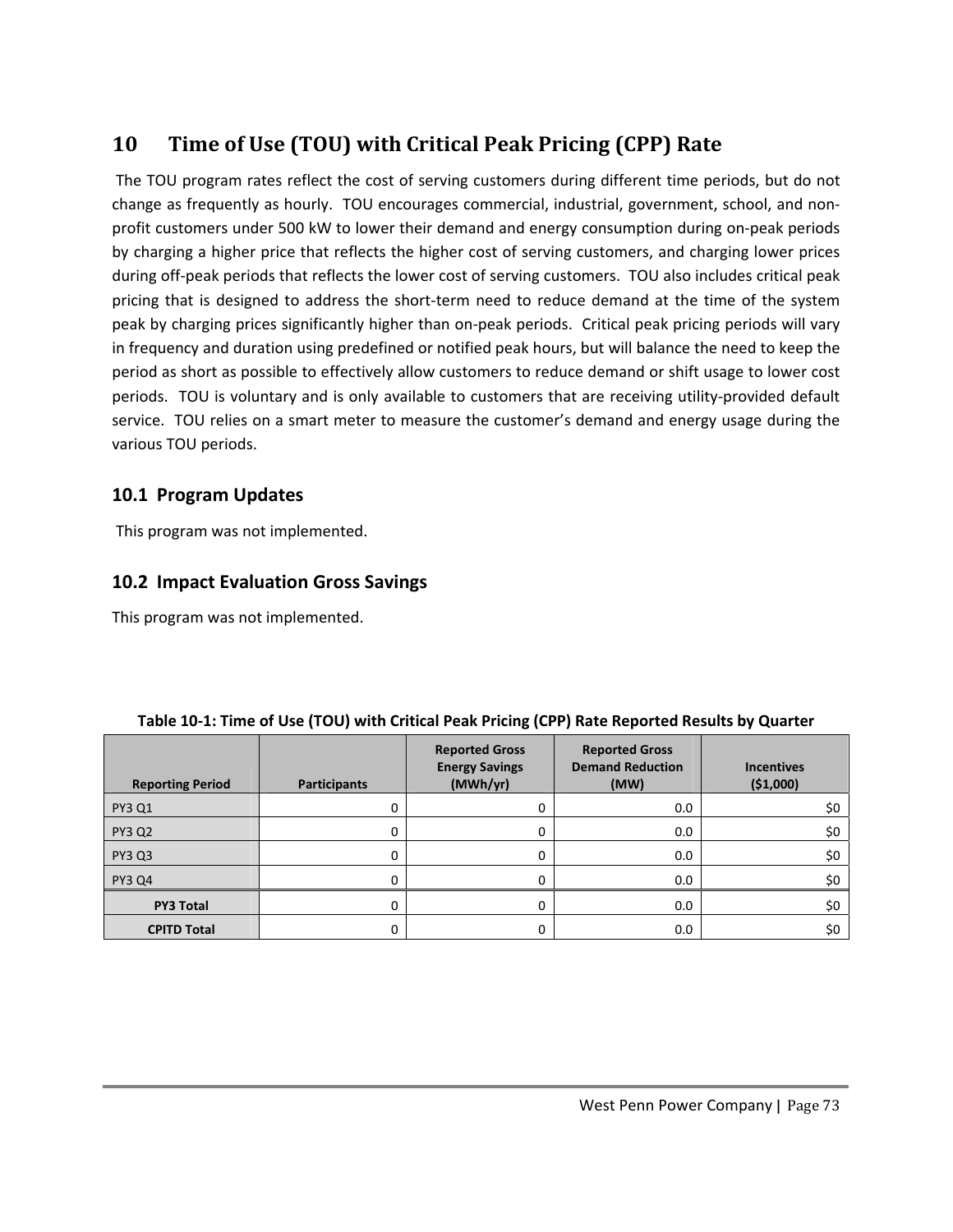| <b>Stratum</b>          | <b>Strata</b><br><b>Boundaries</b> | <b>Population</b><br><b>Size</b> | <b>Assumed</b><br><b>Coefficient</b><br>of Variation<br>$(C_v)$ or<br>Proportion<br>in Sample<br><b>Design</b> | <b>Target</b><br>Levels of<br><b>Confidence</b><br>& Precision | <b>Target</b><br><b>Sample Size</b> | <b>Achieved</b><br><b>Sample Size</b> | <b>Evaluation Activity</b> |
|-------------------------|------------------------------------|----------------------------------|----------------------------------------------------------------------------------------------------------------|----------------------------------------------------------------|-------------------------------------|---------------------------------------|----------------------------|
| TOU with<br><b>CPP</b>  | n/a                                | n/a                              | n/a                                                                                                            | n/a                                                            | n/a                                 | n/a                                   | n/a                        |
| Program<br><b>Total</b> | n/a                                | n/a                              | n/a                                                                                                            | n/a                                                            | n/a                                 | n/a                                   | n/a                        |

**Table 10‐2: Time of Use (TOU) with Critical Peak Pricing (CPP) Rate Sampling Strategy for PY3**

### Table 10-3: PY3 Time of Use (TOU) with Critical Peak Pricing (CPP) Summary of Evaluation Results for

| <b>Energy</b>        |                                                |                                   |                                                                                          |                           |                                                |  |  |
|----------------------|------------------------------------------------|-----------------------------------|------------------------------------------------------------------------------------------|---------------------------|------------------------------------------------|--|--|
| <b>Stratum</b>       | <b>Reported Gross</b><br><b>Energy Savings</b> | <b>Energy Realization</b><br>Rate | <b>Observed</b><br><b>Coefficient of</b><br>Variation (C <sub>v</sub> ) or<br>Proportion | <b>Relative Precision</b> | <b>Verified Gross</b><br><b>Energy Savings</b> |  |  |
| TOU with CPP         | 0                                              | n/a                               | n/a                                                                                      | n/a                       |                                                |  |  |
| <b>Program Total</b> | 0                                              |                                   |                                                                                          |                           |                                                |  |  |

### Table 10-4: PY3 Time of Use (TOU) with Critical Peak Pricing (CPP) Rate Summary of Evaluation Results **for Demand**

| <b>Stratum</b>       | <b>Reported Gross</b><br><b>Demand Reduction</b> | <b>Demand</b><br><b>Realization Rate</b> | <b>Observed</b><br><b>Coefficient of</b><br>Variation $(C_v)$ or<br><b>Proportion</b> | <b>Relative Precision</b> | <b>Verified Gross</b><br><b>Demand</b><br><b>Reduction</b> |  |  |
|----------------------|--------------------------------------------------|------------------------------------------|---------------------------------------------------------------------------------------|---------------------------|------------------------------------------------------------|--|--|
| TOU with CPP         | 0.0                                              | n/a                                      | n/a                                                                                   | n/a                       | 0.0                                                        |  |  |
| <b>Program Total</b> | $0.0\,$                                          |                                          |                                                                                       |                           | 0.0                                                        |  |  |

## **10.3 Impact Evaluation Net Savings**

This program was not implemented.

## **10.4 Process Evaluation**

This program was not implemented.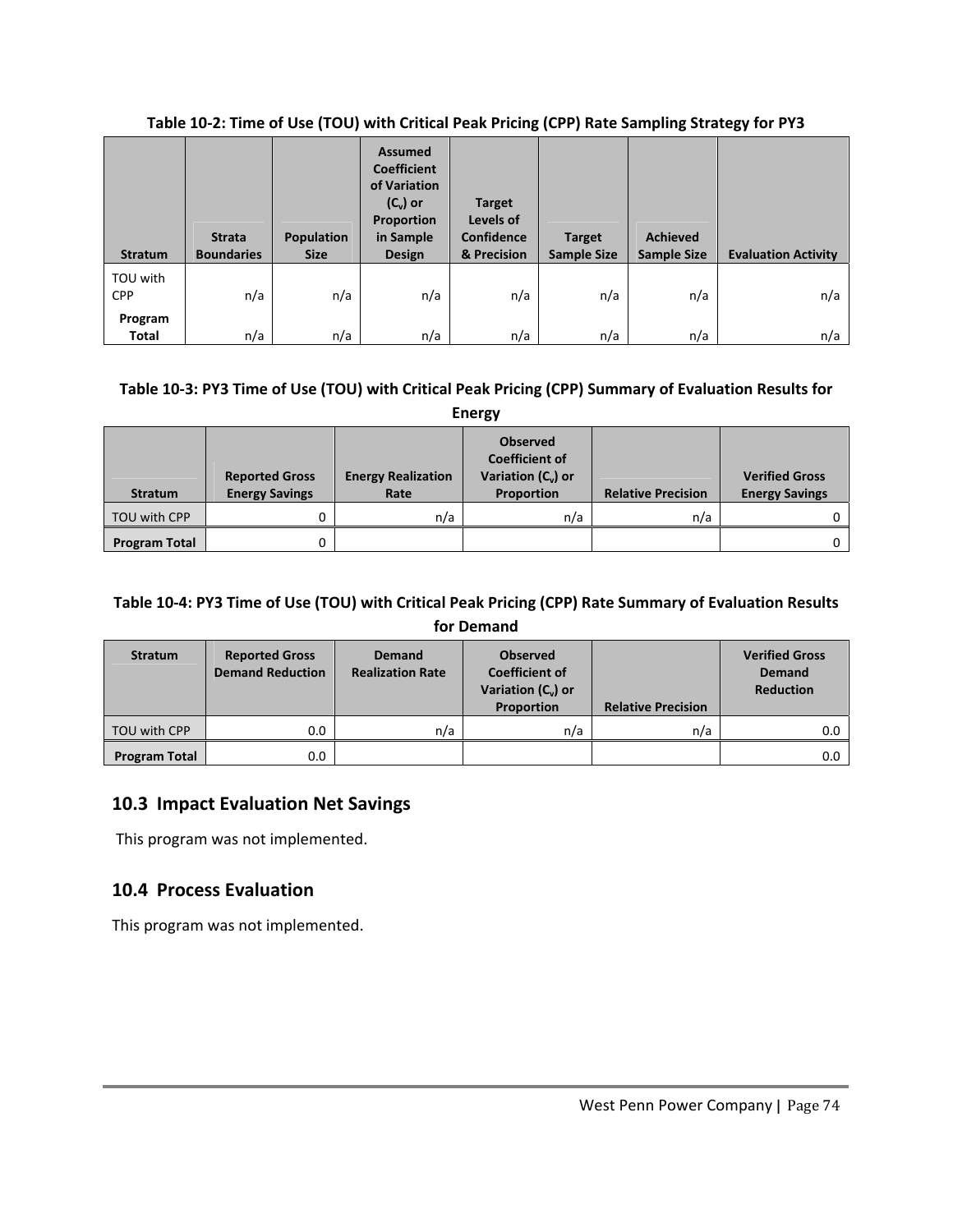A breakdown of the program finances is presented in Table 10‐6.

|                                          | IQ<br>(\$1,000) | <b>PYTD</b><br>(\$1,000) | <b>CPITD</b><br>(\$1,000) |
|------------------------------------------|-----------------|--------------------------|---------------------------|
| <b>EDC Incentives to Participants</b>    | \$0             | \$0                      | \$0                       |
| <b>EDC Incentives to Trade Allies</b>    |                 |                          |                           |
| <b>Subtotal EDC Incentive Costs</b>      | \$0             | \$0                      | \$0                       |
| Design & Development                     |                 | \$3                      | \$6                       |
| Administration <sup>[1]</sup>            | \$8             | \$17                     | \$45                      |
| Management <sup>[2]</sup>                |                 |                          |                           |
| Marketing <sup>[3]</sup>                 | \$0             | \$3                      | \$17                      |
| <b>Technical Assistance</b>              | \$2             | \$6                      | \$28                      |
| <b>Subtotal EDC Implementation Costs</b> | \$10            | \$30                     | \$96                      |
| <b>EDC Evaluation Costs</b>              | \$0             | \$7                      | \$12                      |
| <b>SWE Audit Costs</b>                   |                 |                          |                           |
| Total EDC Costs[4]                       | \$10            | \$37                     | \$108                     |
| Participant Costs <sup>[5]</sup>         |                 |                          |                           |
| Total TRC Costs[6]                       |                 |                          |                           |
| <b>Total Lifetime Energy Benefits</b>    |                 |                          |                           |
| <b>Total Lifetime Capacity Benefits</b>  |                 |                          |                           |
| Total TRC Benefits <sup>[7]</sup>        | N/A             |                          |                           |
|                                          |                 |                          |                           |
| TRC Ratio <sup>[8]</sup>                 | N/A             |                          |                           |

### **Table 10‐5: Summary of Time of Use (TOU) with Critical Peak Pricing (CPP) Rate Finances**

**NOTES** 

Per PUC direction, TRC inputs and calculations are required in the Annual Report only and should comply with the 2011 Total Resource Cost Test Order approved July 28, 2011. Please see the "Report Definitions" section of this report for more details.

[1] Includes the administrative CSP (rebate processing), tracking system, and general administration and clerical cost.

[2] Includes EDC program management, CSP program management, general management oversight, and major accounts.

[3] Includes the marketing CSP and marketing costs by program CSPs.

[4] Per the 2011 Total Resource Cost Test Order, the Total EDC Costs refer to EDC incurred expenses only.

[5] Per the 2011 Total Resource Cost Test Order, the net Participant Costs are the costs for the end‐use customer.

[6] Total TRC Costs includes EDC Evaluation Costs, Total EDC Implementation Costs and Participant Costs.

[7] Total TRC Benefits equals the sum of Total Lifetime Energy Benefits and Total Lifetime Capacity Benefits. Based upon verified gross kWh and kW savings. Benefits include: avoided supply costs, including the reduction in costs of electric energy, generation, transmission, and distribution

capacity, and natural gas valued at marginal cost for periods when there is a load reduction.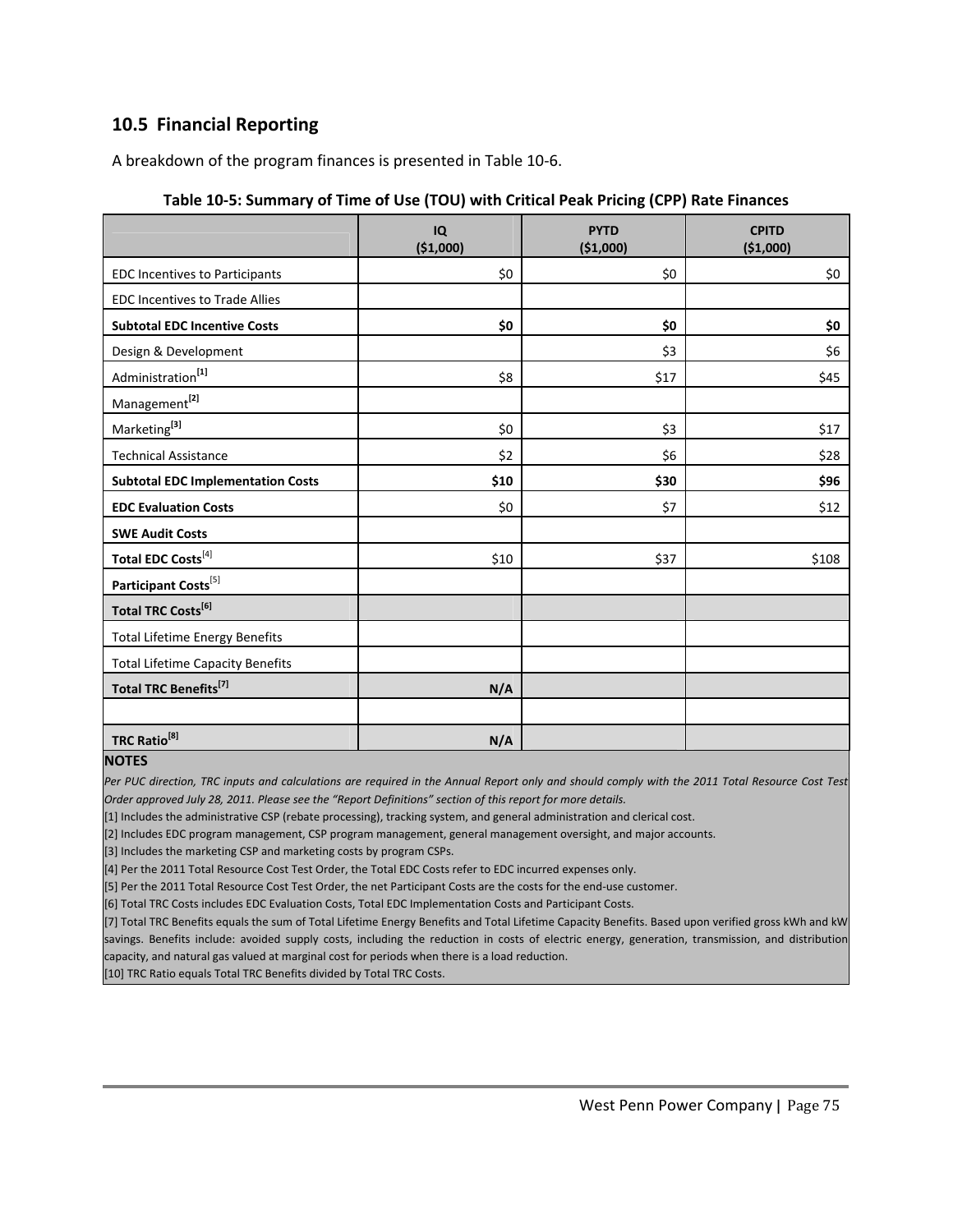# **11 Commercial & Industrial Equipment Program ‐ Large**

This program provides prescriptive and performance based incentives which will reduce the first cost of high efficiency equipment thereby encouraging the adoption of high efficient equipment in lieu of standard equipment at the end of the useful life of measures, or as early replacement.

This program also provides support for the implementation of cost effective, high efficiency nonstandard equipment through the authorized contractor network and traditional channels. Prescriptive and performance based incentives are intended to buy down the first cost of selected equipment or overall job scopes including but not limited to lighting, variable speed drives, custom measures, and other energy efficiency technologies.

## **11.1 Program Updates**

There were no changes to this program during PY3.

## **11.2 Impact Evaluation Gross Savings**

This program implements both custom measures and prescriptive measures. The great majority of the gross reported energy savings for this program were attributable to prescriptive and performance lighting measures. The M&V methodology for this program is identical to the approach used for the Small C/I equipment program described in section 11.2.

### **Program Sampling**

The sampling methodology for this program is identical to the approach used for the Small C/I equipment program.

|                                                                                                                                    |                     | <b>Reported Gross</b><br><b>Energy Savings</b>                                                                                           | <b>Reported Gross</b><br><b>Demand Reduction</b> | <b>Incentives</b> |  |  |
|------------------------------------------------------------------------------------------------------------------------------------|---------------------|------------------------------------------------------------------------------------------------------------------------------------------|--------------------------------------------------|-------------------|--|--|
| <b>Reporting Period</b>                                                                                                            | <b>Participants</b> | (MWh/yr)                                                                                                                                 | (MW)                                             | (51,000)          |  |  |
| PY3 Q1*                                                                                                                            |                     |                                                                                                                                          |                                                  |                   |  |  |
|                                                                                                                                    | 13                  | 6,583                                                                                                                                    | 1.4                                              | \$678             |  |  |
| PY3 Q2*                                                                                                                            |                     |                                                                                                                                          |                                                  |                   |  |  |
|                                                                                                                                    | 14                  | 12,543                                                                                                                                   | 2.3                                              | \$302             |  |  |
| <b>PY3 Q3</b>                                                                                                                      |                     |                                                                                                                                          |                                                  |                   |  |  |
|                                                                                                                                    | 8                   | 3,356                                                                                                                                    | 0.4                                              | \$538             |  |  |
| <b>PY3 Q4</b>                                                                                                                      |                     |                                                                                                                                          |                                                  |                   |  |  |
|                                                                                                                                    | 7                   | 1,262                                                                                                                                    | 0.1                                              | \$21              |  |  |
|                                                                                                                                    |                     |                                                                                                                                          |                                                  |                   |  |  |
| PY3 Total**                                                                                                                        | 37                  | 20,064                                                                                                                                   | 3.3                                              | \$1,494           |  |  |
|                                                                                                                                    |                     |                                                                                                                                          |                                                  |                   |  |  |
| <b>CPITD Total**</b>                                                                                                               | 47                  | 24,544                                                                                                                                   | 4.2                                              | \$1,898           |  |  |
| Note: *Includes results originally reported under Custom Applications Program and Commercial & Industrial Drives Program.          |                     |                                                                                                                                          |                                                  |                   |  |  |
| **Due to Plan change mid PY3: PY3 and CPITD totals include adjustment for Governmental projects reported under Custom Applications |                     |                                                                                                                                          |                                                  |                   |  |  |
|                                                                                                                                    |                     | Program and Commercial & Industrial Drives Program and moved to Governmental & Institutional Program amounting to PYTD (5) participants, |                                                  |                   |  |  |
| (3,680) MWh, (0.877) MW and (\$45) incentives. CPITD (10) participants, (4,162) MWh, (0.94) MW and (\$65) incentives.              |                     |                                                                                                                                          |                                                  |                   |  |  |

**Table 11‐1: Commercial & Industrial Equipment Program ‐ Large Reported Results by Quarter**

West Penn Power Company | Page 76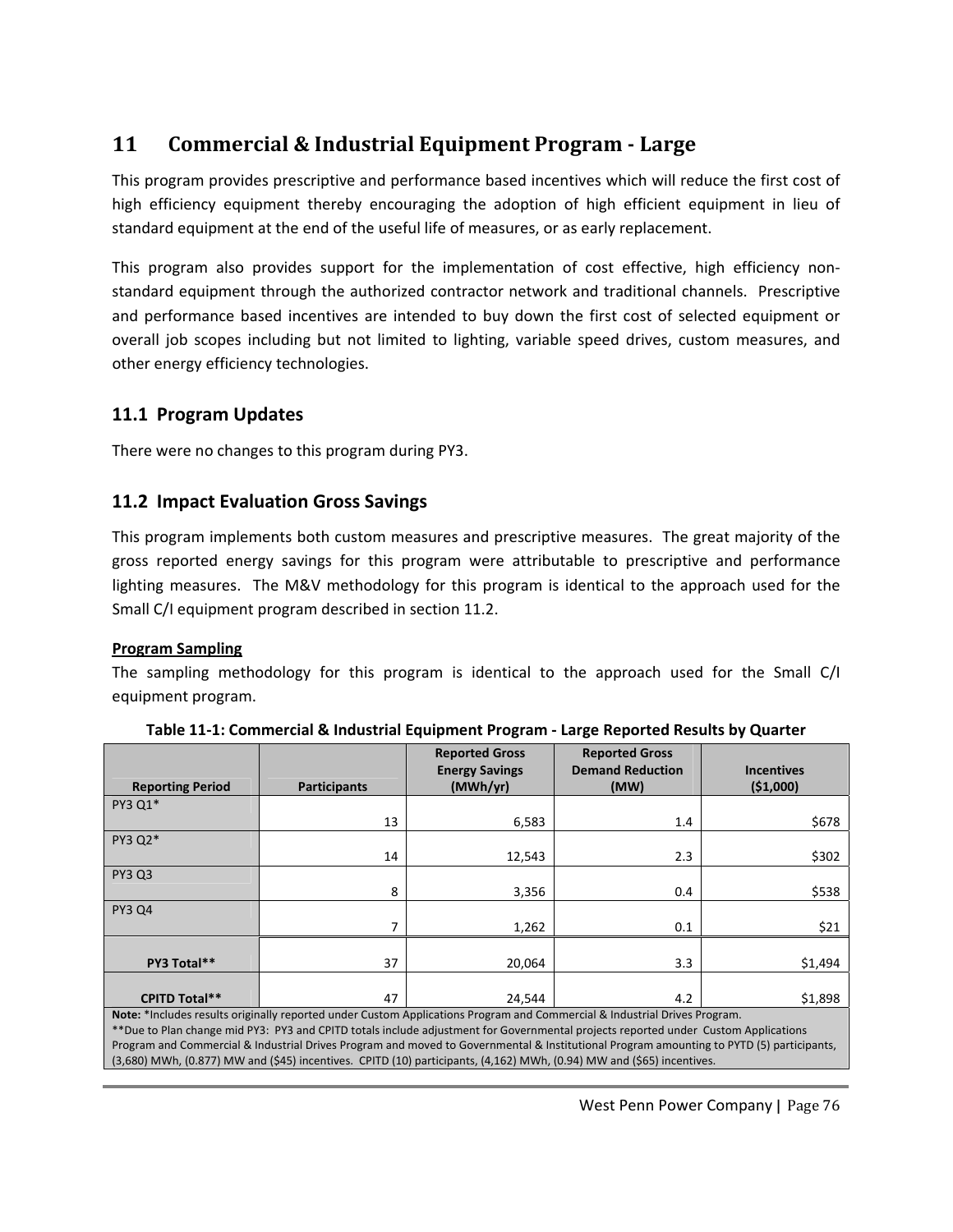| <b>Stratum</b><br><b>Name</b> | <b>Reported Gross</b><br><b>Savings</b> | <b>Strata</b><br><b>Boundaries</b> | Population<br><b>Size</b> | <b>Assumed CV</b> | <b>Achieved</b><br>Sample | <b>Evaluation Activity</b> |
|-------------------------------|-----------------------------------------|------------------------------------|---------------------------|-------------------|---------------------------|----------------------------|
| CFL <sub>0</sub>              | 0                                       | n/a                                | $\pmb{0}$                 | 1.0               | $\mathbf 0$               | In-Situ+ Survey+Meter      |
| CFL1                          | $\mathbf 0$                             | n/a                                | $\pmb{0}$                 | 1.0               | $\mathbf 0$               | In-Situ+ Survey+Meter      |
| CFL <sub>2</sub>              | $\pmb{0}$                               | n/a                                | $\pmb{0}$                 | 1.0               | 0                         | In-Situ+ Survey+Meter      |
| Custom <sub>0</sub>           | $\boldsymbol{0}$                        | 40,000                             | 0                         | 1.0               | 0                         | In-Situ                    |
| Custom1                       | $\pmb{0}$                               | 500,000                            | $\pmb{0}$                 | $1.0\,$           | 0                         | In-Situ                    |
| Custom2                       | $\pmb{0}$                               | n/a                                | $\pmb{0}$                 | $1.0\,$           | 0                         | In-Situ                    |
| <b>NSLO</b>                   | 73,303                                  | 100,000                            | 5                         | 0.5               | $\mathbf 1$               | In-Situ                    |
| NSL1                          | 0                                       | 500,000                            | $\boldsymbol{0}$          | 0.5               | 0                         | In-Situ                    |
| NSL <sub>2</sub>              | 811,436                                 | n/a                                | $\mathbf{1}$              | 0.5               | $\mathbf{1}$              | In-Situ                    |
| PCC <sub>0</sub>              | 4,817,575                               | 500,000                            | 21                        | 0.5               | 3                         | In-Situ                    |
| PCC1                          | 13,713,878                              | 40,000,000                         | 8                         | 0.5               | 5                         | In-Situ                    |
| PCC <sub>2</sub>              | 0                                       | n/a                                | $\pmb{0}$                 | 0.5               | 0                         | In-Situ                    |
| PCD <sub>0</sub>              | 0                                       | 100,000                            | $\pmb{0}$                 | 0.5               | 0                         | In-Situ                    |
| PCD1                          | 323,025                                 | 500,000                            | $\mathbf 1$               | 0.5               | $\mathbf 1$               | In-Situ                    |
| PCD <sub>2</sub>              | 0                                       | n/a                                | 0                         | 0.5               | 0                         | In-Situ                    |
| PCH <sub>0</sub>              | $\pmb{0}$                               | 100,000                            | $\pmb{0}$                 | 0.5               | 0                         | In-Situ                    |
| PCH1                          | $\pmb{0}$                               | 500,000                            | 0                         | 0.5               | 0                         | In-Situ                    |
| PCH <sub>2</sub>              | $\boldsymbol{0}$                        | n/a                                | $\pmb{0}$                 | 0.5               | 0                         | In-Situ                    |
| <b>PCLO</b>                   | $\pmb{0}$                               | 100,000                            | $\pmb{0}$                 | 0.5               | 0                         | In-Situ                    |
| PCL1                          | $\pmb{0}$                               | 500,000                            | $\pmb{0}$                 | 0.5               | 0                         | In-Situ                    |
| PCL <sub>2</sub>              | $\pmb{0}$                               | n/a                                | $\boldsymbol{0}$          | 0.5               | 0                         | In-Situ                    |
| PCT <sub>0</sub>              | $\pmb{0}$                               | 100,000                            | $\pmb{0}$                 | 0.5               | 0                         | In-Situ                    |
| PCT1                          | 376,772                                 | 500,000                            | $\mathbf{1}$              | 0.5               | 0                         | In-Situ                    |
| PCT <sub>2</sub>              | $\mathbf 0$                             | n/a                                | $\pmb{0}$                 | 0.5               | 0                         | In-Situ                    |
| Prescriptive0                 | $\pmb{0}$                               | 100,000                            | $\pmb{0}$                 | 0.5               | 0                         | In-Situ                    |
| Prescriptive1                 | $\pmb{0}$                               | 500,000                            | $\pmb{0}$                 | 0.5               | 0                         | In-Situ                    |
| Prescriptive2                 | 0                                       | n/a                                | 0                         | 0.5               | 0                         | In-Situ                    |
| <b>Total</b>                  | 20,115,989                              | 44,640,000                         | 37                        | 17                | 11                        |                            |

**Table 11‐2: Commercial & Industrial Equipment Program ‐ Large Sampling Strategy for PY3**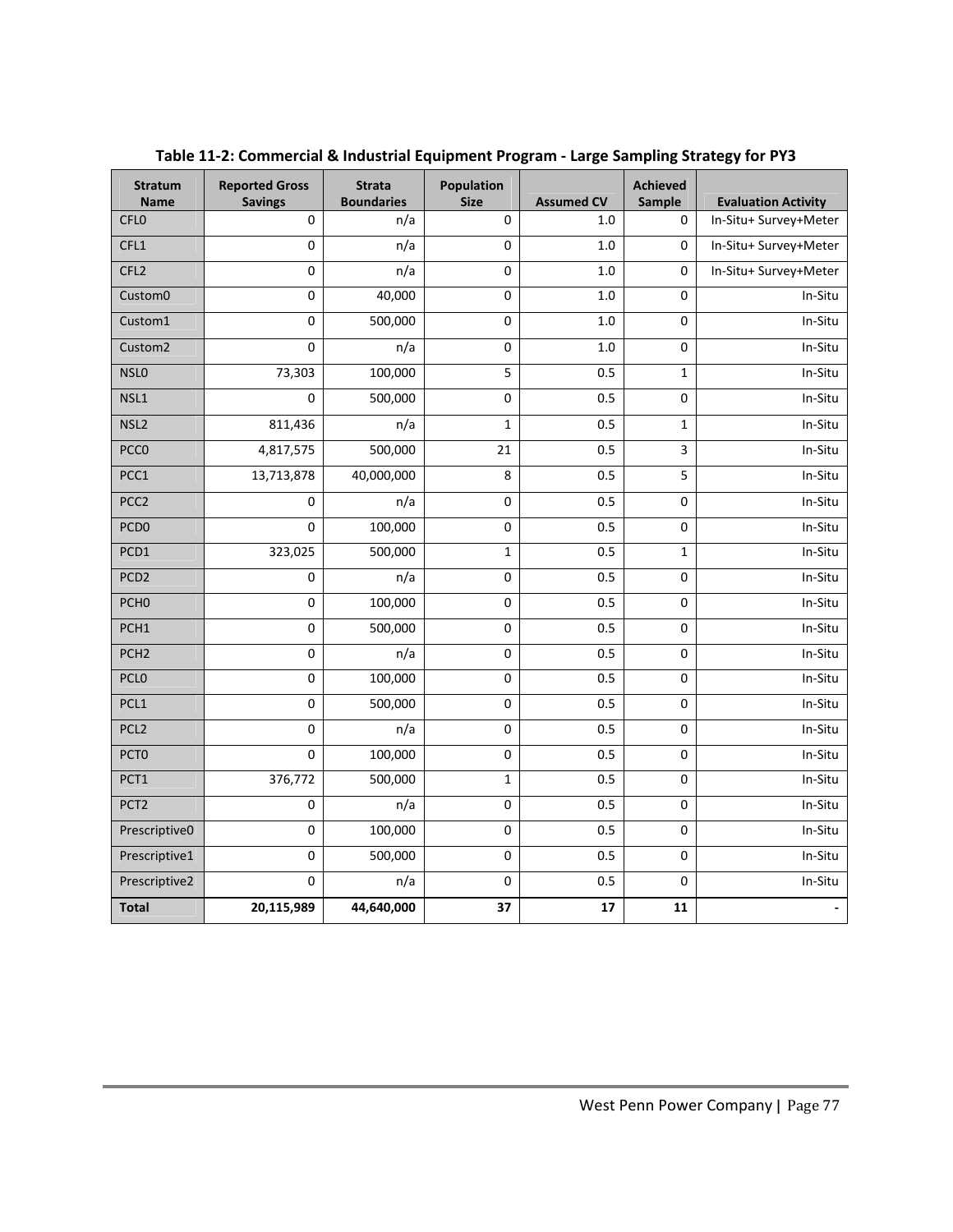### **Table 11‐3: PY3 Commercial & Industrial Equipment Program ‐ Large Summary of Evaluation Results for Energy**

| <b>Stratum Name</b> | Reported<br><b>Gross Energy</b><br><b>Savings</b> | <b>Realization</b><br>Rate | <b>Observed</b><br><b>CV</b> | <b>Relative</b><br><b>Precision</b> | <b>Verified Gross</b><br><b>Energy Savings</b> |
|---------------------|---------------------------------------------------|----------------------------|------------------------------|-------------------------------------|------------------------------------------------|
| CFL <sub>0</sub>    | 0                                                 | n/a                        | 0.6                          | n/a                                 |                                                |
| CFL1                | 0                                                 | n/a                        | n/a                          | n/a                                 |                                                |
| CFL <sub>2</sub>    | 0                                                 | n/a                        | n/a                          | n/a                                 |                                                |
| Custom0             | 0                                                 | n/a                        | 0.4                          | n/a                                 |                                                |
| Custom1             | 0                                                 | n/a                        | 0.4                          | n/a                                 |                                                |
| Custom <sub>2</sub> | 0                                                 | n/a                        | 0.4                          | n/a                                 |                                                |
| <b>NSLO</b>         | 73,303                                            | 74%                        | 0.4                          | 52%                                 | 54,353                                         |
| NSL1                | 0                                                 | n/a                        | 0.4                          | n/a                                 |                                                |
| NSL <sub>2</sub>    | 811,436                                           | 83%                        | 0.4                          | 0%                                  | 673,937                                        |
| PCC <sub>0</sub>    | 4,817,575                                         | 145%                       | 0.4                          | 31%                                 | 6,968,762                                      |
| PCC1                | 13,713,878                                        | 95%                        | 0.4                          | 16%                                 | 12,994,775                                     |
| PCC <sub>2</sub>    | 0                                                 | n/a                        | 0.4                          | n/a                                 |                                                |
| PCD <sub>0</sub>    | $\overline{0}$                                    | n/a                        | 0.4                          | n/a                                 |                                                |
| PCD1                | 323,025                                           | 38%                        | 0.4                          | 0%                                  | 121,558                                        |
| PCD <sub>2</sub>    | 0                                                 | n/a                        | n/a                          | n/a                                 |                                                |
| PCH <sub>0</sub>    | 0                                                 | n/a                        | 0.4                          | n/a                                 |                                                |
| PCH1                | 0                                                 | n/a                        | n/a                          | n/a                                 |                                                |
| PCH <sub>2</sub>    | 0                                                 | n/a                        | n/a                          | n/a                                 |                                                |
| <b>PCLO</b>         | 0                                                 | n/a                        | 0.4                          | n/a                                 |                                                |
| PCL1                | 0                                                 | n/a                        | 0.4                          | n/a                                 |                                                |
| PCL <sub>2</sub>    | 0                                                 | n/a                        | 0.4                          | n/a                                 |                                                |
| PCT <sub>0</sub>    | 0                                                 | n/a                        | 0.4                          | n/a                                 |                                                |
| PCT1                | 376,772                                           | n/a                        | 0.4                          | n/a                                 |                                                |
| PCT <sub>2</sub>    | 0                                                 | n/a                        | 0.4                          | n/a                                 |                                                |
| Prescriptive0       | 0                                                 | n/a                        | 1.6                          | n/a                                 |                                                |
| Prescriptive1       | 0                                                 | n/a                        | 1.6                          | n/a                                 |                                                |
| Prescriptive2       | 0                                                 | n/a                        | 1.6                          | n/a                                 |                                                |
| <b>Total</b>        | 20,115,989                                        | 103%                       |                              | 13%                                 | 20,813,384                                     |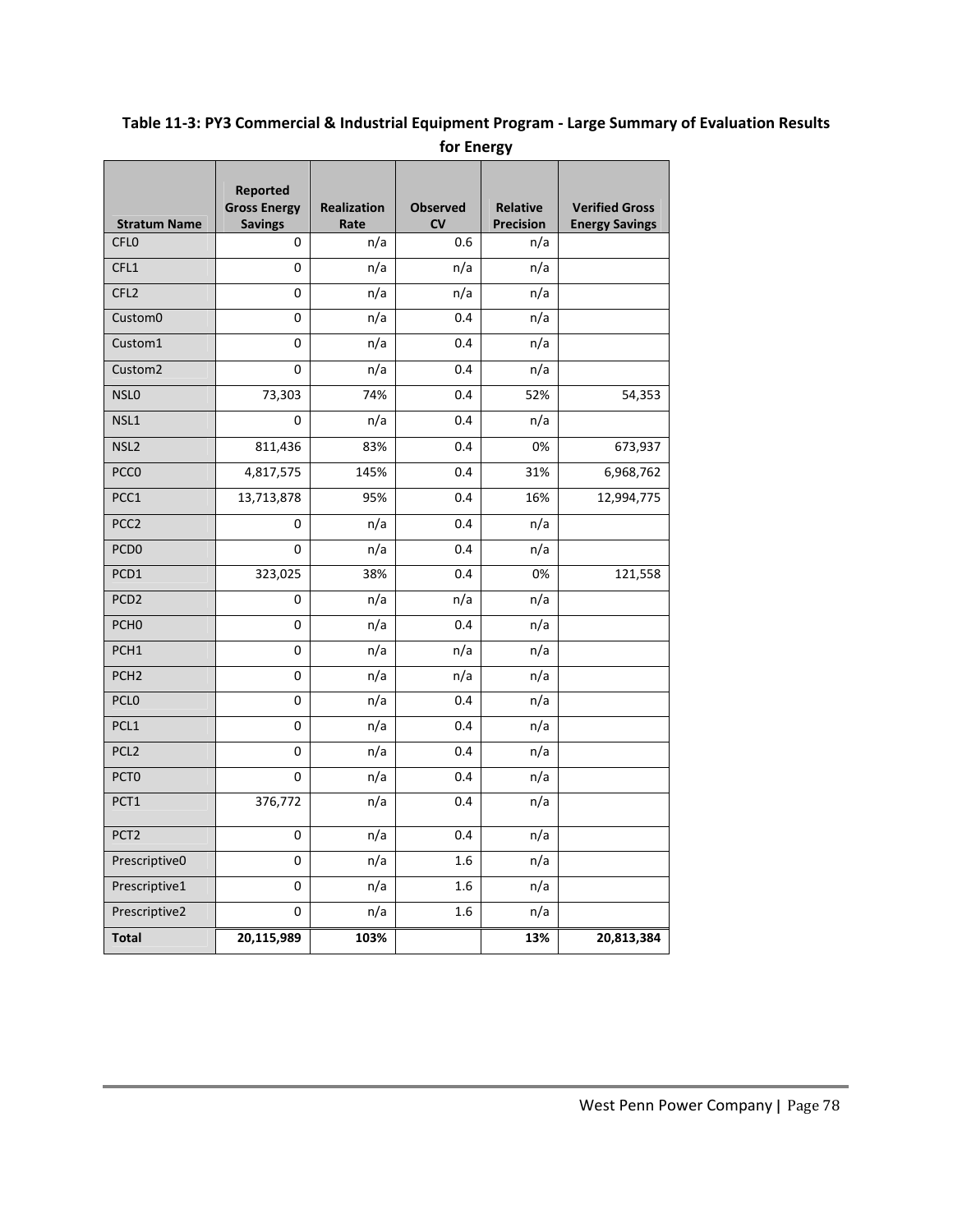| <b>Stratum Name</b>  | <b>Reported Gross</b><br><b>Demand Savings</b> | <b>Realization Rate</b> | <b>Observed CV</b> | <b>Relative Precision</b> | <b>Verified Gross</b><br><b>Demand Savings</b> |
|----------------------|------------------------------------------------|-------------------------|--------------------|---------------------------|------------------------------------------------|
| <b>CFLO</b>          | 0                                              | n/a                     | 0.6                | n/a                       |                                                |
| CFL1                 | $\pmb{0}$                                      | n/a                     | n/a                | n/a                       |                                                |
| CFL <sub>2</sub>     | $\pmb{0}$                                      | n/a                     | n/a                | n/a                       |                                                |
| Custom0              | $\pmb{0}$                                      | n/a                     | 0.4                | n/a                       |                                                |
| Custom1              | $\pmb{0}$                                      | n/a                     | 0.4                | n/a                       |                                                |
| Custom2              | $\pmb{0}$                                      | n/a                     | 0.4                | n/a                       |                                                |
| <b>NSLO</b>          | 9                                              | 75%                     | 0.4                | 52%                       | $\overline{7}$                                 |
| NSL1                 | $\pmb{0}$                                      | n/a                     | 0.4                | n/a                       |                                                |
| NSL <sub>2</sub>     | 138                                            | 95%                     | 0.4                | 0%                        | 131                                            |
| <b>PCCO</b>          | 788                                            | 129%                    | 0.4                | 31%                       | 1,013                                          |
| PCC1                 | 2,445                                          | 99%                     | 0.4                | 16%                       | 2,419                                          |
| PCC <sub>2</sub>     | $\pmb{0}$                                      | n/a                     | 0.4                | n/a                       |                                                |
| PCD <sub>0</sub>     | $\pmb{0}$                                      | n/a                     | 0.4                | n/a                       |                                                |
| PCD1                 | 38                                             | 36%                     | 0.4                | 0%                        | 14                                             |
| PCD <sub>2</sub>     | $\mathbf 0$                                    | n/a                     | n/a                | n/a                       |                                                |
| PCH <sub>0</sub>     | $\boldsymbol{0}$                               | n/a                     | 0.4                | n/a                       |                                                |
| PCH <sub>1</sub>     | $\mathbf 0$                                    | n/a                     | n/a                | n/a                       |                                                |
| PCH <sub>2</sub>     | $\boldsymbol{0}$                               | n/a                     | n/a                | n/a                       |                                                |
| <b>PCLO</b>          | $\mathbf 0$                                    | n/a                     | 0.4                | n/a                       |                                                |
| PCL1                 | $\pmb{0}$                                      | n/a                     | 0.4                | n/a                       |                                                |
| PCL <sub>2</sub>     | $\mathbf 0$                                    | n/a                     | 0.4                | n/a                       |                                                |
| PCT <sub>0</sub>     | $\mathbf 0$                                    | n/a                     | 0.4                | n/a                       |                                                |
| PCT1                 | $\pmb{0}$                                      | n/a                     | 0.4                | n/a                       |                                                |
| PCT <sub>2</sub>     | $\pmb{0}$                                      | n/a                     | 0.4                | n/a                       |                                                |
| <b>Prescriptive0</b> | $\pmb{0}$                                      | n/a                     | 1.6                | n/a                       |                                                |
| Prescriptive1        | $\pmb{0}$                                      | n/a                     | 1.6                | n/a                       |                                                |
| Prescriptive2        | $\pmb{0}$                                      | n/a                     | 1.6                | n/a                       |                                                |
| <b>Total</b>         | 3,418                                          | 105%                    |                    | 13%                       | 3,584                                          |

## **Table 11‐4: PY3 Commercial & Industrial Equipment Program ‐ Large Summary of Evaluation Results for Demand**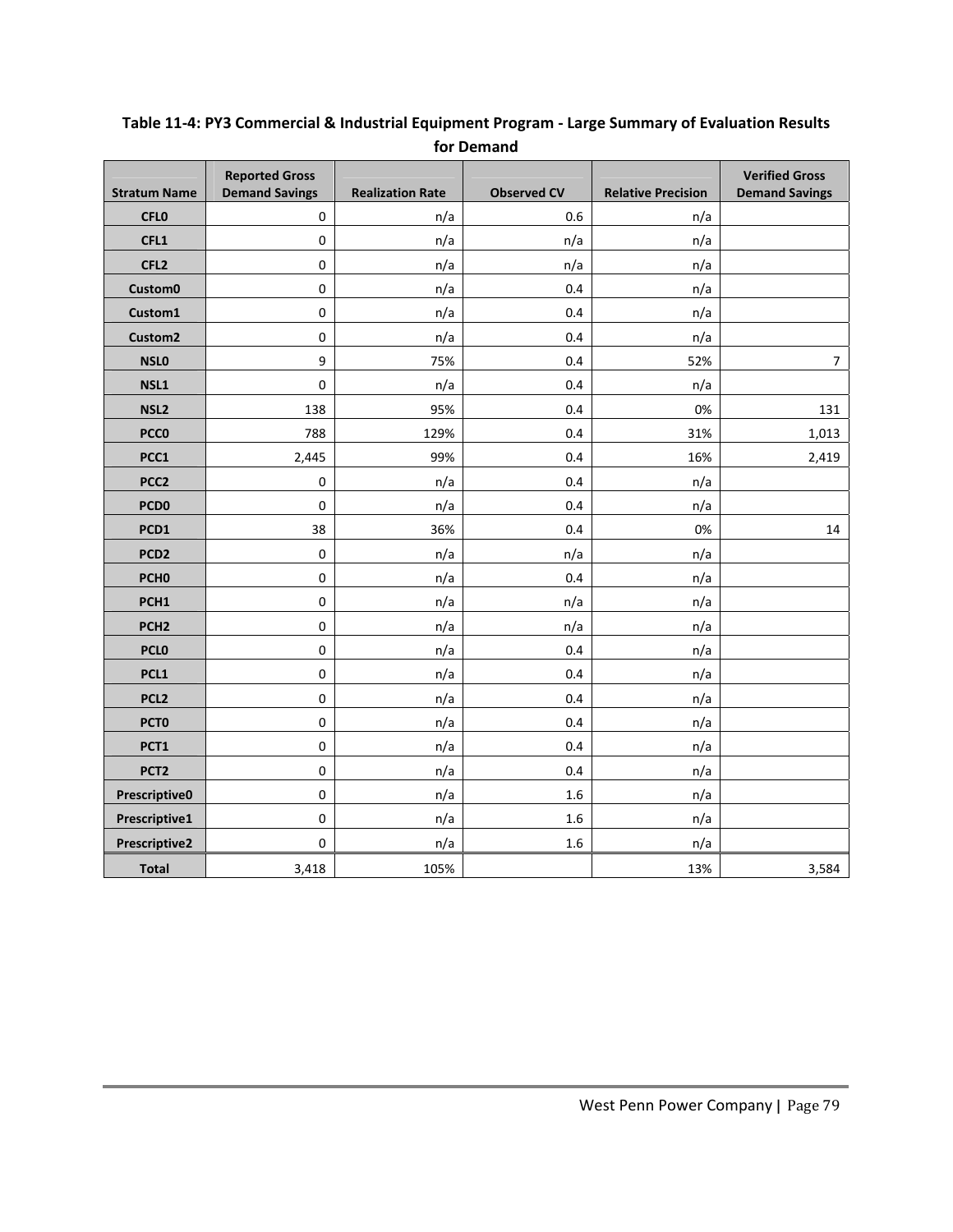### **11.3 Impact Evaluation Net Savings**

Act 129 compliance is based on gross savings, but the Company's Evaluators are presently finalizing a portfolio-level net to gross survey to inform the program planning for Phase II of Act 129. The evaluation of the legacy FirstEnergy companies included net‐to‐gross research based on Program Year 3 (PY3) participants. Given the mid‐year transition of West Penn Power programs to FirstEnergy's model, West Penn Power specific net-to-gross research was not conducted. The evaluation team plans to complete net-to-gross research on West Penn Power program participants starting in February 2013 and based on six months of PY4 participants. These results will be available in time to inform the final plans for Phase II. The Net-to-Gross data acquisition will be based on participant self-report surveys and will follow a similar approach as that used for the FirstEnergy legacy companies.

### **11.4 Process Evaluation**

A process evaluation for the WPP program was not conducted in PY3 due to the transition to the implementation model of the other three operating companies (Met‐Ed, Penelec, and Penn Power).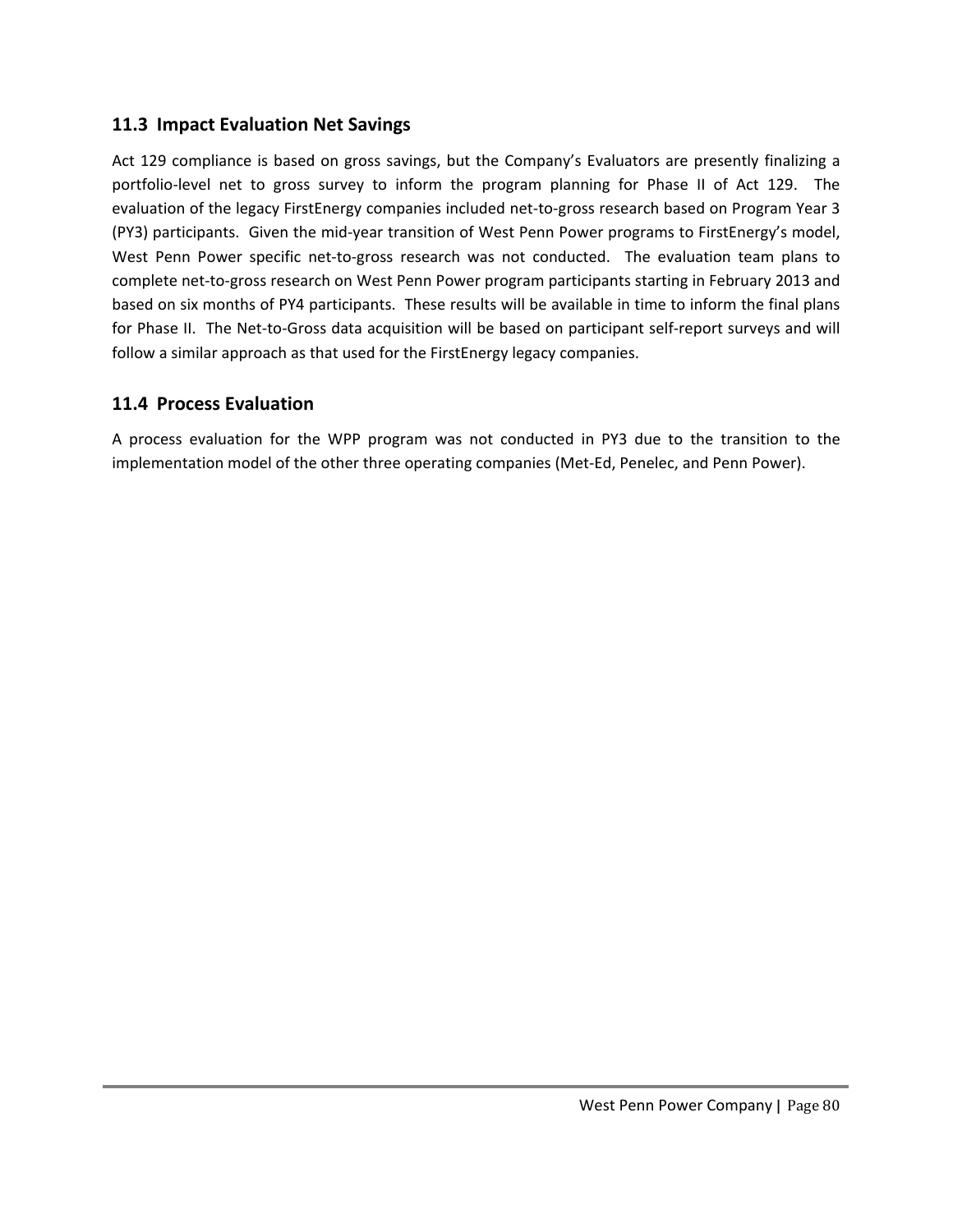A breakdown of the program finances is presented in Table 11‐5.

|                                          | IQ<br>(\$1,000) | <b>PYTD</b><br>(\$1,000) | <b>CPITD</b><br>(\$1,000) |
|------------------------------------------|-----------------|--------------------------|---------------------------|
| <b>EDC Incentives to Participants</b>    | \$21            | \$1,495                  | \$1,898                   |
| <b>EDC Incentives to Trade Allies</b>    |                 |                          |                           |
| <b>Subtotal EDC Incentive Costs</b>      | \$21            | \$1,495                  | \$1,898                   |
| Design & Development                     |                 | \$6                      | \$667                     |
| Administration <sup>[1]</sup>            | \$2             | \$122                    | \$567                     |
| Management <sup>[2]</sup>                |                 |                          |                           |
| Marketing <sup>[3]</sup>                 | \$64            | \$155                    | \$184                     |
| <b>Technical Assistance</b>              | \$190           | \$533                    | \$1,258                   |
| <b>Subtotal EDC Implementation Costs</b> | \$255           | \$815                    | \$2,676                   |
| <b>EDC Evaluation Costs</b>              | \$9             | \$49                     | \$88                      |
| <b>SWE Audit Costs</b>                   |                 |                          |                           |
| Total EDC Costs[4]                       | \$285           | \$2,359                  | \$4,611                   |
| Participant Costs[5]                     | \$0             | \$4,066                  | \$4,662                   |
| Total TRC Costs[6]                       | \$264           | \$4,930                  | \$7,426                   |
| <b>Total Lifetime Energy Benefits</b>    | \$644           | \$10,245                 | \$12,825                  |
| <b>Total Lifetime Capacity Benefits</b>  | \$50            | \$1,162                  | \$1,471                   |
| Total TRC Benefits <sup>[7]</sup>        | N/A             | \$11,407                 | \$14,296                  |
|                                          |                 |                          |                           |
| TRC Ratio <sup>[8]</sup>                 | N/A             | 2,33                     | 1.93                      |
|                                          |                 | 2.31                     |                           |

**Table 11‐5: Summary of Commercial & Industrial Equipment Program ‐ Large Finances**

#### **NOTES**

Per PUC direction, TRC inputs and calculations are required in the Annual Report only and should comply with the 2011 Total Resource Cost Test Order approved July 28, 2011. Please see the "Report Definitions" section of this report for more details.

[1] Includes the administrative CSP (rebate processing), tracking system, and general administration and clerical cost.

[2] Includes EDC program management, CSP program management, general management oversight, and major accounts.

[3] Includes the marketing CSP and marketing costs by program CSPs.

[4] Per the 2011 Total Resource Cost Test Order, the Total EDC Costs refer to EDC incurred expenses only.

[5] Per the 2011 Total Resource Cost Test Order, the net Participant Costs are the costs for the end‐use customer.

[6] Total TRC Costs includes EDC Evaluation Costs, Total EDC Implementation Costs and Participant Costs.

[7] Total TRC Benefits equals the sum of Total Lifetime Energy Benefits and Total Lifetime Capacity Benefits. Based upon verified gross kWh and kW savings. Benefits include: avoided supply costs, including the reduction in costs of electric energy, generation, transmission, and distribution capacity, and natural gas valued at marginal cost for periods when there is a load reduction.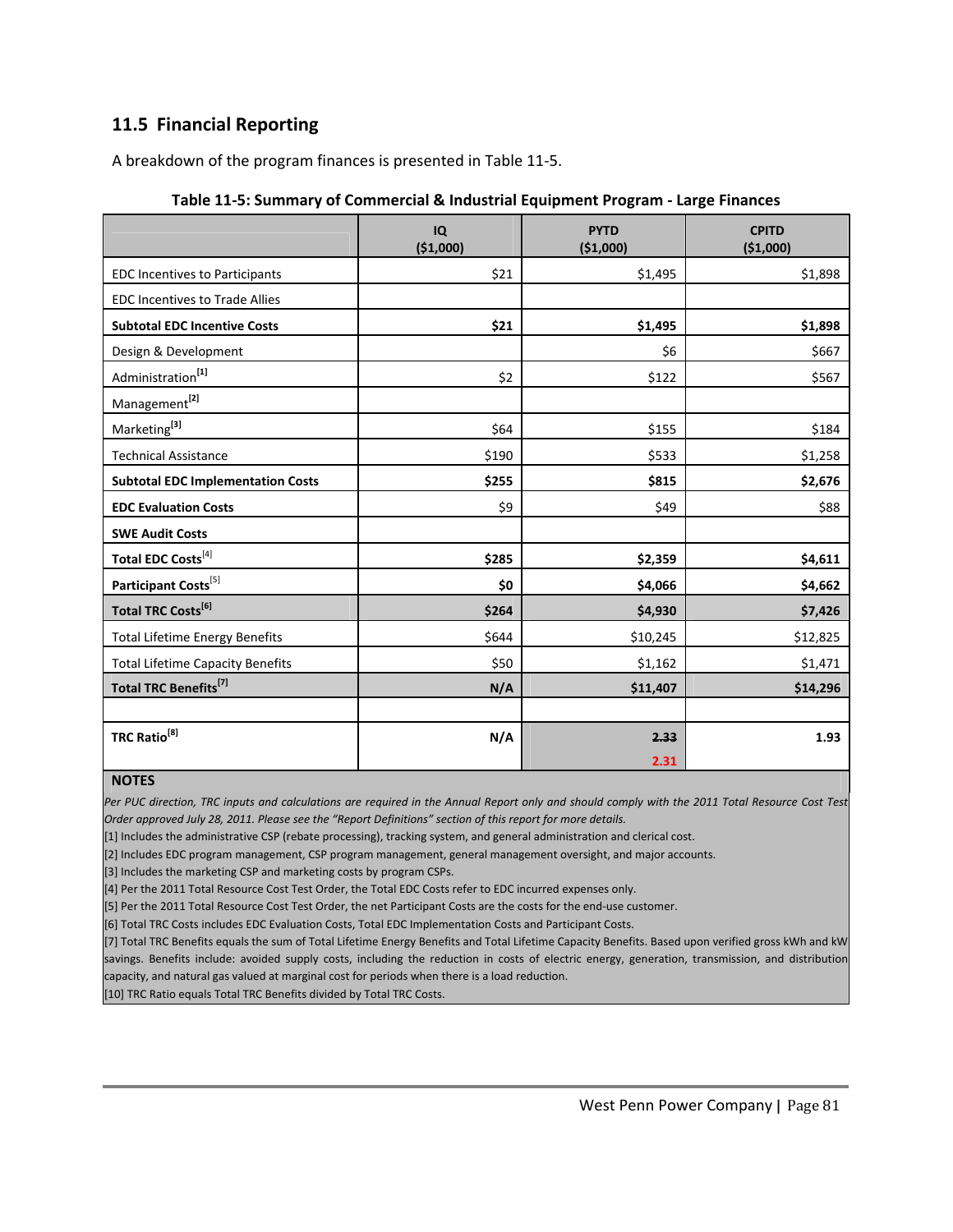# **12 Customer Load Response Program**

This program will supply Company assistance by providing load management services by actively educating and providing assistance with the transition to market prices, load shaping, and participation in PJM markets. Contracting with customers for load reduction as well as assisting customers with entry into the real time energy markets will help control the demand during peak hours. A customer who participates in this program will receive incentives based on their actual hourly load reduction from their calculated baseline during events called by the Company for the top 100 hours of load reduction. Customers will have flexibility in selecting how many hours that they can participate with 50 hours being typical.

## **12.1 Program Updates**

There were no program updates to this program in PY3.

## **12.2 Impact Evaluation Gross Savings**

This program was operated between June 1 and September 30 2012, there were no impacts reported for PY3. The gross impact evaluation effort is underway as of this writing, but preliminary results are not yet available.

| <b>Reporting Period</b> | <b>Participants</b> | <b>Reported Gross</b><br><b>Energy Savings</b><br>(MWh/yr) | <b>Reported Gross</b><br><b>Demand Reduction</b><br>(MW) | <b>Incentives</b><br>(51,000) |
|-------------------------|---------------------|------------------------------------------------------------|----------------------------------------------------------|-------------------------------|
| <b>PY3 Q1</b>           |                     | 0                                                          | 0.0                                                      | \$0                           |
| <b>PY3 Q2</b>           |                     | 0                                                          | 0.0                                                      | \$0                           |
| <b>PY3 Q3</b>           |                     | 0                                                          | 0.0                                                      | \$0                           |
| <b>PY3 Q4</b>           |                     | 0                                                          | 0.0                                                      | \$0                           |
| <b>PY3 Total</b>        |                     | 0                                                          | 0.0                                                      | \$0                           |
| <b>CPITD Total</b>      |                     | 0                                                          | 0.0                                                      | \$0                           |

### **Table 12‐1: Customer Load Response Program Reported Results by Quarter**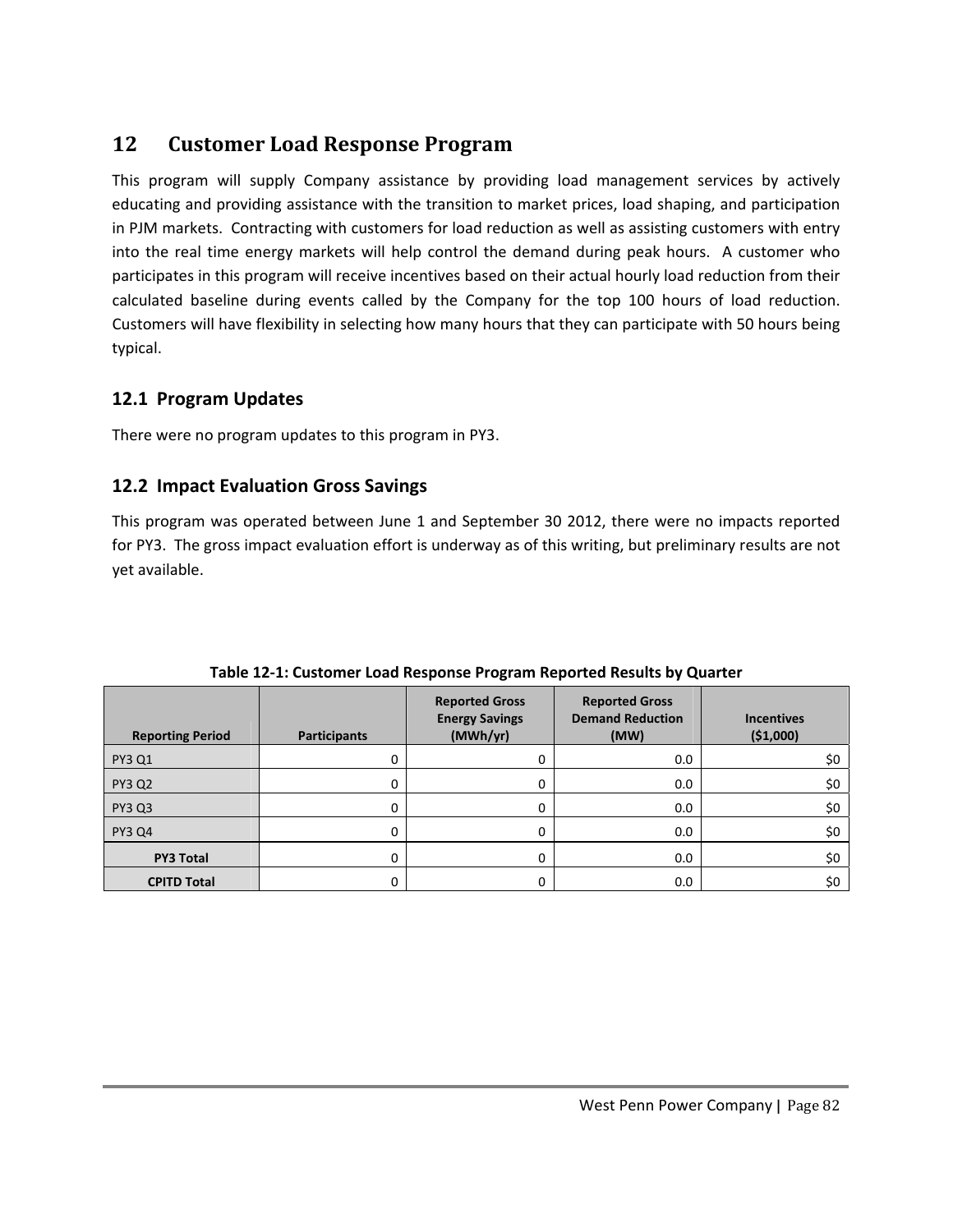| <b>Stratum</b>               | <b>Strata</b><br><b>Boundaries</b> | <b>Population</b><br><b>Size</b> | <b>Assumed</b><br><b>Coefficient</b><br>of Variation<br>$(C_v)$ or<br>Proportion<br>in Sample<br>Design | <b>Target</b><br>Levels of<br><b>Confidence</b><br>& Precision | <b>Target</b><br><b>Sample Size</b> | <b>Achieved</b><br><b>Sample Size</b> | <b>Evaluation Activity</b> |
|------------------------------|------------------------------------|----------------------------------|---------------------------------------------------------------------------------------------------------|----------------------------------------------------------------|-------------------------------------|---------------------------------------|----------------------------|
| Customer<br>Load<br>Response | n/a                                | n/a                              | n/a                                                                                                     | n/a                                                            | n/a                                 | n/a                                   | n/a                        |
| Program<br><b>Total</b>      | n/a                                | n/a                              | n/a                                                                                                     | n/a                                                            | n/a                                 | n/a                                   | n/a                        |

**Table 12‐2: Customer Load Response Program Sampling Strategy for PY3**

### **Table 12‐3: PY3 Customer Load Response Program Summary of Evaluation Results for Energy**

| <b>Stratum</b>            | <b>Reported Gross</b><br><b>Energy Savings</b> | <b>Energy Realization</b><br>Rate | <b>Observed</b><br><b>Coefficient of</b><br>Variation $(C_v)$ or<br>Proportion | <b>Relative Precision</b> | <b>Verified Gross</b><br><b>Energy Savings</b> |
|---------------------------|------------------------------------------------|-----------------------------------|--------------------------------------------------------------------------------|---------------------------|------------------------------------------------|
| Customer<br>Load Response | 0                                              | n/a                               | n/a                                                                            | n/a                       |                                                |
| <b>Program Total</b>      | 0                                              |                                   |                                                                                |                           |                                                |

### **Table 12‐4: PY3 Customer Load Response Program Summary of Evaluation Results for Demand**

| <b>Stratum</b>            | <b>Reported Gross</b><br><b>Demand Reduction</b> | <b>Demand</b><br><b>Realization Rate</b> | <b>Observed</b><br><b>Coefficient of</b><br>Variation $(C_v)$ or<br>Proportion | <b>Relative Precision</b> | <b>Verified Gross</b><br><b>Demand</b><br><b>Reduction</b> |
|---------------------------|--------------------------------------------------|------------------------------------------|--------------------------------------------------------------------------------|---------------------------|------------------------------------------------------------|
| Customer<br>Load Response | $0.0^{\circ}$                                    | n/a                                      | n/a                                                                            | n/a                       | 0.0                                                        |
| <b>Program Total</b>      | 0.0                                              |                                          |                                                                                |                           | 0.0                                                        |

## **12.3 Impact Evaluation Net Savings**

There were no impacts reported for PY3. The net impact evaluation effort is underway as of this writing, but preliminary results are not yet available.

## **12.4 Process Evaluation**

This program was not implemented in PY3.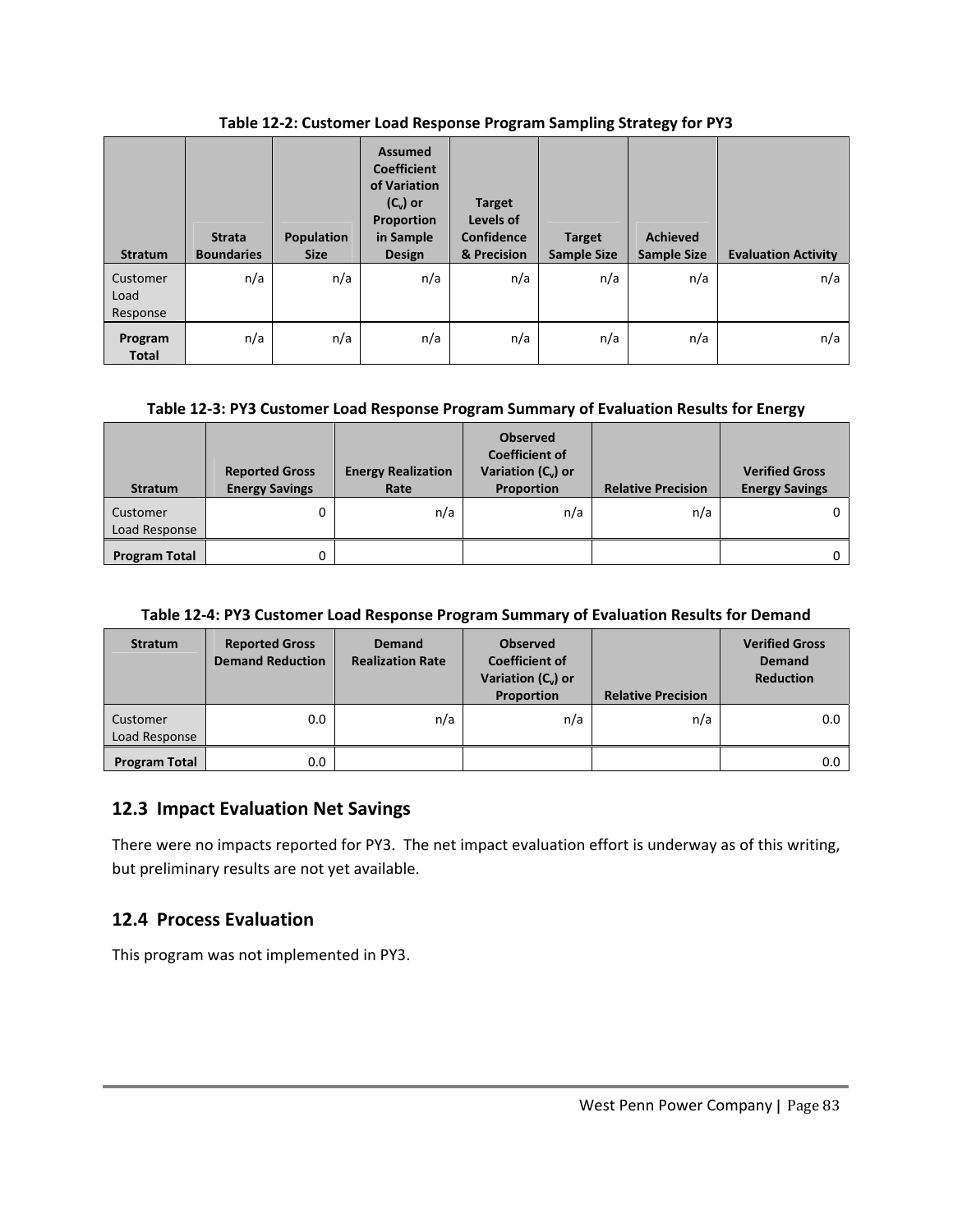A breakdown of the program finances is presented in Table 12‐5.

|                                          | IQ<br>(\$1,000) | <b>PYTD</b><br>(\$1,000) | <b>CPITD</b><br>(\$1,000) |
|------------------------------------------|-----------------|--------------------------|---------------------------|
| <b>EDC Incentives to Participants</b>    | \$0             | \$15                     | \$15                      |
| <b>EDC Incentives to Trade Allies</b>    |                 |                          |                           |
| <b>Subtotal EDC Incentive Costs</b>      | \$0             | \$15                     | \$15                      |
| Design & Development                     |                 | \$4                      | \$88                      |
| Administration <sup>[1]</sup>            | \$6             | \$41                     | \$78                      |
| Management <sup>[2]</sup>                |                 |                          |                           |
| Marketing <sup>[3]</sup>                 | \$0             | \$1                      | \$2                       |
| <b>Technical Assistance</b>              | \$5             | \$18                     | \$41                      |
| <b>Subtotal EDC Implementation Costs</b> | \$11            | \$63                     | \$209                     |
| <b>EDC Evaluation Costs</b>              | \$2             | \$5                      | \$14                      |
| <b>SWE Audit Costs</b>                   |                 |                          |                           |
| Total EDC Costs[4]                       | \$13            | \$83                     | \$238                     |
| Participant Costs[5]                     |                 |                          |                           |
| Total TRC Costs[6]                       | \$13            | \$68                     | \$238                     |
| <b>Total Lifetime Energy Benefits</b>    |                 |                          |                           |
| <b>Total Lifetime Capacity Benefits</b>  |                 |                          |                           |
| <b>Total TRC Benefits</b> <sup>[7]</sup> | N/A             |                          |                           |
|                                          |                 |                          |                           |
| TRC Ratio <sup>[8]</sup>                 | N/A             |                          |                           |

**Table 12‐5: Summary of Customer Load Response Program Finances**

**NOTES** 

Per PUC direction, TRC inputs and calculations are required in the Annual Report only and should comply with the 2011 Total Resource Cost Test Order approved July 28, 2011. Please see the "Report Definitions" section of this report for more details.

[1] Includes the administrative CSP (rebate processing), tracking system, and general administration and clerical cost.

[2] Includes EDC program management, CSP program management, general management oversight, and major accounts.

[3] Includes the marketing CSP and marketing costs by program CSPs.

[4] Per the 2011 Total Resource Cost Test Order, the Total EDC Costs refer to EDC incurred expenses only.

[5] Per the 2011 Total Resource Cost Test Order, the net Participant Costs are the costs for the end‐use customer.

[6] Total TRC Costs includes EDC Evaluation Costs, Total EDC Implementation Costs and Participant Costs.

[7] Total TRC Benefits equals the sum of Total Lifetime Energy Benefits and Total Lifetime Capacity Benefits. Based upon verified gross kWh and kW savings. Benefits include: avoided supply costs, including the reduction in costs of electric energy, generation, transmission, and distribution

capacity, and natural gas valued at marginal cost for periods when there is a load reduction.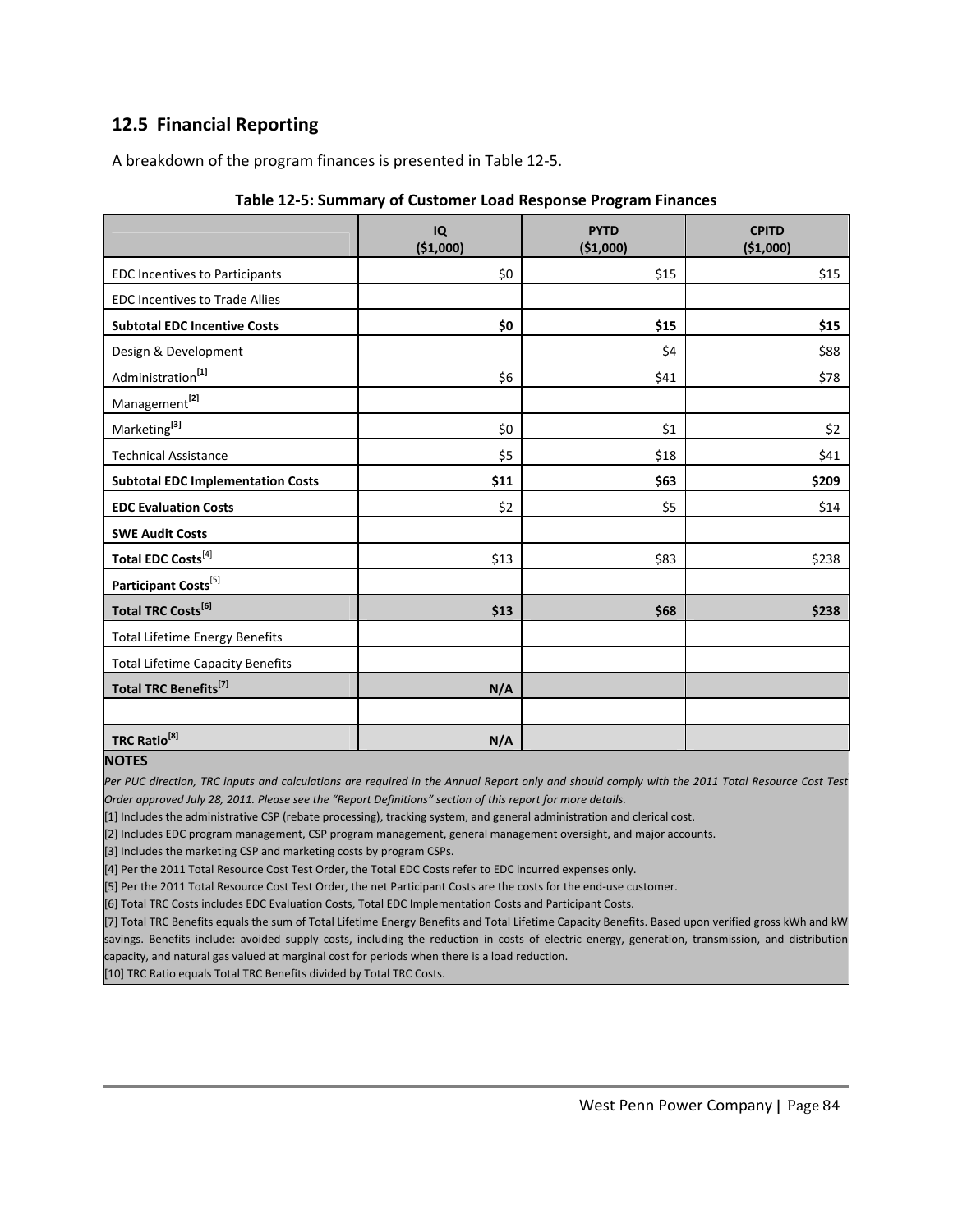# **13 Customer Resources Demand Response Program**

This program contracts for load resources which will be initially targeted at existing small and large, commercial and industrial, and governmental/non‐profit customers with a demand of at least 300 kW or greater. The program will be expanded to customers less than 300 kW in conjunction with the deployment of smart metering infrastructure that will provide the required metering and communications network for these customers to participate. PJM CSPs may also enroll customers with a demand less that 300 kW where a measurement and verification protocol is approved by the Company in advance of program enrollment.

## **13.1 Program Updates**

There were no program updates to this program in PY3.

## **13.2 Impact Evaluation Gross Savings**

This program was operated between June 1 and September 30 2012, there were no impacts reported for PY3. The gross impact evaluation effort is underway as of this writing, but preliminary results are not yet available.

| <b>Reporting Period</b> | <b>Participants</b> | <b>Reported Gross</b><br><b>Energy Savings</b><br>(MWh/yr) | <b>Reported Gross</b><br><b>Demand Reduction</b><br>(MW) | <b>Incentives</b><br>(\$1,000) |
|-------------------------|---------------------|------------------------------------------------------------|----------------------------------------------------------|--------------------------------|
| <b>PY3 Q1</b>           |                     | 0                                                          | 0.0                                                      | \$0                            |
| <b>PY3 Q2</b>           | 0                   | 0                                                          | 0.0                                                      | \$0                            |
| <b>PY3 Q3</b>           | O                   | 0                                                          | 0.0                                                      | \$0                            |
| <b>PY3 Q4</b>           |                     | 0                                                          | 0.0                                                      | \$0                            |
| <b>PY3 Total</b>        | U                   | 0                                                          | 0.0                                                      | \$0                            |
| <b>CPITD Total</b>      | 0                   | 0                                                          | 0.0                                                      | \$0                            |

### **Table 13‐1: Customer Resources Demand Response Program Reported Results by Quarter**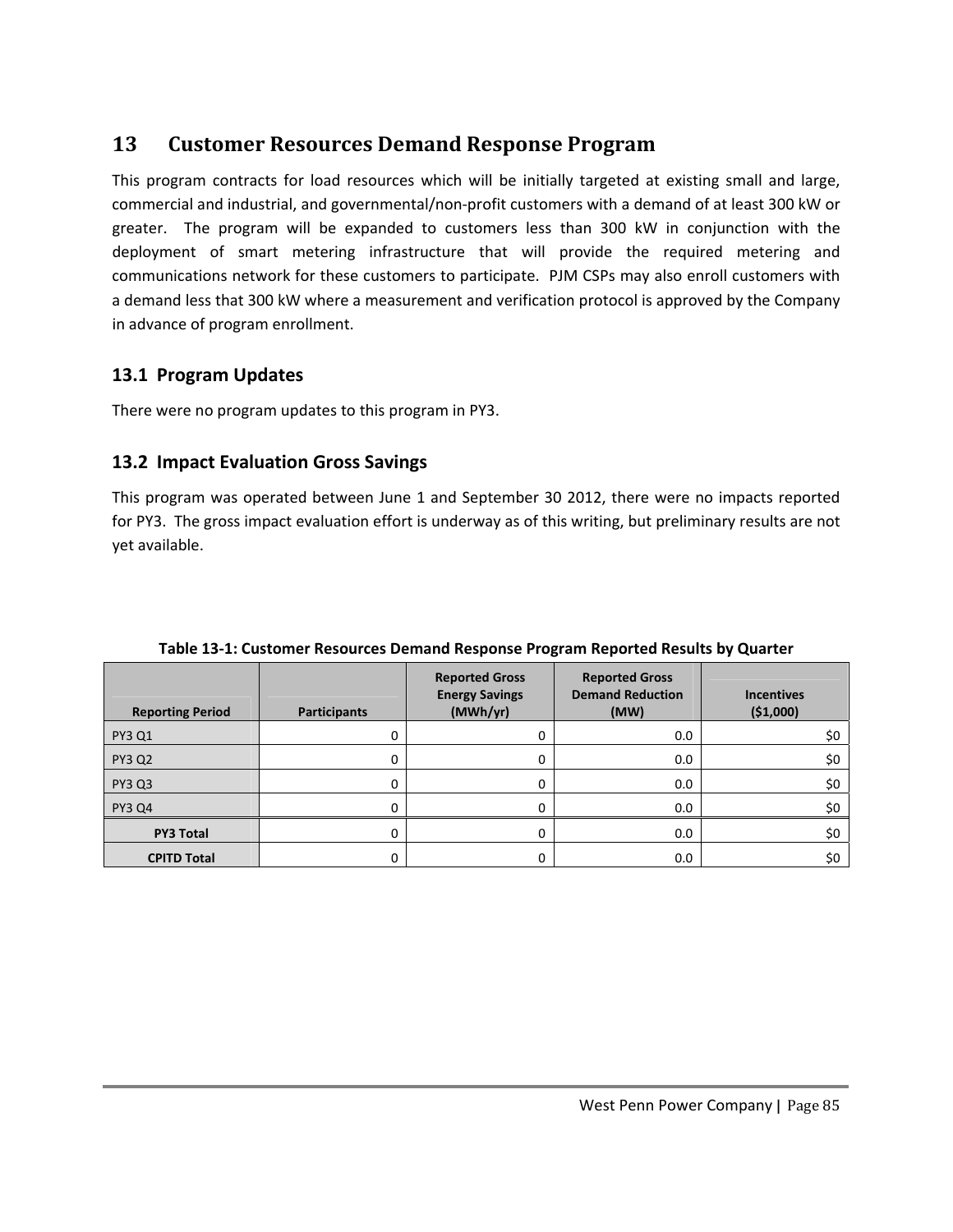| <b>Stratum</b>          | <b>Strata</b><br><b>Boundaries</b> | <b>Population</b><br><b>Size</b> | <b>Assumed</b><br><b>Coefficient</b><br>of Variation<br>$(C_v)$ or<br>Proportion<br>in Sample<br><b>Design</b> | <b>Target</b><br>Levels of<br>Confidence<br>& Precision | <b>Target</b><br><b>Sample Size</b> | <b>Achieved</b><br><b>Sample Size</b> | <b>Evaluation Activity</b> |
|-------------------------|------------------------------------|----------------------------------|----------------------------------------------------------------------------------------------------------------|---------------------------------------------------------|-------------------------------------|---------------------------------------|----------------------------|
| Customer<br>Resources   | n/a                                | n/a                              | n/a                                                                                                            | n/a                                                     | n/a                                 | n/a                                   | n/a                        |
| Demand                  |                                    |                                  |                                                                                                                |                                                         |                                     |                                       |                            |
| Response                |                                    |                                  |                                                                                                                |                                                         |                                     |                                       |                            |
| Program<br><b>Total</b> | n/a                                | n/a                              | n/a                                                                                                            | n/a                                                     | n/a                                 | n/a                                   | n/a                        |

**Table 13‐2: Customer Resources Demand Response Program Sampling Strategy for PY3**

### **Table 13‐3: PY3 Customer Resources Demand Response Program Summary of Evaluation Results for Energy**

|                                             |                                                |                                   | ---- 01                                                                        |                           |                                                |
|---------------------------------------------|------------------------------------------------|-----------------------------------|--------------------------------------------------------------------------------|---------------------------|------------------------------------------------|
| <b>Stratum</b>                              | <b>Reported Gross</b><br><b>Energy Savings</b> | <b>Energy Realization</b><br>Rate | <b>Observed</b><br><b>Coefficient of</b><br>Variation $(C_v)$ or<br>Proportion | <b>Relative Precision</b> | <b>Verified Gross</b><br><b>Energy Savings</b> |
| Customer<br>Resources<br>Demand<br>Response | 0                                              | n/a                               | n/a                                                                            | n/a                       |                                                |
| <b>Program Total</b>                        | 0                                              |                                   |                                                                                |                           |                                                |

# **Table 13‐4: PY3 Customer Resources Demand Response Program Summary of Evaluation Results for**

### **Demand**

| <b>Stratum</b>                              | <b>Reported Gross</b><br><b>Demand Reduction</b> | <b>Demand</b><br><b>Realization Rate</b> | <b>Observed</b><br><b>Coefficient of</b><br>Variation $(C_v)$ or<br>Proportion | <b>Relative Precision</b> | <b>Verified Gross</b><br><b>Demand</b><br><b>Reduction</b> |
|---------------------------------------------|--------------------------------------------------|------------------------------------------|--------------------------------------------------------------------------------|---------------------------|------------------------------------------------------------|
| Customer<br>Resources<br>Demand<br>Response | 0.0                                              | n/a                                      | n/a                                                                            | n/a                       | 0.0                                                        |
| <b>Program Total</b>                        | 0.0                                              |                                          |                                                                                |                           | 0.0                                                        |

## **13.3 Impact Evaluation Net Savings**

There were no impacts reported for PY3. The gross impact evaluation effort is underway as of this writing, but preliminary results are not yet available.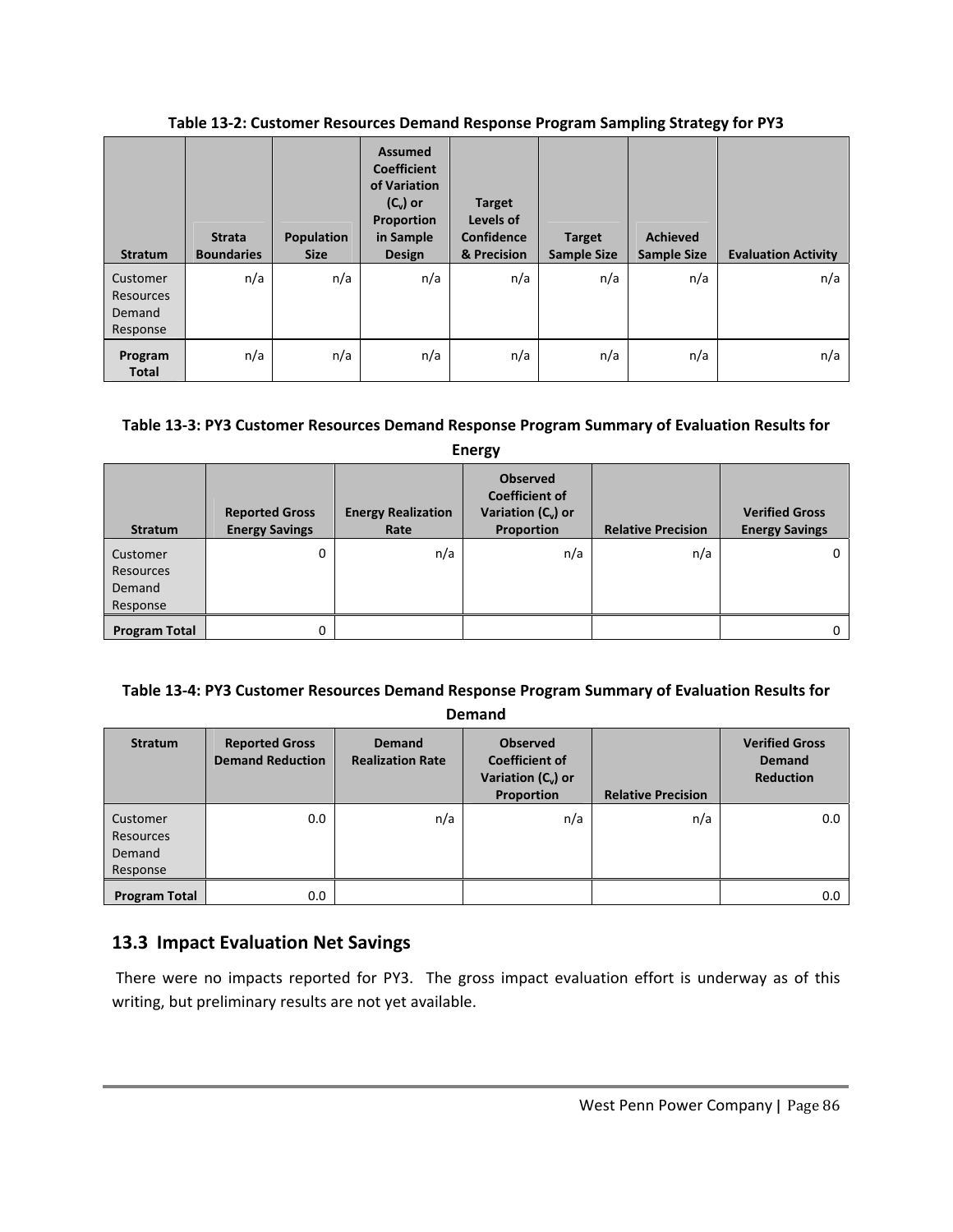### **13.4 Process Evaluation**

This program was not implemented in PY3.

### **13.5 Financial Reporting**

A breakdown of the program finances is presented in Table 13‐5.

|                                          | IQ<br>(\$1,000) | <b>PYTD</b><br>(\$1,000) | <b>CPITD</b><br>(\$1,000) |
|------------------------------------------|-----------------|--------------------------|---------------------------|
| <b>EDC Incentives to Participants</b>    | \$0             | \$0                      | \$0                       |
| <b>EDC Incentives to Trade Allies</b>    |                 |                          |                           |
| <b>Subtotal EDC Incentive Costs</b>      | \$0             | \$0                      | \$0                       |
| Design & Development                     |                 | \$4                      | $$7$                      |
| Administration <sup>[1]</sup>            | \$13            | \$51                     | \$83                      |
| Management <sup>[2]</sup>                |                 |                          |                           |
| Marketing <sup>[3]</sup>                 | \$0             | \$47                     | \$49                      |
| <b>Technical Assistance</b>              | \$3             | \$352                    | \$374                     |
| <b>Subtotal EDC Implementation Costs</b> | \$17            | \$454                    | \$512                     |
| <b>EDC Evaluation Costs</b>              | \$4             | \$8                      | \$20                      |
| <b>SWE Audit Costs</b>                   |                 |                          |                           |
| Total EDC Costs[4]                       | \$22            | \$462                    | \$533                     |
| Participant Costs[5]                     |                 |                          |                           |
| Total TRC Costs[6]                       | \$22            | \$462                    | \$533                     |
| <b>Total Lifetime Energy Benefits</b>    |                 |                          |                           |
| <b>Total Lifetime Capacity Benefits</b>  |                 |                          |                           |
| Total TRC Benefits <sup>[7]</sup>        | N/A             |                          |                           |
|                                          |                 |                          |                           |
| TRC Ratio <sup>[8]</sup>                 | N/A             |                          |                           |

|  | Table 13-5: Summary of Customer Resources Demand Response Program Finances |  |  |  |  |
|--|----------------------------------------------------------------------------|--|--|--|--|
|--|----------------------------------------------------------------------------|--|--|--|--|

**NOTES** 

Per PUC direction, TRC inputs and calculations are required in the Annual Report only and should comply with the 2011 Total Resource Cost Test Order approved July 28, 2011. Please see the "Report Definitions" section of this report for more details.

[1] Includes the administrative CSP (rebate processing), tracking system, and general administration and clerical cost.

[2] Includes EDC program management, CSP program management, general management oversight, and major accounts.

[3] Includes the marketing CSP and marketing costs by program CSPs.

[4] Per the 2011 Total Resource Cost Test Order, the Total EDC Costs refer to EDC incurred expenses only.

[5] Per the 2011 Total Resource Cost Test Order, the net Participant Costs are the costs for the end‐use customer.

[6] Total TRC Costs includes EDC Evaluation Costs, Total EDC Implementation Costs and Participant Costs.

[7] Total TRC Benefits equals the sum of Total Lifetime Energy Benefits and Total Lifetime Capacity Benefits. Based upon verified gross kWh and kW savings. Benefits include: avoided supply costs, including the reduction in costs of electric energy, generation, transmission, and distribution capacity, and natural gas valued at marginal cost for periods when there is a load reduction.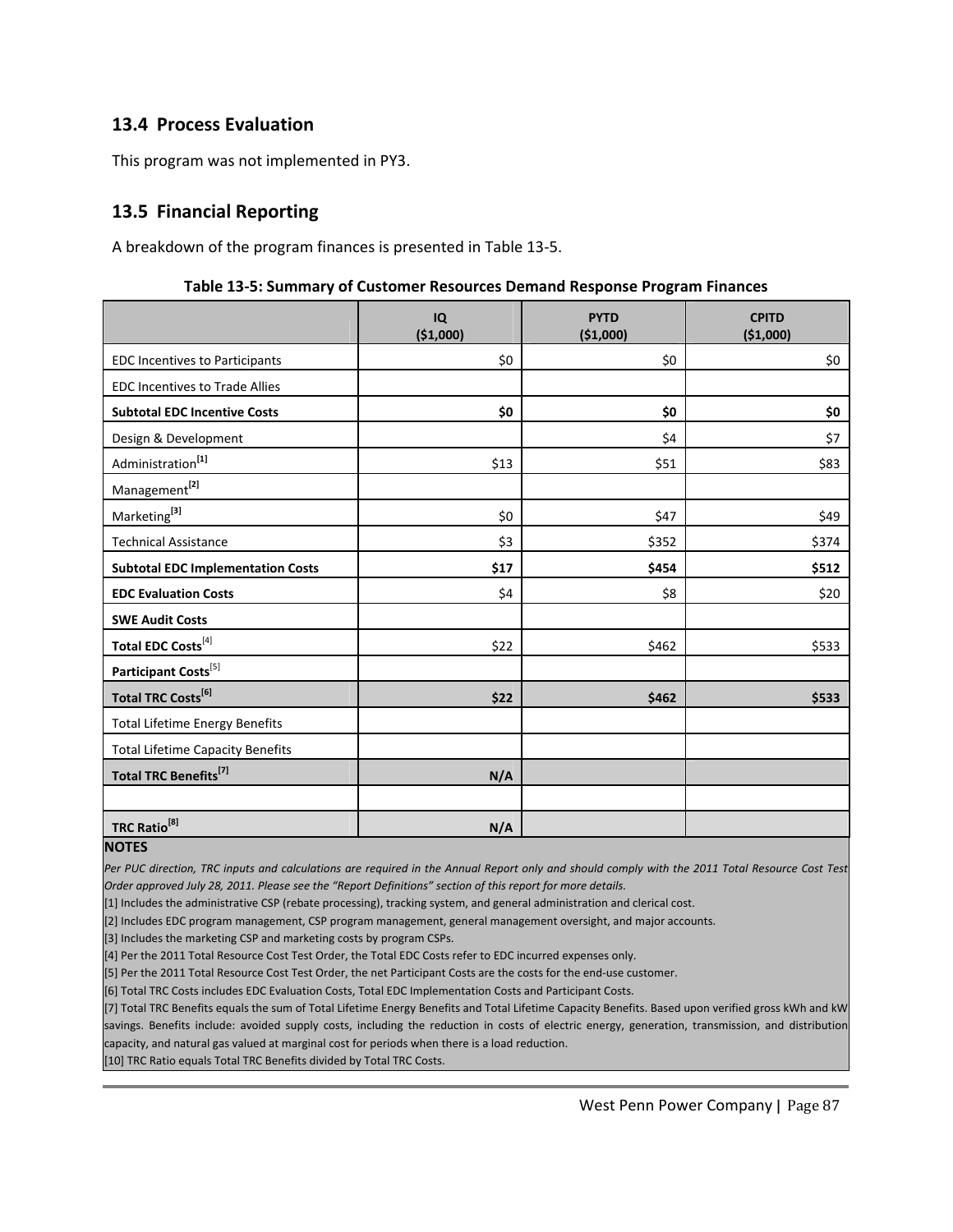# **14 Distributed Generation Program**

Under this program, customers will contract with a Distributed Generation (DG) Manager to provide the customer with operation and maintenance services on the customer's generator. The DG Manager will dispatch the generator up to 100 hours in response to curtailment event notices issued by the Company during the targeted hours of the Company's 100 hours of highest demand. A customer who participates in this program will be provided an incentive on a \$/MWh basis for each hour that their generator is dispatched to target West Penn Power's hours of highest demand.

In the Company's service territory, there is approximately 70 MW of existing standby generation larger than 300 kW. These sources are primarily in hospitals, banking, data center and high tech manufacturing facilities, and the generators range in size up to 2000 kW.

## **14.1 Program Updates**

This program was not implemented.

## **14.2 Impact Evaluation Gross Savings**

This program was not implemented.

| <b>Reporting Period</b> | <b>Participants</b> | <b>Reported Gross</b><br><b>Energy Savings</b><br>(MWh/yr) | <b>Reported Gross</b><br><b>Demand Reduction</b><br>(MW) | <b>Incentives</b><br>(51,000) |
|-------------------------|---------------------|------------------------------------------------------------|----------------------------------------------------------|-------------------------------|
| <b>PY3 Q1</b>           |                     | 0                                                          | 0.0                                                      | \$0                           |
| <b>PY3 Q2</b>           |                     | 0                                                          | 0.0                                                      | \$0                           |
| <b>PY3 Q3</b>           | O                   | 0                                                          | 0.0                                                      | \$0                           |
| <b>PY3 Q4</b>           |                     | 0                                                          | 0.0                                                      | \$0                           |
| <b>PY3 Total</b>        |                     | 0                                                          | 0.0                                                      | \$0                           |
| <b>CPITD Total</b>      |                     | 0                                                          | 0.0                                                      | \$0                           |

### **Table 14‐1: Distributed Generation Program Reported Results by Quarter**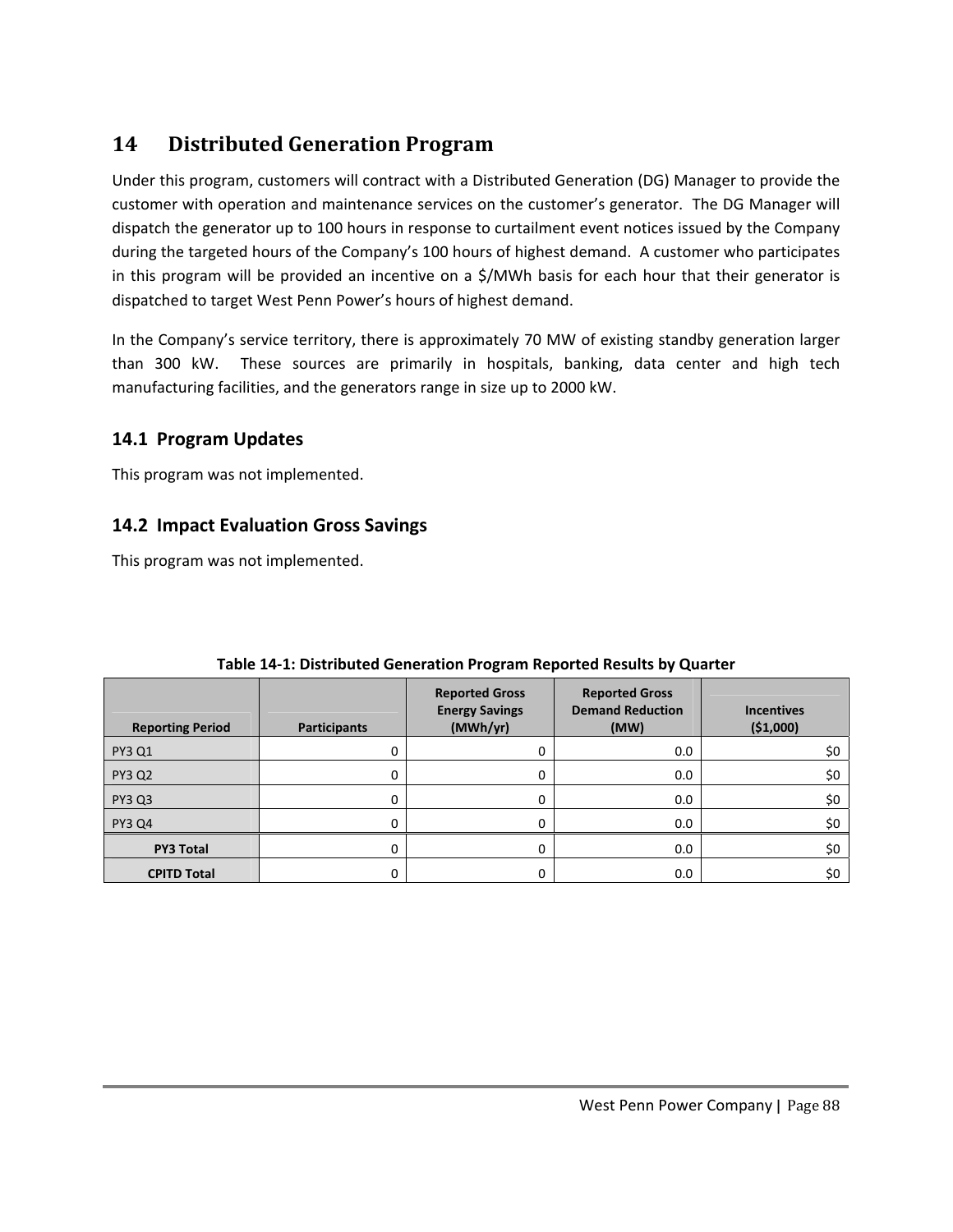| <b>Stratum</b>                   | <b>Strata</b><br><b>Boundaries</b> | <b>Population</b><br><b>Size</b> | <b>Assumed</b><br><b>Coefficient</b><br>of Variation<br>$(C_{\nu})$ or<br>Proportion<br>in Sample<br><b>Design</b> | <b>Target</b><br>Levels of<br><b>Confidence</b><br>& Precision | <b>Target</b><br><b>Sample Size</b> | <b>Achieved</b><br><b>Sample Size</b> | <b>Evaluation Activity</b> |
|----------------------------------|------------------------------------|----------------------------------|--------------------------------------------------------------------------------------------------------------------|----------------------------------------------------------------|-------------------------------------|---------------------------------------|----------------------------|
| <b>Distributed</b><br>Generation | n/a                                | n/a                              | n/a                                                                                                                | n/a                                                            | n/a                                 | n/a                                   | n/a                        |
| Program<br><b>Total</b>          | n/a                                | n/a                              | n/a                                                                                                                | n/a                                                            | n/a                                 | n/a                                   | n/a                        |

**Table 14‐2: Distributed Generation Program Sampling Strategy for PY3**

### **Table 14‐3: PY3 Distributed Generation Program Summary of Evaluation Results for Energy**

| <b>Stratum</b>                   | <b>Reported Gross</b><br><b>Energy Savings</b> | <b>Energy Realization</b><br>Rate | <b>Observed</b><br><b>Coefficient of</b><br>Variation $(C_v)$ or<br>Proportion | <b>Relative Precision</b> | <b>Verified Gross</b><br><b>Energy Savings</b> |
|----------------------------------|------------------------------------------------|-----------------------------------|--------------------------------------------------------------------------------|---------------------------|------------------------------------------------|
| <b>Distributed</b><br>Generation | 0                                              | n/a                               | n/a                                                                            | n/a                       |                                                |
| <b>Program Total</b>             | 0                                              |                                   |                                                                                |                           |                                                |

### **Table 14‐4: PY3 Distributed Generation Program Summary of Evaluation Results for Demand**

| <b>Stratum</b>            | <b>Reported Gross</b><br><b>Demand Reduction</b> | Demand<br><b>Realization Rate</b> | <b>Observed</b><br><b>Coefficient of</b><br>Variation $(C_v)$ or<br>Proportion | <b>Relative Precision</b> | <b>Verified Gross</b><br><b>Demand</b><br><b>Reduction</b> |
|---------------------------|--------------------------------------------------|-----------------------------------|--------------------------------------------------------------------------------|---------------------------|------------------------------------------------------------|
| Distributed<br>Generation | $0.0^{\circ}$                                    | n/a                               | n/a                                                                            | n/a                       | 0.0                                                        |
| <b>Program Total</b>      | $0.0\,$                                          |                                   |                                                                                |                           | 0.0                                                        |

## **14.3 Impact Evaluation Net Savings**

This program was not implemented.

## **14.4 Process Evaluation**

This program was not implemented.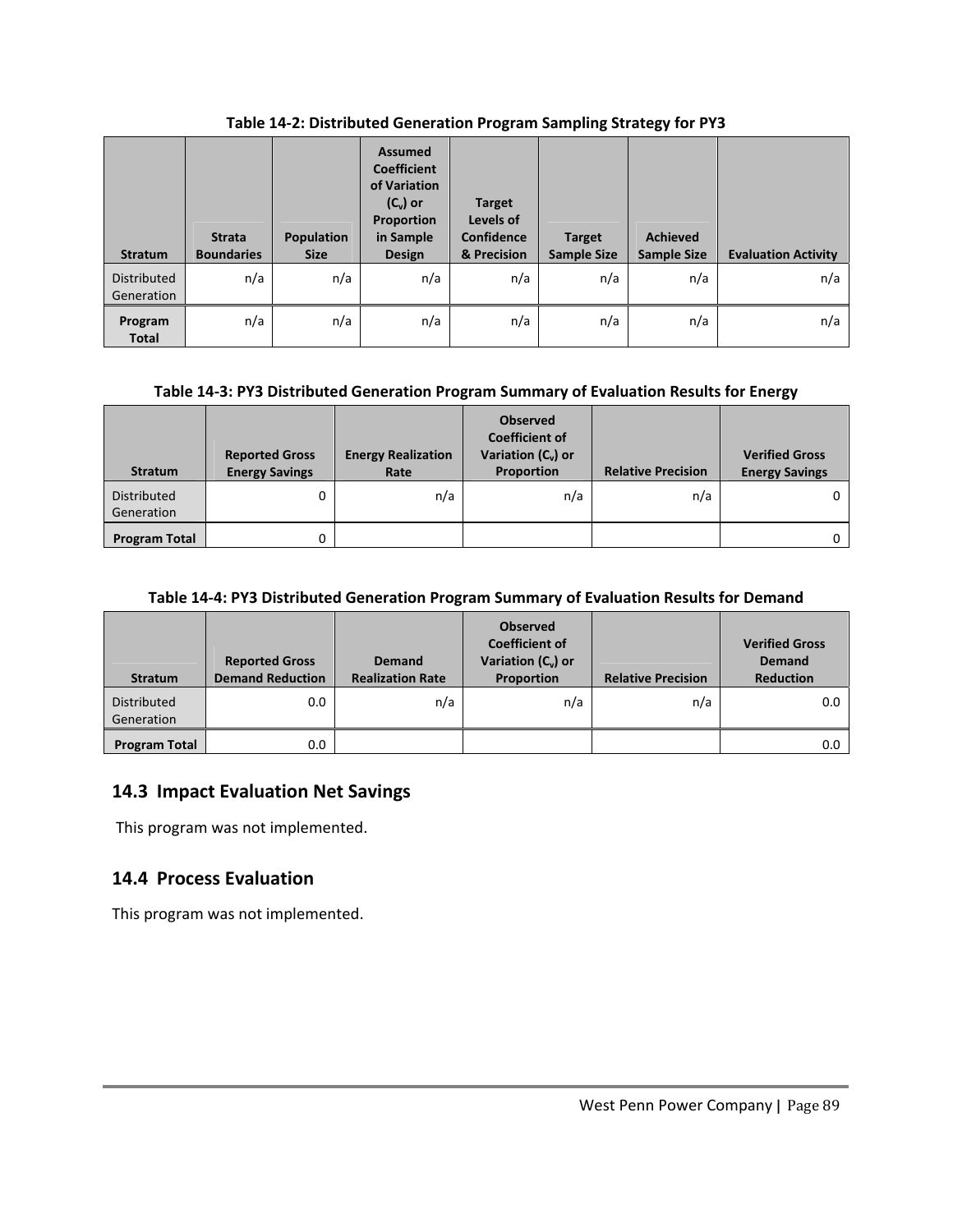A breakdown of the program finances is presented in Table 14‐5.

|                                          | IQ<br>(\$1,000) | <b>PYTD</b><br>(\$1,000) | <b>CPITD</b><br>(\$1,000) |
|------------------------------------------|-----------------|--------------------------|---------------------------|
| <b>EDC Incentives to Participants</b>    | \$0             | \$0                      | \$0                       |
| <b>EDC Incentives to Trade Allies</b>    |                 |                          |                           |
| <b>Subtotal EDC Incentive Costs</b>      | \$0             | \$0                      | \$0                       |
| Design & Development                     |                 | \$3                      | \$5                       |
| Administration <sup>[1]</sup>            | \$2             | \$6                      | \$39                      |
| Management <sup>[2]</sup>                |                 |                          |                           |
| Marketing <sup>[3]</sup>                 | \$2             | \$2                      | \$3                       |
| <b>Technical Assistance</b>              | \$2             | \$5                      | \$27                      |
| <b>Subtotal EDC Implementation Costs</b> | \$5             | \$17                     | \$75                      |
| <b>EDC Evaluation Costs</b>              | \$1             | $$1$$                    | \$1                       |
| <b>SWE Audit Costs</b>                   |                 |                          |                           |
| Total EDC Costs[4]                       | \$6             | \$17                     | \$76                      |
| Participant Costs[5]                     |                 |                          |                           |
| Total TRC Costs[6]                       | \$6             | \$17                     | \$76                      |
| <b>Total Lifetime Energy Benefits</b>    |                 |                          |                           |
| <b>Total Lifetime Capacity Benefits</b>  |                 |                          |                           |
| <b>Total TRC Benefits</b> <sup>[7]</sup> | N/A             |                          |                           |
|                                          |                 |                          |                           |
| TRC Ratio <sup>[8]</sup>                 | N/A             |                          |                           |

### **Table 14‐5: Summary of Distributed Generation Program Finances**

**NOTES** 

Per PUC direction, TRC inputs and calculations are required in the Annual Report only and should comply with the 2011 Total Resource Cost Test Order approved July 28, 2011. Please see the "Report Definitions" section of this report for more details.

[1] Includes the administrative CSP (rebate processing), tracking system, and general administration and clerical cost.

[2] Includes EDC program management, CSP program management, general management oversight, and major accounts.

[3] Includes the marketing CSP and marketing costs by program CSPs.

[4] Per the 2011 Total Resource Cost Test Order, the Total EDC Costs refer to EDC incurred expenses only.

[5] Per the 2011 Total Resource Cost Test Order, the net Participant Costs are the costs for the end‐use customer.

[6] Total TRC Costs includes EDC Evaluation Costs, Total EDC Implementation Costs and Participant Costs.

[7] Total TRC Benefits equals the sum of Total Lifetime Energy Benefits and Total Lifetime Capacity Benefits. Based upon verified gross kWh and kW savings. Benefits include: avoided supply costs, including the reduction in costs of electric energy, generation, transmission, and distribution

capacity, and natural gas valued at marginal cost for periods when there is a load reduction.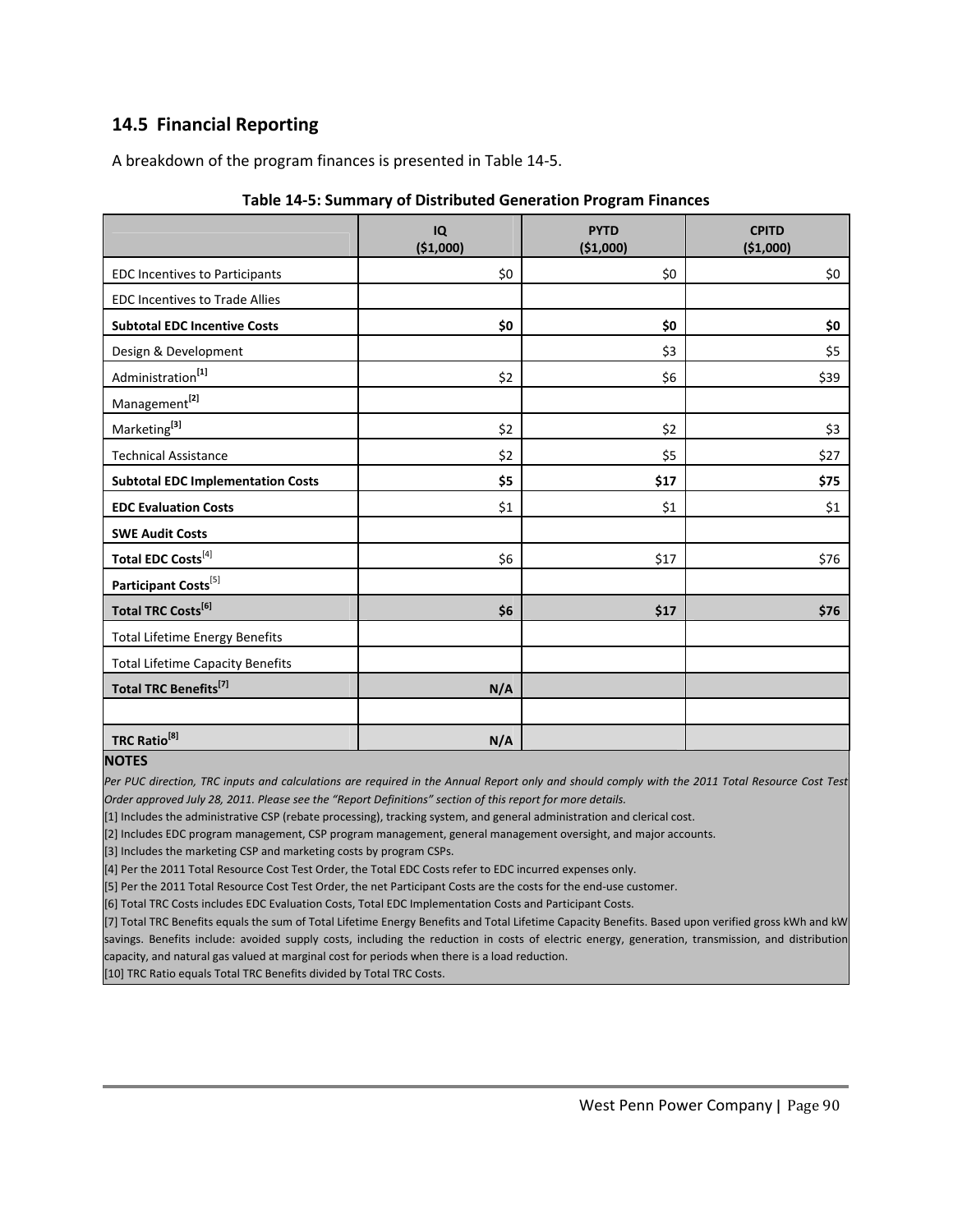# **15 Conservation Voltage Reduction (CVR) Program**

The CVR Program will target select distribution circuits where voltage reduction can be achieved while maintaining voltage within regulatory requirements.

The CVR Program incorporates voltage regulation techniques on select distribution circuits that result in lower service voltage levels which causes a non transparent reduction of energy consumption and demand by customers. The Company has reviewed its distribution system to identify circuits where the CVR Program could be implemented with limited to no circuit upgrades and within regulatory requirements. The voltage set points for select Company distribution substations with automatic voltage controls (AVCs) and load tap changers (LTCs) will be recalibrated to deliver a 1.5% lower voltage. The voltage will be monitored to ensure that voltage levels do not drop below regulatory requirements.

## **15.1 Program Updates**

This program was not implemented in PY3

## **15.2 Impact Evaluation Gross Savings**

This program was not implemented in PY3.

| <b>Reporting Period</b> | <b>Participants</b> | <b>Reported Gross</b><br><b>Energy Savings</b><br>(MWh/yr) | <b>Reported Gross</b><br><b>Demand Reduction</b><br>(MW) | <b>Incentives</b><br>(\$1,000) |
|-------------------------|---------------------|------------------------------------------------------------|----------------------------------------------------------|--------------------------------|
| <b>PY3 Q1</b>           |                     | 0                                                          | 0.0                                                      | \$0                            |
| <b>PY3 Q2</b>           |                     | 0                                                          | 0.0                                                      | \$0                            |
| <b>PY3 Q3</b>           | 0                   | 0                                                          | 0.0                                                      | \$0                            |
| <b>PY3 Q4</b>           |                     | 0                                                          | 0.0                                                      | \$0                            |
| <b>PY3 Total</b>        |                     | 0                                                          | 0.0                                                      | \$0                            |
| <b>CPITD Total</b>      |                     | 0                                                          | 0.0                                                      | \$0                            |

### **Table 15‐1: Conservation Voltage Reduction (CVR) Program Reported Results by Quarter**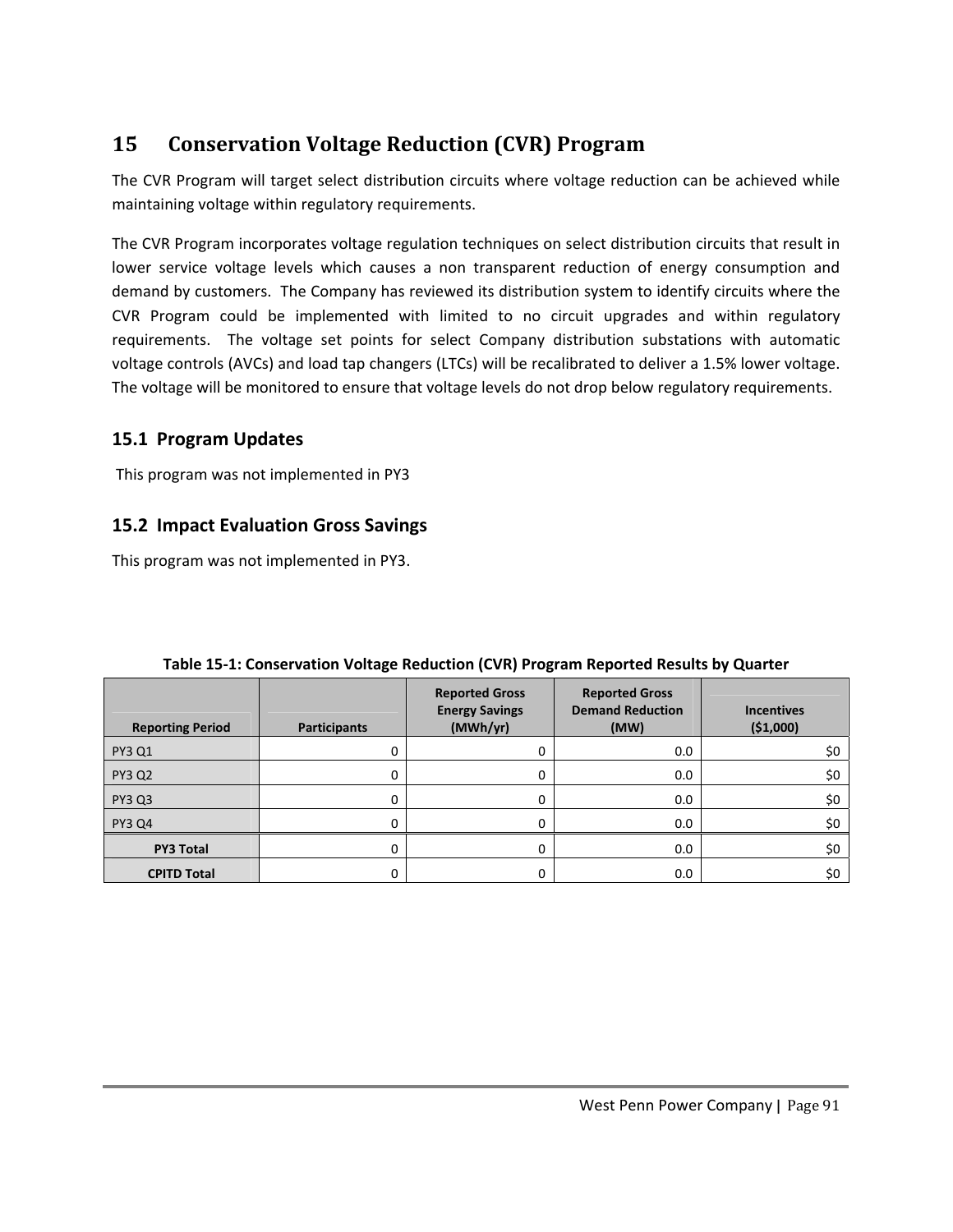| <b>Stratum</b>                       | <b>Strata</b><br><b>Boundaries</b> | Population<br><b>Size</b> | <b>Assumed</b><br><b>Coefficient</b><br>of Variation<br>$(C_v)$ or<br>Proportion<br>in Sample<br><b>Design</b> | <b>Target</b><br>Levels of<br><b>Confidence</b><br>& Precision | <b>Target</b><br><b>Sample Size</b> | <b>Achieved</b><br><b>Sample Size</b> | <b>Evaluation Activity</b> |
|--------------------------------------|------------------------------------|---------------------------|----------------------------------------------------------------------------------------------------------------|----------------------------------------------------------------|-------------------------------------|---------------------------------------|----------------------------|
| Conservation<br>Voltage<br>Reduction | n/a                                | n/a                       | n/a                                                                                                            | n/a                                                            | n/a                                 | n/a                                   | n/a                        |
| Program<br><b>Total</b>              | n/a                                | n/a                       | n/a                                                                                                            | n/a                                                            | n/a                                 | n/a                                   | n/a                        |

### **Table 15‐2: Conservation Voltage Reduction (CVR) Program Sampling Strategy for PY3**

### **Table 15‐3: PY3 Conservation Voltage Reduction (CVR) Program Summary of Evaluation Results for**

| <b>Energy</b>                        |                                                |                                   |                                                                                |                           |                                                |  |  |  |
|--------------------------------------|------------------------------------------------|-----------------------------------|--------------------------------------------------------------------------------|---------------------------|------------------------------------------------|--|--|--|
| <b>Stratum</b>                       | <b>Reported Gross</b><br><b>Energy Savings</b> | <b>Energy Realization</b><br>Rate | <b>Observed</b><br><b>Coefficient of</b><br>Variation $(C_v)$ or<br>Proportion | <b>Relative Precision</b> | <b>Verified Gross</b><br><b>Energy Savings</b> |  |  |  |
| Conservation<br>Voltage<br>Reduction | 0                                              | n/a                               | n/a                                                                            | n/a                       |                                                |  |  |  |
| <b>Program Total</b>                 | 0                                              |                                   |                                                                                |                           |                                                |  |  |  |

# **Table 15‐4: PY3 Conservation Voltage Reduction (CVR) Program Summary of Evaluation Results for**

**Demand**

| <b>Stratum</b>                       | <b>Reported Gross</b><br><b>Demand Reduction</b> | <b>Demand</b><br><b>Realization Rate</b> | <b>Observed</b><br><b>Coefficient of</b><br>Variation $(C_v)$ or<br>Proportion | <b>Relative Precision</b> | <b>Verified Gross</b><br><b>Demand</b><br><b>Reduction</b> |
|--------------------------------------|--------------------------------------------------|------------------------------------------|--------------------------------------------------------------------------------|---------------------------|------------------------------------------------------------|
| Conservation<br>Voltage<br>Reduction | $0.0\,$                                          | n/a                                      | n/a                                                                            | n/a                       | 0.0                                                        |
| <b>Program Total</b>                 | $0.0\,$                                          |                                          |                                                                                |                           | 0.0                                                        |

### **15.3 Impact Evaluation Net Savings**

This program was not implemented in PY3.

### **15.4 Process Evaluation**

This program was not implemented in PY3.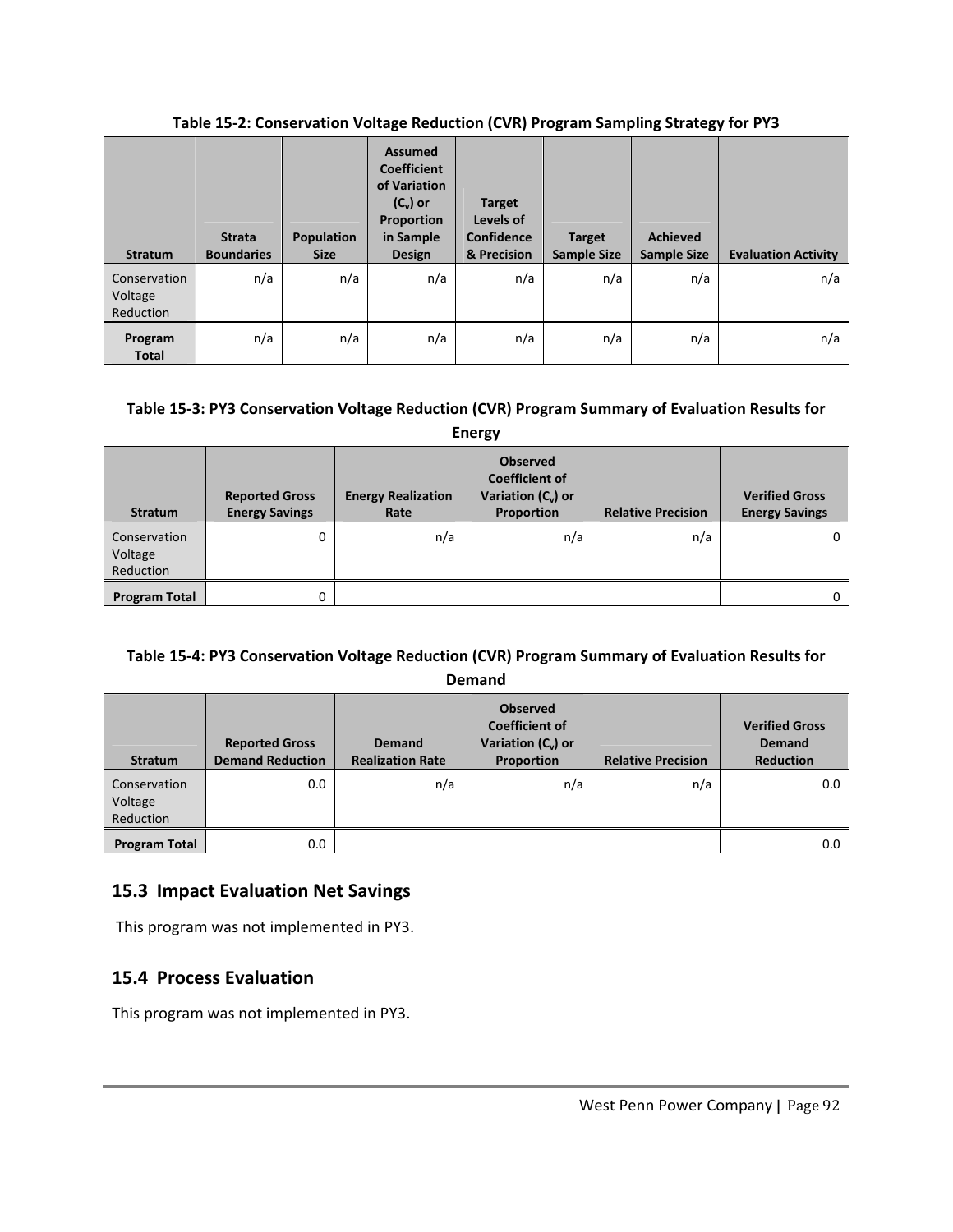A breakdown of the program finances is presented in Table 15‐5.

|                                          | IQ<br>(\$1,000) | <b>PYTD</b><br>(\$1,000) | <b>CPITD</b><br>(\$1,000) |
|------------------------------------------|-----------------|--------------------------|---------------------------|
| <b>EDC Incentives to Participants</b>    | \$0             | \$0                      | \$0                       |
| <b>EDC Incentives to Trade Allies</b>    |                 |                          |                           |
| <b>Subtotal EDC Incentive Costs</b>      | \$0             | \$0                      | \$0                       |
| Design & Development                     | \$0             | \$0                      | \$0                       |
| Administration <sup>[1]</sup>            | \$89            | \$91                     | \$91                      |
| Management <sup>[2]</sup>                |                 |                          |                           |
| Marketing <sup>[3]</sup>                 | \$0             | \$0                      | \$0                       |
| <b>Technical Assistance</b>              | \$4             | \$5                      | \$5                       |
| <b>Subtotal EDC Implementation Costs</b> | \$93            | \$96                     | \$96                      |
| <b>EDC Evaluation Costs</b>              | \$2             | \$2                      | \$2                       |
| <b>SWE Audit Costs</b>                   |                 |                          |                           |
| Total EDC Costs[4]                       | \$95            | \$99                     | \$99                      |
| Participant Costs[5]                     |                 |                          |                           |
| Total TRC Costs[6]                       | \$95            | \$99                     | \$99                      |
| <b>Total Lifetime Energy Benefits</b>    |                 |                          |                           |
| <b>Total Lifetime Capacity Benefits</b>  |                 |                          |                           |
| Total TRC Benefits <sup>[7]</sup>        | N/A             |                          |                           |
|                                          |                 |                          |                           |
| TRC Ratio <sup>[8]</sup>                 | N/A             |                          |                           |

**Table 15‐5: Summary of Conservation Voltage Reduction (CVR) Program Finances**

**NOTES** 

Per PUC direction, TRC inputs and calculations are required in the Annual Report only and should comply with the 2011 Total Resource Cost Test Order approved July 28, 2011. Please see the "Report Definitions" section of this report for more details.

[1] Includes the administrative CSP (rebate processing), tracking system, and general administration and clerical cost.

[2] Includes EDC program management, CSP program management, general management oversight, and major accounts.

[3] Includes the marketing CSP and marketing costs by program CSPs.

[4] Per the 2011 Total Resource Cost Test Order, the Total EDC Costs refer to EDC incurred expenses only.

[5] Per the 2011 Total Resource Cost Test Order, the net Participant Costs are the costs for the end‐use customer.

[6] Total TRC Costs includes EDC Evaluation Costs, Total EDC Implementation Costs and Participant Costs.

[7] Total TRC Benefits equals the sum of Total Lifetime Energy Benefits and Total Lifetime Capacity Benefits. Based upon verified gross kWh and kW savings. Benefits include: avoided supply costs, including the reduction in costs of electric energy, generation, transmission, and distribution

capacity, and natural gas valued at marginal cost for periods when there is a load reduction.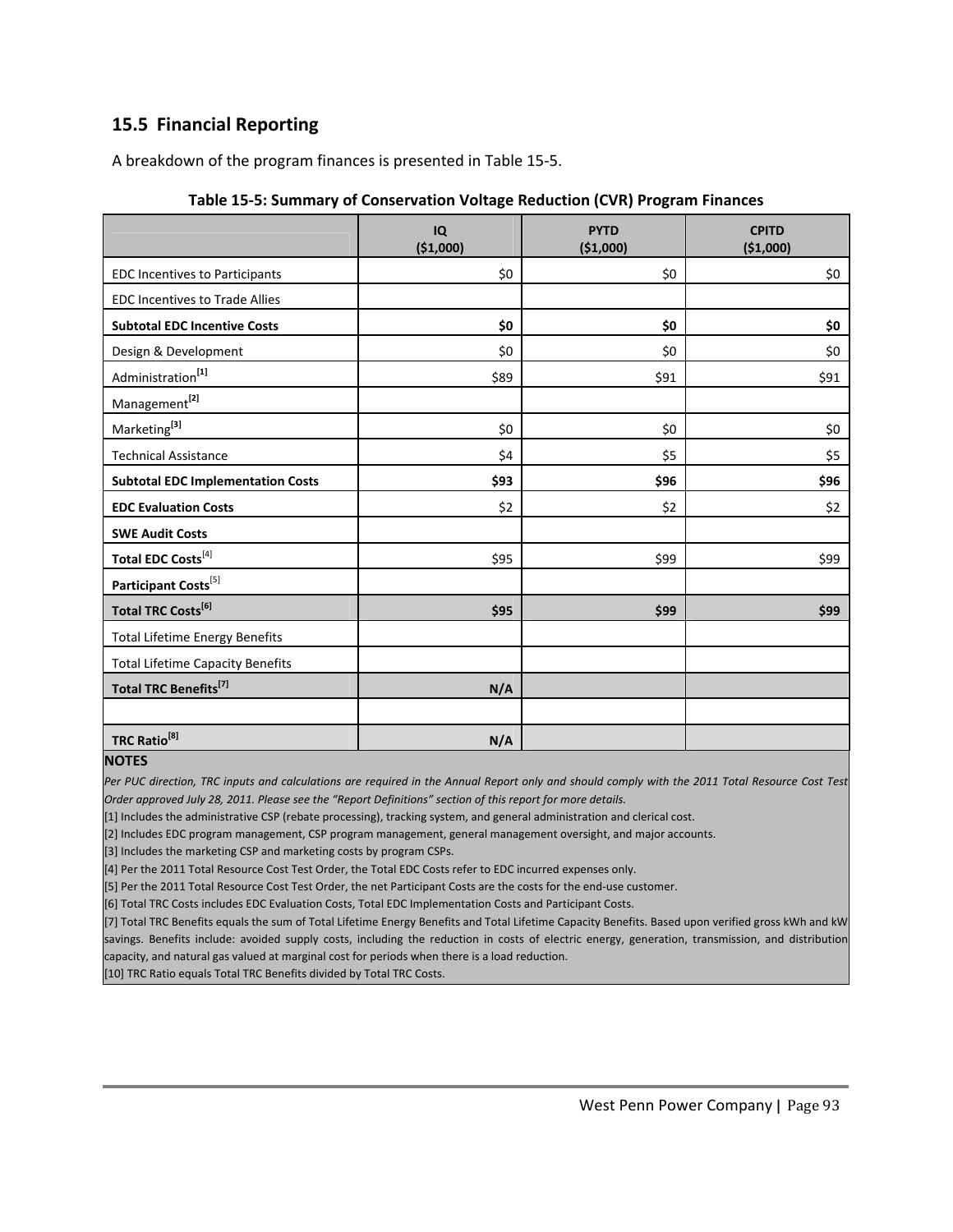# **16 Governmental and Institutional Program**

This program, in general prescriptive and performance based incentives will reduce the first cost of high efficiency equipment thereby encouraging the adoption of high efficient equipment in lieu of standard equipment at the end of the useful life of measures, or as early replacement.

The program also provides support for:

- 1. The implementation of cost effective, high efficiency non‐standard equipment through the authorized contractor network and traditional channels. Prescriptive and performance based incentives are intended to buy down the first cost of selected equipment or overall job scopes including but not limited to lighting, variable speed drives, custom measures, and other energy efficiency technologies.
- 2. The implementation of cost effective, high efficiency standard and non-standard measures through a CSP for local, state and federal buildings, as well as for institutional customers. For federal facilities that qualify, costs for the implementation are covered under the Federal Energy Management Program; for others, rebates are intended to buy down selected equipment or overall job scopes.

The Street Lighting measure is offered to municipalities regardless of ownership of the street lights. This segment of the program will seek to convert street lights to high pressure sodium. The company will pursue an LED street light demonstration project as part of this component to test this emerging technology.

The Traffic Signal measure is another program targeted at local governments. This component of the program will seek to convert vehicular signals and pedestrian/cycling signals to LED technology.

The Lighting measures component of this program will seek to convert inefficient lighting technology with energy efficient lighting technologies. The Implementation Provider and/or Program Manager will provide diagnostic assistance, technical support and rebates necessary for Federal, State, Local, Institutional and Non‐Profit to install high‐efficiency measure.

## **16.1 Program Updates**

There were no changes to this program during PY3.

## **16.2 Impact Evaluation Gross Savings**

The impact evaluation effort is identical to the 'Small Commercial/Industrial' program's effort.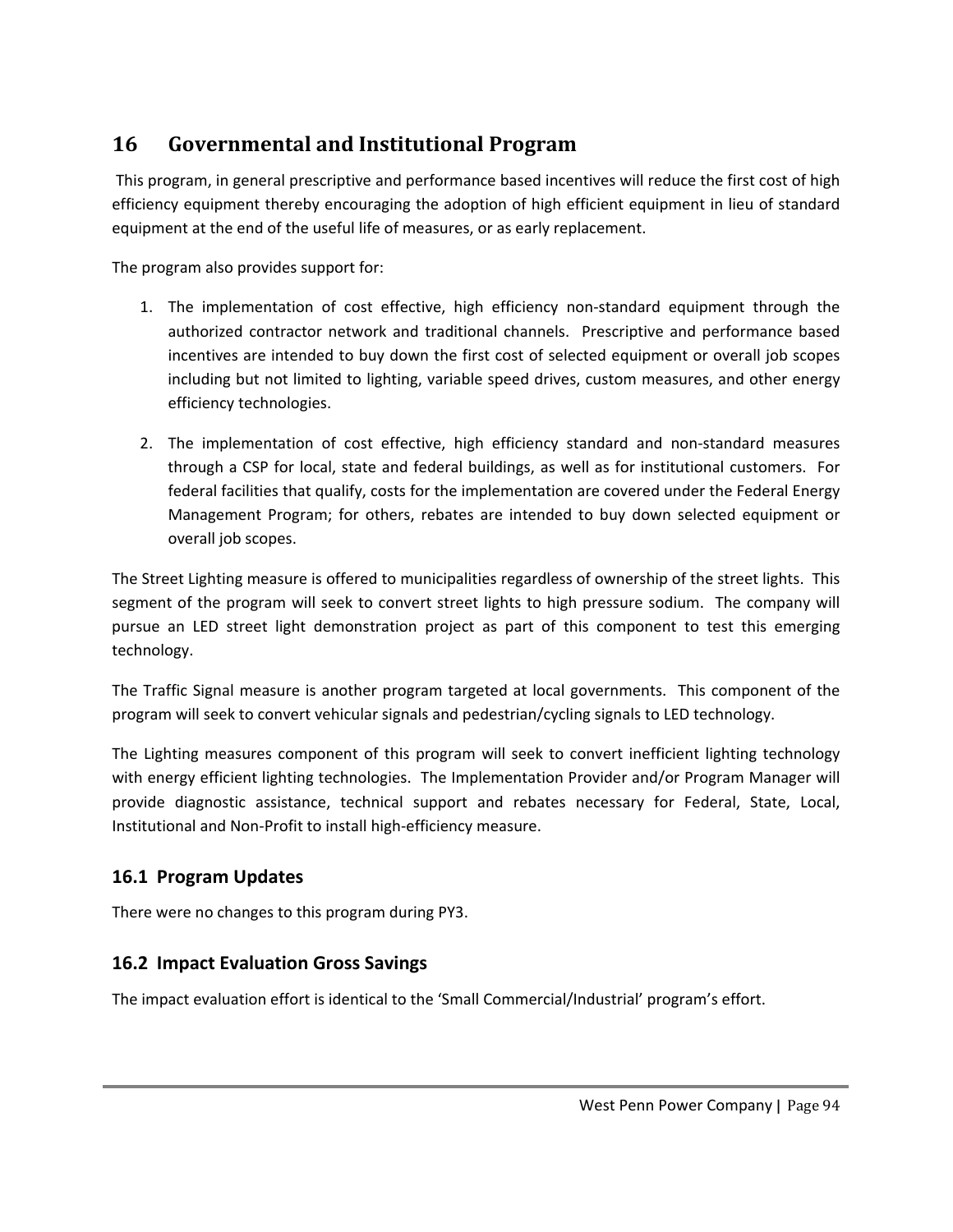|                                                                                                                                |                                                                                                                                        | <b>Reported Gross</b><br><b>Energy Savings</b>                                                 | <b>Reported Gross</b><br><b>Demand Reduction</b> | <b>Incentives</b> |  |  |  |
|--------------------------------------------------------------------------------------------------------------------------------|----------------------------------------------------------------------------------------------------------------------------------------|------------------------------------------------------------------------------------------------|--------------------------------------------------|-------------------|--|--|--|
| <b>Reporting Period</b>                                                                                                        | <b>Participants</b>                                                                                                                    | (MWh/vr)                                                                                       | (MW)                                             | (51,000)          |  |  |  |
| <b>PY3 Q1</b>                                                                                                                  |                                                                                                                                        |                                                                                                |                                                  |                   |  |  |  |
|                                                                                                                                | 54                                                                                                                                     | 1,937                                                                                          | 0.6                                              | \$210             |  |  |  |
| <b>PY3 Q2</b>                                                                                                                  |                                                                                                                                        |                                                                                                |                                                  |                   |  |  |  |
|                                                                                                                                | 55                                                                                                                                     | 2,206                                                                                          | 0.6                                              | \$192             |  |  |  |
| <b>PY3 Q3</b>                                                                                                                  | 44                                                                                                                                     | 3,344                                                                                          | 0.8                                              | \$5               |  |  |  |
| <b>PY3 Q4</b>                                                                                                                  | 36                                                                                                                                     | 56,968                                                                                         | 7.1                                              | \$320             |  |  |  |
|                                                                                                                                |                                                                                                                                        |                                                                                                |                                                  |                   |  |  |  |
| PY3 Total*                                                                                                                     | 229                                                                                                                                    | 69,464                                                                                         | 9.7                                              | \$781             |  |  |  |
| <b>CPITD Total*</b>                                                                                                            |                                                                                                                                        |                                                                                                |                                                  |                   |  |  |  |
|                                                                                                                                | 1,017                                                                                                                                  | 84,439                                                                                         | 14.4                                             | \$1,218           |  |  |  |
|                                                                                                                                | Note: *Due to Plan change mid PY3: PY3 and CPITD totals include adjustment for Governmental projects reported under Commercial HVAC    |                                                                                                |                                                  |                   |  |  |  |
| Efficiency Program, Commercial Energy Efficiency Program, Custom Technology Applications Program, Custom Applications Program, |                                                                                                                                        |                                                                                                |                                                  |                   |  |  |  |
|                                                                                                                                | Commercial & Industrial Drives Program and moved to Governmental & Institutional Program amounting to PYTD 40 participants, 5,009 MWh, |                                                                                                |                                                  |                   |  |  |  |
|                                                                                                                                |                                                                                                                                        | 1.185 MW and (\$54) incentives. CPITD 70 participants, 6,344 MWh, 1.48 MW and \$83 incentives. |                                                  |                   |  |  |  |

### **Table 16‐1: Governmental and Institutional Program Reported Results by Quarter**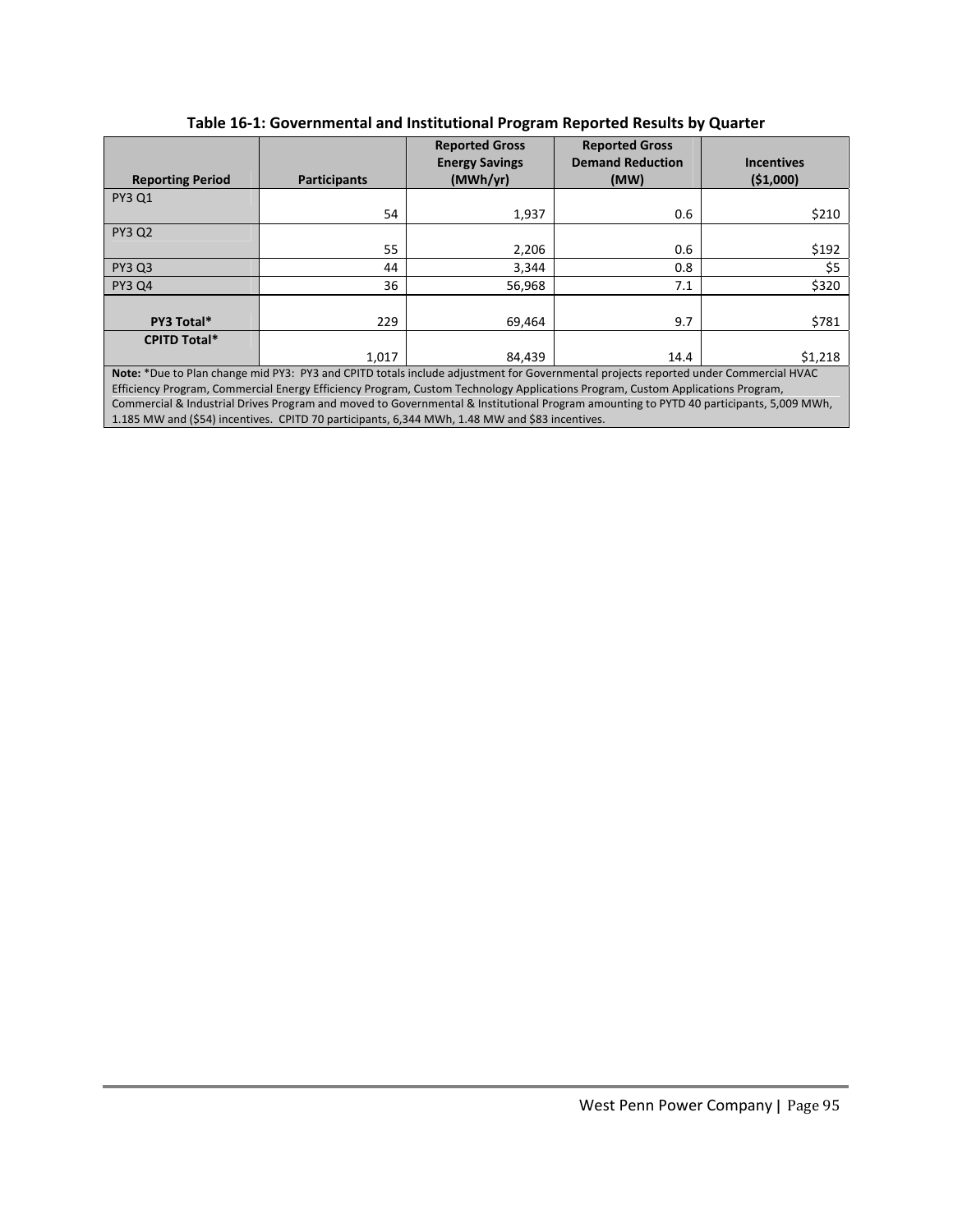| <b>Stratum</b><br><b>Name</b> | <b>Reported Gross</b><br><b>Savings</b> | <b>Strata</b><br><b>Boundaries</b> | Population<br><b>Size</b> | <b>Assumed CV</b> | <b>Achieved</b><br>Sample | <b>Evaluation Activity</b> |
|-------------------------------|-----------------------------------------|------------------------------------|---------------------------|-------------------|---------------------------|----------------------------|
| <b>CFLO</b>                   | 0                                       | n/a                                | 0                         | 1.0               | 0                         | In-Situ+ Survey+Meter      |
| CFL1                          | 0                                       | n/a                                | 0                         | 1.0               | 0                         | In-Situ+ Survey+Meter      |
| CFL <sub>2</sub>              | 0                                       | n/a                                | 0                         | 1.0               | 0                         | In-Situ+ Survey+Meter      |
| Custom0                       | $\pmb{0}$                               | 40,000                             | 0                         | 1.0               | 0                         | In-Situ                    |
| Custom1                       | 2,126,212                               | 1,100,000                          | 3                         | 1.0               | 2                         | In-Situ                    |
| Custom2                       | 49,864,000                              | n/a                                | 1                         | 1.0               | 1                         | In-Situ                    |
| NSL <sub>0</sub>              | 508,007                                 | 100,000                            | 19                        | 0.5               | 2                         | In-Situ                    |
| NSL1                          | 795,331                                 | 400,000                            | 4                         | 0.5               | 1                         | In-Situ                    |
| NSL <sub>2</sub>              | 2,832,928                               | n/a                                | 1                         | 0.5               | 1                         | In-Situ                    |
| PCC <sub>0</sub>              | 0                                       | 100,000                            | 0                         | 0.5               | 0                         | In-Situ                    |
| PCC1                          | 0                                       | 500,000                            | 0                         | 0.5               | 0                         | In-Situ                    |
| PCC <sub>2</sub>              | 4,292,648                               | n/a                                | 5                         | 0.5               | 1                         | In-Situ                    |
| PCD <sub>0</sub>              | 252,991                                 | 300,000                            | 1                         | 0.5               | 1                         | In-Situ                    |
| PCD1                          | $\pmb{0}$                               | 1,000,000                          | 0                         | 0.5               | 0                         | In-Situ                    |
| PCD <sub>2</sub>              | $\boldsymbol{0}$                        | n/a                                | 0                         | 0.5               | 0                         | In-Situ                    |
| PCH <sub>0</sub>              | $\pmb{0}$                               | 100,000                            | 0                         | 0.5               | 0                         | In-Situ                    |
| PCH1                          | 0                                       | 500,000                            | 0                         | 0.5               | 0                         | In-Situ                    |
| PCH <sub>2</sub>              | $\mathbf 0$                             | n/a                                | 0                         | 0.5               | 0                         | In-Situ                    |
| <b>PCLO</b>                   | 3,969,660                               | 100,000                            | 149                       | 0.5               | 4                         | In-Situ                    |
| PCL1                          | 2,847,600                               | 700,000                            | 11                        | 0.5               | 1                         | In-Situ                    |
| PCL <sub>2</sub>              | 0                                       | n/a                                | 0                         | 0.5               | 0                         | In-Situ                    |
| PCT <sub>0</sub>              | 1,815,794                               | 600,000                            | 13                        | 0.5               | 1                         | In-Situ                    |
| PCT1                          | 0                                       | 1,000,000                          | 0                         | 0.5               | 0                         | In-Situ                    |
| PCT <sub>2</sub>              | $\pmb{0}$                               | n/a                                | $\pmb{0}$                 | 0.5               | $\pmb{0}$                 | In-Situ                    |
| Prescriptive0                 | $\pmb{0}$                               | 100,000                            | $\pmb{0}$                 | 0.5               | $\pmb{0}$                 | In-Situ                    |
| Prescriptive1                 | $\pmb{0}$                               | 500,000                            | $\pmb{0}$                 | 0.5               | $\pmb{0}$                 | In-Situ                    |
| Prescriptive2                 | $\pmb{0}$                               | n/a                                | $\pmb{0}$                 | 0.5               | $\pmb{0}$                 | In-Situ                    |
| Total                         | 69,305,171                              | 7,140,000                          | 207                       | $17\,$            | 15                        |                            |

**Table 16‐2: Governmental and Institutional Program Sampling Strategy for PY3**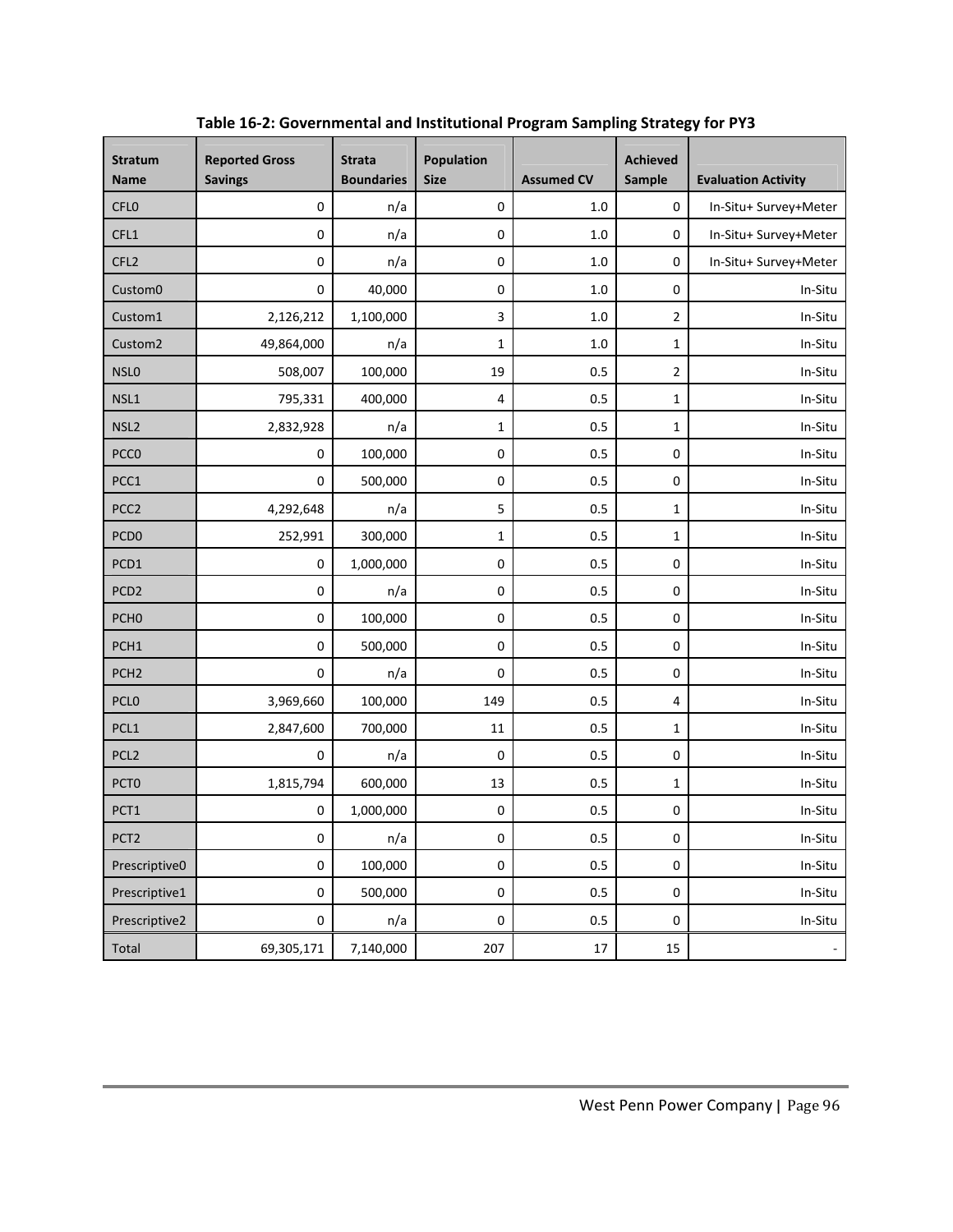| <b>Stratum</b><br><b>Name</b> | <b>Reported Gross</b><br><b>Energy Savings</b> | Realization<br>Rate | <b>Observed</b><br>CV | Relative<br>Precision | <b>Verified Gross</b><br><b>Energy Savings</b> |
|-------------------------------|------------------------------------------------|---------------------|-----------------------|-----------------------|------------------------------------------------|
| <b>CFLO</b>                   | $\mathbf 0$                                    | n/a                 | 0.6                   | n/a                   |                                                |
| CFL1                          | 0                                              | n/a                 | n/a                   | n/a                   |                                                |
| CFL <sub>2</sub>              | 0                                              | n/a                 | n/a                   | n/a                   |                                                |
| Custom0                       | 0                                              | n/a                 | 0.4                   | n/a                   |                                                |
| Custom1                       | 2,126,212                                      | 128%                | 0.4                   | 24%                   | 2,721,856                                      |
| Custom2                       | 49,864,000                                     | 105%                | 0.4                   | 0%                    | 52,156,518                                     |
| <b>NSLO</b>                   | 508,007                                        | 124%                | 0.4                   | 39%                   | 628,592                                        |
| NSL1                          | 795,331                                        | 100%                | 0.4                   | 50%                   | 795,337                                        |
| NSL <sub>2</sub>              | 2,832,928                                      | 82%                 | 0.4                   | 0%                    | 2,334,499                                      |
| NSL3                          | 0                                              | n/a                 | 0.4                   | n/a                   |                                                |
| NSL4                          | $\boldsymbol{0}$                               | n/a                 | 0.4                   | n/a                   |                                                |
| NSL5                          | 4,292,648                                      | 91%                 | 0.4                   | 52%                   | 3,924,024                                      |
| NSL6                          | 252,991                                        | 92%                 | 0.4                   | 0%                    | 233,801                                        |
| NSL7                          | 0                                              | n/a                 | 0.4                   | n/a                   |                                                |
| NSL8                          | 0                                              | n/a                 | n/a                   | n/a                   |                                                |
| NSL9                          | 0                                              | n/a                 | 0.4                   | n/a                   |                                                |
| <b>NSL10</b>                  | 0                                              | n/a                 | n/a                   | n/a                   |                                                |
| <b>NSL11</b>                  | 0                                              | n/a                 | n/a                   | n/a                   |                                                |
| <b>NSL12</b>                  | 3,969,660                                      | 63%                 | 0.4                   | 28%                   | 2,514,079                                      |
| <b>NSL13</b>                  | 2,847,600                                      | 99%                 | 0.4                   | 55%                   | 2,821,244                                      |
| PCL <sub>2</sub>              | 0                                              | n/a                 | 0.4                   | n/a                   |                                                |
| PCT <sub>0</sub>              | 1,815,794                                      | 111%                | 0.4                   | 55%                   | 2,016,488                                      |
| PCT1                          | 0                                              | n/a                 | 0.4                   | n/a                   |                                                |
| PCT <sub>2</sub>              | 0                                              | n/a                 | 0.4                   | n/a                   |                                                |
| Prescriptive0                 | $\mathbf 0$                                    | n/a                 | 1.6                   | n/a                   |                                                |
| Prescriptive1                 | 0                                              | n/a                 | 1.6                   | n/a                   |                                                |
| Prescriptive2                 | 0                                              | n/a                 | $1.6\,$               | n/a                   |                                                |
| <b>Total</b>                  | 69,305,171                                     | 101%                |                       | 4%                    | 70,146,438                                     |

**Table 16‐3: PY3 Governmental and Institutional Program Summary of Evaluation Results for Energy**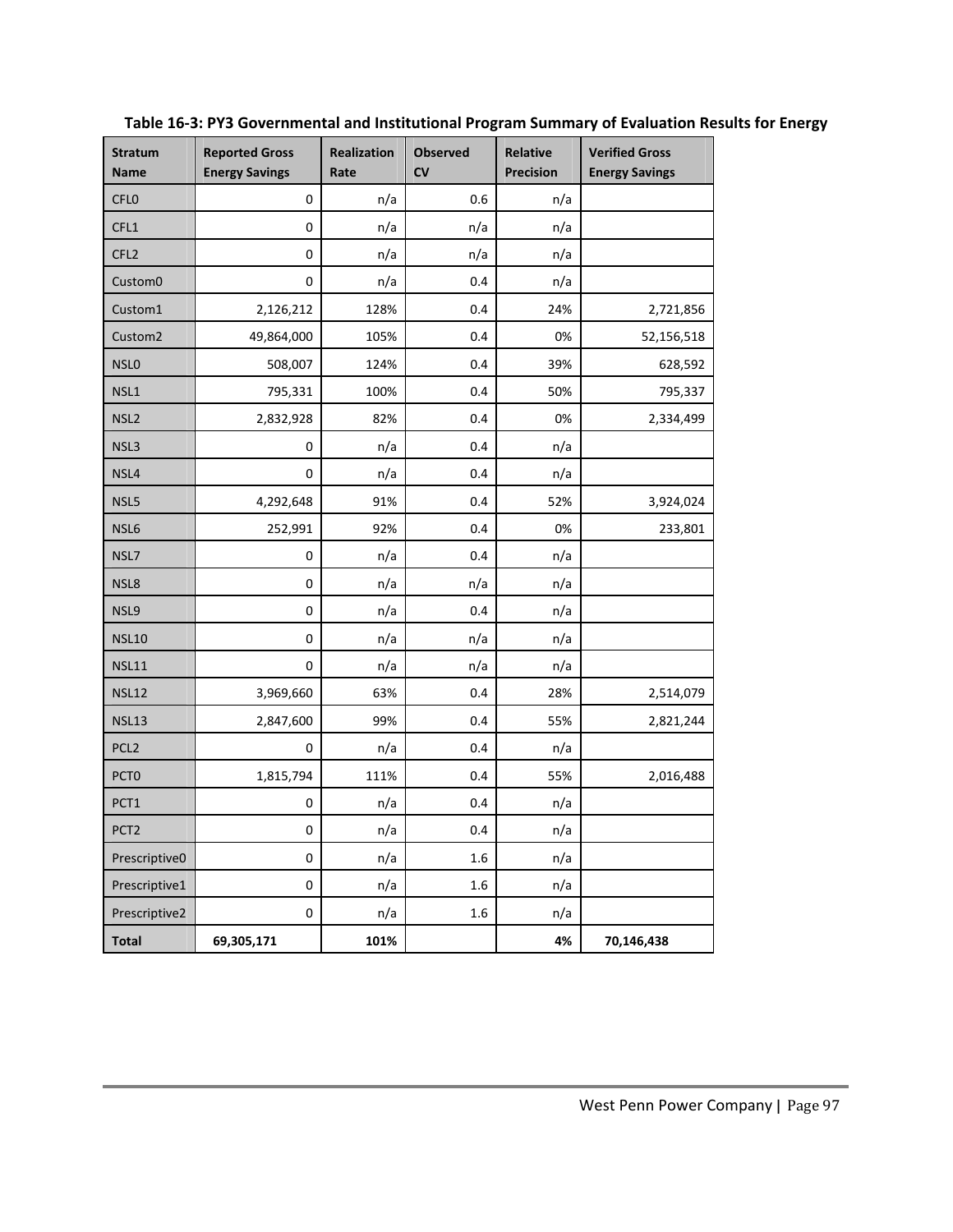| <b>Stratum</b><br><b>Name</b> | <b>Reported Gross</b><br><b>Demand Savings</b> | Realization<br>Rate | Observed<br>${\sf CV}$ | <b>Relative</b><br>Precision | <b>Verified Gross</b><br><b>Demand Savings</b> |
|-------------------------------|------------------------------------------------|---------------------|------------------------|------------------------------|------------------------------------------------|
| <b>CFLO</b>                   | 0                                              | n/a                 | 0.6                    | n/a                          |                                                |
| CFL1                          | 0                                              | n/a                 | #N/A                   | n/a                          |                                                |
| CFL <sub>2</sub>              | 0                                              | n/a                 | #N/A                   | n/a                          |                                                |
| Custom0                       | 0                                              | n/a                 | 0.4                    | n/a                          |                                                |
| Custom1                       | 374                                            | 82%                 | 0.4                    | 24%                          | 307                                            |
| Custom2                       | 5,936                                          | 107%                | 0.4                    | 0%                           | 6,350                                          |
| <b>NSLO</b>                   | 74                                             | 101%                | 0.4                    | 39%                          | 75                                             |
| NSL1                          | 112                                            | n/a                 | 0.4                    | 50%                          |                                                |
| NSL <sub>2</sub>              | 370                                            | 94%                 | 0.4                    | 0%                           | 348                                            |
| NSL3                          | 0                                              | n/a                 | 0.4                    | n/a                          |                                                |
| NSL4                          | $\boldsymbol{0}$                               | n/a                 | 0.4                    | n/a                          |                                                |
| NSL5                          | 1,065                                          | 95%                 | 0.4                    | 52%                          | 1,009                                          |
| NSL6                          | 5                                              | 188%                | 0.4                    | 0%                           | 9                                              |
| NSL7                          | 0                                              | n/a                 | 0.4                    | n/a                          |                                                |
| NSL8                          | $\mathbf 0$                                    | n/a                 | #N/A                   | n/a                          |                                                |
| NSL9                          | 0                                              | n/a                 | 0.4                    | n/a                          |                                                |
| <b>NSL10</b>                  | 0                                              | n/a                 | #N/A                   | n/a                          |                                                |
| <b>NSL11</b>                  | 0                                              | n/a                 | #N/A                   | n/a                          |                                                |
| <b>NSL12</b>                  | 1,094                                          | 84%                 | 0.4                    | 28%                          | 915                                            |
| <b>NSL13</b>                  | 691                                            | 99%                 | 0.4                    | 55%                          | 685                                            |
| PCL <sub>2</sub>              | 0                                              | n/a                 | 0.4                    | n/a                          |                                                |
| PCT <sub>0</sub>              | 451                                            | 0%                  | 0.4                    | 55%                          | 0                                              |
| PCT1                          | 0                                              | n/a                 | 0.4                    | n/a                          |                                                |
| PCT <sub>2</sub>              | 0                                              | n/a                 | 0.4                    | n/a                          |                                                |
| Prescriptive0                 | 0                                              | n/a                 | 1.6                    | n/a                          |                                                |
| Prescriptive1                 | $\boldsymbol{0}$                               | n/a                 | 1.6                    | n/a                          |                                                |
| Prescriptive2                 | $\boldsymbol{0}$                               | n/a                 | $1.6\,$                | n/a                          |                                                |
| <b>Total</b>                  | 10,170                                         | 95%                 |                        | 8%                           | 9,698                                          |

**Table 16‐4: PY3 Governmental and Institutional Program Summary of Evaluation Results for Demand**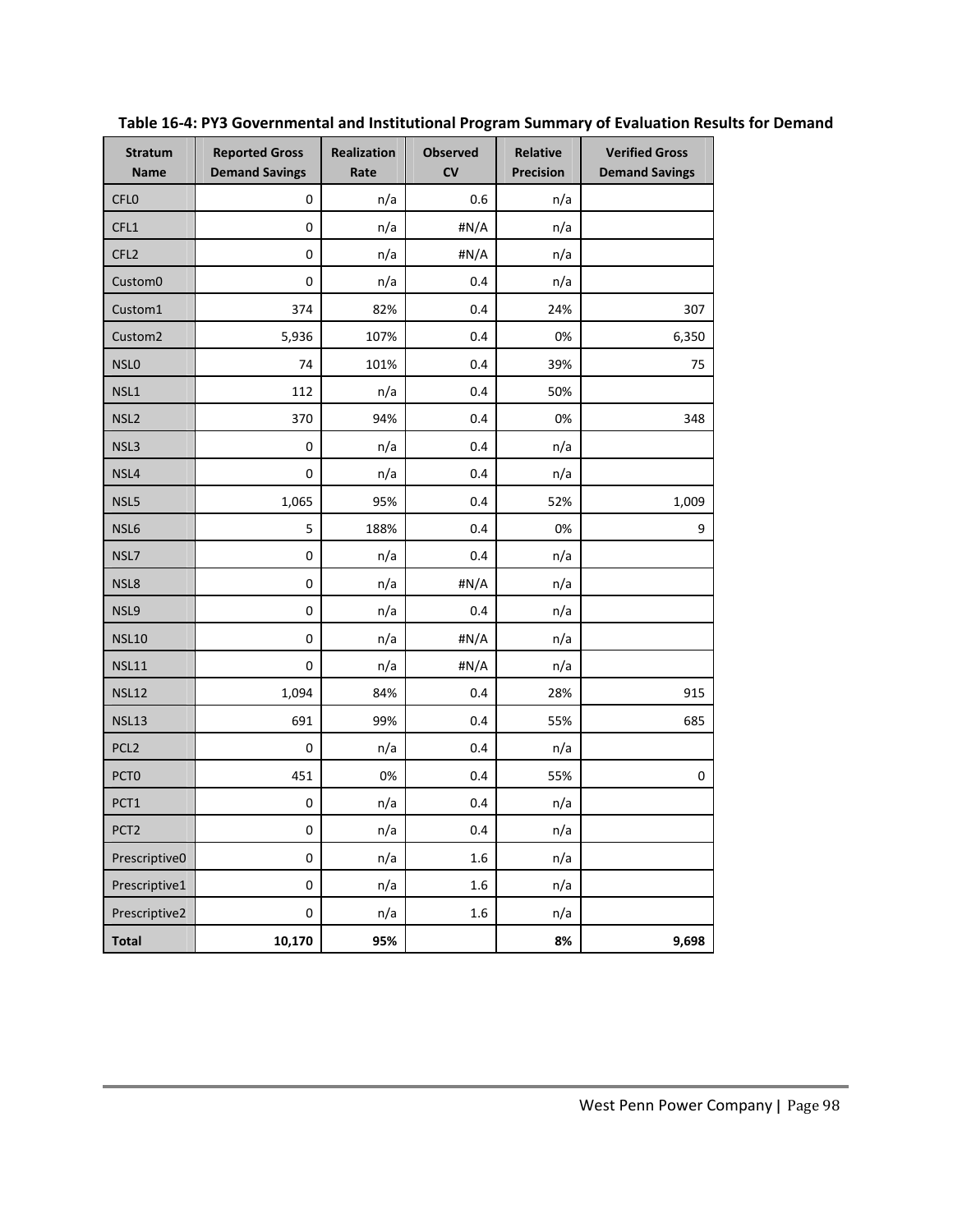### **16.3 Impact Evaluation Net Savings**

Act 129 compliance is based on gross savings, but the Company's Evaluators are presently finalizing a portfolio-level net to gross survey to inform the program planning for Phase II of Act 129. The evaluation of the legacy FirstEnergy companies included net‐to‐gross research based on Program Year 3 (PY3) participants. Given the mid‐year transition of West Penn Power programs to FirstEnergy's model, West Penn Power specific net-to-gross research was not conducted. The evaluation team plans to complete net-to-gross research on West Penn Power program participants starting in February 2013 and based on six months of PY4 participants. These results will be available in time to inform the final plans for Phase II. The Net-to-Gross data acquisition will be based on participant self-report surveys and will follow a similar approach as that used for the FirstEnergy legacy companies.

### **16.4 Process Evaluation**

A process evaluation for the WPP program was not conducted in PY3 due to the transition to the implementation model of the other three operating companies (Met‐Ed, Penelec, and Penn Power).